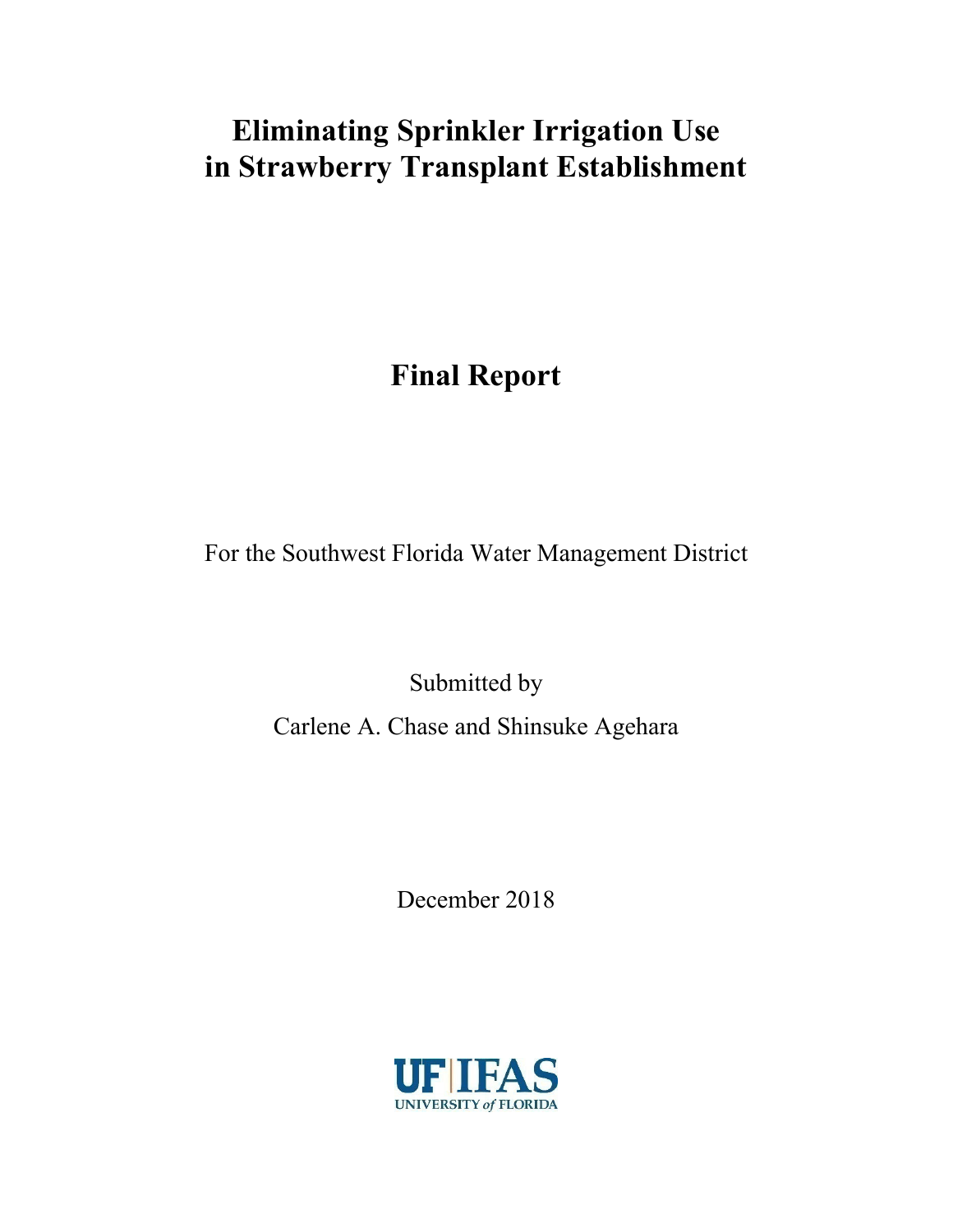#### ACKNOWLEDGEMENT

The reported research was conducted by Prosanta K. Dash, in partial fulfillment of the requirements for the degree of PhD. The contributions of graduate advisory committee members Zhengfei Guan and Lincoln Zotarelli are gratefully acknowledged by chair and co-chair, Carlene A. Chase and Shinsuke Agehara, respectively. Funding for the project was provided by the Southwest Florida Water Management District and Mr. Dash was the recipient of a Borlaug Higher Education for Agricultural Research and Development scholarship funded by United States Agency for International Development (USAID) through the International Maize and Wheat Improvement Center (CIMMYT) and Michigan State University (MSU). The findings, opinions and recommendations expressed herein are those of the authors and not necessarily those of USAID, CIMMYT or MSU.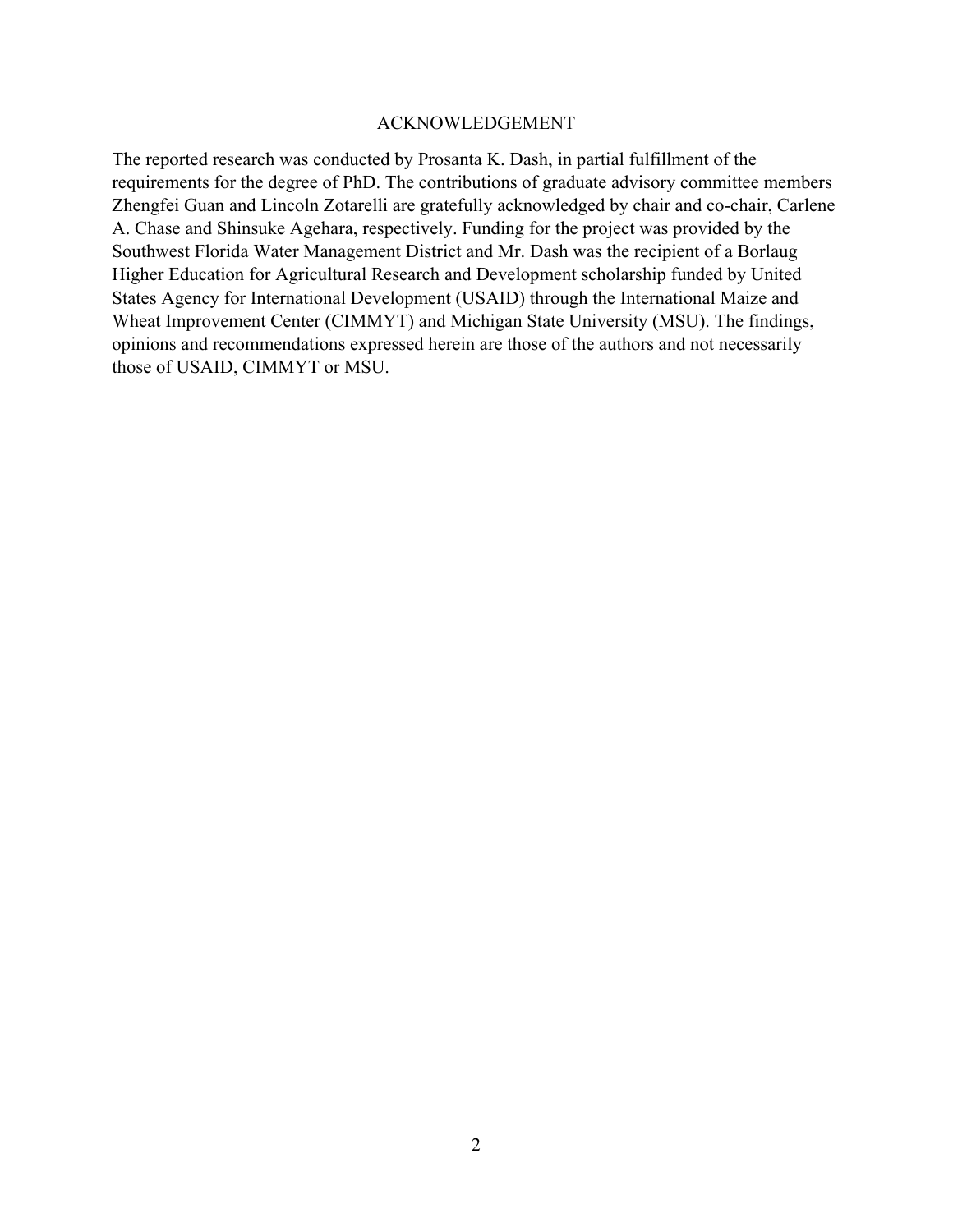#### 1. SUMMARY

The majority of Florida strawberry production utilizes bare-root transplants that require large volumes of sprinkler irrigation for establishment. Although plug transplants can be established without sprinkler irrigation, they are generally more than double the cost of bare-root transplants. We hypothesized that a combined use of plug transplants and heat stress management practices would be an effective strategy for water conservation and improving early yields for strawberry production.

Experiment 1 was conducted with 'Florida Radiance' Jiffy plug transplants on black plastic mulch. Trials were conducted at Citra, FL in 2015-16, 2016-17, and 2017-18 to optimize the rate of s-abscisic acid (s-ABA) for application as a 5-second root dip to reduce transpiration and thus protect strawberry plug transplants from heat stress during early-season transplant establishment. Transplants treated with a single (1X) kaolin spray (56 kg/ha) immediately after transplanting were compared to those that also received a second application at 7 days after transplanting (2X). Rates of s-ABA in the range 250 to 1000 mg mg. $L^{-1}$  were phytotoxic and resulted high transplant mortality and reduced yields. Strawberry growth and development characteristics such as plant survival, plant vigor, photosynthesis, chlorophyll content, days to first flower, leaf area, dry weight of shoots, and marketable yield were adversely affected by abscisic acid rates greater than  $100 \text{ mg}$ . Early and season total marketable yields were significantly higher with the 50 and 100 mg. $L^{-1}$  s-ABA treatments. The double application of kaolin resulted in higher photosynthesis at 20 DAT and higher early marketable yield than the single application and improved transplant survival in one of three years and is thus recommended in which heat stress is anticipated.

Experiment 2 was conducted in Citra and Balm, FL in 2016-17 and in 2017-18 'Florida Radiance' plugs were transplanted in September 2016 and 2017 earlier than is typical for Florida strawberry production. Black mulch was compared with white-on-black mulch in the main plots of a split-plot experimental design while in the subplots nontreated Jiffy plug transplants and tray transplants were compared to Jiffy and tray transplants treated with either an s-ABA root dip or a double application of kaolin. Plant growth analysis conducted only at Citra during the first 10 weeks after transplanting (WAT) indicated that leaf number, leaf area, shoot dry weight and root dry weight were greater with white-on-black mulch than with black mulch. Leaf number and leaf area were consistently higher with Jiffy plug transplants with tray transplants although for shoot dry weight this difference was significant only at 4 and 10 WAT.

Early marketable fruit weight in Experiment 2 was higher with white-on-black mulch at Citra averaged over season and in one of the two seasons at Balm. Neither transplant type nor application type significantly affected early marketable fruit weight at Citra. However, at Balm early marketable fruit weight was generally lower with tray transplants than Jiffy plug transplants. The higher season total marketable fruit weight at Citra resulted from white-on black mulch with plug transplants and tray transplants than for black mulch with tray transplants. At Balm, season total marketable fruit weight was higher with black mulch than with white-onblack mulch and greater with plug transplants than tray transplants. Kaolin and s-ABA had no significant effect on season total marketable fruit weight at Citra and in season 1 at Balm. In season 2 at Balm s-ABA treated plants had a lower season total marketable fruit weight than with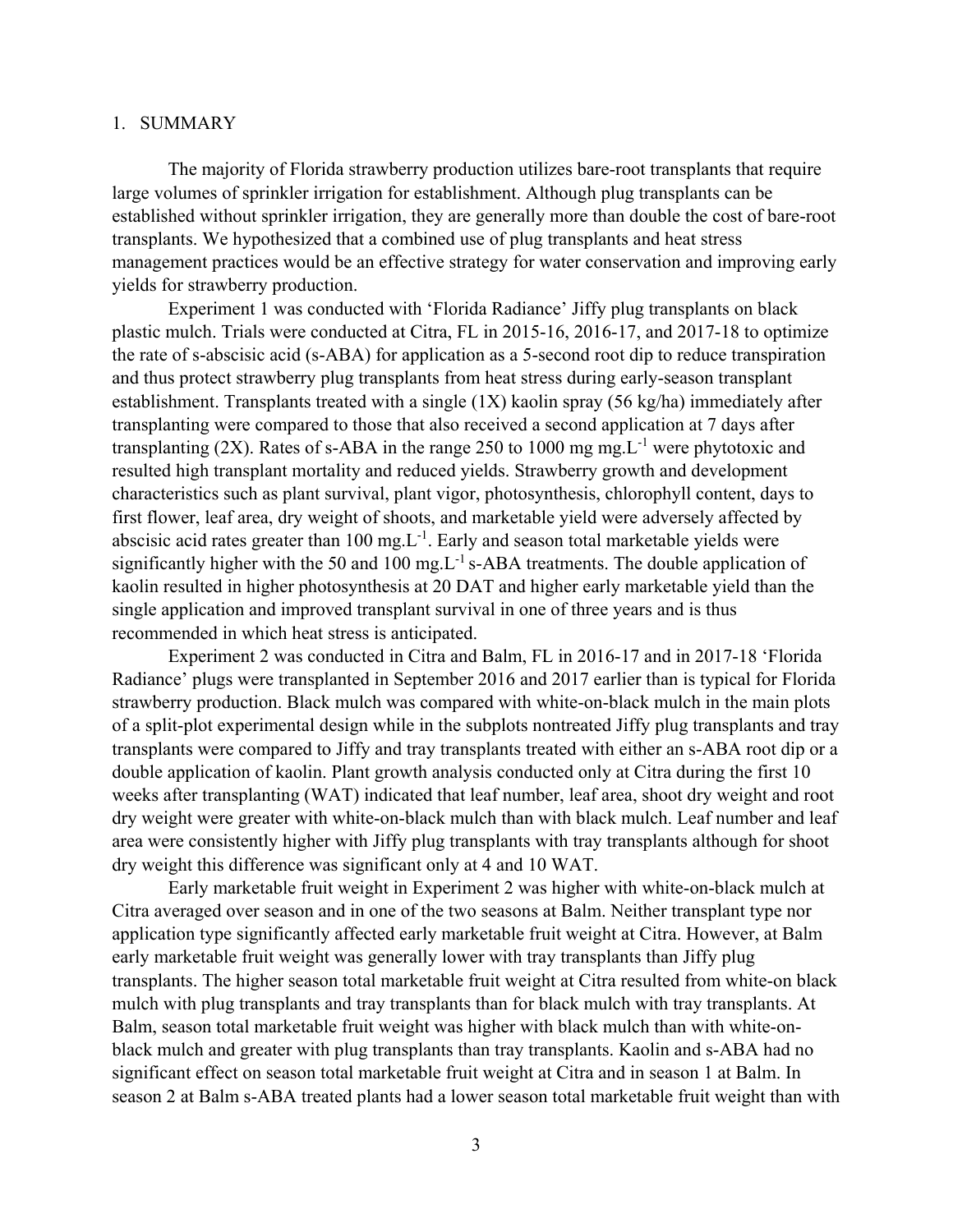the nontreated control and kaolin-treated plants. The results indicate that the best options for improving growth and yield with early planted strawberry plug transplants are white-on-black mulch instead of black plastic mulch and Jiffy plug transplants instead of tray transplants. Neither kaolin nor s-ABA treatment resulted in significantly better growth and yield than nontreated control transplants.

Also of interest was the effectiveness of a system utilizing plug transplants for conserving water use during transplant establishment and its economic feasibility compared with bare-root transplants. Early and total strawberry yield and the water use for production of Jiffy plug transplants on white-on-black plastic mulch (WP) planted in September were compared to those of bare-root transplants set in mid-October on beds mulched with black plastic mulch. 'Florida Radiance' Jiffy plug transplants were established with only drip irrigation and bare-root transplants with sprinkler irrigation. Despite having been planted earlier in the season, due to the elimination of sprinkler irrigation for plug transplant establishment, the WP system considerably decreased water use for the strawberry crop. Irrigation water use was 439,544 gallons per acre lower at Citra and 520,081 gallons per acre lower at Balm with the WP system than the bare-root system. Early yield increased by  $683$  flats.ac<sup>-1</sup> (average of both seasons) and  $346$  flats.ac<sup>-1</sup> (2017-2018 season) with the WP system at Citra and Balm, respectively, compared to the bare-root system. Total marketable yield with the WP system was 2,062 flats.ac<sup>-1</sup> (average of both seasons) and 1,917 flats.ac<sup>-1</sup> (2017-2018 season) greater than with the bare-root system at Citra and Balm, respectively. Partial budget analysis indicated that the WP system at Citra increased the net return by \$14,657 ac<sup>-1</sup> and by \$13,765 ac<sup>-1</sup> at Balm. The results indicate that earlier planting using white-on-black mulch and Jiffy plug transplants appears to a viable option for reducing transplant establishment water usage while increasing net income.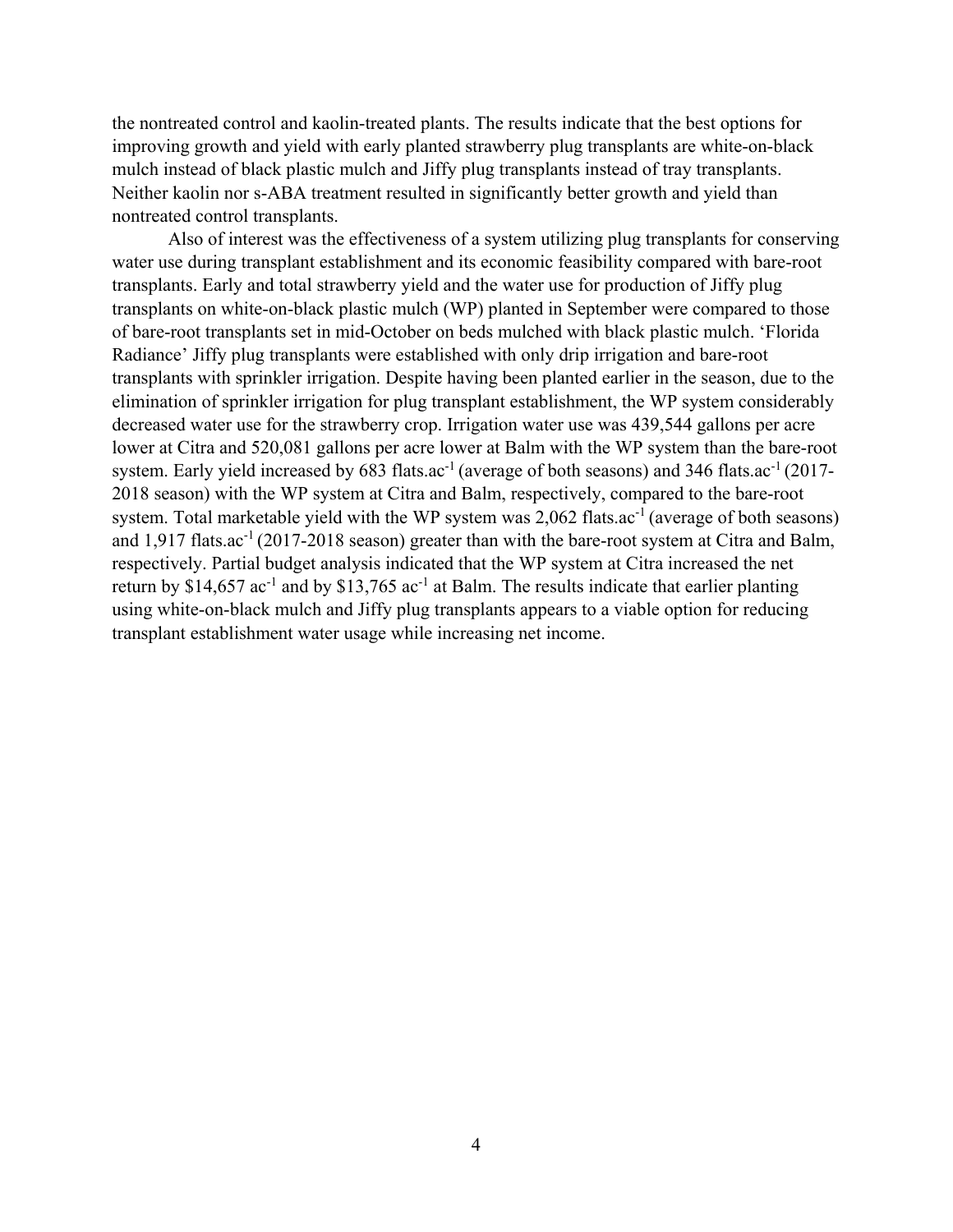#### 2. INTRODUCTION

Strawberries are a very important crop for Florida with a production area of approximately 10,800 ha and a production value of \$337 million in 2017 (USDA/NASS, 2018). Florida and California produce about 99% of US strawberries (USDA, 2015). Florida is the leading producer of winter strawberries, although competition for this market has been increasing in recent years from Mexico and California. Shifting strawberry production in Florida to earlier in the season has been suggested as a means of increasing profits in a challenging market (Wu et al., 2015). Early season yields usually receive the best prices, thus providing the highest returns (Chandler et al., 2009). Herrington et al. (2012) found that a 10% reallocation of strawberry yield from late to early season could increase profit by 23% in Queensland, Australia.

Historically, the Florida strawberry industry has used bare-root strawberry transplants from California and Canada on an annual hill system of production. This method depends on high volumes of sprinkler irrigation during the first 10 to 14 days after transplanting to maintain a cool microclimate around the strawberry crowns and roots in order to promote crown health and new root growth. Strawberry establishment from bare-root transplants can utilize as much as 20 inches (equivalent to 540,000 gal/ac with sprinkler irrigation) of water, which is one-third of the total water required for strawberry production (Albregts and Howard, 1985).

In recent years, nurseries have been increasing their production of containerized or plug transplants that are grown from runner tips that are rooted in artificial media. The fragile fineroots of fresh-dug, bare-root transplants do not survive the trauma of digging, soil removal, shipping, storage, and transplanting. Conversely, plug transplants, grown and shipped in Jiffy plugs and plastic trays have relatively intact root systems that are more efficient at water uptake when transplanted so that just drip irrigation is adequate for their establishment. The use of plug transplants, therefore, can considerably decrease the amount of water required for establishment of a strawberry crop (Santos et al., 2012b). In addition, plug transplants establish more quickly than bare-root transplants under field conditions due to less early establishment stress (Bish et al., 2001; Durner, 1999; Grout and Millam, 1985; Hochmuth et al., 1998; Poling, 1993; Poling and Maas, 2000; Poling and Parker, 1990). Further, plug transplants have superior vigor, resulting in better yield (Styer and Koranski, 1997). Hochmuth et al. (2006) reported that strawberry plug transplants began flowering at 3 weeks after transplanting, but bare-root transplants required a longer time to flower. Therefore, plug transplants may have the potential to provide greater early yield for strawberries and thus more profit to the producer. Additionally, transplanting bare-root plants requires more time and labor than planting plug transplants because bare-root transplants are planted by hand whereas a transplanter can be used for planting plugs (Durner et al., 2002).

However, earlier planting exposes transplants to higher soil and air temperatures, and heat-tolerant Florida-bred strawberry cultivars are not currently available. Heat stress is likely to be a major impediment for the early-season establishment of strawberry plug transplants. Further, recent temperature trends predict potentially more extreme heat stress in the future; there has been an increase of 1-2ºC in the early part of September for the last few years (http://fawn.ifas.ufl.edu/). Long-term temperature trends also need to be addressed since it is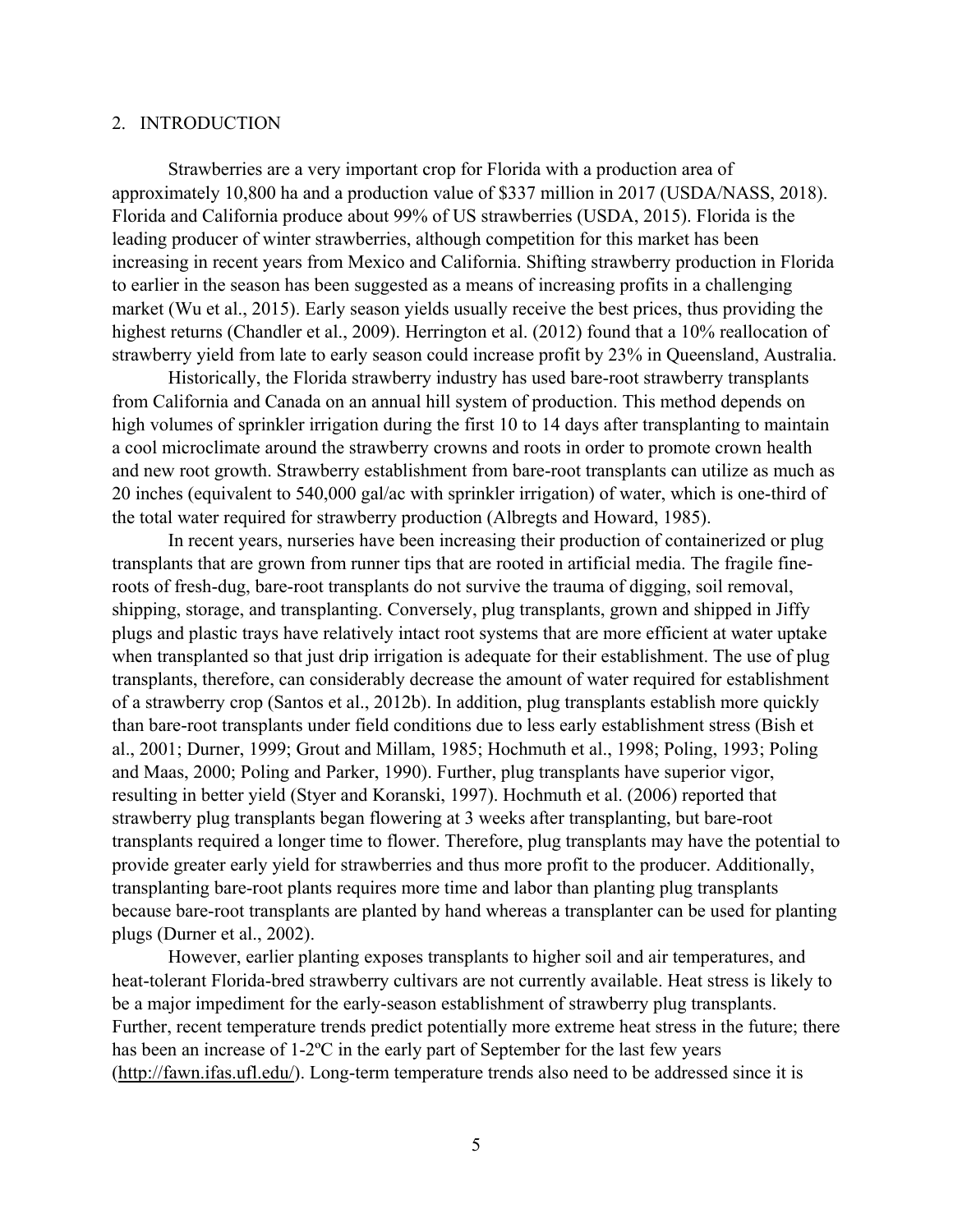anticipated that mean global temperature will increase by 1.5 to 4.5°C during the twenty-first century (Houghton et al., 1992, IPCC, 2007).

High temperature has detrimental effect on strawberry growth and development (Kadir and Shidu, 2006). The optimum temperature for growth and development varies by cultivar. Generally, 30/25°C (day/night) is good for vegetative growth, flowering, and fruiting, and 20/15°C is best. Root growth is seriously affected when temperatures exceed 20/15°C. Moreover, high temperatures (40/35°C or above) are very harmful to photosynthesis and productivity of the plant. Fruit yield may be better at 20/15°C because strawberry plants have better source-sink relationship with those temperatures (Kadir and Shidu, 2006). Further, both day and night temperatures are very important for optimum growth and development of plants. Sometimes high day and night temperature drastically reduce the growth of horticultural crops like tomatoes and strawberries (Adams et. al., 2001, Renquist et al., 1983). Vara-Prasd et al. (1999) reported that high temperatures damage the reproductive system of peanuts. Speaking generally, the thylakoid membranes inside chloroplasts are seriously damaged by high temperatures, reducing the activity of PS II and ultimately hampering the photosynthetic activity of plants (Berry and Bjorkman, 1980). Speaking specifically, various strawberry plant characteristics, such as vegetative growth (Hellman and Travis, 1988), root growth (Fukuda and Matsumoto, 1988), fruit set (Nishiyama et al., 2003), pollen viability (Ledesma and Sugiyama, 2005), and fruit weight (Mori, 1988), are significantly reduced due to extreme temperatures during the strawberry growing period.

Root-zone temperature is important for proper growth of the strawberry plant, (Adebooye et al., 2010; Malik et al., 2013; Yan et al., 2013; Sakamoto and Suzuki, 2015a, 2015b) and air temperatures impact soil temperatures (Sigeno et al., 2001; Kinoshita et al., 2011). Strawberry fruit set is increased by low root-zone temperature (Ikeda et al., 2007). High root-zone temperature (30°C) acts on plant growth and development by decreasing root cell viability and oxygen availability, resulting in plant withering. High root temperatures also significantly impact strawberry photosynthesis and water uptake (Suzuki et al., 2008; He et al., 2013). Biomass production is higher when root-zone temperatures are low (10°C) compared to ambient temperatures (20°C). In contrast, fruit maturation is significantly slower when root-zone temperatures are low (Sakamoto et al., 2016). High temperature acts as a trigger for the strawberry plant to transition from vegetative to reproductive growth of plants (Heide, 1977; Verheul et al., 2006). Soil temperature has a great impact on biomass distribution between shoot and roots (Ericsson et al. 1996, Pregitzer et al. 2000). Finally, soil temperatures also affect the activity of organisms in the soil including increasing the populations of plant pathogens (Gold and Stanghellini, 1985).

Previous research aimed at mitigating heat stress during vegetable transplant establishment has included chemical approaches with substances such as the phytohormone abscisic acid (ABA) and the antitranspirant kaolin to reduce transplant shock, increase heat stress tolerance, and enhance crop establishment for many types of transplants (Racsko et al., 2014). Plants treated with s-ABA exhibit greater stress tolerance capacity and less heat stress. Products such as ConTego<sup>TM</sup> and ProTone<sup>®</sup> that contain s-ABA as an active ingredient are registered for heat stress protection in cucurbits, brassica, and fruiting vegetables, as well as leafy vegetables and herbs (Davies and Jones, 1991). Mitigation of water usage may be possible with s-ABA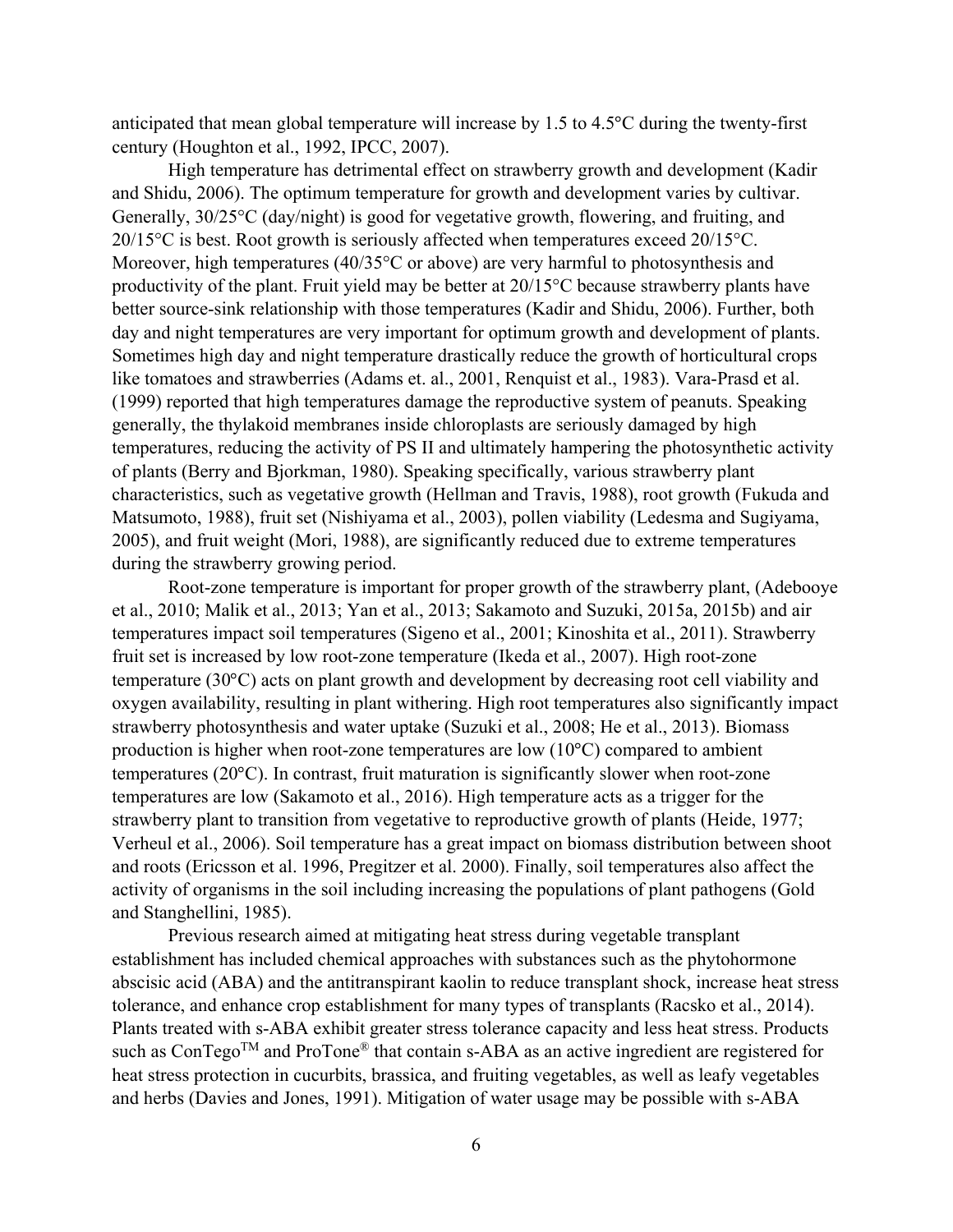since it triggers stomatal closure and decreased leaf expansion rate. However, negative side effects also are possible at high s-ABA rates, including leaf chlorosis and abscission (Agehara and Leskovar, 2012).

Kaolin, an organic mineral compound rich in kaolinite, has had widespread use mitigating heat and drought stress in various crops. Spray application of kaolin (Surround® WP) results in a white film on the foliage of treated plants, which increases the reflection of incoming solar radiation, changing the radiation and heat balance and reducing the risk of heat stress from high temperatures and solar injury (Glenn, 2012; Rosati et al., 2006). Boari et al. (2015) and El-Khawaga (2013) reported that the anti-transpirant effect of kaolin is a very effective means of promoting transplant establishment. Kaolin-treated grape vines exhibited less heat stress and improved water use efficiency than the nontreated control (Shellie and Glenn, 2010). Santos et al. (2012b) found that kaolin can reduce water needs for bare-root strawberry transplant establishment by 30% and increases the capacity of the plants to withstand low soil moisture conditions. Moreover, the tissue of kaolin-treated plants is cooler than that of non-treated plants, and kaolin helps to protect plants from extreme heat and water loss due to radiation and transpiration, respectively, an effect which is attributed to the reflective properties of kaolin (Glenn et al., 2010; Nakano and Uehara, 1996). Kaolin can also be used to mitigate heat stress of the early fruit, maintain lower interior temperatures, and increase strawberry fruit size (Santos et al., 2012a).

Another method of managing heat stress in strawberries during early-season establishment maybe the use of reflective plastic mulch to moderate soil temperature. In strawberry production mulching plays a vital role in soil moisture conservation, weed control, regulation of soil-hydrothermal regime, and keeping the fruit clean. Commercial strawberry production in Florida utilizes black plastic mulch to provide warmer soil temperatures that confer frost protection as well as more optimal growth and yield when the weather is very cool. In vegetable production, white-on-black polyethylene film mulch is often used to reduce heat and water stress (Tarara, 2000). Plastic mulches predominantly affect the field microclimate by modifying surface radiation and inhibiting soil water evaporation. These microclimate factors have a large effect on the soil temperature and soil moisture in the root zone, which in turn may influence plant growth and productivity, enhancing yield quality of the crops (Ham et al., 1993). Mulching improves plant growth, berry weight, fruit yield, and strawberry quality.

While various synthetic and organic mulching materials are used in different parts of the world, black polyethylene film is the most widely used (Singh et al., 2006). High soil temperature beneath black polyethylene film is due to high shortwave absorptance of the film and conduction of heat from the film to the soil (Ham et al., 1993). Black mulches are, therefore, useful for maintaining warm soil temperatures appropriate for crop growth during cool weather (Bonanno and Lamont Jr., 1987; Ham et al., 1993; Teasdale and Abdul-Baki, 1995). Red and red-on-black films had a greater effect on strawberry yield and quality than black film (El-Yazied and Mady, 2012). Compared with black plastic mulch, clear/transparent plastic mulches absorb very little solar radiation and transmit around 85% to 95% depending on the thickness of the polyethylene (Hancock, 1999; Lament Jr., 1993; Sharma et al., 2004; Sharma et al., 2006). Loy et al. (1989) and William and Lament (1993) found that white or white-on-black mulches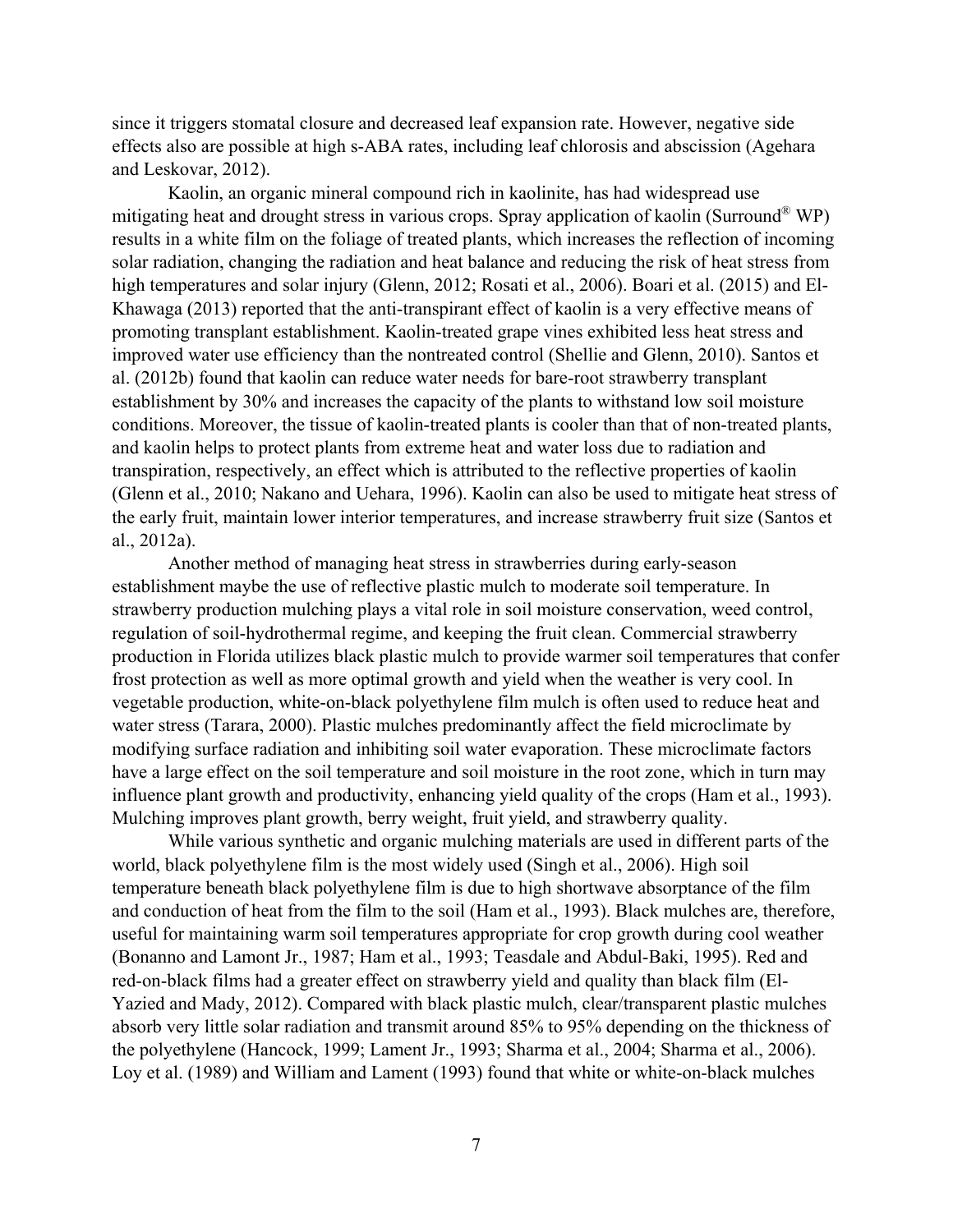reduce soil temperature around 1.1°C compared to open soil because white mulches reflect most of the incoming solar radiation.

Partial budgeting is an effective tool used to evaluate the costs and benefits related to a precise change in a farm. This tool explicitly focuses on the consequences of the projected change in a farming operation by comparing the costs and benefits of the change with respect to the previous system (Tinger, 2006). This budgeting style is named partial because it does not comprise all costs, but only those altered from the farmer's present production practices to the projected one(s) (Roth, 2002). Alimi and Alofe (1992) reported that farmers are always making changes in their farms for optimum effectiveness and to accommodate changes between seasons and over time. Often, these choices include activities to boost monetary return of the farm, whereas other times these choices are required to diminish the effects of unfavorable conditions. Substitutions within an individual business can have a strong impact on farm viability and competitiveness in the larger market. Therefore, drawing the best conclusions may make the difference between revenue and loss for that business. New technology can be assessed in terms of its impact on the productivity, effectiveness, convenience and sustainability of a farming system (Herdt, 1987). Hochmuth et al. (2006) conducted a partial budget analysis that indicated that although plug transplants cost \$1,853 more per acre, higher early yield offset the higher cost of production and resulted in a net return of \$1,142 per acre beyond the offset higher cost. It is anticipated that strawberry transplants established earlier in the season to make strawberries available for Thanksgiving, Christmas, and Hanukkah can produce strawberries with price premiums that accommodate for the higher cost of plug transplants.

The overall objective of the project was to evaluate the effects of preplant kaolin, abscisic acid, and white-on-black polyethylene mulch on containerized strawberry transplant establishment, growth, and yield. The hypothesis was that chemical and physical methods can be used to mitigate heat stress that accompanies earlier planting of strawberries, resulting in enhanced early yields and greater profit.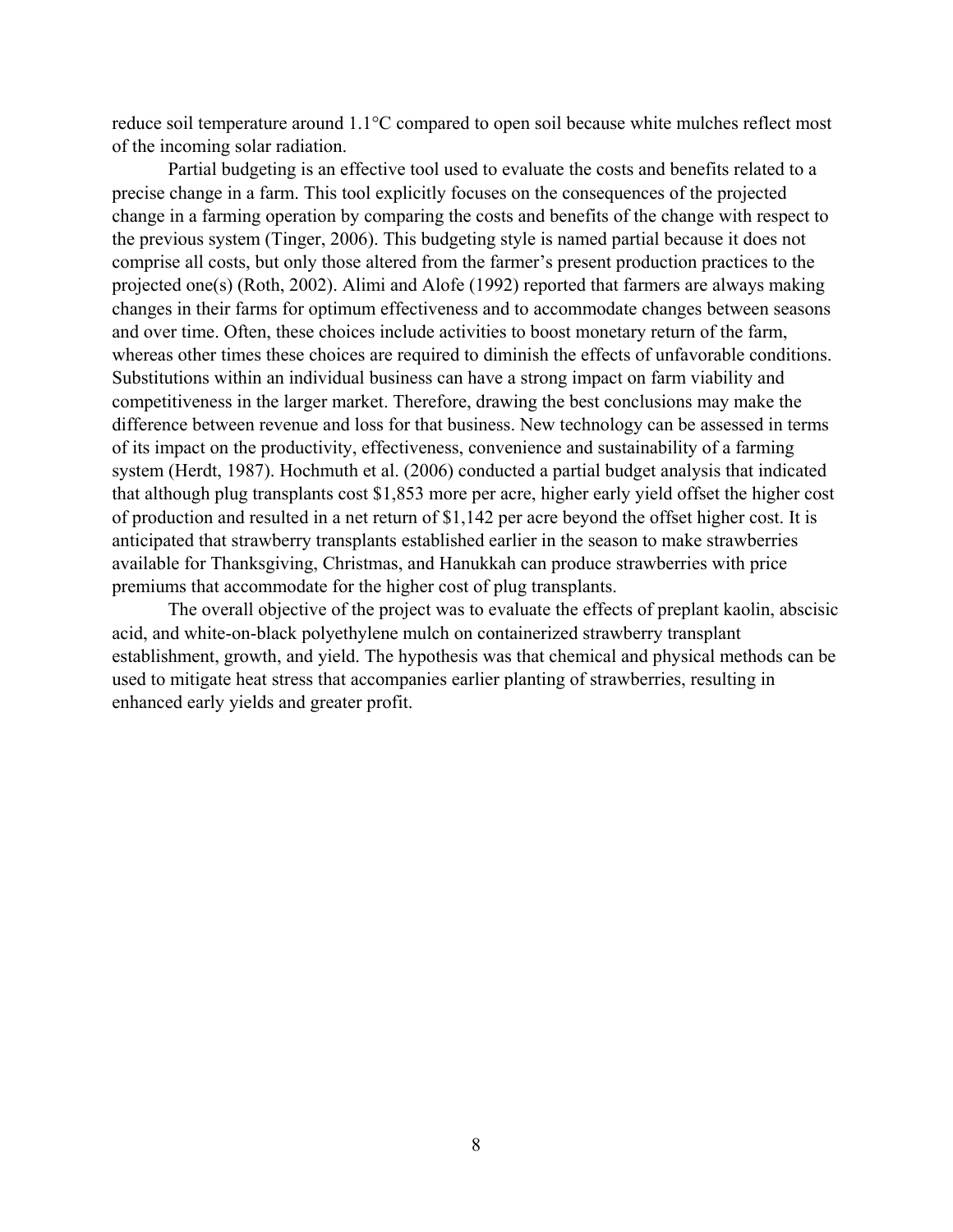## 3. EXPERIMENT 1: OPTIMIZATION OF HEAT STRESS MITIGATION MEASURES FOR STRAWBERRY PLUG TRANSPLANT ESTABLISHMENT

The objective of this experiment was to determine the optimum rate of s-ABA and to compare single and double applications of kaolin on the mitigation of heat stress during the early-season establishment of strawberry plug transplants.

#### **Materials and Methods**

In order to determine the effect of s-ABA and kaolin on heat stress mitigation during strawberry plug transplant establishment, an experiment was conducted at the Plant Science Research and Education Unit (PSREU), in Citra, FL, during the 2015–2016, 2016–2017 and 2017-2018 seasons. 'Florida Radiance' strawberry transplants grown in Jiffy peat pellets were used as the planting material. The experiment was laid out in a randomized complete block design with seven treatments and four replications. Three weeks prior to transplanting, the soil was fumigated (300 lb.acre<sup>-1</sup> Pic Clor 60) and the beds (7 inches tall x 30 inches wide) were prepared. Black plastic mulch was applied immediately after soil fumigation. Forty strawberry transplants per plot were set in two offset rows spaced one foot apart. The within-row spacing was also one foot. During the 2015–2016 season a-ABA (ProTone®, Valent USA Corp., Walnut Creek, CA) was applied at 250, 500, 750, and 1000 mg.L-1, respectively, as a 5-second root dip just prior to transplanting. The rates were decreased in subsequent seasons to 100, 150, 200, and 250 mg. L<sup>-1</sup> in 2016–2017 and to 50, 100, 150, and 200 mg. L<sup>-1</sup> in 2017-2018. In both seasons, kaolin (Surround®, NovaSource, Phoenix, AZ) treatments (50 lb.acre<sup>-1</sup>) were applied as foliar sprays with a backpack  $CO<sub>2</sub>$  sprayer: either a single spray application shortly after transplanting  $(1X)$  or two sequential spray applications  $(2X)$ , the first at the time of the single spray application and the second at 7 days after planting. The seventh treatment was a nontreated control.

Net CO<sub>2</sub> assimilation rate was measured on the most recent fully-expanded trifoliate leaf using a portable photosynthesis system (LI - 6400 XT, LI-COR Inc., Lincoln, NE) on 2 plants per plot between 12 pm and 2 pm and exposed to 500  $\mu$  mol. m<sup>-2</sup>s<sup>-1</sup> PPFD and a CO<sub>2</sub> concentration of 400  $\mu$  L·L<sup>-1</sup>. Photosynthesis data were collected in 2016-2017 and 2017-2018 growing season at 1 and 20 days after transplanting (DAT). Plant vigor was assessed using a scale of 0 to 10 with 0 being dead plants and 10 being the most vigorous plants. The number of surviving transplants was assessed at 2 and 4 weeks after transplanting and those data were used to calculate the percentage of strawberry transplant survival. Chlorophyll content was measured on the most recent fully expanded trifoliate leaf of sample plants using a SPAD 502 Plus Chlorophyll Meter (Spectrum Technologies, Inc., Aurora, IL).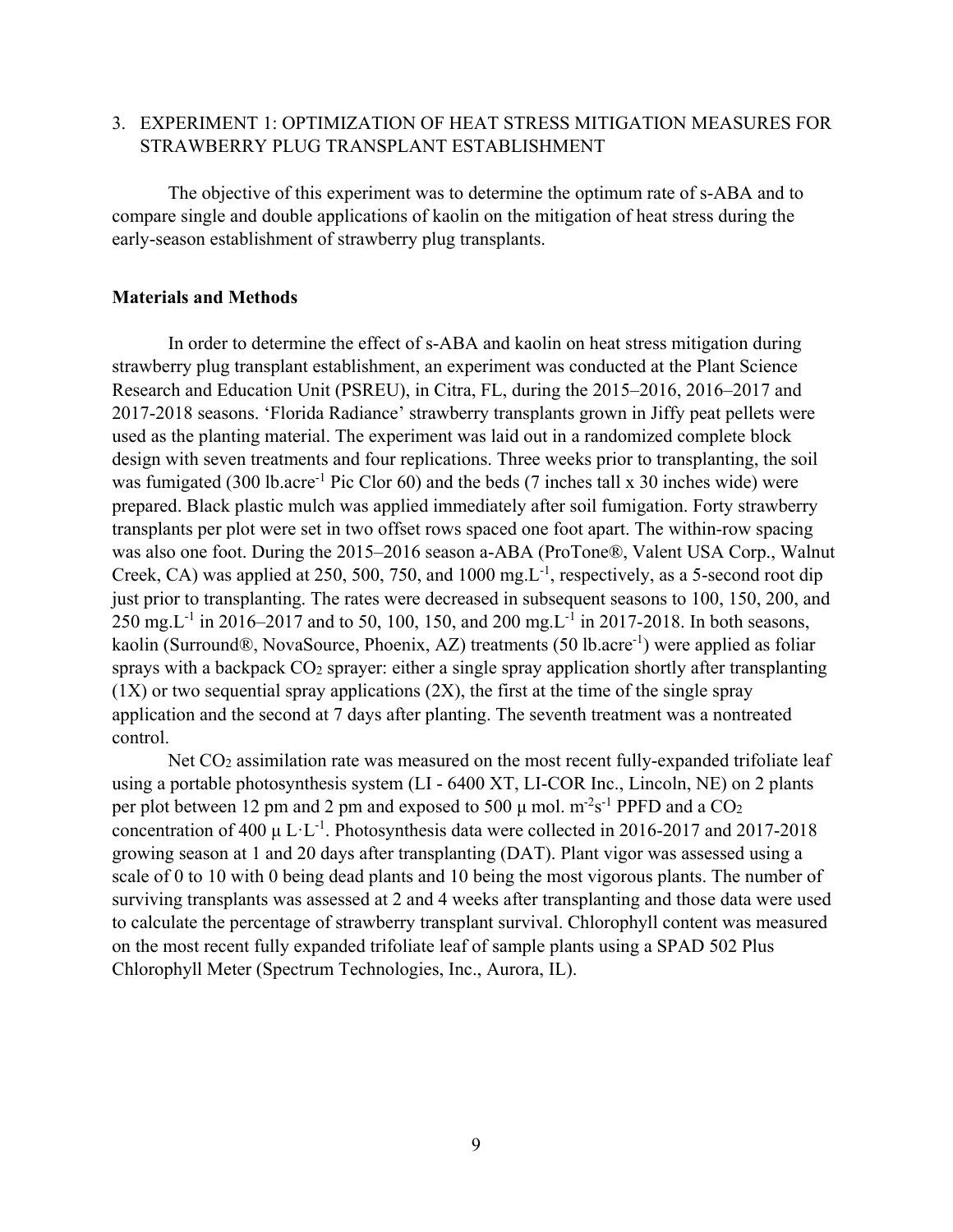## **Results**

# **Effects of s-ABA on plant parameters and flowering**

Photosynthesis and chlorophyll content.Photosynthesis was not measured during the 2015-2016 season. During the 2016-2017 and 2017-2018 growing seasons, photosynthesis was significantly affected by abscisic acid (s-ABA) at 1 day after transplanting, but the effect was no longer significant by 20 days after transplanting (Fig. 3-1). At 1 day after transplanting the effect of s-ABA application rate on photosynthesis was best described with a quadratic polynomial model with photosynthesis decreasing as s-ABA rates increased (Fig. 3-1). The decrease in photosynthesis was expected since our intention was to induce transient closure of the stomata, in order to protect transplants from heat stress related to wilting.

No significant effect on chlorophyll content was observed in response to s-ABA in 2015- 2016 (Fig. 3-2). In 2016-2017, chlorophyll content was stimulated at 100 mg.L<sup>-1</sup> and 50 mg.L<sup>-1</sup> and declined with the 150, 200 and 250 mg.  $L^{-1}$  s-ABA treatments. This suggests that the lower rates may offer good protection from heat stress, whereas the higher rates may induce some phytotoxicity (Fig. 3-2).

Survival, vigor, and days to first flower. In all three growing seasons, transplant mortality increased and plant vigor declined as rate of s-ABA increased (Figs. 3-3 and 3-4). In 2015-2016 and 2016-2017 days to first flower decreased as s-ABA increased (Fig. 3-5). However, in 2017- 2018, s-ABA-treated plants responded differently, and plants treated with the 50 mg. $L^{-1}$  s-ABA flowered earlier than the control but transplants treated with the 150 and 200 mg. $L^{-1}$  rates of s-ABA began to flower after the nontreated control.

# **Effects of s-ABA on plant growth and productivity**

Leaf number, leaf area, crown diameter, plant biomass. The effects of s-ABA application rate on plant parameters are shown in Figures 3-6 and 3-7. When leaf area and shoot dry weight were averaged over sampling date starting 30 days after transplanting, different s-ABA application rates produced significant differences. The significant quadratic model indicates suppression of leaf area and shoot dry weight with s-ABA rates greater than 50 mg. $L^{-1}$  (Figs. 3-6 and 3-7). However, for leaf number, crown diameter, and dry weight of roots the responses to s-ABA were not significant. The 50 mg. $L^{-1}$  rate appeared to have provided protection from injury and facilitated leaf and shoot growth while the higher rates appeared to have inhibited growth (Figs. 3-6 and 3-7).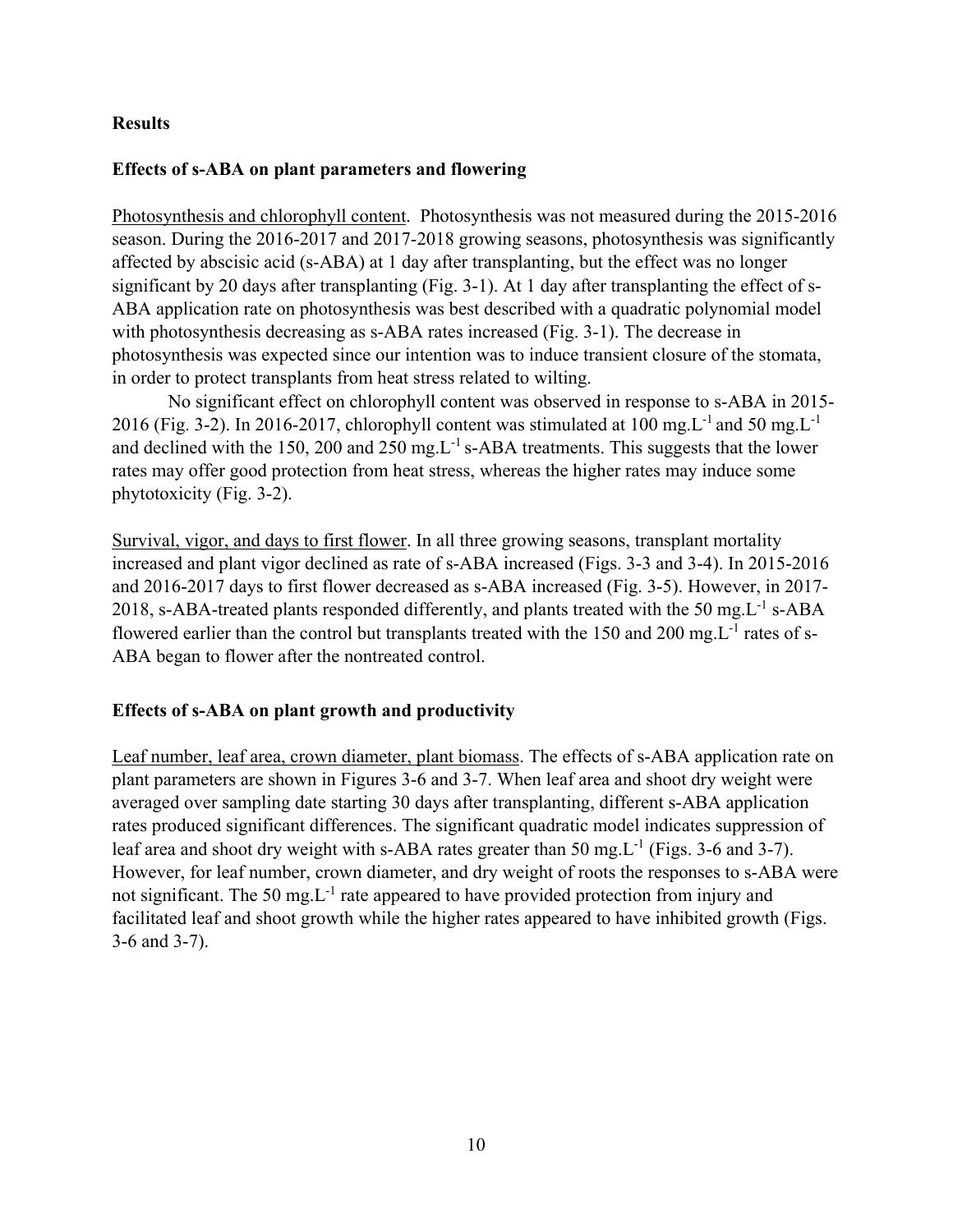

Figure 3-1. Effect of s-ABA application 1 day and 20 days after transplanting on photosynthesis. A. 2016-2017 and B. 2017-2018. A quadratic polynomial regression line indicates significant differences, and no line indicates non-significance.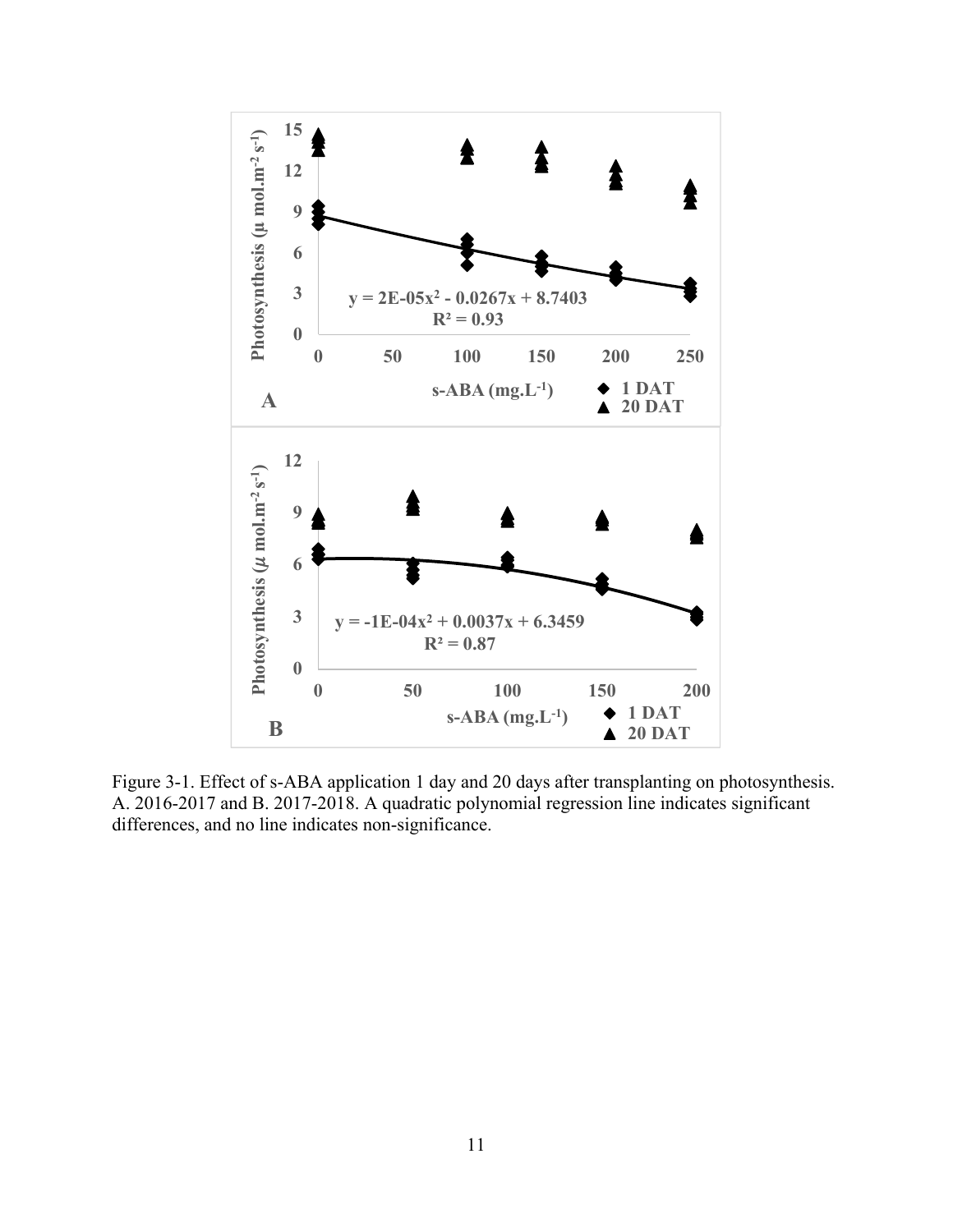

Figure 3-2. Effect of s-ABA application on chlorophyll content averaged over sampling date A. 2015-2016, B. 2016-2017, and C. 2017-2018. A quadratic polynomial regression line indicates significant differences, and no line indicates non-significance.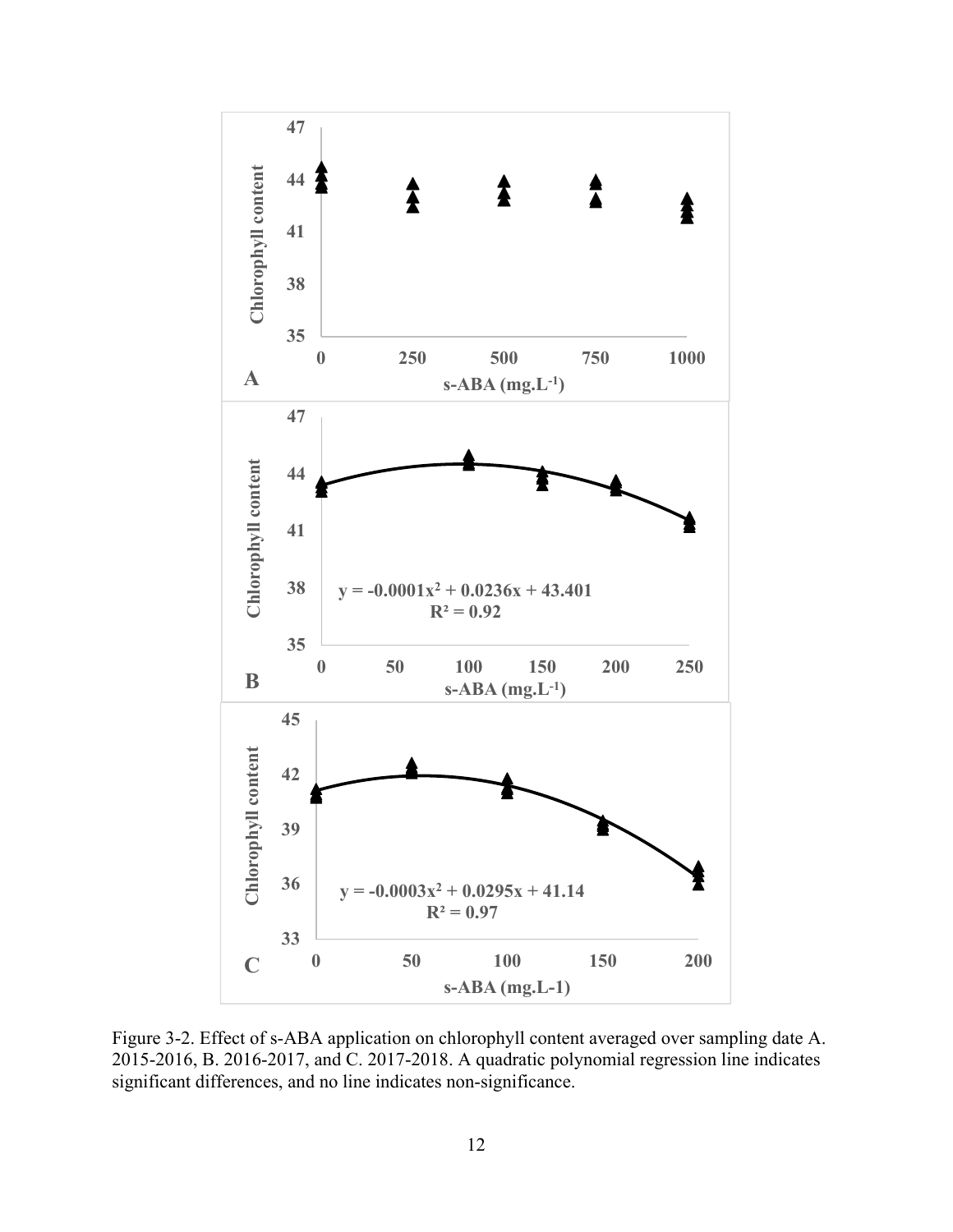

Figure 3-3*.* Effect of s-ABA application on plant survival averaged over sampling date. A. 2015- 2016, B. 2016-2017, and C. 2017-2018. A quadratic polynomial regression line indicates significant differences.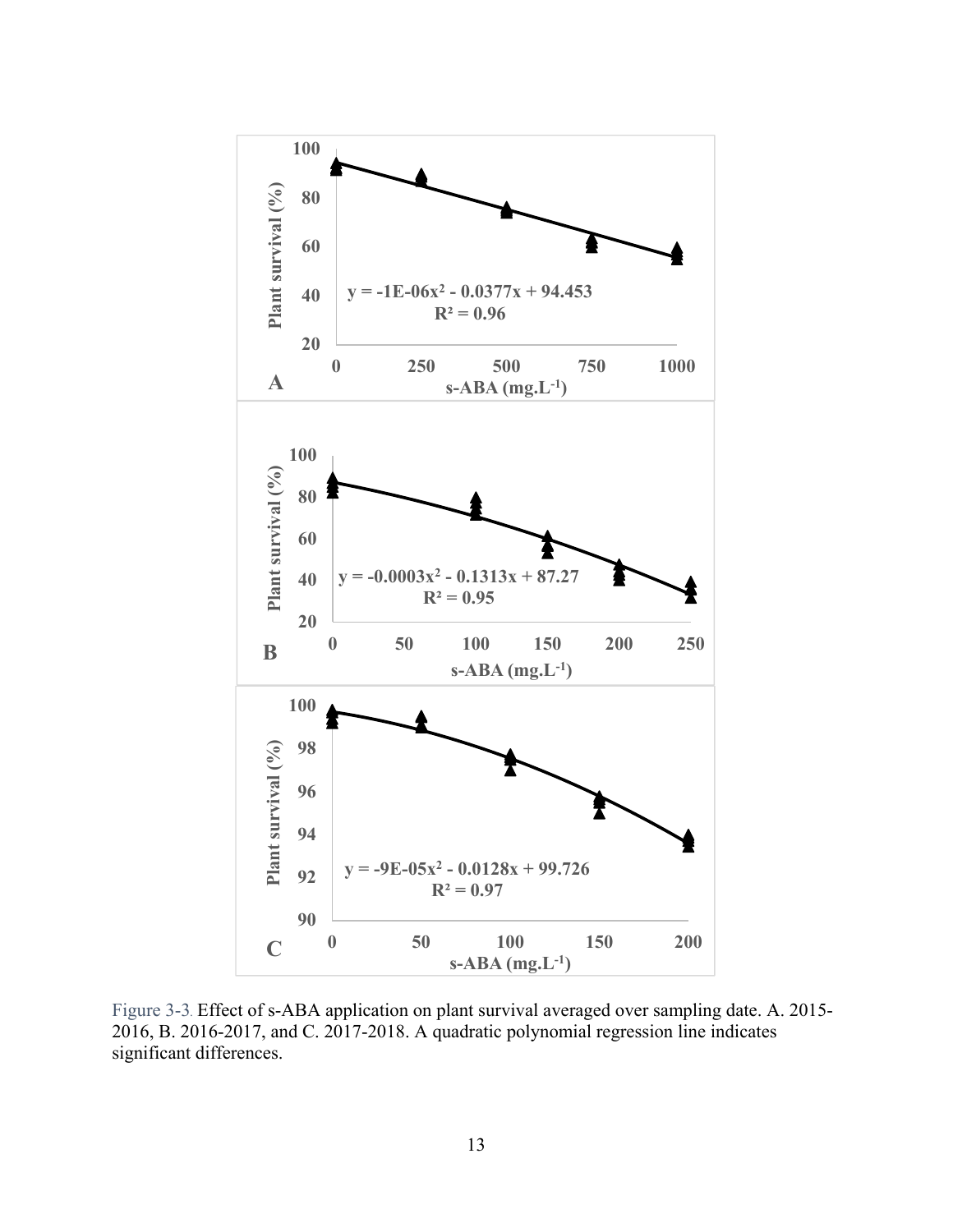

Figure 3-4*.* Effect of s-ABA application on plant vigor averaged over sampling date. A. 2015- 2016, B. 2016-2017, and C. 2017-2018. A quadratic polynomial regression line indicates significant differences.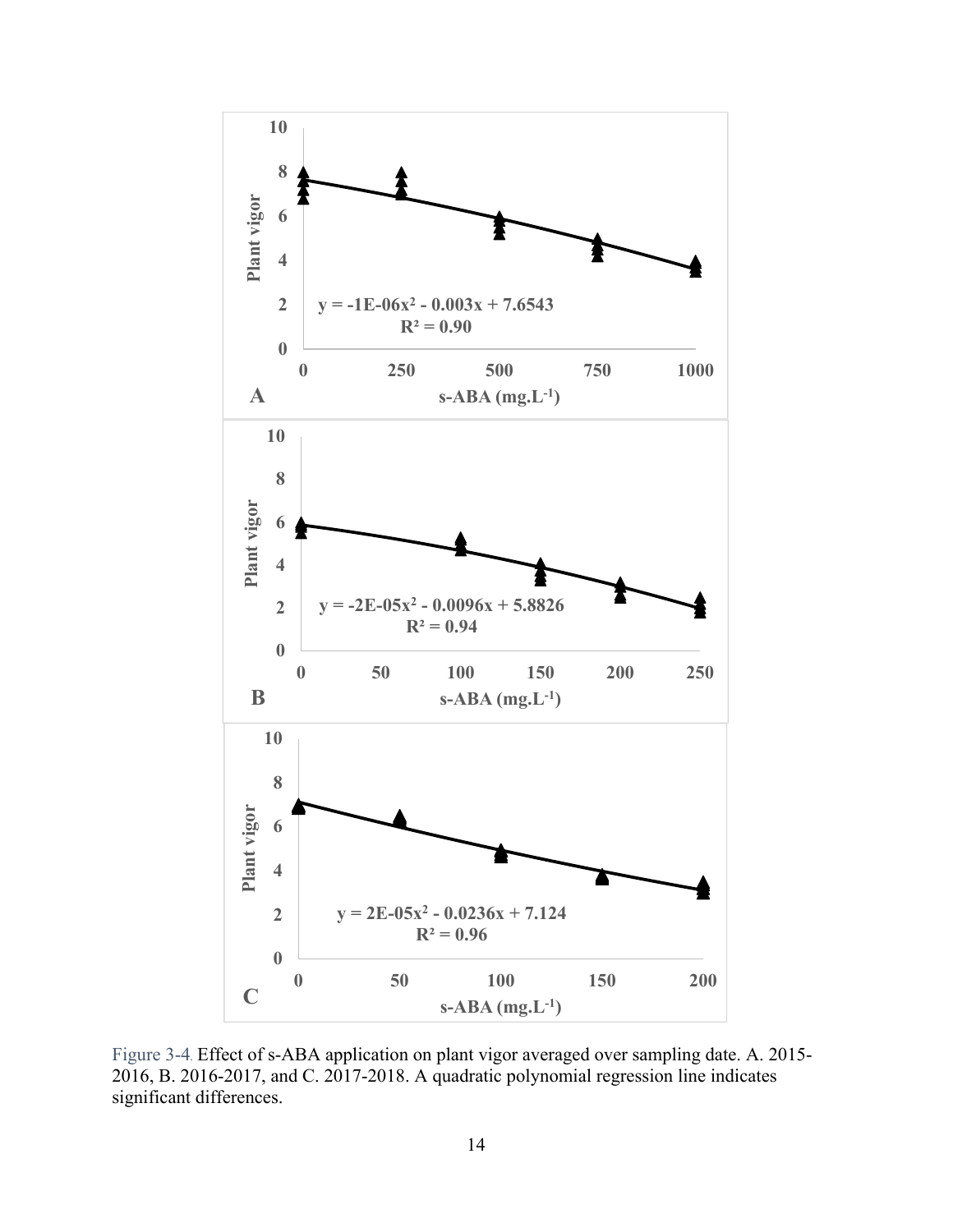

Figure 3-5*.* Effect of s-ABA application rate on days to first flower. A. 2015-2016, B. 2016- 2017, and C. 2017-2018. A quadratic polynomial regression line indicates significant differences.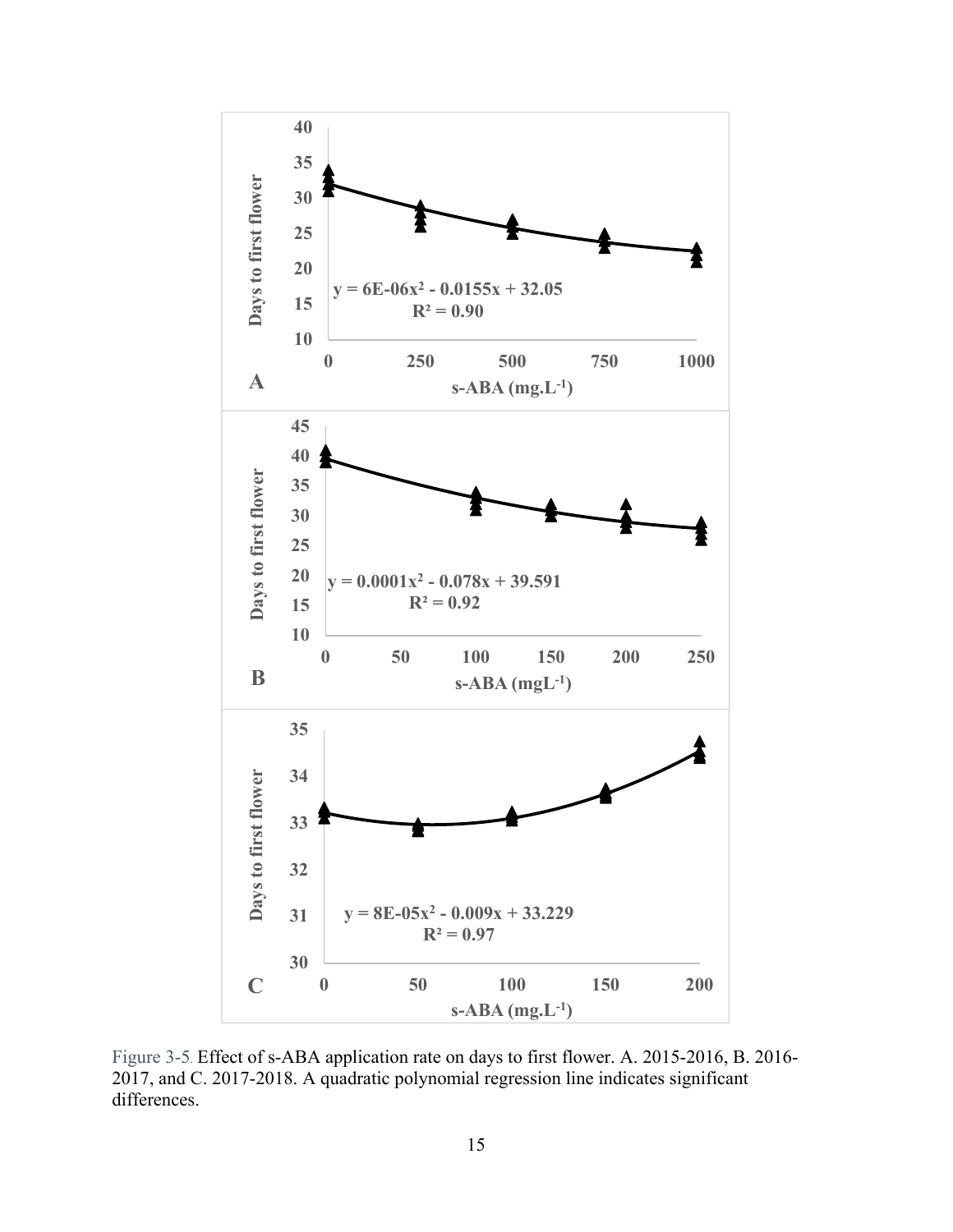

Figure 3-6. Effect of s-ABA application on A. leaf number, B. leaf area  $(cm<sup>2</sup>)$ , and C. crown diameter (cm) averaged over sampling date (2017-2018 growing season). A quadratic polynomial regression line indicates significant differences, and no line indicates nonsignificance.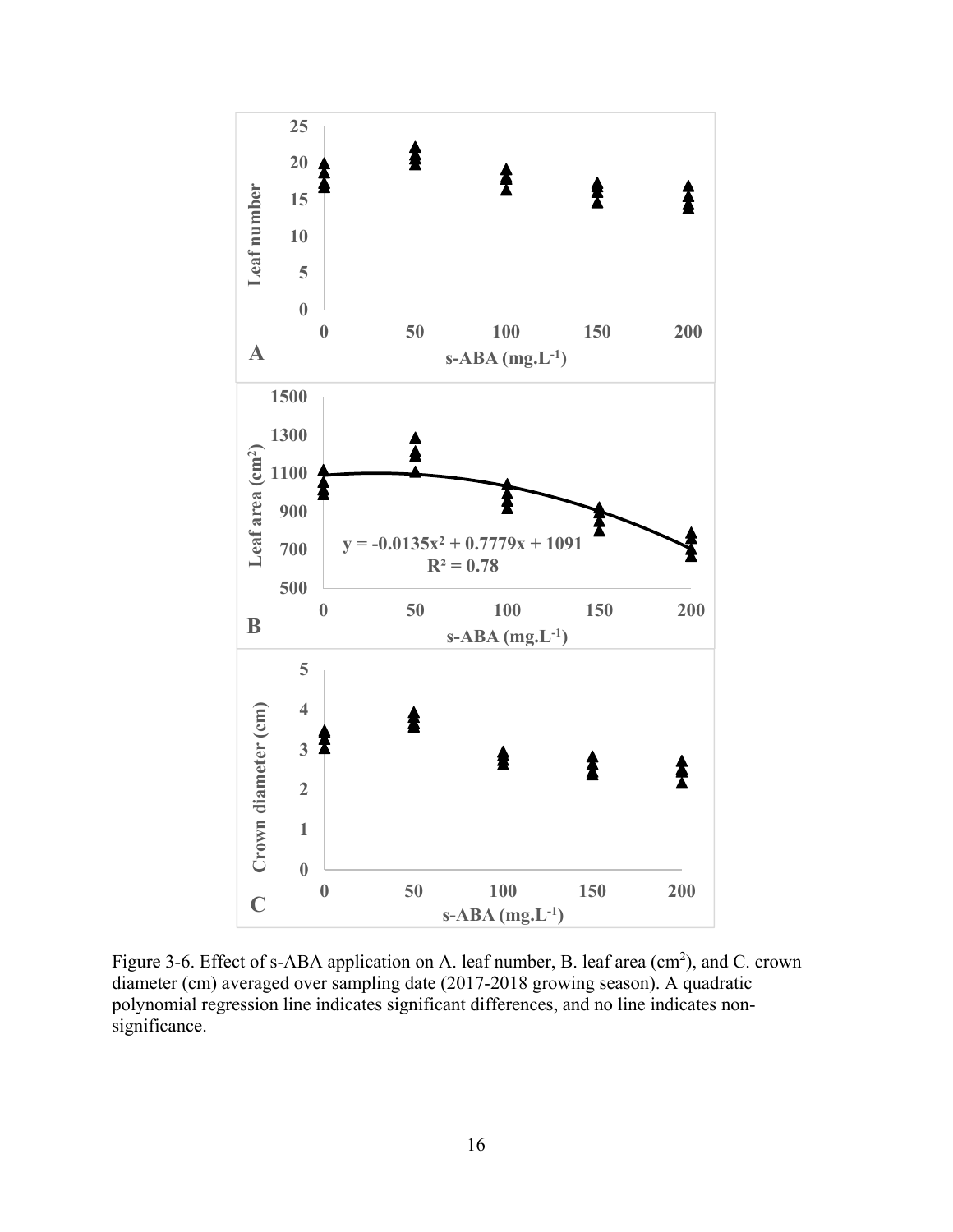

Figure 3-7. Effect of s-ABA application on A. dry weight of shoots and B. dry weight of roots averaged over sampling date (2017-2018 growing season). A quadratic polynomial regression line indicates significant differences, and no line indicates non-significance.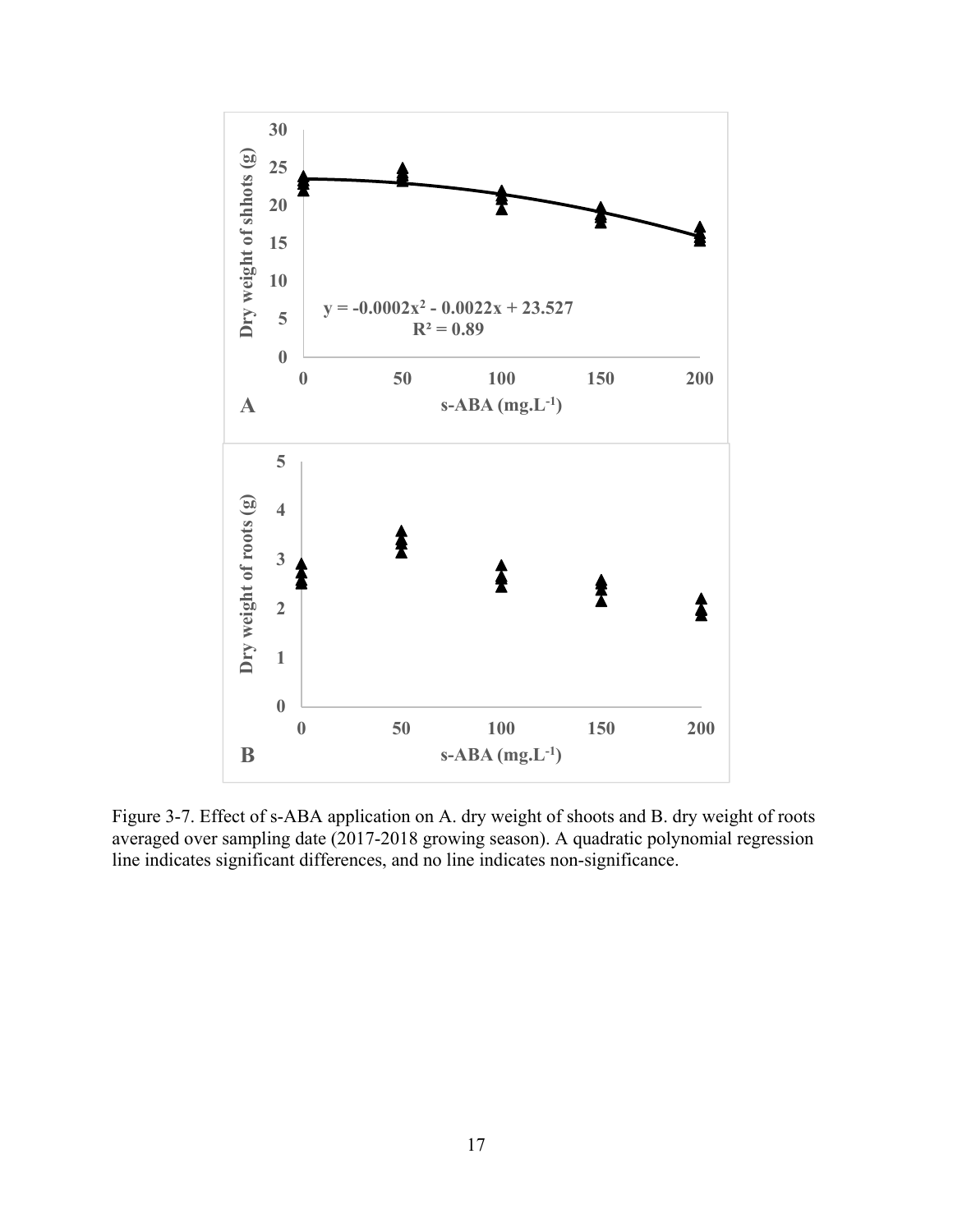## **Effects of s-ABA on fruit yield**

The response of early fruit yield and season total yield to s-ABA was quadratic (Tables 3- 1, 3-3, and 3-5). Whereas all rates of s-ABA suppressed early and season total yields in 2015- 2017 when s-ABA rates of 250 to 1000 mg.  $L^{-1}$  were used, the lowest rates used in 2016-2017  $(100 \text{ mg} \cdot \text{L}^{-1})$  and 2017-2018 (50 mg L<sup>-1</sup>) resulted in the highest yields indicating that low rates of s-ABA can be successfully used for heat stress protection in early planted Jiffy plug transplants on black plastic mulch. The yield of cull fruits declined in a quadratic manner with increasing s-ABA rate all three seasons (Tables 3-2, 3-4 and 3-6).

| s-ABA rate $(mg.L^{-1})$ | Nov.   | Dec.                                    | Jan.                                  | Feb.    | Early  | Season total |  |
|--------------------------|--------|-----------------------------------------|---------------------------------------|---------|--------|--------------|--|
|                          |        | Marketable fruit number.h <sup>-1</sup> |                                       |         |        |              |  |
| $\theta$                 | 10,123 | 61,532                                  | 132,696                               | 223,237 | 71,655 | 427,588      |  |
| 250                      | 6,325  | 49,231                                  | 109,234                               | 181,423 | 55,556 | 346,213      |  |
| 500                      | 5,231  | 38,190                                  | 90,324                                | 134,067 | 43,421 | 267,812      |  |
| 750                      | 3,563  | 29,689                                  | 58,310                                | 90,428  | 33,252 | 181,990      |  |
| 1000                     | 1,321  | 17,573                                  | 34,527                                | 56,194  | 18,894 | 109,615      |  |
| Significance             |        |                                         |                                       |         |        |              |  |
| Quadratic                | $***$  | $\ast$                                  | $\ast$                                | $***$   | $\ast$ | $**$         |  |
|                          |        |                                         | Marketable fruit weight $(t.ha^{-1})$ |         |        |              |  |
| $\overline{0}$           | 0.17   | 1.53                                    | 3.91                                  | 4.96    | 1.70   | 10.57        |  |
| 250                      | 0.08   | 0.96                                    | 3.55                                  | 4.23    | 1.04   | 8.82         |  |
| 500                      | 0.04   | 0.59                                    | 2.42                                  | 3.86    | 0.63   | 6.91         |  |
| 750                      | 0.03   | 0.37                                    | 1.98                                  | 2.37    | 0.40   | 4.75         |  |
| 1000                     | 0.01   | 0.21                                    | 1.03                                  | 1.87    | 0.22   | 3.12         |  |
| Significance             |        |                                         |                                       |         |        |              |  |
| Quadratic                | $***$  | $\ast$                                  | $\ast$                                | $\ast$  | $\ast$ | $***$        |  |

Table 3-1. Effect of s-ABA application on yield of early and total marketable fruits, 2015-2016

Early yield – November to December, Season total- November to February, \*, \*\*, significant at P < 0.05 and 0.01, respectively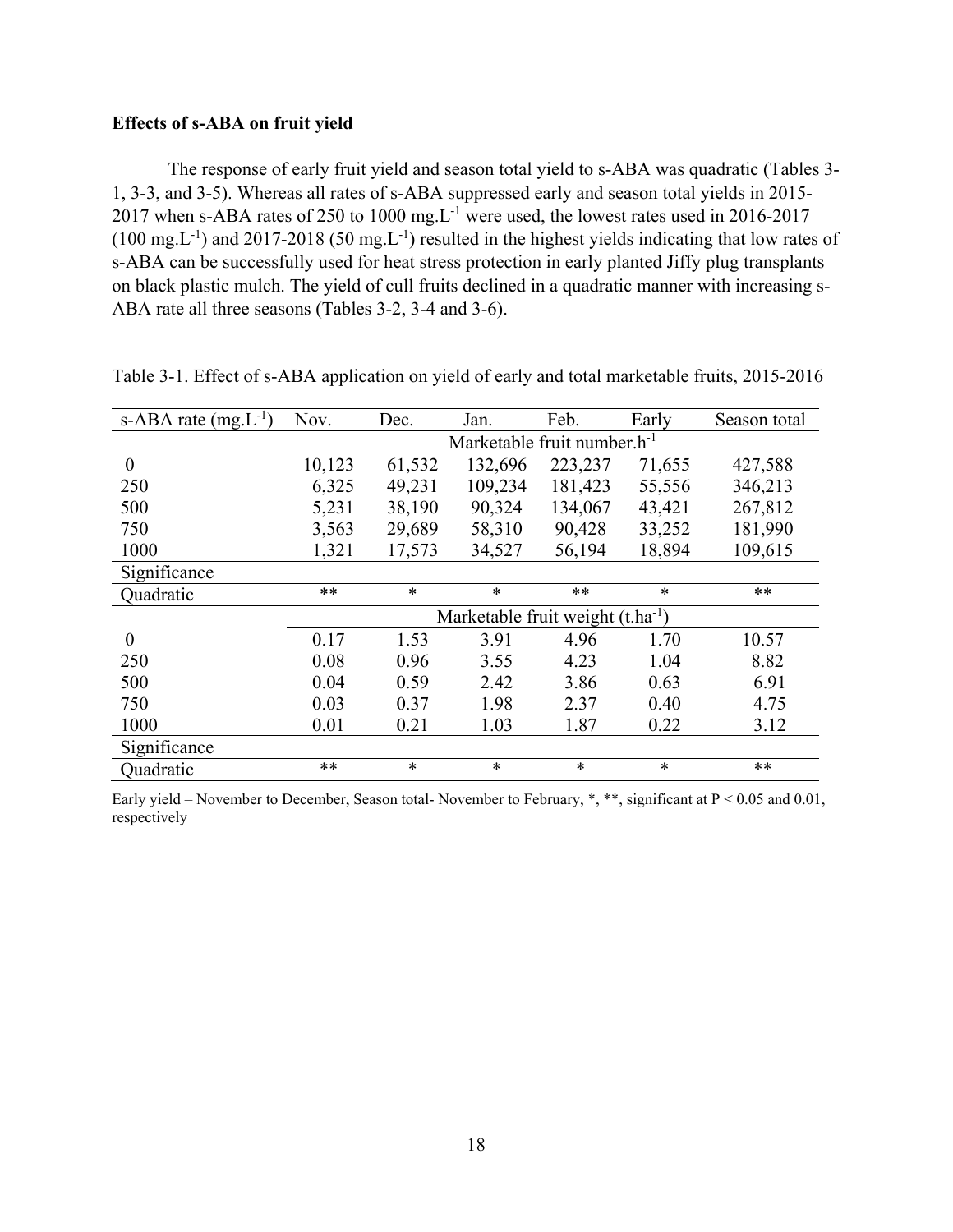| s-ABA rate $(mg.L^{-1})$ | Nov.      | Dec.   | Jan.   | Feb.                            | Early  | Season total |
|--------------------------|-----------|--------|--------|---------------------------------|--------|--------------|
|                          |           |        |        | Cull fruit number. $h^{-1}$     |        |              |
| $\boldsymbol{0}$         | 4,296     | 21,452 | 34,731 | 87,502                          | 25,748 | 147,981      |
| 250                      | 2,186     | 14,385 | 21,256 | 65,319                          | 16,571 | 103,146      |
| 500                      | 1,567     | 10,329 | 15,502 | 42,673                          | 11,896 | 70,071       |
| 750                      | 1,123     | 7,192  | 9,423  | 21,432                          | 8,315  | 39,170       |
| 1000                     | 567       | 4,271  | 7,406  | 10,567                          | 4,838  | 22,811       |
| Significance             |           |        |        |                                 |        |              |
| Quadratic                | $\ast$    | $\ast$ | $\ast$ | **                              | $\ast$ | $\ast$       |
|                          |           |        |        | Cull fruit weight $(t.ha^{-1})$ |        |              |
| $\theta$                 | 0.05      | 1.03   | 1.89   | 2.67                            | 1.08   | 5.64         |
| 250                      | 0.02      | 0.23   | 1.22   | 1.96                            | 0.25   | 3.43         |
| 500                      | 0.02      | 0.16   | 0.78   | 1.45                            | 0.18   | 2.41         |
| 750                      | 0.01      | 0.10   | 0.56   | 1.10                            | 0.11   | 1.77         |
| 1000                     | 0.01      | 0.04   | 0.12   | 0.87                            | 0.05   | 1.04         |
| Significance             |           |        |        |                                 |        |              |
| Quadratic                | <b>NS</b> | $\ast$ | $\ast$ | $***$                           | $\ast$ | $**$         |

Table 3-2. Effect of s-ABA application on yield of early and season total unmarketable fruits, 2015-2016

Early yield – November to December, Season total- November to February, NS, \*, \*\* Nonsignificant or significant at  $P < 0.05$  and 0.01, respectively.

| s-ABA rate $(mg.L^{-1})$ | Nov.                                    | Dec.    | Jan.      | Feb.                                  | Early   | Season total |
|--------------------------|-----------------------------------------|---------|-----------|---------------------------------------|---------|--------------|
|                          | Marketable fruit number.h <sup>-1</sup> |         |           |                                       |         |              |
| $\boldsymbol{0}$         | 13,778                                  | 122,278 | 367,696   | 519,253                               | 136,056 | 1,023,005    |
| 100                      | 22,383                                  | 129,597 | 383,626   | 528,294                               | 151,980 | 1,063,900    |
| 150                      | 12,056                                  | 111,083 | 329,375   | 440,891                               | 123,139 | 882,640      |
| 200                      | 6,889                                   | 98,167  | 285,469   | 430,126                               | 105,056 | 824,527      |
| 250                      | 3,445                                   | 40,042  | 111,945   | 191,168                               | 43,487  | 343,155      |
| Significance             |                                         |         |           |                                       |         |              |
| Ouadratic                | <b>NS</b>                               | $\ast$  | <b>NS</b> | <b>NS</b>                             | $\ast$  | $\ast$       |
|                          |                                         |         |           | Marketable fruit weight $(t.ha^{-1})$ |         |              |
| $\overline{0}$           | 0.21                                    | 2.53    | 11.18     | 14.61                                 | 2.74    | 28.53        |
| 100                      | 0.34                                    | 2.61    | 11.21     | 15.96                                 | 2.94    | 30.12        |
| 150                      | 0.19                                    | 2.30    | 9.73      | 13.35                                 | 2.49    | 25.57        |
| 200                      | 0.11                                    | 1.98    | 8.20      | 11.56                                 | 2.09    | 21.85        |
| 250                      | 0.06                                    | 0.79    | 3.07      | 4.86                                  | 0.85    | 8.78         |
| Significance             |                                         |         |           |                                       |         |              |
| Quadratic                | <b>NS</b>                               | $\ast$  | $**$      | $\ast$                                | $\ast$  | $**$         |

Table 3-3. Effect of s-ABA application on yield of early and total marketable fruits, 2016-2017

Early yield – November to December, Season total- November to February, NS, \*, \*\* Nonsignificant or significant at  $P < 0.05$ , and 0.01, respectively.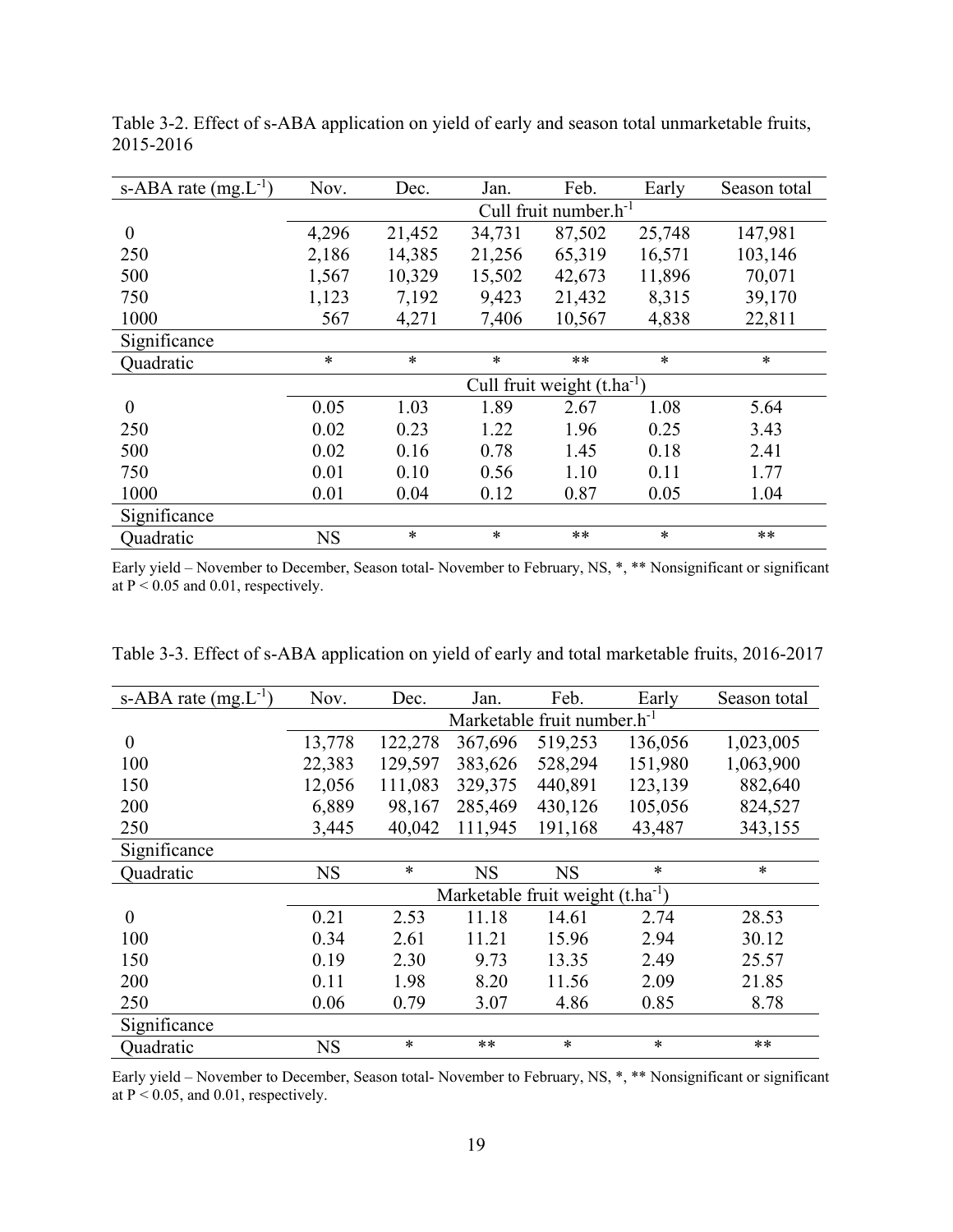| s-ABA rate $(mg.L^{-1})$ | Nov.      | Dec.      | Jan.      | Feb.                            | Early     | Season total |
|--------------------------|-----------|-----------|-----------|---------------------------------|-----------|--------------|
|                          |           |           |           | Cull fruit number. $h^{-1}$     |           |              |
| $\boldsymbol{0}$         | 8,611     | 41,333    | 46,500    | 220,014                         | 49,944    | 316,458      |
| 100                      | 6,028     | 37,458    | 52,528    | 179,972                         | 43,486    | 275,986      |
| 150                      | 4,306     | 36,167    | 46,069    | 179,111                         | 40,473    | 265,653      |
| 200                      | 2,153     | 32,292    | 42,625    | 136,917                         | 34,445    | 213,987      |
| 250                      | 1,722     | 10,333    | 11,625    | 75,778                          | 12,055    | 99,458       |
| Significance             |           |           |           |                                 |           |              |
| Quadratic                | <b>NS</b> | <b>NS</b> | <b>NS</b> | <b>NS</b>                       | <b>NS</b> | $\ast$       |
|                          |           |           |           | Cull fruit weight $(t.ha^{-1})$ |           |              |
| $\overline{0}$           | 0.09      | 0.50      | 1.06      | 3.58                            | 0.59      | 5.23         |
| 100                      | 0.08      | 0.49      | 1.08      | 3.13                            | 0.57      | 4.78         |
| 150                      | 0.04      | 0.45      | 1.03      | 2.84                            | 0.49      | 4.36         |
| 200                      | 0.03      | 0.43      | 1.01      | 2.49                            | 0.46      | 3.96         |
| 250                      | 0.03      | 0.13      | 0.27      | 1.00                            | 0.16      | 1.43         |
| Significance             |           |           |           |                                 |           |              |
| Quadratic                | <b>NS</b> | <b>NS</b> | <b>NS</b> | <b>NS</b>                       | *         | $\ast$       |

Table 3-4. Effect of s-ABA application on yield of early and total unmarketable fruits, 2016- 2017

Early yield – November to December, Season total- November to February, NS, \*, Nonsignificant or significant at P  $< 0.05$ .

| s-ABA rate $(mg.L^{-1})$ | Nov.      | Dec.                                    | Jan.                                          | Feb.      | Early     | Season total |  |
|--------------------------|-----------|-----------------------------------------|-----------------------------------------------|-----------|-----------|--------------|--|
|                          |           | Marketable fruit number.h <sup>-1</sup> |                                               |           |           |              |  |
| $\boldsymbol{0}$         | 95,153    | 89,986                                  | 297,945                                       | 477,917   | 185,139   | 961,001      |  |
| 50                       | 117,542   | 95,153                                  | 364,250                                       | 550,681   | 212,695   | 1,127,626    |  |
| 100                      | 93,112    | 85,681                                  | 270,820                                       | 532,598   | 178,793   | 982,211      |  |
| 150                      | 89,067    | 83,097                                  | 241,972                                       | 522,264   | 172,164   | 936,411      |  |
| 200                      | 69,320    | 81,375                                  | 237,236                                       | 431,417   | 150,695   | 819,348      |  |
| Significance             |           |                                         |                                               |           |           |              |  |
| Ouadratic                | <b>NS</b> | <b>NS</b>                               | <b>NS</b>                                     | <b>NS</b> | <b>NS</b> | $\ast$       |  |
|                          |           |                                         | Marketable fruit weight (t.ha <sup>-1</sup> ) |           |           |              |  |
| $\theta$                 | 1.35      | 2.03                                    | 10.60                                         | 13.18     | 3.38      | 27.16        |  |
| 50                       | 1.65      | 2.30                                    | 12.53                                         | 15.01     | 3.95      | 31.49        |  |
| 100                      | 1.32      | 1.61                                    | 9.80                                          | 14.38     | 2.93      | 27.11        |  |
| 150                      | 1.28      | 1.59                                    | 8.59                                          | 14.22     | 2.87      | 25.68        |  |
| 200                      | 0.94      | 1.48                                    | 7.66                                          | 11.37     | 2.42      | 21.45        |  |
| Significance             |           |                                         |                                               |           |           |              |  |
| Quadratic                | <b>NS</b> | <b>NS</b>                               | $**$                                          | <b>NS</b> | $\ast$    | $\ast$       |  |

Early total – November to December, Season total- November to February, NS, \*, \*\*, Nonsignificant or significant at  $P < 0.05$  and 0.01, respectively.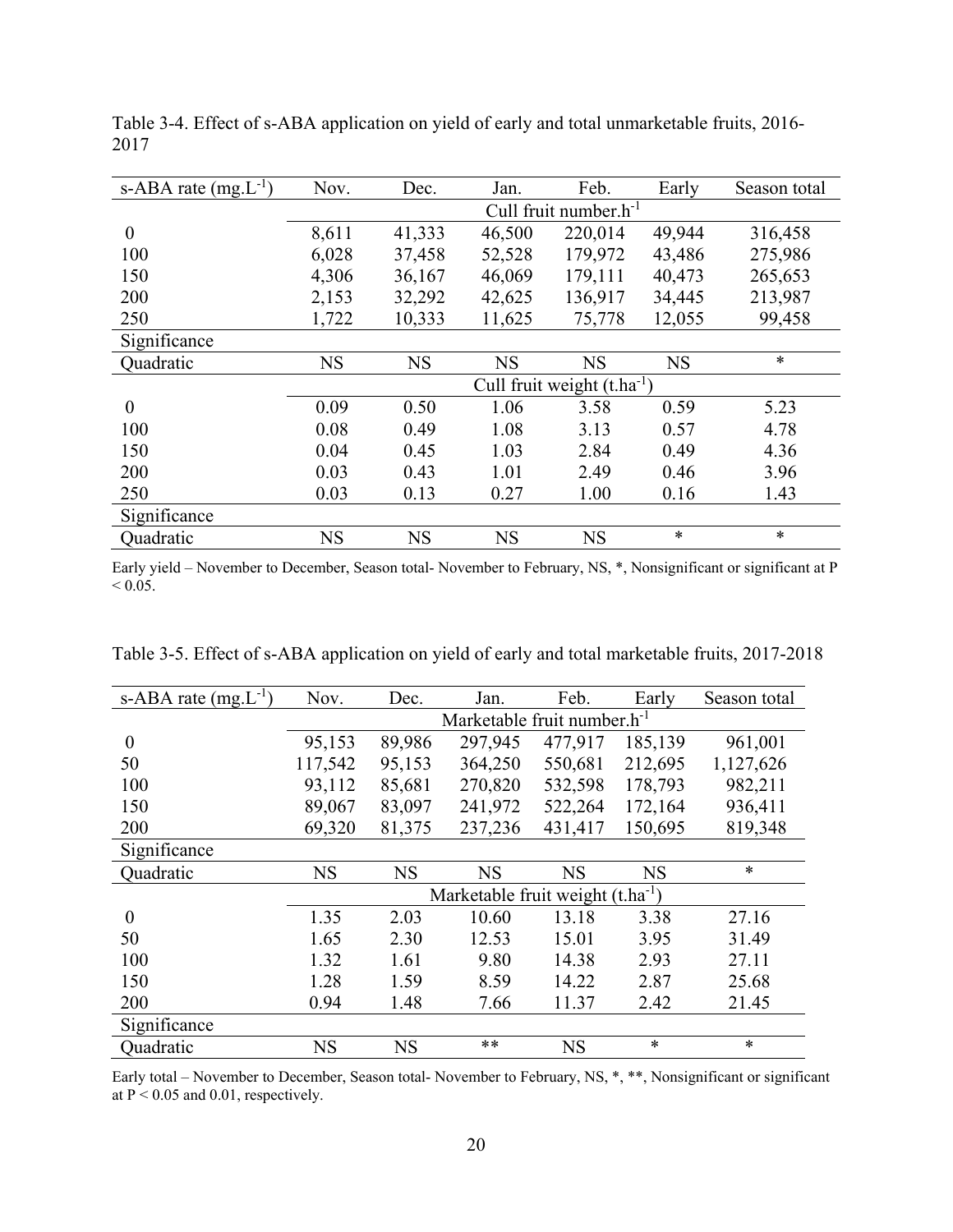| s-ABA rate $(mg.L^{-1})$ | Nov.      | Dec.      | Jan.      | Feb.                            | Early   | Season total |
|--------------------------|-----------|-----------|-----------|---------------------------------|---------|--------------|
|                          |           |           |           | Cull fruit number. $h^{-1}$     |         |              |
| $\boldsymbol{0}$         | 85,458    | 38,750    | 44,778    | 214,847                         | 124,208 | 383,833      |
| 50                       | 82,236    | 34,875    | 38,319    | 191,597                         | 117,111 | 347,027      |
| 100                      | 52,097    | 32,292    | 31,000    | 182,125                         | 84,389  | 297,514      |
| 150                      | 34,014    | 21,097    | 24,452    | 180,834                         | 55,111  | 260,397      |
| 200                      | 32,722    | 13,347    | 18,514    | 177,820                         | 46,069  | 242,403      |
| Significance             |           |           |           |                                 |         |              |
| Quadratic                | <b>NS</b> | <b>NS</b> | <b>NS</b> | <b>NS</b>                       | $\ast$  | $\ast$       |
|                          |           |           |           | Cull fruit weight $(t.ha^{-1})$ |         |              |
| $\boldsymbol{0}$         | 0.69      | 0.30      | 1.06      | 4.12                            | 0.99    | 6.17         |
| 50                       | 0.55      | 0.22      | 0.97      | 3.70                            | 0.77    | 5.44         |
| 100                      | 0.37      | 0.21      | 0.76      | 3.60                            | 0.58    | 4.94         |
| 150                      | 0.25      | 0.15      | 0.62      | 2.99                            | 0.40    | 4.01         |
| 200                      | 0.23      | 0.13      | 0.56      | 2.88                            | 0.36    | 3.80         |
| Significance             |           |           |           |                                 |         |              |
| Quadratic                | $**$      | $\ast$    | <b>NS</b> | <b>NS</b>                       | **      | $\ast$       |

Table 3-6. Effect of s-ABA application on yield of early and total unmarketable fruits, 2017- 2018

Early total – November to December, Season total- November to February, NS, \*, \*\*, Nonsignificant or significant at  $P < 0.05$  and 0.01, respectively.

## **Effects of kaolin application on plant parameters and flowering**

Photosynthesis and chlorophyll content. Photosynthesis rates 1 day after transplanting were higher in kaolin-treated plants than the nontreated control (Table 3-7). This suggests that the kaolin-treated plants were experiencing less heat stress than the nontreated control plants so that there was either no impairment or less impairment of photosynthesis. By 20 days after transplanting, a similar though slightly different trend was observed. Plants that had received the two sequential sprays of kaolin had a higher rate of photosynthesis than the nontreated control plants. There was no significant difference in photosynthesis between two sequential sprays of kaolin and single spray of kaolin, but there was also no significant difference between the plants that had received the single kaolin treatment and nontreated control plants (Table 3-7). Unlike with photosynthesis, no difference in chlorophyll levels occurred in response to kaolin application (Table 3-8).

Survival, vigor, and days to first flower. Unlike s-ABA, kaolin application improved strawberry plant survival and vigor. At 2 weeks after transplanting, no difference in plant survival and vigor was apparent (Tables 3-9 and 3-10). By 4 weeks after transplanting, the effect of kaolin on plant survival and vigor varied with season (Tables 3-9 and 3-10). There was no difference due to kaolin application in seasons 1 and 3, whereas two sequential kaolin sprays resulted in better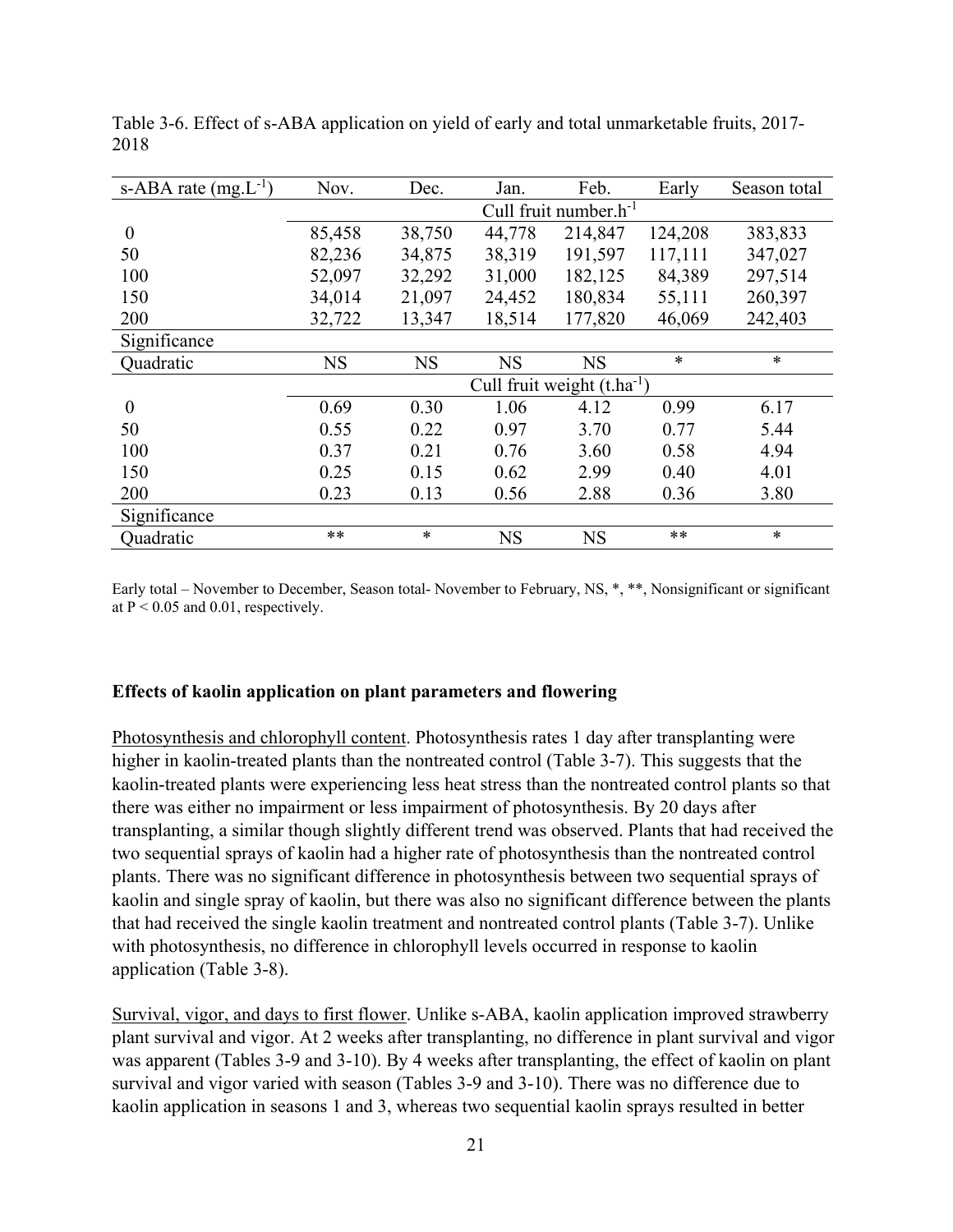transplant survival than the untreated control in season 2 (Tables 3-9). Similarly, kaolin affected days to first flower only in 2016-2017 with kaolin-treated plants flowering 5-6 days earlier than the nontreated control (Table 3-11). No significant difference in flowering occurred due to the second application of kaolin compared to a single application.

| Treatment       | Photosynthesis ( $\mu$ mol.m <sup>-2</sup> s <sup>-1</sup> ) |                   |
|-----------------|--------------------------------------------------------------|-------------------|
|                 | 1 DAT                                                        | 20 DAT            |
| Application (A) |                                                              |                   |
| Control         | 8.4 b                                                        | 11.5 <sub>b</sub> |
| Kaolin 1X       | 9.7a                                                         | 12.8 ab           |
| Kaolin 2X       | 10.3a                                                        | 14.1 a            |
| Significance    |                                                              |                   |
| Season $(S)$    | $\ast$                                                       | $**$              |
| Application (A) | $\ast$                                                       | $\ast$            |
| $S \times A$    | NS                                                           | NS                |

Table 3-7. Effect of kaolin application on photosynthesis

Means followed by the same letters within each day after transplanting do not differ significantly whereas means having dissimilar letters differ significantly as per Tukey HSD test. DAT-Day after transplanting, 1X- single kaolin spray and 2X-double kaolin spray at 50 lb.acre<sup>-1</sup>, Season 2- 2016-2017 growing season, Season 3- 2017-2018 growing season, NS, \*, \*\* Nonsignificant or significant at P<0.05, and 0.01, respectively

| Treatment       | Chlorophyll content |           |           |           |                  |  |
|-----------------|---------------------|-----------|-----------|-----------|------------------|--|
|                 | 1 WAT               | 2 WAT     | 3 WAT     | 4 WAT     | At final harvest |  |
| Application (A) |                     |           |           |           |                  |  |
| Control         | 37.2                | 42.0      | 46.3      | 46.4      | 45.9             |  |
| Kaolin 1X       | 38.4                | 42.7      | 47.1      | 46.5      | 45.8             |  |
| Kaolin 2X       | 39.9                | 43.0      | 47.1      | 48.4      | 46.4             |  |
| Significance    |                     |           |           |           |                  |  |
| Season $(S)$    | $**$                | $\ast$    | $\ast$    | <b>NS</b> | <b>NS</b>        |  |
| Application (A) | <b>NS</b>           | <b>NS</b> | <b>NS</b> | <b>NS</b> | <b>NS</b>        |  |
| $S \times A$    | <b>NS</b>           | <b>NS</b> | NS        | <b>NS</b> | <b>NS</b>        |  |

Table 3-8. Effect of kaolin application on chlorophyll content.

Means followed by the same letters within each week after transplanting do not differ significantly whereas means having dissimilar letters differ significantly as per Tukey HSD test. WAT-Week after transplanting, 1X- single kaolin spray and 2X-double kaolin spray at 50 lb.acre-1, Season 1- 2015-2016 growing season, Season 2- 2016-2017 growing season, Season 3- 2017-2018 growing season, NS, \*, \*\* Nonsignificant or significant at P<0.05, and 0.01, respectively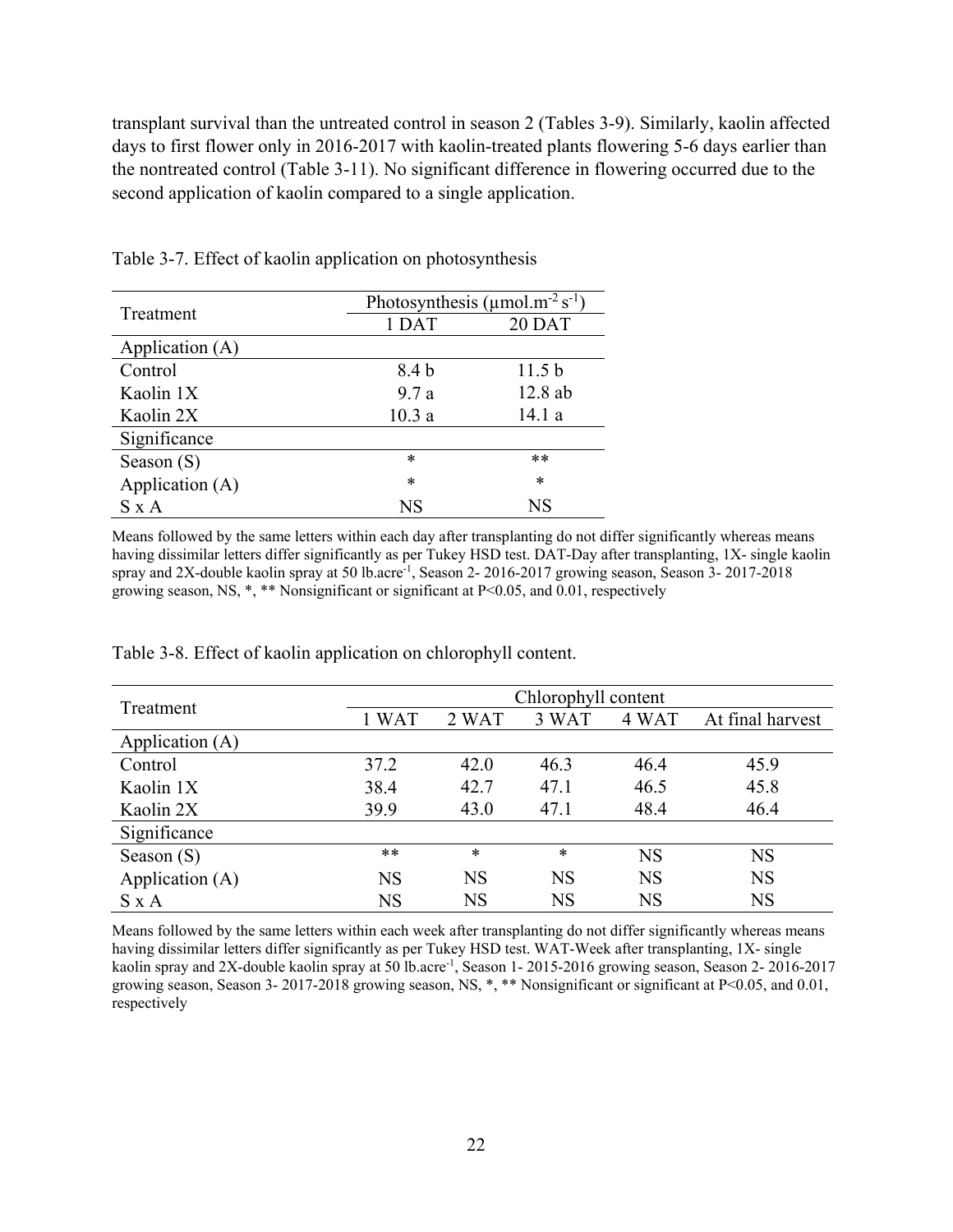|                 |           | Plant survival $(\% )$ |                |         |
|-----------------|-----------|------------------------|----------------|---------|
| Treatment       | 2 WAT     |                        | 4 WAT          |         |
| Application (A) |           | $S_1$                  | S <sub>2</sub> | $S_3$   |
| Control         | 96.5      | 99.5 ab                | 85.4 c         | 100.0a  |
| Kaolin 1X       | 96.0      | 99.3 ab                | 88.2 bc        | 98.3 ab |
| Kaolin 2X       | 98.1      | 100.0a                 | 94.2 ab        | 99.3 ab |
| Significance    |           |                        |                |         |
| Season $(S)$    | **        |                        | $**$           |         |
| Application (A) | <b>NS</b> |                        | *              |         |
| $S \times A$    | <b>NS</b> |                        | *              |         |

Table 3-9. Effect of kaolin application on plant survival.

Means followed by the same letters within each week after transplanting do not differ significantly whereas means having dissimilar letters differ significantly as per Tukey HSD test. WAT-Week after transplanting, 1X- single kaolin spray and 2X-double kaolin spray at 50 lb.acre<sup>-1</sup>, S<sub>1</sub>-2015-2016 growing season, S<sub>2</sub>-2016-2017 growing season, S<sub>3</sub>- 2017-2018 growing season, NS, \*, \*\* Nonsignificant or significant at P < 0.05, and 0.01, respectively

|                 |           | Plant vigor    |                   |                |  |  |
|-----------------|-----------|----------------|-------------------|----------------|--|--|
| Treatment       | 2 WAT     |                | 4 WAT             |                |  |  |
| Application (A) |           | S <sub>1</sub> | S <sub>2</sub>    | S <sub>3</sub> |  |  |
| Control         | 6.0       | 8.7 ab         | 5.6c              | $7.4$ abc      |  |  |
| Kaolin 1X       | 5.5       | $8.0$ abc      | 6.4 <sub>bc</sub> | $7.9$ abc      |  |  |
| Kaolin 2X       | 6.8       | 9.1a           | $7.2$ abc         | 8.5 ab         |  |  |
| Significance    |           |                |                   |                |  |  |
| Season $(S)$    | <b>NS</b> |                | $\ast$            |                |  |  |
| Application (A) | <b>NS</b> |                | <b>NS</b>         |                |  |  |
| $S \times A$    | <b>NS</b> |                | $\ast$            |                |  |  |

Table 3-10. Effect of kaolin application on plant vigor.

Means followed by the same letters within each week after transplanting do not differ significantly whereas means having dissimilar letters differ significantly as per Tukey HSD test. WAT-Week after transplanting, 1X- single kaolin spray and 2X-double kaolin spray at 50 lb.acre<sup>-1</sup>, S<sub>1</sub>- 2015-2016 growing season, S<sub>2</sub>- 2016-2017 growing season, S3- 2017-2018 growing season, NS, \* Nonsignificant or significant at P<0.05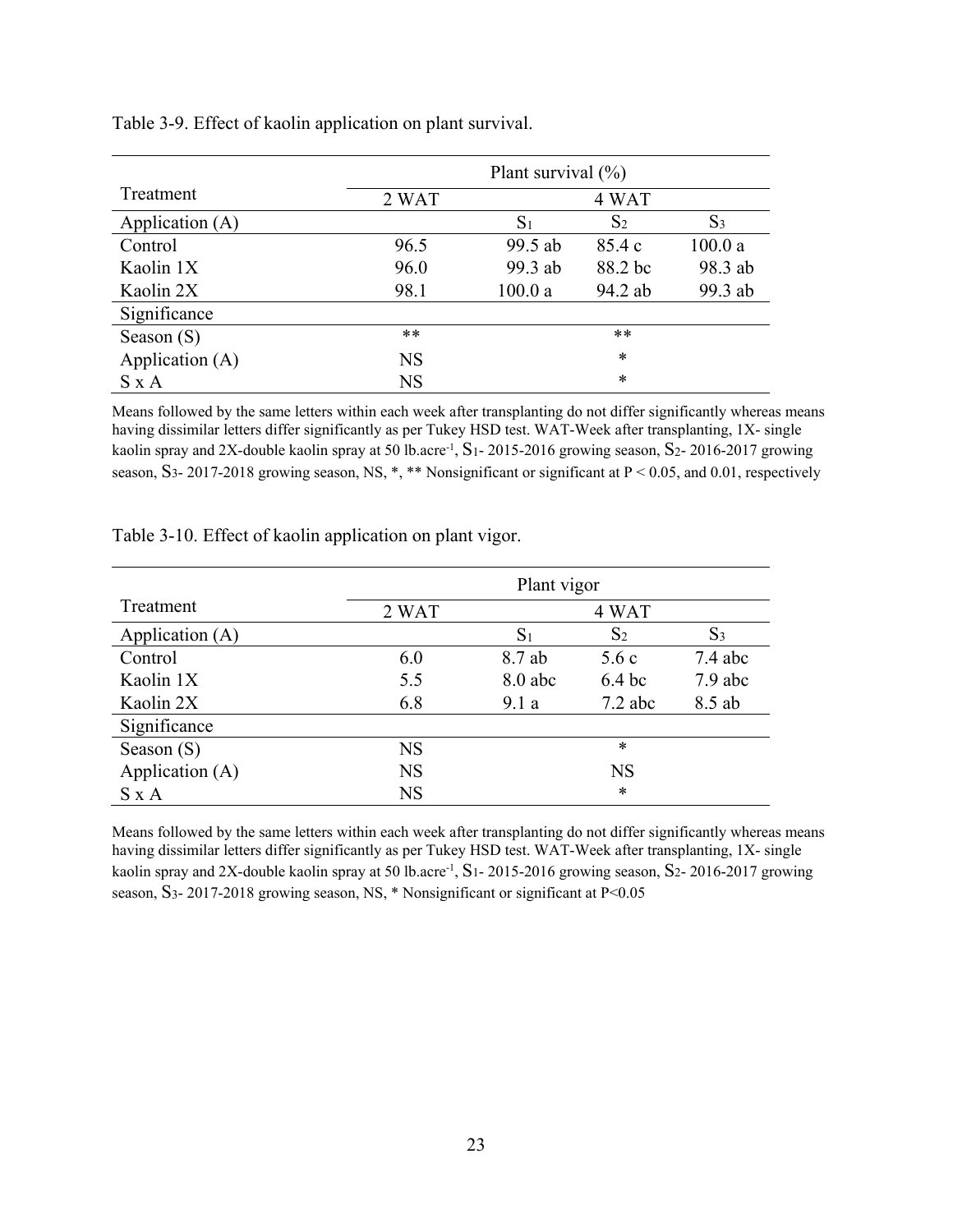| Treatment       | Days to first flower |                   |                   |  |  |  |
|-----------------|----------------------|-------------------|-------------------|--|--|--|
| Application (A) | $\mathrm{S}_1$       | S <sub>2</sub>    | $S_3$             |  |  |  |
| Control         | 16.5c                | 38.3 a            | 31.9 <sub>b</sub> |  |  |  |
| Kaolin 1X       | 16.1c                | 33.3 <sub>b</sub> | 30.1 <sub>b</sub> |  |  |  |
| Kaolin 2X       | 15.2c                | 31.8 <sub>b</sub> | 32.7 <sub>b</sub> |  |  |  |
| Significance    |                      |                   |                   |  |  |  |
| Season $(S)$    |                      | ***               |                   |  |  |  |
| Application (A) |                      | ***               |                   |  |  |  |
| $S \times A$    | $**$                 |                   |                   |  |  |  |

Table 3-11. Effect of kaolin application on days to first flower.

Means with the same letters within columns do not differ significantly whereas means with dissimilar letters differ significantly as per Tukey HSD test. 1X- single kaolin spray and 2X-double kaolin spray at 50 lb.acre<sup>-1</sup>,  $S_1$ - 2015-2016 growing season, S<sub>2</sub>- 2016-2017 growing season, S<sub>3</sub>- 2017-2018 growing season, \*\*, \*\*\* significant at P < 0.01, and 0.001, respectively

## **Effects of kaolin application on plant growth and productivity**

Leaf number, leaf area, crown diameter, and plant biomass. Results are reported for samples collected at 4, 6, 8, and 10 weeks after transplanting (WAT) and at final harvest. No significant difference in plant growth occurred in response to kaolin application (Tables 3-12 to 3-14).

|                 |             | Leaf number |           |           |           |            | Leaf area $(cm2)$ |           |            |           |  |
|-----------------|-------------|-------------|-----------|-----------|-----------|------------|-------------------|-----------|------------|-----------|--|
|                 | 4           | 6           | 8         | 10        | At final  | 4          | 6                 | 8         | 10         | At final  |  |
| Treatment       | WAT         | WAT         | WAT       | WAT       | harvest   | <b>WAT</b> | WAT               | W<br>AT.  | <b>WAT</b> | harvest   |  |
| Application (A) |             |             |           |           |           |            |                   |           |            |           |  |
| Control         | 5.4         | 8.1         | 11.5      | 17.2      | 33.6      | 159        | 300               | 562       | 912        | 2182      |  |
| Kaolin 1X       | 6.0         | 7.9         | 13.4      | 17.0      | 38.7      | 159        | 297               | 629       | 844        | 2677      |  |
| Kaolin 2X       | 6.3         | 8.7         | 13.5      | 17.4      | 41.8      | 204        | 343               | 646       | 896        | 2883      |  |
| Significance    |             |             |           |           |           |            |                   |           |            |           |  |
| Season $(S)$    | **          | **          | $\ast$    | *         | <b>NS</b> | <b>NS</b>  | <b>NS</b>         | $\ast$    | ***        | <b>NS</b> |  |
| Application (A) | <b>NS</b>   | <b>NS</b>   | <b>NS</b> | <b>NS</b> | <b>NS</b> | <b>NS</b>  | <b>NS</b>         | <b>NS</b> | <b>NS</b>  | <b>NS</b> |  |
| $S \times A$    | $_{\rm NS}$ | <b>NS</b>   | NS        | <b>NS</b> | <b>NS</b> | NS         | <b>NS</b>         | <b>NS</b> | NS         | <b>NS</b> |  |

Table 3-12. Effect of kaolin application on leaf number and leaf area.

Means followed by the same letters within each week after transplanting do not differ significantly whereas means having dissimilar letters differ significantly as per Tukey HSD test. WAT-Week after transplanting, 1X- single kaolin spray and 2X-double kaolin spray at 50 lb.acre-1, Season 1- 2015-2016 growing season, Season 2- 2016-2017 growing season, Season 3- 2017-2018 growing season, NS, \*, \*\* Nonsignificant or significant at P<0.05, and 0.01, respectively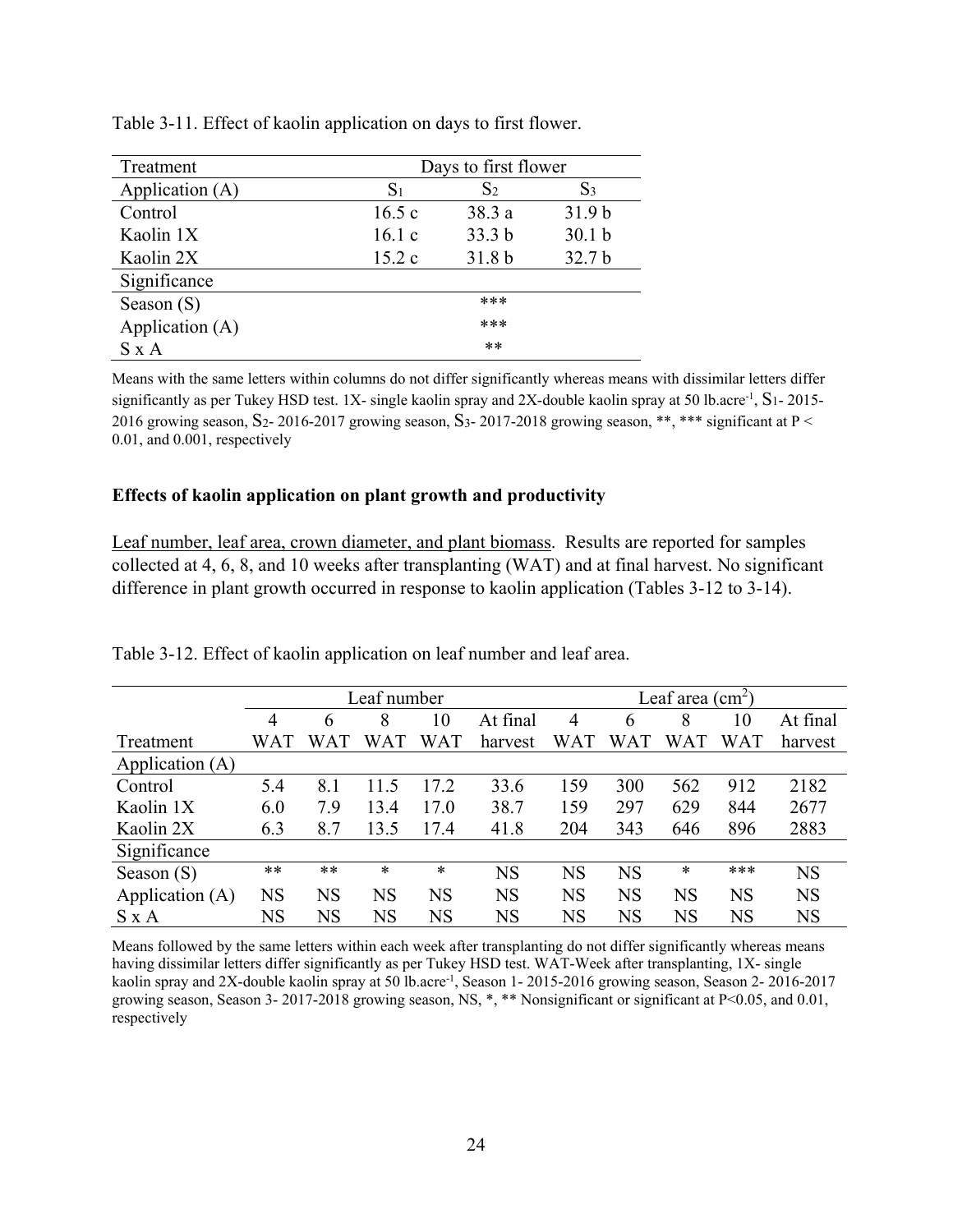|                 |           |           |           |            | Crown diameter (cm) |                |                   |  |  |
|-----------------|-----------|-----------|-----------|------------|---------------------|----------------|-------------------|--|--|
| Treatment       | 4         | 6         | 8         | 10         | At final harvest    |                |                   |  |  |
|                 | WAT       | WAT       | WAT       | <b>WAT</b> |                     |                |                   |  |  |
| Application (A) |           |           |           |            | $S_1$               | S <sub>2</sub> | $S_3$             |  |  |
| Control         | 1.0       | 1.4       | 2.1       | 2.6        | $3.6$ cd            | 5.5 ab         | 5.0 <sub>bc</sub> |  |  |
| Kaolin 1X       | 1.0       | 1.4       | 2.1       | 2.7        | 3.4d                | $6.1$ ab       | 5.8 ab            |  |  |
| Kaolin 2X       | 1.1       | 1.5       | 2.2       | 2.6        | $3.6$ cd            | 6.7a           | 5.4 ab            |  |  |
| Significance    |           |           |           |            |                     |                |                   |  |  |
| Season $(S)$    | ***       | ***       | $**$      | ***        |                     | ***            |                   |  |  |
| Application (A) | <b>NS</b> | <b>NS</b> | <b>NS</b> | <b>NS</b>  |                     | **             |                   |  |  |
| $S \times A$    | <b>NS</b> | <b>NS</b> | <b>NS</b> | <b>NS</b>  |                     | $***$          |                   |  |  |

Table 3-13. Effect of kaolin application on crown diameter (cm).

Means followed by the same letters within each week after transplanting do not differ significantly whereas means having dissimilar letters differ significantly as per Tukey HSD test. WAT-Week after transplanting, 1X- single kaolin spray and 2X-double kaolin spray at 50 lb.acre<sup>-1</sup>, S<sub>1</sub>- 2015-2016 growing season, S<sub>2</sub>- 2016-2017 growing season, S<sub>3</sub>- 2017-2018 growing season, NS, \*\*, \*\*\* Nonsignificant or significant at P< 0.01, and 0.001, respectively

|                 | Shoot dry weight $(g)$ |           |          |         | Root dry weight $(g)$ |           |           |           |           |           |
|-----------------|------------------------|-----------|----------|---------|-----------------------|-----------|-----------|-----------|-----------|-----------|
|                 | 4                      | 6         | 8        | 10      | At final              | 4         | 6         | 8         | 10        | At final  |
| Treatment       | WAT                    | WA'I      | W<br>'AT | W<br>ΆT | harvest               | WAT       | W<br>AΤ   | WAT       | WAT       | harvest   |
| Application (A) |                        |           |          |         |                       |           |           |           |           |           |
| Control         | 2.0                    | 4.0       | 6.7      | 10.8    | 51.8                  | 0.9       | 1.0       | 1.0       | 1.6       | 3.8       |
| Kaolin 1X       | 2.1                    | 4.0       | 7.5      | 10.4    | 60.6                  | 1.0       | 1.0       | 1.3       | 1.8       | 5.3       |
| Kaolin 2X       | 2.4                    | 4.2       | 7.7      | 10.8    | 67.1                  | $1.0\,$   | 1.2       |           | 1.8       | 5.6       |
| Significance    |                        |           |          |         |                       |           |           |           |           |           |
| Seasons $(S)$   | <b>NS</b>              | $***$     | ***      | $\ast$  | $\ast$                | ***       | $\ast$    | <b>NS</b> | *         | $\ast$    |
| Application (A) | <b>NS</b>              | <b>NS</b> | NS       | NS      | <b>NS</b>             | <b>NS</b> | <b>NS</b> | <b>NS</b> | <b>NS</b> | <b>NS</b> |
| S x A           | NS                     | NS        | NS       | NS      | <b>NS</b>             | NS        | NS        | NS        | NS        | NS        |

Table 3-14. Effect of kaolin application on dry weight of shoots and roots.

Means followed by the same letters within each week after transplanting do not differ significantly whereas means having dissimilar letters differ significantly as per Tukey HSD test. WAT-Week after transplanting, 1X- single kaolin spray and 2X-double kaolin spray at 50 lb.acre-1, Season 1- 2015-2016 growing season, Season 2- 2016-2017 growing season, Season 3- 2017-2018 growing season, NS, \*, \*\*, \*\*\* Nonsignificant or significant at P< 0.05, 0.01, and 0.001, respectively

## **Effects of kaolin application on fruit yield**

Both kaolin applications were equally effective in increasing early and total marketable fruit number and total marketable fruit weight (Table 3-15). However, increase in early marketable fruit weight was greater with the 2X kaolin application than with the single application. The results indicate that kaolin application to early planted Jiffy plug transplants on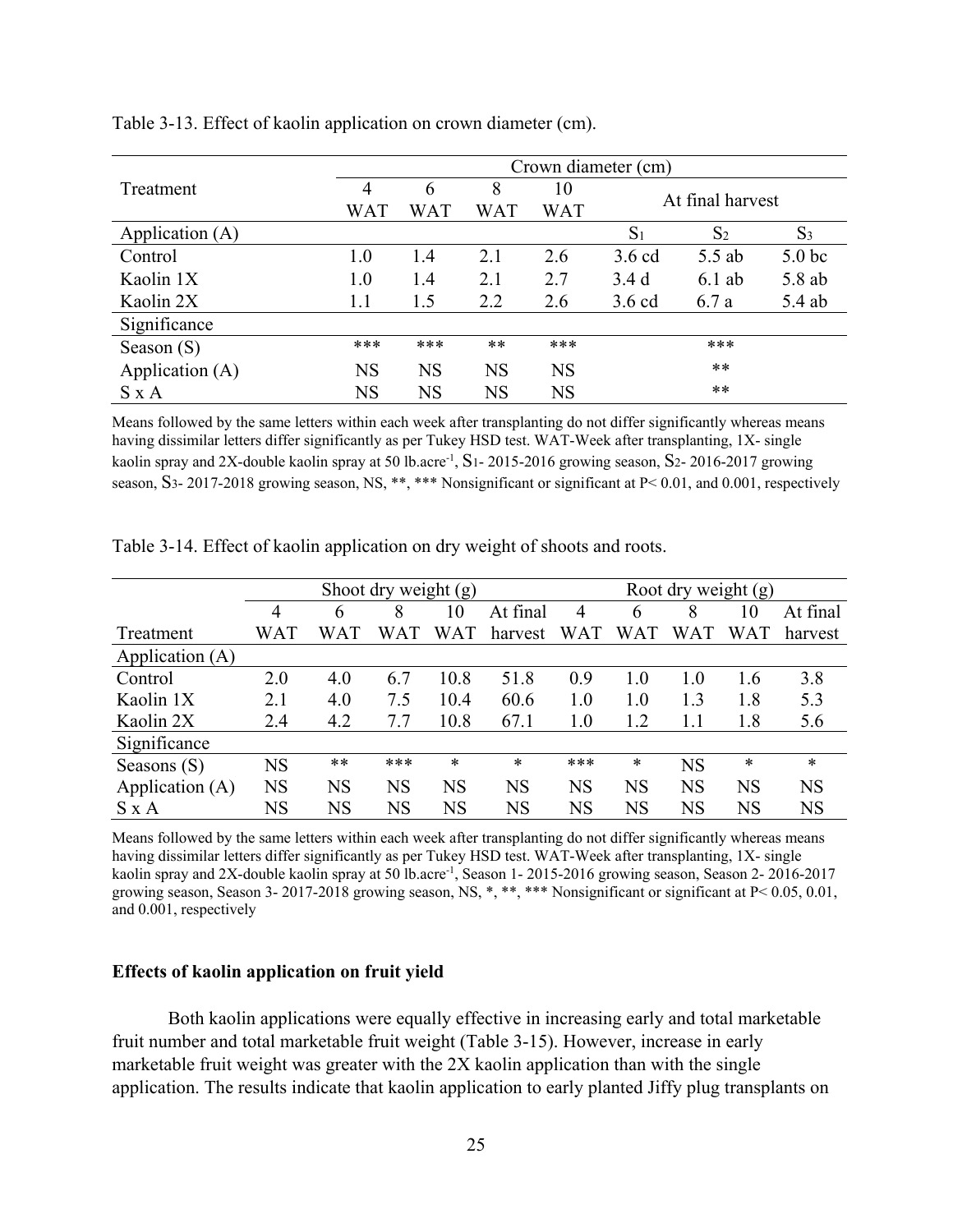black plastic mulch can result in heat stress reduction that has a positive effect on early and season total fruit number and weight. There were no apparent differences in number and yield of early and total cull fruit due to application except in January, where cull fruit number was significantly higher with the double kaolin application than with the single kaolin application or with the untreated control (Table 3-16).

|                 | Marketable fruit number.h <sup>-1</sup> |                  |                                               |                   |                  |                   |  |  |  |  |
|-----------------|-----------------------------------------|------------------|-----------------------------------------------|-------------------|------------------|-------------------|--|--|--|--|
| Treatment       | Nov.                                    | Dec.             | Jan.                                          | Feb.              | Early            | Season total      |  |  |  |  |
| Application (A) |                                         |                  |                                               |                   |                  |                   |  |  |  |  |
| Control         | 39,685                                  | 91,265           | 266,112 b                                     | 406,802           | 130,950 b        | 803,865 b         |  |  |  |  |
| Kaolin 1X       | 72,919                                  | 114,343          | 404,799 a                                     | 506,252           | 187,262 a        | 1,098,313 a       |  |  |  |  |
| Kaolin 2X       | 83,621                                  | 135,862          | 424,946 a                                     | 508,999           | 219,483 a        | 1,153,428 a       |  |  |  |  |
| Significance    |                                         |                  |                                               |                   |                  |                   |  |  |  |  |
| Season $(S)$    | <b>NS</b>                               | **               | $\ast$                                        | <b>NS</b>         | $\ast$           | $\ast$            |  |  |  |  |
| Application (A) | <b>NS</b>                               | <b>NS</b>        | $\ast$                                        | <b>NS</b>         | $\ast$           | $\ast$            |  |  |  |  |
| S x A           | <b>NS</b>                               | <b>NS</b>        | <b>NS</b>                                     | <b>NS</b>         | <b>NS</b>        | <b>NS</b>         |  |  |  |  |
|                 |                                         |                  | Marketable fruit weight (t.ha <sup>-1</sup> ) |                   |                  |                   |  |  |  |  |
| Control         | 0.6                                     | 2.0 <sub>b</sub> | 8.6 <sub>b</sub>                              | 10.9 <sub>b</sub> | 2.6 <sub>b</sub> | 22.1 <sub>b</sub> |  |  |  |  |
| Kaolin 1X       | 1.1                                     | 2.5 <sub>b</sub> | 12.6a                                         | $13.7$ ab         | 3.6 <sub>b</sub> | 29.9 a            |  |  |  |  |
| Kaolin 2X       | 1.2                                     | 3.1a             | 12.7a                                         | 14.4 a            | 4.3a             | 31.4 a            |  |  |  |  |
| Significance    |                                         |                  |                                               |                   |                  |                   |  |  |  |  |
| Season $(S)$    | $\ast$                                  | $\ast$           | $\ast$                                        | <b>NS</b>         | <b>NS</b>        | $\ast$            |  |  |  |  |
| Application (A) | <b>NS</b>                               | *                | $\ast$                                        | $\ast$            | $\ast$           | $\ast$            |  |  |  |  |
| S x A           | <b>NS</b>                               | $_{\rm NS}$      | NS                                            | <b>NS</b>         | <b>NS</b>        | <b>NS</b>         |  |  |  |  |

Table 3-15. Effect of kaolin application on yield of early and season total marketable fruits.

Means followed by the same letters within each month do not differ significantly whereas means having dissimilar letters differ significantly as per Tukey HSD test. 1X- single kaolin spray and 2X-double kaolin spray at 50 lb.acre<sup>-1</sup>, Season 1- 2015-2016 growing season, Season 2- 2016-2017 growing season, Season 3- 2017-2018 growing season, Early yield – November to December, Season total- November to February, NS, \*, \*\* Nonsignificant or significant at P< 0.05 and 0.01, respectively.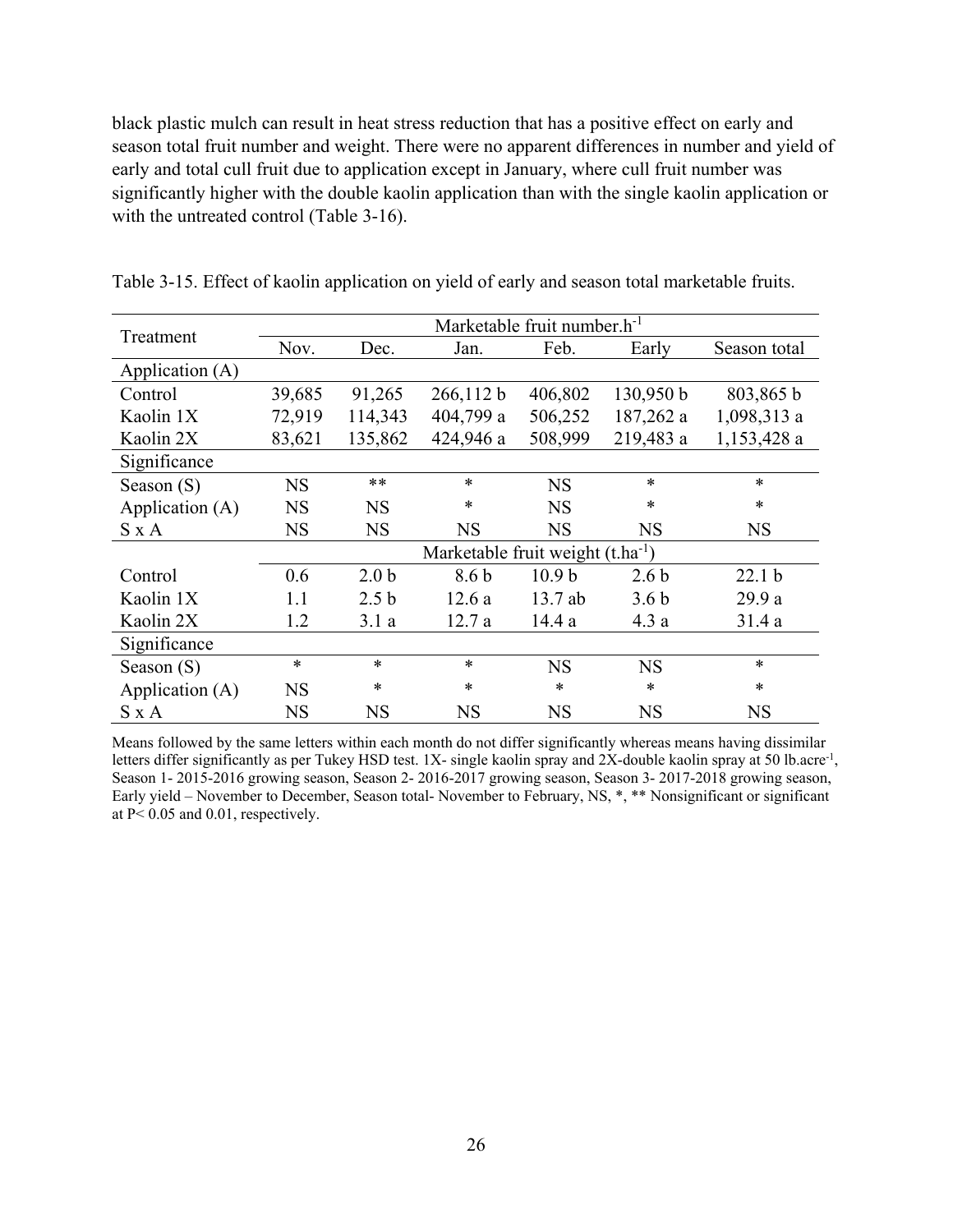|                 | Cull fruit number. $h^{-1}$ |           |             |                                 |           |              |  |  |  |
|-----------------|-----------------------------|-----------|-------------|---------------------------------|-----------|--------------|--|--|--|
| Treatment       | Nov.                        | Dec.      | Jan.        | Feb.                            | Early     | Season total |  |  |  |
| Application (A) |                             |           |             |                                 |           |              |  |  |  |
| Control         | 32,788                      | 33,845    | $42,003$ b  | 174,221                         | 66,633    | 282,857      |  |  |  |
| Kaolin 1X       | 35,303                      | 29,312    | 58,522 b    | 225,219                         | 64,615    | 348,356      |  |  |  |
| Kaolin 2X       | 35,905                      | 27,011    | $102,047$ a | 218,330                         | 62,916    | 383,293      |  |  |  |
| Significance    |                             |           |             |                                 |           |              |  |  |  |
| Season $(S)$    | ***                         | **        | <b>NS</b>   | <b>NS</b>                       | <b>NS</b> | <b>NS</b>    |  |  |  |
| Application (A) | <b>NS</b>                   | <b>NS</b> | *           | <b>NS</b>                       | <b>NS</b> | <b>NS</b>    |  |  |  |
| S x A           | <b>NS</b>                   | <b>NS</b> | <b>NS</b>   | <b>NS</b>                       | <b>NS</b> | <b>NS</b>    |  |  |  |
|                 |                             |           |             | Cull fruit weight $(t.ha^{-1})$ |           |              |  |  |  |
| Control         | 0.28                        | 0.61      | 1.34        | 3.46                            | 0.89      | 5.69         |  |  |  |
| Kaolin 1X       | 0.27                        | 0.35      | 1.23        | 3.82                            | 0.62      | 5.67         |  |  |  |
| Kaolin 2X       | 0.32                        | 0.37      | 1.67        | 3.88                            | 0.69      | 6.24         |  |  |  |
| Significance    |                             |           |             |                                 |           |              |  |  |  |
| Season $(S)$    | <b>NS</b>                   | $**$      | <b>NS</b>   | <b>NS</b>                       | <b>NS</b> | <b>NS</b>    |  |  |  |
| Application (A) | <b>NS</b>                   | <b>NS</b> | <b>NS</b>   | <b>NS</b>                       | <b>NS</b> | <b>NS</b>    |  |  |  |
| S x A           | NS                          | NS        | NS          | <b>NS</b>                       | NS        | <b>NS</b>    |  |  |  |

Table 3-16. Effect of kaolin application on yield of early and season total unmarketable fruits.

Means followed by the same letters within each month do not differ significantly whereas means having dissimilar letters differ significantly as per Tukey HSD test. 1X- single kaolin spray and 2X-double kaolin spray at 50 lb.acre<sup>-1</sup>, Season 1- 2015-2016 growing season, Season 2- 2016-2017 growing season, Season 3- 2017-2018 growing season, Early yield – November to December, Season total- November to February, NS, \*\*, \*\*\* Nonsignificant or significant at P< 0.01, and 0.001, respectively

#### **Discussion**

The decrease in photosynthesis by s-ABA was expected since our intention was to induce transient closure of the stomata, in order to protect transplants from heat stress related to wilting. Agehara and Leskovar (2012) reported that photosynthesis was expected to decline with s-ABA treatment due to its effect on stomatal closure. The s-ABA acts as a trigger for adaptive growth responses when plants experience water stress (Davies and Jones, 1991). The stimulation of chlorophyll content, plant survival and vigor, and days to flower by s-ABA were rate sensitive. Consistent with our results, negative side effects have been recorded with high ABA rates—for example leaf chlorosis and abscission (Agehara and Leskovar, 2012). The high s-ABA rates in this study impaired plant growth and productivity. The results also suggest that a low rate of s-ABA is optimum, as a low rate may have a positive effect, preventing negative impacts on plant growth and development. The optimum rate appears to provide protection from injury and facilitate growth while the higher rates appear to inhibit growth. This also provides an explanation for other reported results that ABA reduced transplant shock, increased heat stress tolerance, and enhanced crop establishment for many types of transplants (Racsko et al., 2014). Agehara and Leskovar (2012) found that growth modification by exogenous application of ABA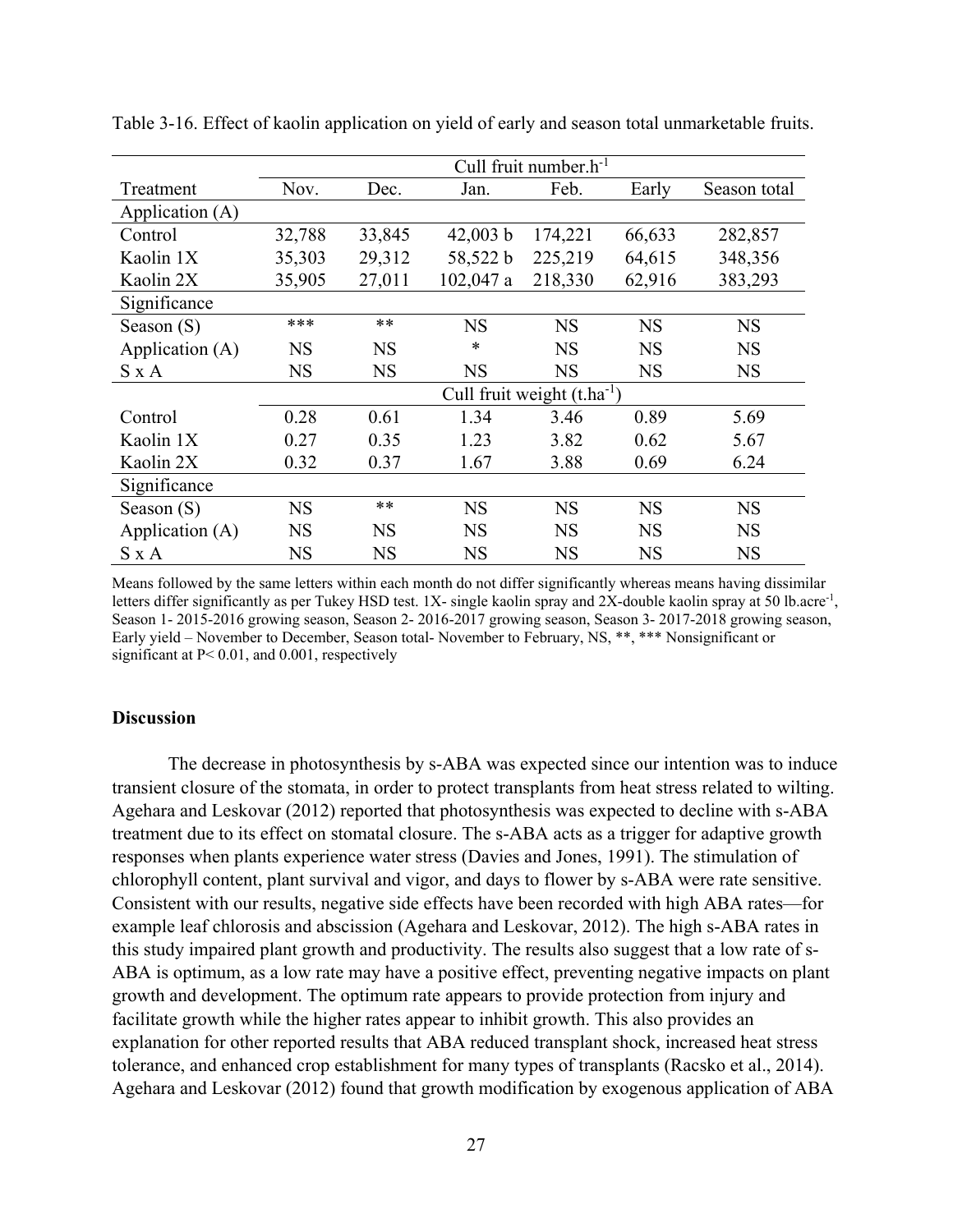had no harmful effect on fruit yield of two field grown pepper cultivars. Racsko et al. (2014) reported that ABA-treated leafy vegetative transplants withstood post-transplanting shock and performed better even in hot field conditions with high solar radiation than the untreated control.

In previous studies, nontreated transplants exhibited lower rates of photosynthesis than kaolin-treated transplants, possibly due to greater heat stress occurring in the nontreated transplants. In previous studies, the white particle film that formed on the leaf surface increased the reflection of incoming solar radiation, changing the radiation and heat balance and reducing the risk of heat stress from high temperatures and solar injury, ultimately improving photosynthesis (Glenn, 2012; Rosati et al., 2006). High temperatures can damage the leaf thylakoid membranes and reduce the activity of PS II, hampering the photosynthetic activity of plants (Berry and Björkman, 1980). The protection provided by the kaolin from high temperature injury may explain the higher photosynthetic rate of the kaolin-treated plants in this study compared to the untreated control. Improved survival and vigor of kaolin-treated strawberry transplants is also consistent with the literature, as previous reports confirm that kaolin can protect plants against heat stress. Application of a kaolin clay suspension was reported to have resulted in cooler temperatures on treated as opposed to nontreated leaves of tomato plants (Cantore et al. 2009). According to Cantore et al. (2009), kaolin aids in reducing the loss of water from the plant from transpiration and increases the drought tolerance of the plant. The tissue of kaolin-treated plants is cooler than that of non-treated plants, and kaolin helps to protect plants from extreme heat and water loss due to radiation and transpiration, respectively, an effect which is attributed to the reflective properties of kaolin (Glenn et al., 2010; Nakano and Uehara, 1996). The kaolin treatment performed better than the control in respect to mitigating heat stress and assisting water use efficiency in grape vines (Shellie and Glenn, 2008). Boari et al. (2015) observed that the antitranspirant effect of kaolin promotes transplant establishment under adverse conditions. In the present study, kaolin created a white layer on the foliage and the surface of the black plastic mulch. As a result, the leaves and mulch reflected the incoming solar radiation and kept the plants cool. It is likely that transpiration was also reduced with the kaolin applications, allowing the plants to resist dehydration. The microenvironment around the plants may have also been cooler with the kaolin treatments, which may explain the improvement in plant survival and vigor.

Regarding chlorophyll content, in previous studies, the amount of chlorophyll content was related to how long the leaves were exposed to stress, the crop species, and the source of stress (Dekov et al., 2000; Gulen and Eris, 2003).

 Kaolin facilitated earlier flowering, consistent with Rosati et al. (2006), who found that kaolin helps to diminish the negative impact of heat stress and water stress on plants while improving the physiology and productivity of plants. Kaolin may have moderated the root zone temperature by creating a white layer on the surface of the black plastic mulch. Root-zone temperature is important for proper growth of strawberry plants and it also influences the chemical composition of plants (Adebooye et al., 2010; Malik et al., 2013; Yan et al., 2013; Sakamoto and Suzuki, 2015a, 2015b). Soil temperatures also have a large impact on biomass distribution between shoot and roots (Ericsson et al. 1996, Pregitzer et al. 2000). Finally, in this study, improved early and total marketable yield in the kaolin treatments compared to the control is consistent with the literature regarding horticultural crop productivity and kaolin. Kaolin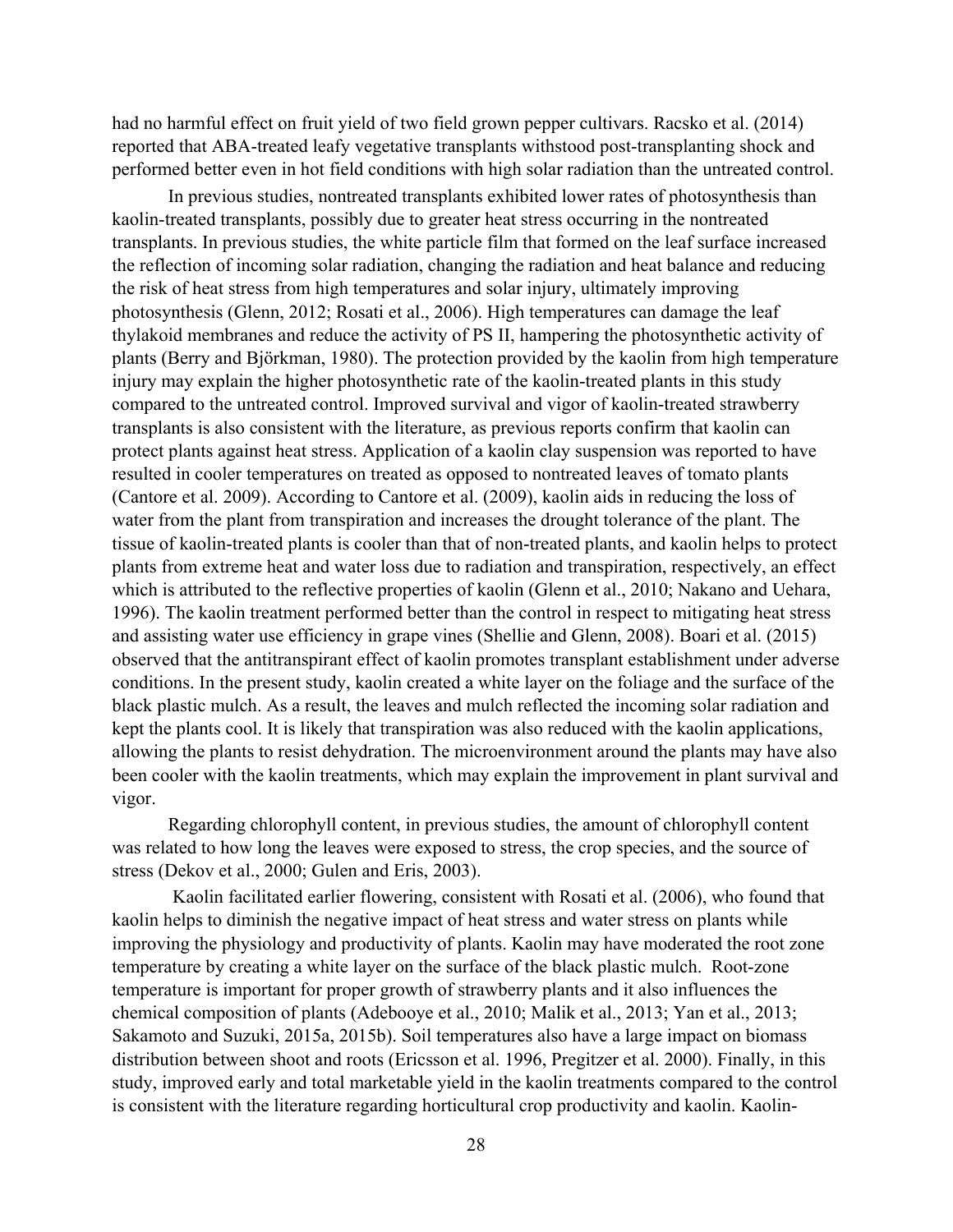treated tomato plants had larger fruit and higher total crop yield (Cantore et al., 2009) and total yield was increased in kaolin-treated pepper plants (Makus 2005). Research shows that kaolin helps to reduce sunburn injury of strawberry fruit in high temperature environments (Glenn, 2012; Schupp et. al., 2002; Wand et al., 2006). For grapes, kaolin-treated grape vines exhibited no negative impacts from kaolin with respect to cluster size and weight of clusters (Shellie and Glenn, 2010).

## **Conclusion**

Rates of s-ABA in the range 250 to 1000 mg mg. $L^{-1}$  were phytotoxic and resulted high transplant mortality and reduced yields. Strawberry growth and development characteristics such as plant survival, plant vigor, photosynthesis, chlorophyll content, days to first flower, leaf area, dry weight of shoots, and marketable yield were adversely affected by abscisic acid rates greater than 100 mg. $L^{-1}$ . Early and season total marketable yields were significantly higher with the 50 and  $100 \text{ mg}$ . L<sup>-1</sup> s-ABA treatments. The double application of kaolin resulted in higher photosynthesis at 20 DAT and higher early marketable yield than the single application and improved transplant survival in one of three years and is thus recommended for planting dates when heat stress is anticipated. Further evaluation of s-ABA as a foliar application or at lower root drench rates than 50 mg. $L^{-1}$  will be needed for a broader understanding of its applicability for heat stress mitigation in early planted strawberry plug transplants.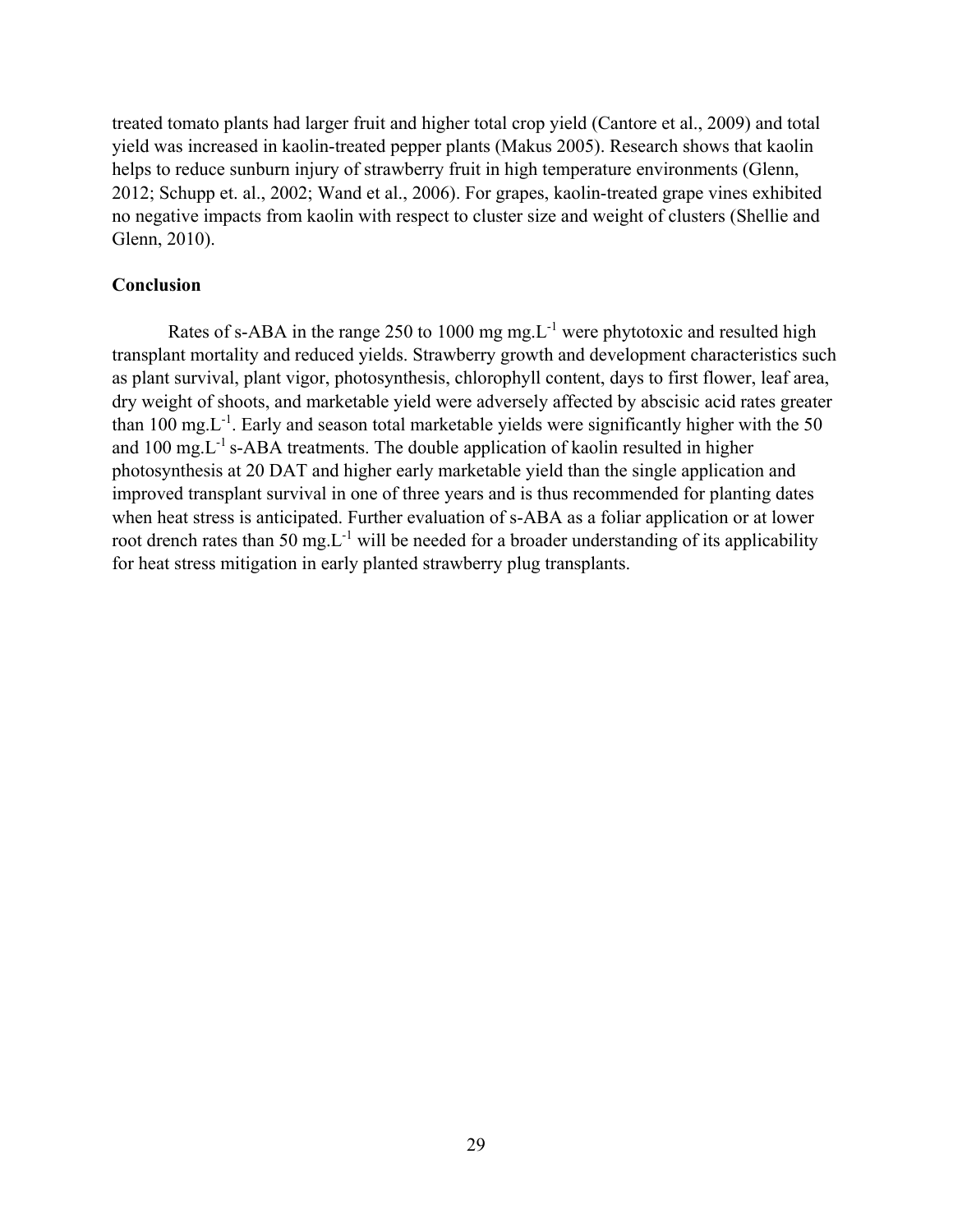# 4. EXPERIMENT 2: ALLEVIATING HEAT STRESS DURING EARLY-SEASON ESTABLISHMENT OF CONTAINERIZED STRAWBERRY TRANSPLANTS

The objective was to evaluate the effects of s-ABA, kaolin, and white-on-black plastic mulch on the establishment, growth, and yield of early-planted containerized strawberry transplants.

## **Materials and Methods**

In order to evaluate the effects of s-ABA, kaolin, and white-on-black polyethylene mulch on the establishment, growth, and yield of containerized strawberry transplants, trials were conducted at the Plant Science Research and Education Unit (PSREU) in Citra and at the Gulf Coast Research and Education Center (GCREC) in Balm, Florida during the 2016-2017 and 2017-2018 growing seasons. Experimental design was a split-plot with plastic mulch as the main plot treatment (either white-on-black or black) and a factorial arrangement of strawberry transplant type (Jiffy plug or tray plug) and stress-prevention application (nontreated control, s-ABA or kaolin application) randomly assigned as the subplot treatments. Three weeks prior to transplanting, the soil was fumigated (Pic Clor  $60$  at  $300$  lb.ac<sup>-1</sup>) and the beds were prepared. At Citra beds were 30 in wide on 5-ft centers and 7 in in height, and at Balm bed tops were 28 in wide (32 in at the base) on 4-ft row centers with an 8-in bed height.

Strawberry transplants within beds were set in two rows with 40 and 24 transplants per plot at Citra and Balm, respectively. Transplants at both locations were planted in two offset rows per bed with a between-row spacing of 12 inches and a 15-inch within-row spacing. 'Florida Radiance' plug and tray transplants were treated either with s-ABA as a 5-second root dip immediately before transplanting or with kaolin  $(50 \text{ lb.} \text{ac}^{-1})$  as two consecutive sprays: the first shortly after transplanting and the second at 7 days after planting. The s-ABA was applied at 150 mg. L<sup>-1</sup> in the 2016-2017 trials and at 75 mg. L<sup>-1</sup> in the 2017-2018 trials). The strawberry transplants were set on September 13, 2016 and September 6, 2017 in Citra and on September 28, 2016 and September 29, 2017 in Balm.

In 2016, soil temperature to a depth of 2 cm was measured with a soil probe thermometer (HOBO Pro v2, Onset®\_U23-004\_dataloggers). Soil temperatures were recorded at a 15-min interval from September 13, 2016 to February 28, 2017 at Citra and from September 28, 2016 to February 28, 2017 at Balm. In 2017, soil temperature to a depth of 2 cm and air temperature to a height of 6 cm were measured with a soil probe thermometer (Onset® S-TMB-M006 12-bit temperature sensors and Onset® H21-USB dataloggers) at Citra and Decagon (Em50) dataloggers and RT-1 sensors were used to measure soil and air temperature at Balm. Soil and air temperatures were recorded at 15-min intervals from September 9, 2017 to February 28, 2018 at Citra and from September 29 to December 31, 2017 at Balm.

Data collection was as described above for Experiment 1. Data were analyzed statistically using the GLIMMIX procedure of SAS and Tukey's HSD test was used for mean comparison at a 5% level of significance.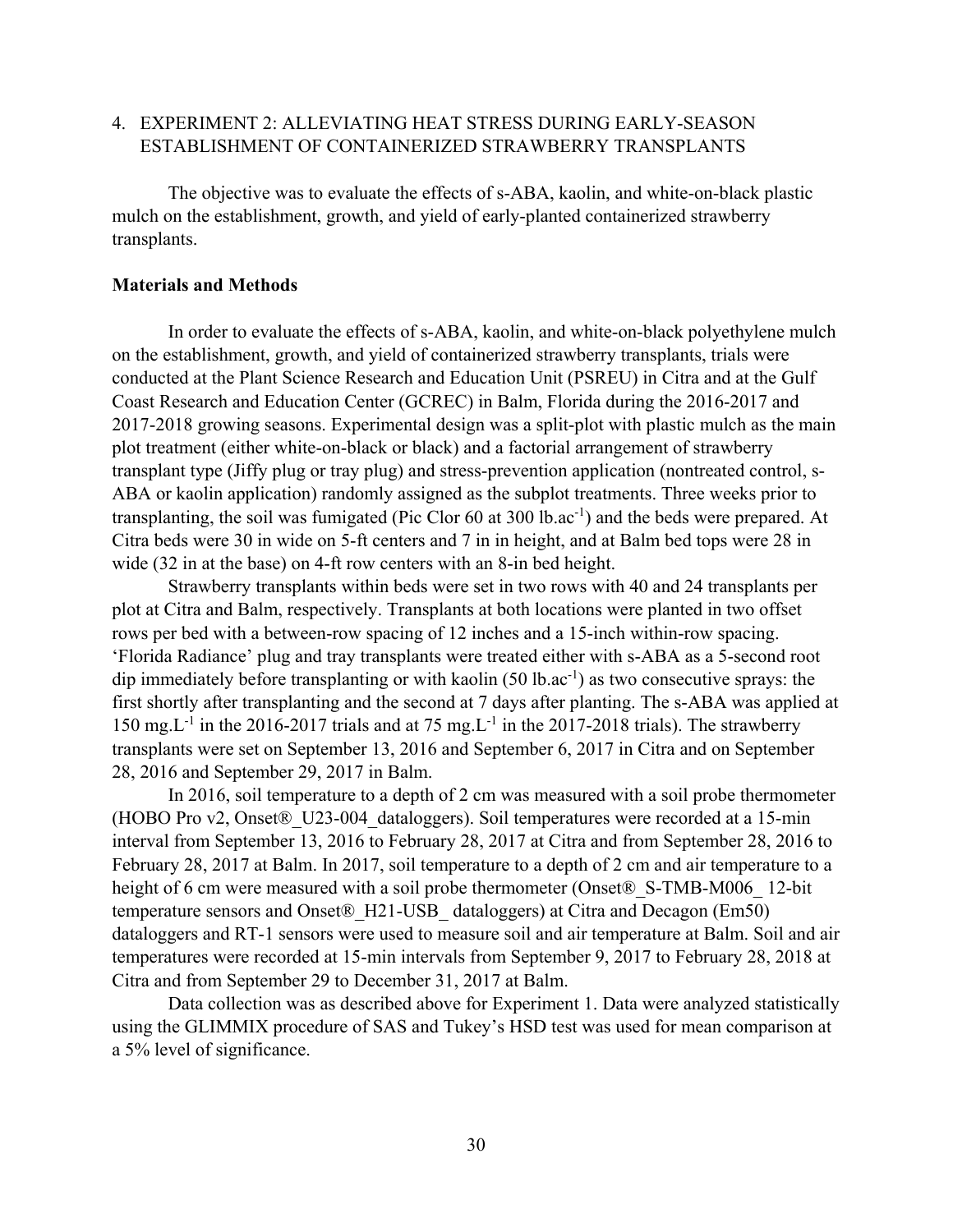#### **Results**

# **Effect of mulch color, transplant type, and application type on plant growth and productivity**

Photosynthesis and chlorophyll content. At Citra, no difference in photosynthesis rate was observed within 3 DAT in response to mulch color and transplant type (Table 4-1). However, at 3 DAT photosynthesis rate was higher with kaolin application than with the nontreated control. The fact that photosynthesis with s-ABA not significantly different from the nontreated control at 3 DAT suggests that the effect on stomatal closure was no longer occurring. At Balm, while there was no evidence of kaolin or s-ABA conferring heat stress protection on photosynthesis rate, by 20 DAT photosynthesis rate with black plastic mulch was lower than with white-onblack mulch and lower with tray plugs than with Jiffy plugs (Table 4-2).

 At Citra, at 1 WAT tray transplants on black mulch had the lowest chlorophyll content unless they had received the kaolin treatment (Table 4-3). By 2 WAT only the tray transplants on black mulch treated with s-ABA had a relative chlorophyll content of 38.6 compared with greater than 41.6 in all other treatment combinations. At Balm, chlorophyll content was lower with tray transplants than with Jiffy plug transplants in season 2, but not in season 1 (Table 4-4). At 3 WAT, kaolin-treated transplants contained higher chlorophyll content than control or s-ABA-treated transplants.

## **Survival, vigor, and days to first flower**

Significantly higher plant survival was obtained at Citra with white-on-black mulch than black mulch at season 1, with no differences in season 2 (Table 4-5). At Balm, plant survival was adversely affected by s-ABA on either black mulch or white-on-black mulch, and lower survival was obtained with s-ABA-treated tray transplants than with s-ABA-treated Jiffy plug transplants (Table 4-6).

Plant vigor at Citra was lower with black mulch that with the white-on-black mulch at 2 and 4 WAT and lower with tray transplants than with Jiffy plug transplants at 4 WAT (Table 4- 5). Plant vigor with kaolin treatment was higher than with both the s-ABA and control treatments in season 2 at Citra; however, this enhancement of plant vigor by kaolin was not apparent at Balm (Tables 4-5 and 4-6). At Balm, at 2 WAT the effect of mulch color and transplant type was the same as at Citra with better performance with white-on-black mulch than with black mulch and better vigor with Jiffy plug transplants than with tray transplants.

Earlier flowering occurred with white-on black mulch than with black mulch in season 1 with no differences in season 2 (Table 4-7). Jiffy plug transplants flowered in 29.4 days compared with 32.5 days with tray transplants. Compared to the nontreated control, which flowered in 33 days, s-ABA and kaolin-treated transplants flowered in 31.4 days. However, the difference was not statistically significant.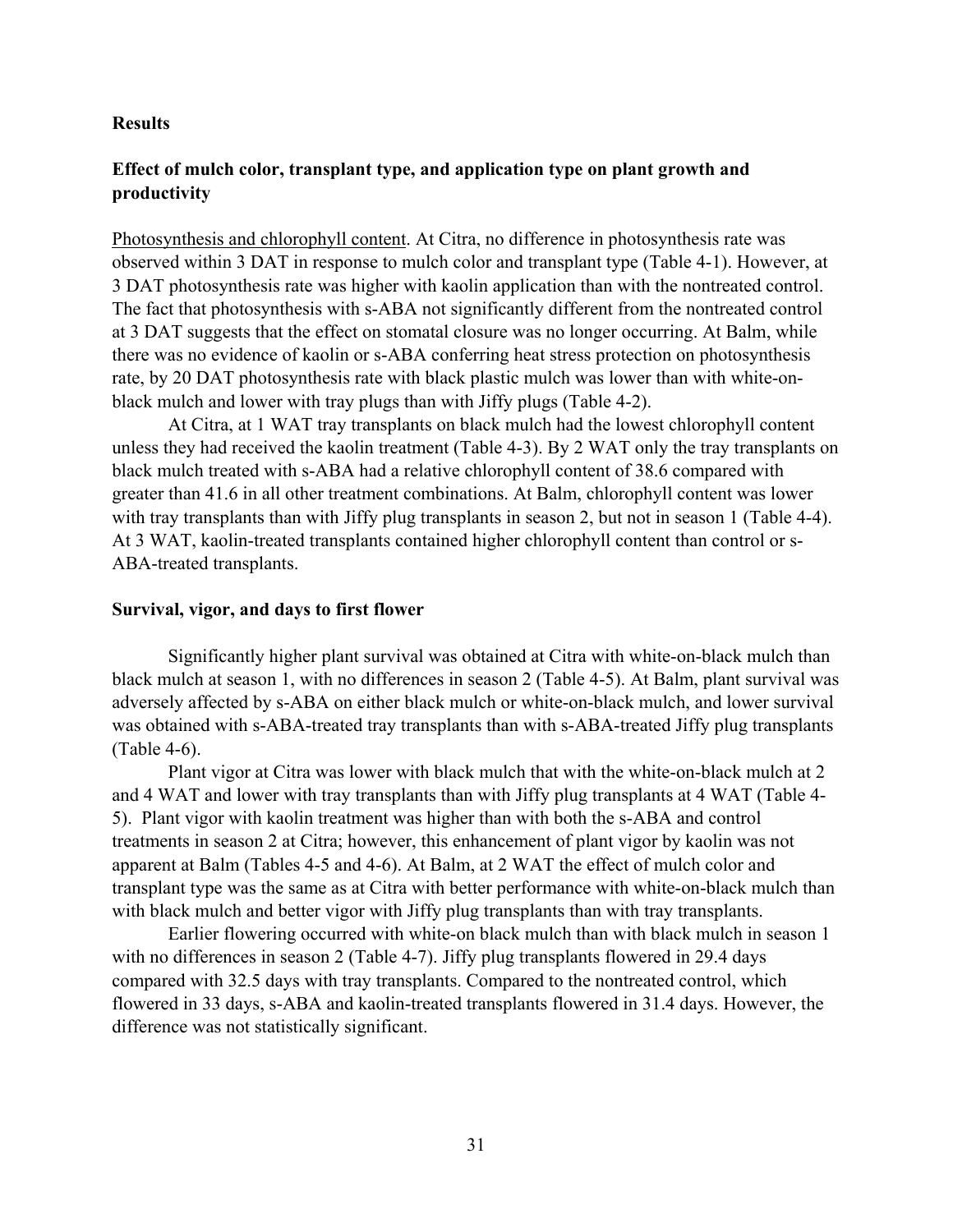| Treatments            | 1 DAT            |                  | 2 DAT          | 3 DAT                                        |           | 20 DAT            |
|-----------------------|------------------|------------------|----------------|----------------------------------------------|-----------|-------------------|
| Mulch color (M)       |                  |                  |                | $(\mu$ mol.m <sup>-2</sup> s <sup>-1</sup> ) |           |                   |
| White                 | 7.7              |                  | 9.8            | 9.9                                          |           |                   |
| <b>Black</b>          | 7.0              |                  | 8.9            | 9.1                                          |           |                   |
| Transplant type $(T)$ |                  |                  |                |                                              |           |                   |
| <b>Jiffy</b>          | 7.6              |                  | 9.5            | 9.7                                          |           | 18.0              |
| Tray                  | 7.0              |                  | 9.2            | 9.3                                          |           | 17.2              |
| Application type (A)  |                  | $S_1$            | S <sub>2</sub> |                                              | White     | <b>Black</b>      |
| Control               | $7.1$ ab         | 7.6 <sub>b</sub> | $10.2$ ab      | 9.5 <sub>b</sub>                             | 17.2 ab   | 15.9 <sub>b</sub> |
| s-ABA                 | 6.2 <sub>b</sub> | 8.3 b            | 9.1 ab         | 9.1 <sub>b</sub>                             | 18.1 ab   | 17.6 ab           |
| Kaolin                | 8.7 a            | 8.6 ab           | 12.3a          | 12.4a                                        | $18.8\ a$ | $18.0$ ab         |
| Significance          |                  |                  |                |                                              |           |                   |
| Season (S)            | <b>NS</b>        |                  | $\ast$         | $\ast$                                       |           | $**$              |
| Mulch color (M)       | <b>NS</b>        |                  | <b>NS</b>      | <b>NS</b>                                    |           | $\ast$            |
| Transplant type $(T)$ | <b>NS</b>        |                  | <b>NS</b>      | <b>NS</b>                                    | <b>NS</b> |                   |
| Application type (A)  | $\ast$           |                  | *              | $\ast$                                       | <b>NS</b> |                   |
| $S \times M$          | <b>NS</b>        |                  | <b>NS</b>      | <b>NS</b>                                    |           | <b>NS</b>         |
| $S \times T$          | <b>NS</b>        |                  | <b>NS</b>      | <b>NS</b>                                    |           | <b>NS</b>         |
| $S \times A$          | <b>NS</b>        |                  | $\ast$         | <b>NS</b>                                    |           | <b>NS</b>         |
| $M \times T$          | <b>NS</b>        |                  | <b>NS</b>      | <b>NS</b>                                    |           | <b>NS</b>         |
| M X A                 | <b>NS</b>        |                  | <b>NS</b>      | <b>NS</b>                                    |           | $\ast$            |
| T x A                 | <b>NS</b>        |                  | <b>NS</b>      | <b>NS</b>                                    |           | <b>NS</b>         |
| $S \times M \times T$ | <b>NS</b>        |                  | <b>NS</b>      | <b>NS</b>                                    |           | <b>NS</b>         |
| $S \times M \times A$ | <b>NS</b>        |                  | <b>NS</b>      | <b>NS</b>                                    |           | <b>NS</b>         |
| S x T x A             | <b>NS</b>        |                  | <b>NS</b>      | <b>NS</b>                                    | <b>NS</b> |                   |
| MxTxA                 | <b>NS</b>        |                  | <b>NS</b>      | <b>NS</b>                                    |           | <b>NS</b>         |
| S x M x T x A         | <b>NS</b>        |                  | <b>NS</b>      | <b>NS</b>                                    | <b>NS</b> |                   |

Table 4-1. Effect of mulch color, transplant type, and application type on photosynthesis at Citra

Means followed by the same letters within each day after transplanting do not differ significantly whereas means having dissimilar letters differ significantly as per Tukey HSD test. DAT-days after transplanting. S<sub>1</sub>- 2016-2017 growing season and S<sub>2</sub>- 2017-2018 growing season. Kaolin applied at 50 lb.acre<sup>-1</sup>. s-ABA applied at 150 mg.L<sup>-1</sup> (2016-2017) and at 75 mg. L<sup>-1</sup> (2017-2018). NS, \*, \*\*. Nonsignificant or significant at P < 0.05, and 0.01, respectively.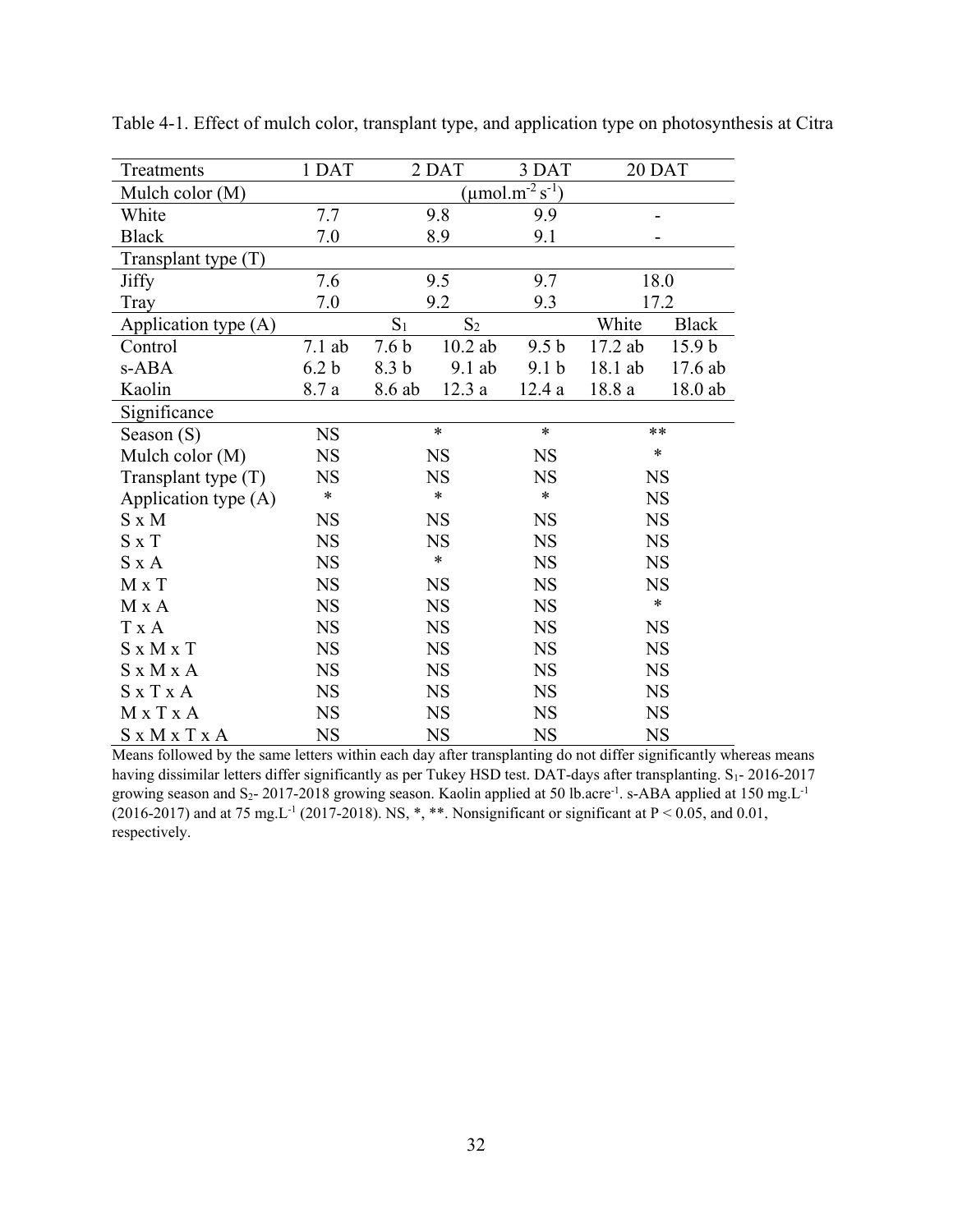| Treatments            |                  | 1 DAT          | 2 DAT             |                                              |                  | 3 DAT          | 20 DAT            |
|-----------------------|------------------|----------------|-------------------|----------------------------------------------|------------------|----------------|-------------------|
|                       |                  |                |                   | $(\mu$ mol.m <sup>-2</sup> s <sup>-1</sup> ) |                  |                |                   |
| Mulch color (M)       | S <sub>1</sub>   | S <sub>2</sub> | S <sub>1</sub>    | S <sub>2</sub>                               |                  |                |                   |
| White                 | 8.0 <sub>b</sub> | 9.4a           | 9.1 bc            | 10.7ab                                       |                  |                | 17.8 a            |
| <b>Black</b>          | 7.0c             | 9.8a           | 8.1 c             | $12.2\ a$                                    |                  |                | 15.5 <sub>b</sub> |
| Transplant type $(T)$ |                  |                | S <sub>1</sub>    | S <sub>2</sub>                               | S <sub>1</sub>   | S <sub>2</sub> |                   |
| <b>Jiffy</b>          |                  |                | 9.1 <sub>b</sub>  | 12.8a                                        | 9.7 <sub>b</sub> | 10.0a          | 17.7a             |
| Tray                  |                  |                | 8.1 b             | 9.9 <sub>b</sub>                             | 8.8 c            | $9.8$ ab       | 15.9 <sub>b</sub> |
| Application type (A)  |                  |                | S <sub>1</sub>    | S <sub>2</sub>                               |                  |                |                   |
| Control               |                  |                | 9.1 <sub>bc</sub> | 13.3a                                        |                  |                | 16.6 ab           |
| s-ABA                 |                  |                | 6.7c              | 7.2 bc                                       |                  |                | 15.5 <sub>b</sub> |
| Kaolin                |                  |                | 10.0 <sub>b</sub> | 13.5a                                        |                  |                | 17.8 a            |
| Application x mulch   | <b>Jiffy</b>     | Tray           |                   |                                              |                  |                |                   |
| Control x White       | $9.2$ ab         | $10.0$ ab      | $\overline{a}$    |                                              |                  | 9.7c           |                   |
| s-ABA x White         | 5.5c             | 5.2c           |                   |                                              | 7.8 <sub>d</sub> |                |                   |
| Kaolin x White        | 11.3a            | $11.0$ ab      |                   |                                              | 12.1a            |                |                   |
| Control x Black       | 10.7ab           | 8.8 b          |                   | 9.9 bc                                       |                  |                |                   |
| s-ABA x Black         | 5.4c             | 5.9 c          |                   |                                              | 7.1 <sub>d</sub> |                |                   |
| Kaolin x Black        | $9.7$ ab         | 9.9 ab         |                   |                                              | $10.9$ ab        |                |                   |
| Significance          |                  |                |                   |                                              |                  |                |                   |
| Seasons (S)           |                  | $**$           | ***               |                                              | <b>NS</b>        |                | ***               |
| Mulch color (M)       |                  | <b>NS</b>      | <b>NS</b>         |                                              |                  | $\ast$         | *                 |
| Transplant type $(T)$ |                  | <b>NS</b>      | <b>NS</b>         |                                              |                  | <b>NS</b>      | $\ast$            |
| Application type (A)  |                  | ***            | ***               |                                              |                  | ***            | $\ast$            |
| $S \times M$          |                  | $***$          | $\ast$            |                                              |                  | <b>NS</b>      | <b>NS</b>         |
| $S \times T$          |                  | <b>NS</b>      | $**$              |                                              |                  | $\ast$         | <b>NS</b>         |
| $S \times A$          |                  | <b>NS</b>      | $\ast$            |                                              |                  | $**$           | <b>NS</b>         |
| M x T                 |                  | <b>NS</b>      | <b>NS</b>         |                                              |                  | <b>NS</b>      | <b>NS</b>         |
| M X A                 |                  | $\ast$         | <b>NS</b>         |                                              |                  | $\ast$         | <b>NS</b>         |
| T x A                 |                  | <b>NS</b>      | <b>NS</b>         |                                              |                  | <b>NS</b>      | <b>NS</b>         |
| $S \times M \times T$ |                  | <b>NS</b>      | <b>NS</b>         |                                              |                  | <b>NS</b>      | <b>NS</b>         |
| S x M x A             |                  | <b>NS</b>      | <b>NS</b>         |                                              |                  | <b>NS</b>      | <b>NS</b>         |
| $S \times T \times A$ |                  | <b>NS</b>      | $_{\rm NS}$       |                                              |                  | <b>NS</b>      | $_{\rm NS}$       |
| MxTxA                 |                  | $\ast$         | <b>NS</b>         |                                              |                  | <b>NS</b>      | <b>NS</b>         |
| S x M x T x A         |                  | <b>NS</b>      | <b>NS</b>         |                                              | <b>NS</b>        |                | <b>NS</b>         |

Table 4-2. Effect of mulch color, transplant type, and application type on photosynthesis at Balm

Means followed by the same letters within each day after transplanting do not differ significantly whereas means having dissimilar letters differ significantly as per Tukey HSD test. DAT-days after transplanting. S<sub>1</sub>- 2016-2017 growing season and S<sub>2</sub>- 2017-2018 growing season. Kaolin applied at 50 lb.acre<sup>-1</sup>. s-ABA applied at 150 mg.L<sup>-1</sup>  $(2016-2017)$  and at 75 mg.L<sup>-1</sup> (2017-2018). NS, \*, \*\*\*, \*\*\*. Nonsignificant or significant at P < 0.05, 0.01, and 0.001, respectively.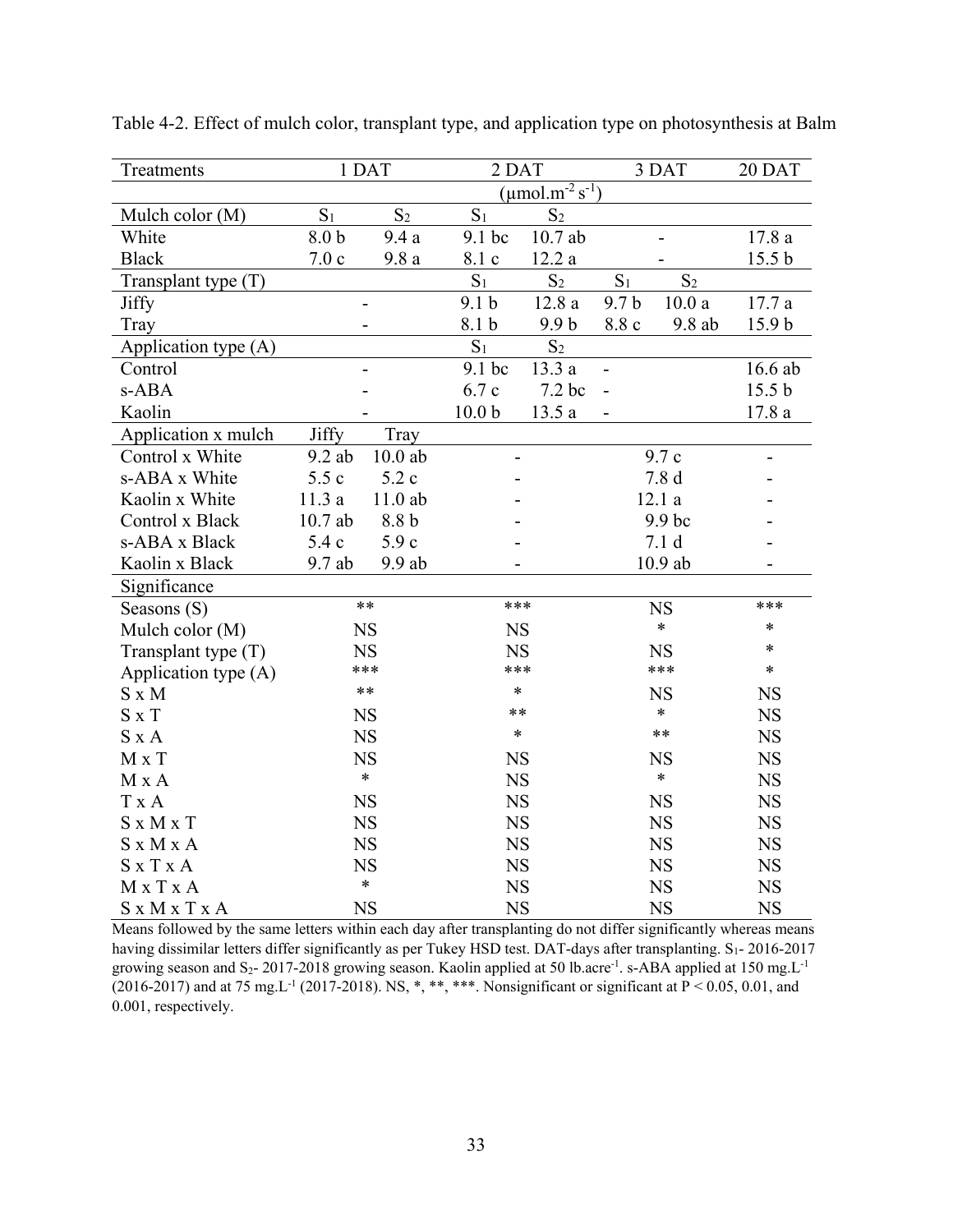| Treatments                 |            | 1 WAT                    |           | 2 WAT     | $\overline{3}$           | $\overline{4}$           | At                       |
|----------------------------|------------|--------------------------|-----------|-----------|--------------------------|--------------------------|--------------------------|
|                            |            |                          |           |           | <b>WAT</b>               | <b>DAT</b>               | harvest                  |
| Mulch color (M)            |            |                          |           |           |                          |                          |                          |
| White                      |            |                          |           |           |                          | 47.2                     | 46.2                     |
| <b>Black</b>               |            |                          |           |           |                          | 46.6                     | 45.3                     |
| Transplant type $(T)$      |            |                          |           |           |                          |                          |                          |
| Jiffy                      |            | $\overline{\phantom{0}}$ |           |           | 47.4 a                   | 47.5                     | 45.9                     |
| Tray                       |            |                          |           |           | 46.2 b                   | 46.5                     | 45.5                     |
| Application type (A)       |            |                          |           |           |                          |                          |                          |
| Control                    |            |                          |           |           | 46.6                     | 46.6                     | 44.7                     |
| s-ABA                      |            |                          |           |           | 46.9                     | 46.5                     | 45.9                     |
| Kaolin                     |            |                          |           |           | 47.0                     | 47.5                     | 46.6                     |
| <b>Application x Mulch</b> | Jiffy      | Tray                     | Jiffy     | Tray      |                          |                          |                          |
| Control x White            | 41.3 ab    | $40.4$ abc               | 43.3a     | 42.6a     | $\overline{\phantom{a}}$ | $\overline{\phantom{0}}$ | $\overline{\phantom{0}}$ |
| s-ABA x White              | 42.7 a     | 40.5 abc                 | 43.7 a    | 42.9a     |                          |                          |                          |
| Kaolin x White             | 42.8a      | 41.2 ab                  | 44.7 a    | 44.7 a    |                          |                          |                          |
| Control x Black            | 39.2 bc    | 38.0 cd                  | 41.7 ab   | $41.6$ ab |                          |                          |                          |
| s-ABA x Black              | 39.6 bc    | 36.1 d                   | 41.8 ab   | 38.6 b    |                          |                          |                          |
| Kaolin x Black             | $40.3$ abc | 38.8 bcd                 | 42.8a     | 41.7 ab   |                          |                          |                          |
| Significance               |            |                          |           |           |                          |                          |                          |
| Season (S)                 |            | ***                      | ***       |           | <b>NS</b><br><b>NS</b>   | <b>NS</b>                | <b>NS</b>                |
| Mulch color (M)            |            | <b>NS</b>                |           | <b>NS</b> |                          | <b>NS</b>                | <b>NS</b>                |
| Transplant type (T)        |            | ***                      |           | ***       | $\ast$                   | <b>NS</b>                | <b>NS</b>                |
| Application type (A)       |            | ***                      |           | $\ast$    |                          | <b>NS</b>                | <b>NS</b>                |
| $S \times M$               |            | ***                      |           | ***       | <b>NS</b>                | <b>NS</b>                | <b>NS</b>                |
| $S \times T$               |            | <b>NS</b>                |           | $***$     | <b>NS</b>                | <b>NS</b>                | <b>NS</b>                |
| $S \times A$               |            | $_{\rm NS}$              |           | <b>NS</b> | <b>NS</b>                | <b>NS</b>                | <b>NS</b>                |
| M x T                      |            | <b>NS</b>                |           | <b>NS</b> | <b>NS</b>                | <b>NS</b>                | <b>NS</b>                |
| M x A                      |            | <b>NS</b>                |           | <b>NS</b> | <b>NS</b>                | <b>NS</b>                | <b>NS</b>                |
| T x A                      |            | $**$                     |           | $\ast$    | <b>NS</b>                | <b>NS</b>                | <b>NS</b>                |
| $S \times M \times T$      |            | <b>NS</b>                |           | <b>NS</b> | <b>NS</b>                | <b>NS</b>                | <b>NS</b>                |
| S x M x A                  |            | <b>NS</b>                |           | <b>NS</b> | <b>NS</b>                | <b>NS</b>                | <b>NS</b>                |
| $S \times T \times A$      |            | <b>NS</b>                |           | <b>NS</b> | <b>NS</b>                | <b>NS</b>                | <b>NS</b>                |
| MxTxA                      |            | ***                      |           | $***$     | <b>NS</b>                | <b>NS</b>                | <b>NS</b>                |
| S x M x T x A              |            | <b>NS</b>                | <b>NS</b> |           | <b>NS</b>                | <b>NS</b>                | <b>NS</b>                |

Table 4-3. Effect of mulch color, transplant type, and application type on chlorophyll content at Citra

Means followed by the same letters within each week after transplanting do not differ significantly whereas means having dissimilar letters differ significantly as per Tukey HSD test. WAT-weeks after transplanting. S<sub>1</sub>- 2016-2017 growing season and S<sub>2</sub>- 2017-2018 growing season. Kaolin applied at 50 lb.acre<sup>-1</sup>. s-ABA applied at 150 mg.L<sup>-1</sup> (2016-2017) and at 75 mg.L-1 (2017-2018). NS, \*, \*\*,\*\*\*. Nonsignificant or significant at P < 0.05, 0.01, and 0.001, respectively.

Table 4-4. Effect of mulch color, transplant type, and application type on chlorophyll content at Balm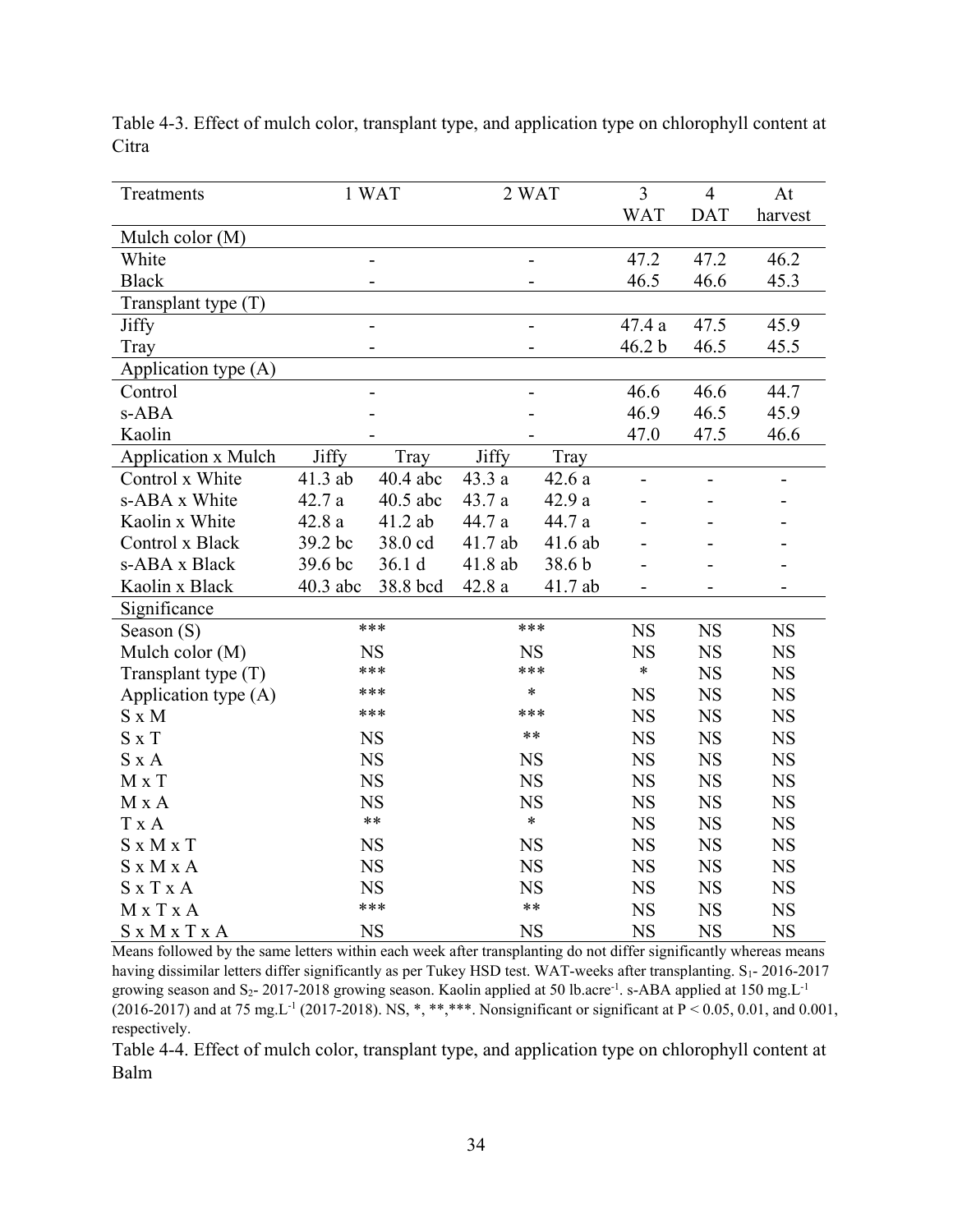| Treatments            |           | 1 WAT             | 2 WAT             | 3 WAT             | 4 WAT        |                   |
|-----------------------|-----------|-------------------|-------------------|-------------------|--------------|-------------------|
| Mulch color (M)       |           |                   |                   |                   | <b>Jiffy</b> | Tray              |
| White                 | 37.5      |                   | 40.1              | 42.2              | 46.3a        | 43.6 <sub>b</sub> |
| <b>Black</b>          | 38.7      |                   | 41.3              | 42.7              | 44.8 ab      | 43.7 <sub>b</sub> |
| Transplant type (T)   | $S_1$     | $S_2$             |                   |                   |              |                   |
| <b>Jiffy</b>          | 38.6 ab   | 39.3 a            | 41.1              | 43.0              |              |                   |
| Tray                  | 38.9 a    | 35.6 <sub>b</sub> | 40.2              | 41.9              |              |                   |
| Application type (A)  |           |                   |                   |                   |              |                   |
| Control               |           | 38.0              | $40.8$ ab         | 41.8 <sub>b</sub> | 44.3         |                   |
| s-ABA                 | 37.4      |                   | 39.3 <sub>b</sub> | 41.9 <sub>b</sub> | 44.6         |                   |
| Kaolin                | 38.9      |                   | 42.0a             | 43.6a             | 45.0         |                   |
| Significance          |           |                   |                   |                   |              |                   |
| Season $(S)$          | <b>NS</b> |                   | <b>NS</b>         | <b>NS</b>         | $**$         |                   |
| Mulch color (M)       | <b>NS</b> |                   | <b>NS</b>         | <b>NS</b>         | <b>NS</b>    |                   |
| Transplant type $(T)$ | $\ast$    |                   | <b>NS</b>         | <b>NS</b>         | ***          |                   |
| Application type (A)  | <b>NS</b> |                   | *                 | $\ast$            | <b>NS</b>    |                   |
| $S \times M$          | <b>NS</b> |                   | <b>NS</b>         | <b>NS</b>         | $\ast$       |                   |
| $S \times T$          | $***$     |                   | <b>NS</b>         | <b>NS</b>         | <b>NS</b>    |                   |
| $S \times A$          | <b>NS</b> |                   | <b>NS</b>         | <b>NS</b>         | <b>NS</b>    |                   |
| $M \times T$          | <b>NS</b> |                   | <b>NS</b>         | <b>NS</b>         | $\ast$       |                   |
| M x A                 | <b>NS</b> |                   | <b>NS</b>         | <b>NS</b>         | <b>NS</b>    |                   |
| T x A                 | <b>NS</b> |                   | <b>NS</b>         | <b>NS</b>         | <b>NS</b>    |                   |
| $S \times M \times T$ | <b>NS</b> |                   | <b>NS</b>         | <b>NS</b>         | <b>NS</b>    |                   |
| $S \times M \times A$ | <b>NS</b> |                   | <b>NS</b>         | <b>NS</b>         | <b>NS</b>    |                   |
| $S \times T \times A$ | <b>NS</b> |                   | <b>NS</b>         | <b>NS</b>         | <b>NS</b>    |                   |
| M x T x A             | <b>NS</b> |                   | <b>NS</b>         | <b>NS</b>         | <b>NS</b>    |                   |
| S x M x T x A         | <b>NS</b> |                   | <b>NS</b>         | <b>NS</b>         | <b>NS</b>    |                   |

Means followed by the same letters within each week after transplanting do not differ significantly whereas means having dissimilar letters differ significantly as per Tukey HSD test. WAT-weeks after transplanting. S<sub>1</sub>- 2016-2017 growing season and S<sub>2</sub>- 2017-2018 growing season. Kaolin applied at 50 lb.acre<sup>-1</sup>. s-ABA applyied at 150 mg.L<sup>-1</sup> (2016-2017) and at 75 mg.L<sup>-1</sup> (2017-2018). NS, \*, \*\*,\*\*\*. Nonsignificant or significant at  $P < 0.05$ , 0.01, and 0.001, respectively.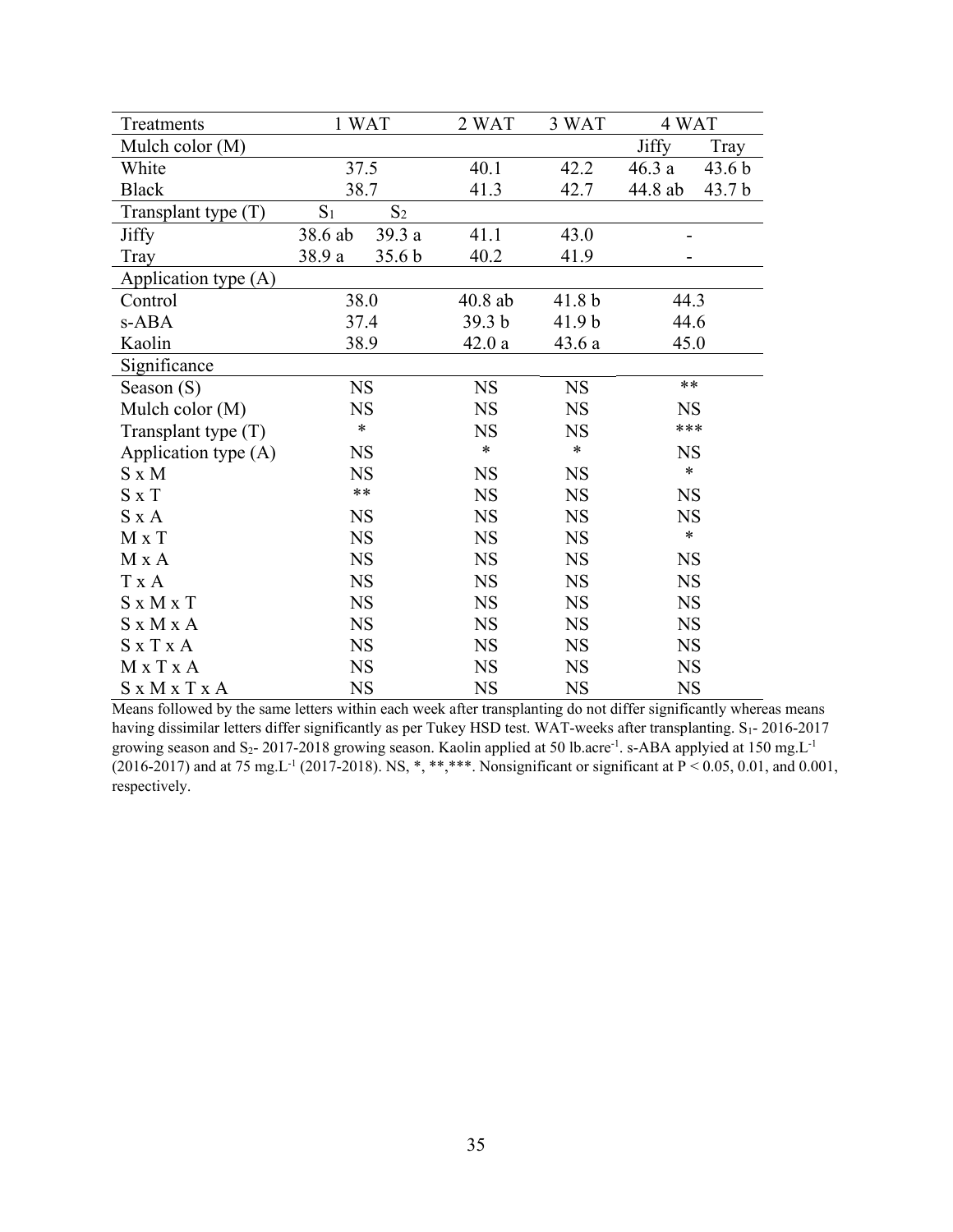|                       |                | Plant survival (%) |                   | Plant vigor    |                   |           |                  |
|-----------------------|----------------|--------------------|-------------------|----------------|-------------------|-----------|------------------|
| Treatments            | 2 WAT          |                    |                   | 4 WAT          | 2 WAT             |           | 4 WAT            |
| Mulch color (M)       | S <sub>1</sub> | S <sub>2</sub>     | $S_1$             | S <sub>2</sub> |                   |           |                  |
| White                 | 100.0a         | 99.9 a             | 99.8 a            | 99.9 a         | 8.2a              |           | 9.5a             |
| <b>Black</b>          | 98.6 b         | 99.9 a             | 95.6 <sub>b</sub> | 99.8 a         | 7.a b             |           | 8.5 <sub>b</sub> |
| Transplant type (T)   |                |                    |                   |                |                   |           |                  |
| Jiffy                 | 99.7           |                    |                   | 98.9           | 7.9a              |           | 9.3a             |
| Tray                  | 99.5           |                    |                   | 98.6           | 7.3a              |           | 8.7 b            |
| Application type (A)  |                |                    |                   |                | $S_1$             | $S_2$     |                  |
| Control               | 99.6           |                    |                   | 98.2           | 7.6 <sub>bc</sub> | 7.4 bc    | 8.8 b            |
| s-ABA                 | 99.4           |                    | 98.9              |                | $7.6$ abc         | 7.0c      | 8.7b             |
| Kaolin                | 99.8           |                    | 99.2              |                | 8.0 ab            | 8.3 a     | 9.4a             |
| Significance          |                |                    |                   |                |                   |           |                  |
| Season (S)            | <b>NS</b>      |                    |                   | ***            |                   | <b>NS</b> |                  |
| Mulch color (M)       | $\ast\ast$     |                    | ***               |                | ***               |           | ***              |
| Transplant type $(T)$ | <b>NS</b>      |                    |                   | <b>NS</b>      | ***               |           | $**$             |
| Application type (A)  | <b>NS</b>      |                    | <b>NS</b>         |                | ***               |           | $***$            |
| $S \times M$          | $**$           |                    |                   | ***            | <b>NS</b>         |           | <b>NS</b>        |
| $S \times T$          | <b>NS</b>      |                    |                   | <b>NS</b>      | <b>NS</b>         |           | <b>NS</b>        |
| $S \times A$          | <b>NS</b>      |                    |                   | <b>NS</b>      | $***$             |           | <b>NS</b>        |
| M x T                 | <b>NS</b>      |                    |                   | <b>NS</b>      | <b>NS</b>         |           | <b>NS</b>        |
| $M x A$               | <b>NS</b>      |                    |                   | <b>NS</b>      | <b>NS</b>         |           | <b>NS</b>        |
| T x A                 | <b>NS</b>      |                    |                   | <b>NS</b>      | <b>NS</b>         |           | <b>NS</b>        |
| $S \times M \times T$ | <b>NS</b>      |                    |                   | <b>NS</b>      | <b>NS</b>         |           | <b>NS</b>        |
| $S \times M \times A$ | <b>NS</b>      |                    |                   | <b>NS</b>      | <b>NS</b>         |           | <b>NS</b>        |
| $S \times T \times A$ | <b>NS</b>      |                    | <b>NS</b>         |                | <b>NS</b>         |           | <b>NS</b>        |
| MxTxA                 | <b>NS</b>      |                    |                   | <b>NS</b>      | <b>NS</b>         |           | <b>NS</b>        |
| S x M x T x A         | <b>NS</b>      |                    | <b>NS</b>         |                | <b>NS</b>         |           | <b>NS</b>        |

Table 4-5. Effect of mulch color, transplant type, and application type on plant survival and vigor at Citra

Means followed by the same letters within each week after transplanting do not differ significantly whereas means having dissimilar letters differ significantly as per Tukey HSD test. WAT-weeks after transplanting. S<sub>1</sub>- 2016-2017 growing season and S<sub>2</sub>- 2017-2018 growing season. Kaolin applied at 50 lb.acre<sup>-1</sup>. s-ABA applied at 150 mg.L<sup>-1</sup> (2016-2017) and at 75 mg.L<sup>-1</sup> (2017-2018). NS, \*\*, \*\*\*. Nonsignificant or significant at P < 0.01 and 0.001, respectively.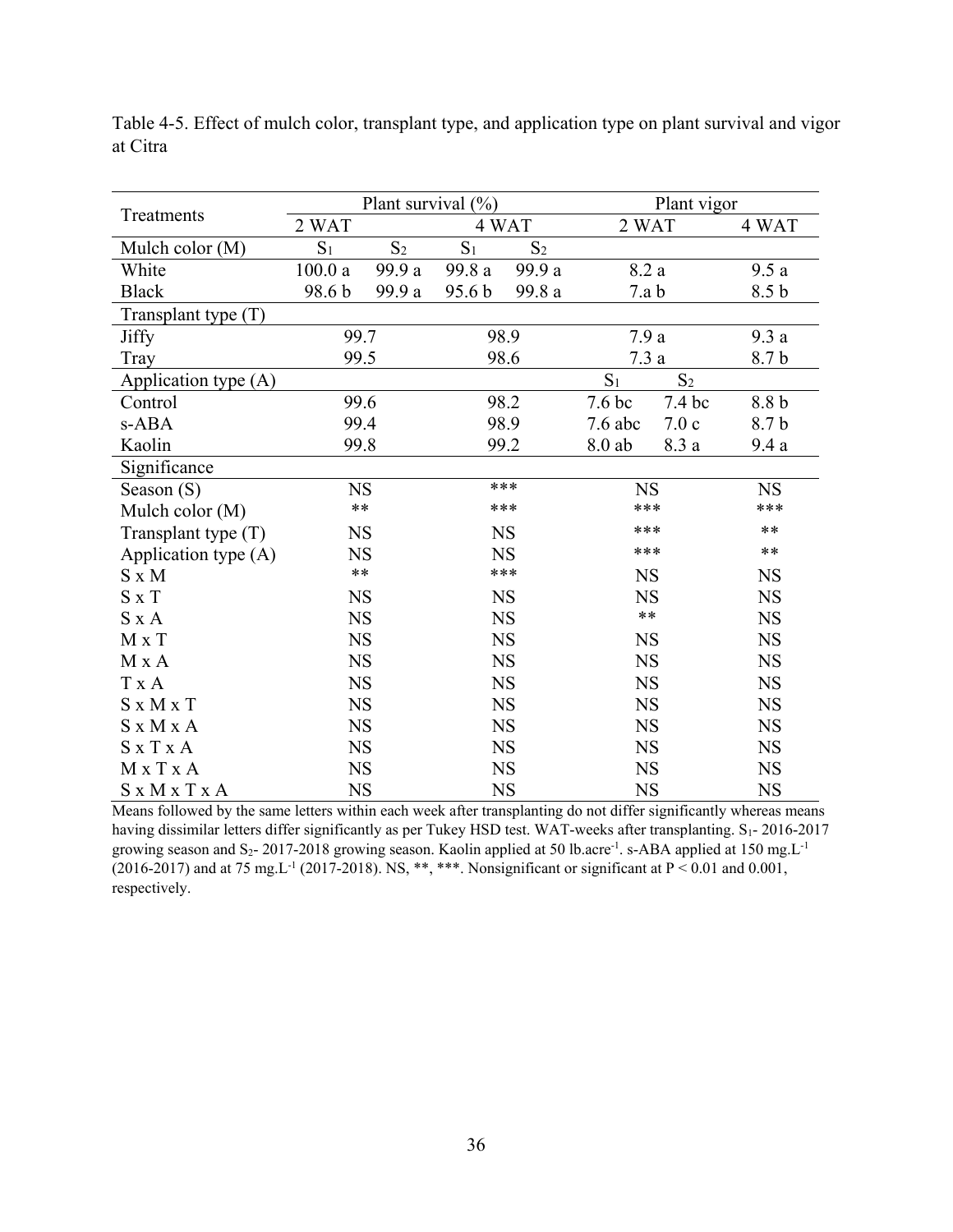|                       |                |                           | Plant survival (%) |                          |                   |                | Plant vigor    |                |
|-----------------------|----------------|---------------------------|--------------------|--------------------------|-------------------|----------------|----------------|----------------|
| Treatments            | 2 WAT          |                           | 4 WAT              |                          | 2 WAT             |                |                | 4 WAT          |
| Mulch color (M)       | S <sub>1</sub> | S <sub>2</sub>            |                    |                          |                   |                |                |                |
| White                 | 98.4 ab        | 94.9 c                    |                    |                          | 6.9a              |                |                |                |
| <b>Black</b>          | 99.4 a         | 97.6 b                    |                    |                          | 6.5 <sub>b</sub>  |                |                |                |
| Transplant type $(T)$ |                |                           | $S_1$              | S <sub>2</sub>           |                   |                |                |                |
| <b>Jiffy</b>          |                | 6.9 a<br>99.7 a<br>99.6 a |                    | $\overline{\phantom{0}}$ |                   |                |                |                |
| Tray                  |                |                           | 96.1 b             | 91.5 c                   | 6.5 <sub>b</sub>  |                |                |                |
| Application type (A)  |                |                           |                    |                          | S <sub>1</sub>    | S <sub>2</sub> | S <sub>1</sub> | S <sub>2</sub> |
| Control               |                |                           |                    |                          | $7.5$ ab          | 6.5c           | 8.7 ab         | 8.3 ab         |
| s-ABA                 |                |                           |                    |                          | 7.1 <sub>bc</sub> | 4.6d           | 8.2 b          | 8.3 c          |
| Kaolin                |                |                           |                    |                          | 7.9 a             | 6.8c           | 9.1a           | 8.6 ab         |
| Mulch x Application   | Jiffy          | Tray                      | Jiffy              | Tray                     |                   |                | <b>Jiffy</b>   | Tray           |
| Control x White       | 100.0a         | 99.4 a                    | 100.0a             | 98.3 a                   | $\overline{a}$    |                | 8.4 a-d        | 8.7 a-c        |
| s-ABA x White         | 99.6 a         | 81.5 c                    | 99.0 a             | 77.7 c                   |                   |                | 7.8 b-e        | 6.6e           |
| Kaolin x White        | 100.0a         | 99.4 a                    | 100.0a             | 98.8 a                   |                   |                | 8.8 a-c        | 9.5a           |
| Control x Black       | 100.0a         | 99.0 a                    | 99.6 a             | 98.3 a                   |                   |                | 8.4 a-d        | $8.4$ a-d      |
| s-ABA x Black         | 100.0a         | 92.9 b                    | 99.6 a             | 90.5 b                   |                   |                | 7.1 de         | 7.5 с-е        |
| Kaolin x Black        | 100.0a         | 99.4 a                    | $100.0\ \rm{a}$    | 99.4 a                   |                   |                | 8.4 a-d        | 8.9 ab         |
| Significance          |                |                           |                    |                          |                   |                |                |                |
| Seasons (S)           | $\ast$         |                           | $\ast$             |                          | ***               |                | **             |                |
| Mulch color (M)       | ***            |                           | ***                |                          | **                |                |                | <b>NS</b>      |
| Transplant type $(T)$ | ***            |                           | ***                |                          | $***$             |                |                | <b>NS</b>      |
| Application type (A)  | ***            |                           | ***                |                          | ***               |                |                | ***            |
| $S \times M$          | $\ast$         |                           | <b>NS</b>          |                          | <b>NS</b>         |                |                | <b>NS</b>      |
| $S \times T$          | ***            |                           | ***                |                          | <b>NS</b>         |                |                | <b>NS</b>      |
| $S \times A$          | ***            |                           | ***                |                          | ***               |                |                | $***$          |
| M x T                 | ***            |                           | ***                |                          | <b>NS</b>         |                |                | <b>NS</b>      |
| M x A                 | ***            |                           | ***                |                          | <b>NS</b>         |                |                | <b>NS</b>      |
| T x A                 | ***            |                           | ***                |                          | <b>NS</b>         |                |                | $\ast$         |
| $S \times M \times T$ |                | $\ast$<br><b>NS</b>       |                    |                          | <b>NS</b>         |                |                | <b>NS</b>      |
| $S \times M \times A$ | ***            |                           | <b>NS</b>          |                          | <b>NS</b>         |                |                | <b>NS</b>      |
| <b>SxTxA</b>          | ***            |                           | ***                |                          | <b>NS</b>         |                |                | ***            |
| MxTxA                 | ***            |                           | ***                |                          | <b>NS</b>         |                |                | $\ast$         |
| S x M x T x A         | <b>NS</b>      |                           | <b>NS</b>          |                          | <b>NS</b>         |                |                | <b>NS</b>      |

Table 4-6. Effect of mulch color, transplant type, and application type on plant survival and vigor at Balm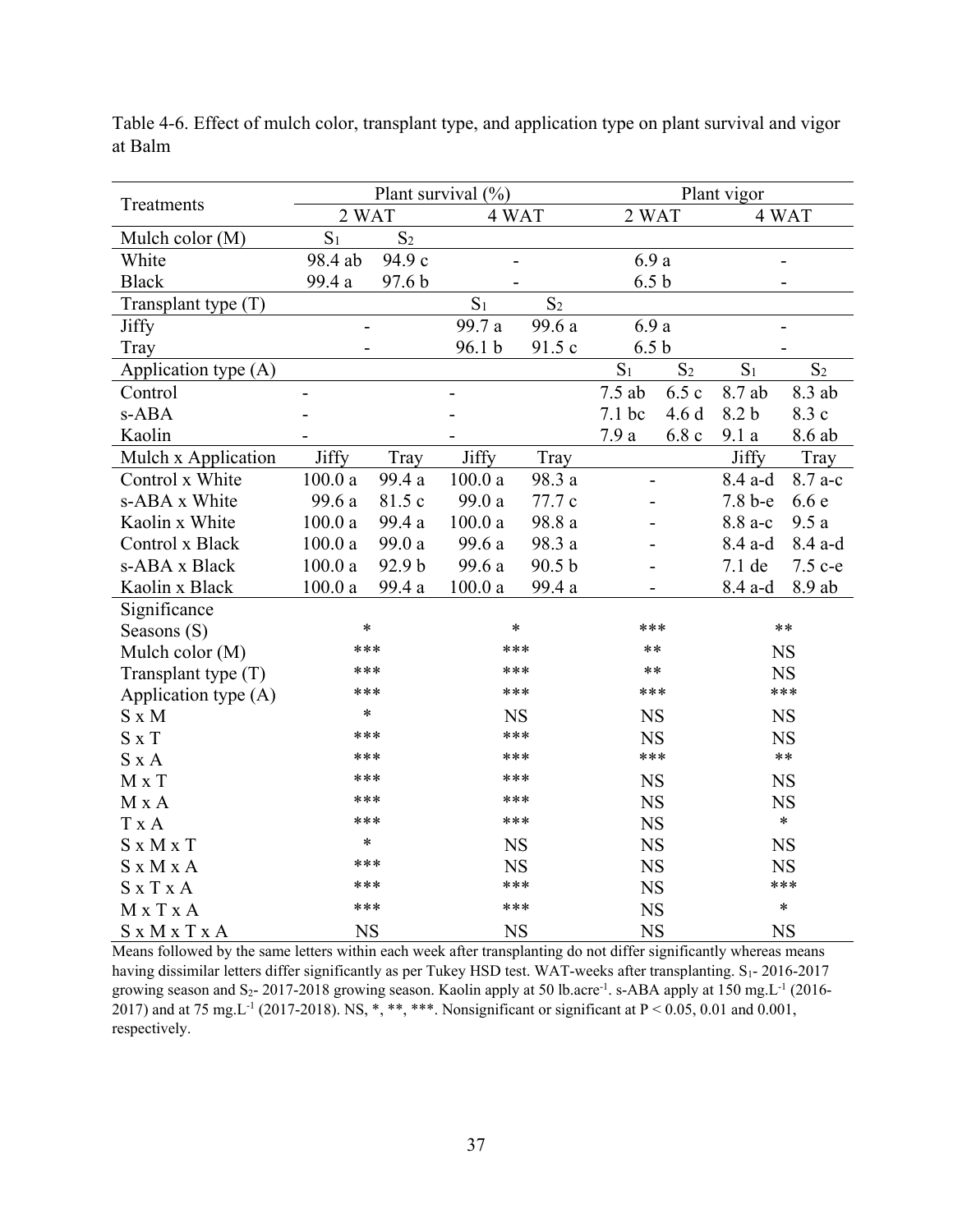| Treatments             |                   | Days to first flower |
|------------------------|-------------------|----------------------|
| Mulch color (M)        | $\mathrm{S}_1$    | $\mathrm{S}_1$       |
| White                  | 30.4 <sub>b</sub> | 29.6 <sub>b</sub>    |
| <b>Black</b>           | 36.7a             | 31.2 <sub>b</sub>    |
| Transplant type $(T)$  |                   |                      |
| Jiffy                  |                   | 29.4 <sub>b</sub>    |
| Tray                   |                   | 32.5a                |
| Application type $(A)$ |                   |                      |
| Control                |                   | 33.0                 |
| s-ABA                  |                   | 31.4                 |
| Kaolin                 |                   | 31.4                 |
| Significance           |                   |                      |
| Season (S)             |                   | **                   |
| Mulch color (M)        |                   | **                   |
| Transplant type $(T)$  |                   | *                    |
| Application type $(A)$ |                   | NS                   |
| $S \times M$           |                   | *                    |
| $S \times T$           |                   | <b>NS</b>            |
| $S \times A$           |                   | <b>NS</b>            |
| $M \times T$           |                   | <b>NS</b>            |
| $M \times A$           |                   | <b>NS</b>            |
| $T \times A$           |                   | <b>NS</b>            |
| $S \times M \times T$  |                   | <b>NS</b>            |
| $S \times M \times A$  |                   | <b>NS</b>            |
| $S \times T \times A$  |                   | <b>NS</b>            |
| M x T x A              |                   | NS                   |
| S x M x T x A          |                   | <b>NS</b>            |

Table 4-7. Effect of mulch color, transplant types and application types on days to first flower at Citra

Means followed by the same letters within each week after transplanting do not differ significantly whereas means having dissimilar letters differ significantly as per Tukey HSD test. WAT-weeks after transplanting. S<sub>1</sub>- 2016-2017 growing season and S<sub>2</sub>- 2017-2018 growing season. Kaolin apply at 50 lb.acre<sup>-1</sup>. s-ABA apply at 150 mg. L<sup>-1</sup> (2016-2017) and at 75 mg. L<sup>-1</sup> (2017-2018). NS, \*, \*\*, \*\*\*. Nonsignificant or significant at  $P < 0.05$ , and 0.01, respectively.

# **Soil and air temperatures at Citra and Balm, FL**

Black mulch resulted in 3-4°C higher soil temperatures than white-on-black mulch when measured on a bed area without plants (empty space) at Citra (Table 4-8). Kaolin sprays to both black and white-on-black mulches resulted in lower soil temperatures than unsprayed empty space. Soil temperatures were 2-3°C higher with black mulch sprayed with kaolin than with white-on-black mulch sprayed with kaolin. Air temperature at canopy height did not appear to be influenced by mulch color (Table 4-9). At Balm, a similar trend was observed and black much gave 5-6°C higher soil temperatures than white-on-black mulch when measured on a bed area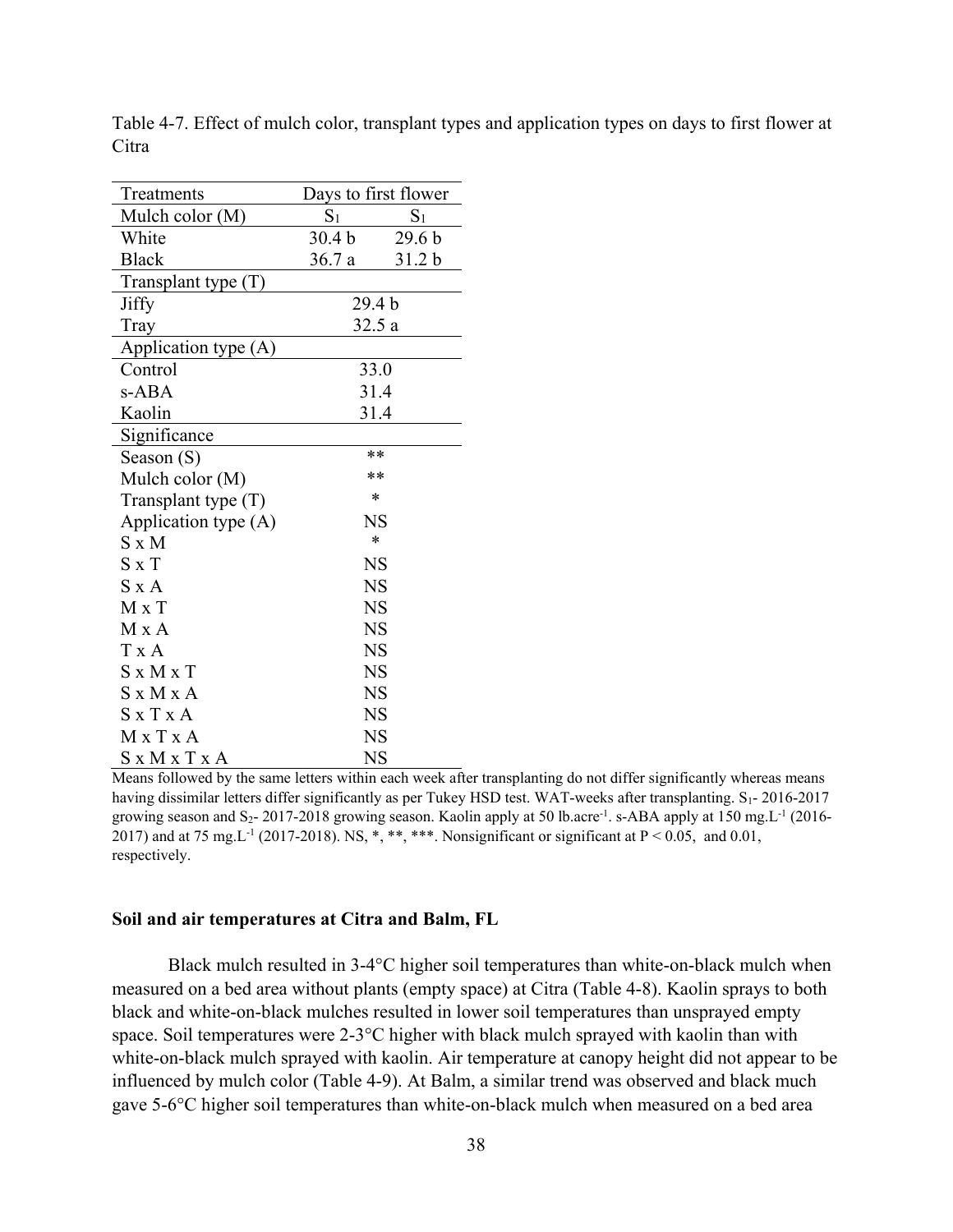without plants (empty space) (Table 4-10). Likewise, at Citra kaolin sprays to both black and white-on-black mulches resulted in lower soil temperatures than unsprayed empty space. Soil temperatures were 1-2°C higher with black mulch sprayed with kaolin than with white-on-black mulch sprayed with kaolin. Air temperature at canopy height did not appear to be influenced by mulch color (Table 4-11).

| Week           |              | Date  | Soil temperature<br>$(^{\circ}C)$ of empty beds |      |      |             | Soil temperature<br><sup>o</sup> C) between plants |             |                         |      |  |
|----------------|--------------|-------|-------------------------------------------------|------|------|-------------|----------------------------------------------------|-------------|-------------------------|------|--|
|                |              |       | Black mulch                                     |      |      | White mulch | $+$ kaolin                                         | Black mulch | White mulch<br>+ kaolin |      |  |
|                | <b>Start</b> | End   | Max                                             | Min  | Max  | Min         | Max                                                | Min         | Max                     | Min  |  |
| $\mathbf{1}$   | 9/6          | 9/12  | 36.5                                            | 21.7 | 33.6 | 21.8        | 34.6                                               | 21.6        | 32.9                    | 21.2 |  |
| $\overline{c}$ | 9/13         | 9/19  | 40.4                                            | 20.9 | 39.0 | 21.1        | 40.2                                               | 20.9        | 35.6                    | 19.9 |  |
| $\overline{3}$ | 9/20         | 9/26  | 39.6                                            | 23.5 | 36.6 | 23.5        | 37.8                                               | 23.0        | 33.9                    | 22.8 |  |
| $\overline{4}$ | 9/27         | 10/2  | 39.2                                            | 23.8 | 36.2 | 23.8        | 37.2                                               | 23.6        | 34.2                    | 23.1 |  |
| 5              | 10/3         | 10/9  | 38.6                                            | 22.3 | 34.5 | 22.5        | 34.9                                               | 22.2        | 34.1                    | 21.5 |  |
| 6              | 10/10        | 10/16 | 39.1                                            | 23.8 | 34.8 | 22.9        | 35.2                                               | 22.6        | 34.3                    | 22.2 |  |
| $\overline{7}$ | 10/17        | 10/23 | 34.4                                            | 20.3 | 32.2 | 20.0        | 33.4                                               | 20.2        | 31.0                    | 19.7 |  |
| 8              | 10/24        | 10/30 | 32.2                                            | 16.3 | 29.2 | 15.2        | 30.7                                               | 14.7        | 28.3                    | 13.8 |  |
| 9              | 10/31        | 11/6  | 33.1                                            | 11.7 | 26.9 | 10.6        | 32.8                                               | 11.1        | 28.6                    | 10.2 |  |
| 10             | 11/7         | 11/13 | 31.4                                            | 16.0 | 27.0 | 15.6        | 32.2                                               | 16.0        | 28.6                    | 15.5 |  |
| 11             | 11/14        | 11/20 | 28.4                                            | 11.4 | 22.5 | 11.1        | 27.3                                               | 11.7        | 25.4                    | 11.1 |  |
| 12             | 11/21        | 11/27 | 29.2                                            | 13.0 | 23.4 | 12.1        | 27.2                                               | 13.2        | 24.4                    | 13.4 |  |
| 13             | 11/28        | 12/4  | 30.1                                            | 14.8 | 24.3 | 13.9        | 27.7                                               | 15.0        | 24.8                    | 14.1 |  |
| 14             | 12/5         | 12/11 | 29.1                                            | 9.9  | 24.1 | 10.6        | 27.5                                               | 8.8         | 25.2                    | 8.7  |  |
| 15             | 12/12        | 12/18 | 26.0                                            | 8.8  | 21.8 | 8.3         | 23.5                                               | 8.7         | 22.0                    | 8.3  |  |
| 16             | 12/19        | 12/25 | 29.2                                            | 15.0 | 24.2 | 13.5        | 25.9                                               | 15.1        | 23.6                    | 14.3 |  |
| 17             | 12/26        | 1/1   | 24.7                                            | 9.0  | 19.7 | 8.1         | 21.5                                               | 8.1         | 19.6                    | 8.4  |  |
| 18             | 1/2          | 1/8   | 19.1                                            | 1.7  | 15.3 | 3.1         | 18.3                                               | 4.3         | 15.6                    | 4.8  |  |
| 19             | 1/9          | 1/15  | 24.7                                            | 6.2  | 22.7 | 4.5         | 22.7                                               | 9.1         | 22.1                    | 9.5  |  |
| 20             | 1/16         | 1/22  | 24.9                                            | 4.2  | 20.3 | 3.9         | 22.2                                               | 5.0         | 20.5                    | 5.6  |  |
| 21             | 1/23         | 1/29  | 24.1                                            | 9.6  | 20.7 | 9.1         | 21.7                                               | 11.2        | 20.9                    | 10.5 |  |
| 22             | 1/30         | 2/5   | 27.6                                            | 7.3  | 21.0 | 6.7         | 23.6                                               | 9.1         | 20.2                    | 8.4  |  |
| 23             | 2/6          | 2/12  | 29.9                                            | 11.6 | 24.9 | 11.0        | 26.9                                               | 12.7        | 24.5                    | 12.1 |  |
| 24             | 2/13         | 2/19  | 34.3                                            | 16.7 | 27.0 | 16.5        | 28.2                                               | 17.0        | 26.2                    | 16.6 |  |
| 25             | 2/20         | 2/26  | 36.7                                            | 19.2 | 28.1 | 18.7        | 29.8                                               | 20.1        | 27.9                    | 19.7 |  |
| 26             | 2/27         | 3/1   | 32.5                                            | 18.2 | 25.8 | 17.9        | 27.8                                               | 19.6        | 26.1                    | 18.9 |  |

Table 4-8. Soil temperature of empty beds and between plants at Citra, FL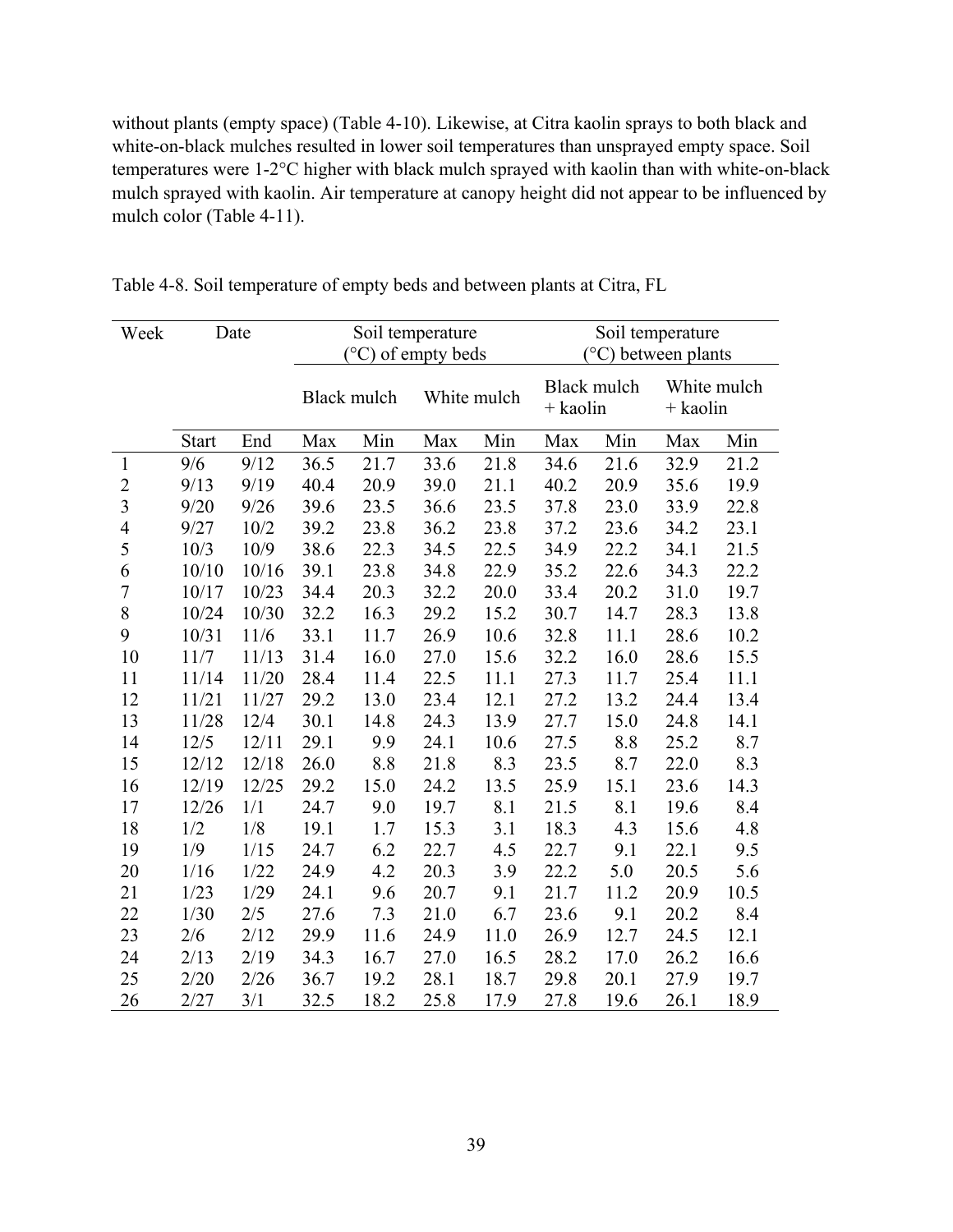| Week           |              | Date  |      |                                  | Air temperature |             | Air temperature |                                |          |             |
|----------------|--------------|-------|------|----------------------------------|-----------------|-------------|-----------------|--------------------------------|----------|-------------|
|                |              |       |      | $({}^{\circ}C)$ above empty beds |                 |             |                 | $(^{\circ}C)$ at canopy height |          |             |
|                |              |       |      | Black mulch                      |                 | White mulch |                 | Black mulch                    |          | White mulch |
|                |              |       |      |                                  |                 |             |                 | $+$ kaolin                     | + kaolin |             |
|                | <b>Start</b> | End   | Max  | Min                              | Max             | Min         | Max             | Min                            | Max      | Min         |
| 1              | 9/6          | 9/12  | 38.5 | 18.1                             | 39.6            | 18.1        | 36.2            | 18.1                           | 36.4     | 18.1        |
| $\overline{2}$ | 9/13         | 9/19  | 35.4 | 16.9                             | 35.4            | 18.9        | 35.2            | 16.9                           | 35.3     | 16.9        |
| $\overline{3}$ | 9/20         | 9/26  | 34.6 | 19.1                             | 34.7            | 19.2        | 34.3            | 19.2                           | 34.5     | 19.1        |
| 4              | 9/27         | 10/2  | 35.3 | 18.8                             | 35.4            | 18.8        | 35.2            | 20.4                           | 35.0     | 18.7        |
| 5              | 10/3         | 10/9  | 35.9 | 19.9                             | 36.8            | 20.0        | 35.8            | 20.0                           | 35.5     | 20.0        |
| 6              | 10/10        | 10/16 | 34.9 | 18.7                             | 35.5            | 18.7        | 35.1            | 18.8                           | 35.1     | 18.7        |
| $\overline{7}$ | 10/17        | 10/23 | 32.2 | 16.9                             | 32.6            | 18.8        | 32.6            | 16.9                           | 32.6     | 16.8        |
| $8\,$          | 10/24        | 10/30 | 26.7 | 5.7                              | 26.8            | 5.7         | 26.7            | 6.0                            | 26.5     | 5.9         |
| 9              | 10/31        | 11/6  | 30.4 | 3.0                              | 30.3            | 3.0         | 30.3            | 3.2                            | 30.1     | 3.0         |
| 10             | 11/7         | 11/13 | 30.1 | 12.9                             | 30.6            | 12.8        | 30.3            | 17.8                           | 30.6     | 12.9        |
| 11             | 11/14        | 11/20 | 27.8 | 4.9                              | 28.0            | 4.9         | 28.5            | 5.5                            | 28.1     | 5.0         |
| 12             | 11/21        | 11/27 | 27.9 | 7.4                              | 26.6            | 7.3         | 28.0            | 7.7                            | 27.4     | 7.3         |
| 13             | 11/28        | 12/4  | 28.4 | 9.7                              | 29.0            | 9.5         | 28.1            | 10.1                           | 29.3     | 9.4         |
| 14             | 12/5         | 12/11 | 29.0 | 3.1                              | 29.2            | 2.9         | 29.3            | 3.1                            | 29.6     | 1.6         |
| 15             | 12/12        | 12/18 | 28.3 | 2.3                              | 29.1            | 2.2         | 28.8            | 1.7                            | 30.0     | 2.0         |
| 16             | 12/19        | 12/25 | 29.3 | 8.5                              | 30.0            | 8.5         | 29.6            | 8.1                            | 30.8     | 8.2         |
| 17             | 12/26        | 1/1   | 24.6 | 2.3                              | 24.6            | 2.2         | 24.5            | 2.3                            | 24.6     | 2.1         |
| 18             | 1/2          | 1/8   | 22.8 | $-3.8$                           | 22.3            | $-3.9$      | 22.5            | $-2.2$                         | 22.3     | $-2.5$      |
| 19             | 1/9          | 1/15  | 26.6 | 0.1                              | 31.1            | 0.7         | 27.3            | 1.1                            | 30.3     | 1.9         |
| 20             | 1/16         | 1/22  | 28.7 | $-4.5$                           | 28.1            | $-3.3$      | 28.0            | $-3.8$                         | 28.1     | $-3.2$      |
| 21             | 1/23         | 1/29  | 26.2 | 5.5                              | 25.6            | 5.5         | 25.5            | 5.6                            | 25.9     | 4.9         |
| 22             | 1/30         | 2/5   | 24.7 | 0.6                              | 25.5            | 0.5         | 25.0            | 1.0                            | 25.2     | 0.5         |
| 23             | 2/6          | 2/12  | 30.7 | 5.9                              | 30.4            | 5.7         | 30.9            | 6.4                            | 30.9     | 5.9         |
| 24             | 2/13         | 2/19  | 31.2 | 12.8                             | 30.3            | 12.8        | 31.3            | 13.3                           | 30.5     | 12.9        |
| 25             | 2/20         | 2/26  | 32.5 | 14.5                             | 32.7            | 14.1        | 32.8            | 15.1                           | 33.4     | 14.2        |
| 26             | 2/27         | 3/1   | 30.4 | 12.5                             | 30.8            | 12.2        | 30.7            | 12.9                           | 32.2     | 12.3        |

Table 4-9. Air temperature above empty beds and at canopy height at Citra, FL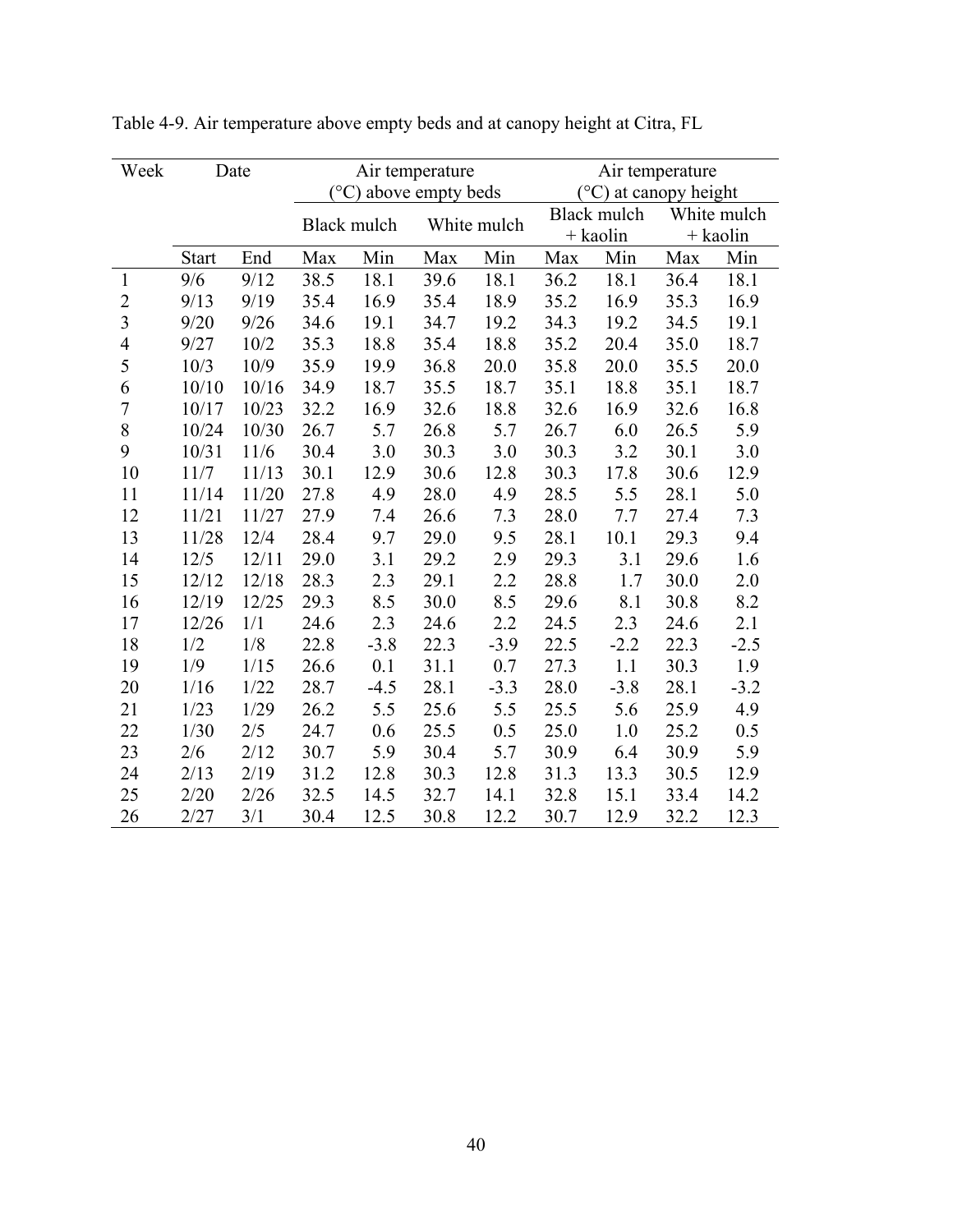| Week |              | Date  |      | Soil temperature            |      |             |             | Soil temperature |                           |             |  |
|------|--------------|-------|------|-----------------------------|------|-------------|-------------|------------------|---------------------------|-------------|--|
|      |              |       |      | $(^{\circ}C)$ of empty beds |      |             |             |                  | $\rm (°C)$ between plants |             |  |
|      |              |       |      | Black mulch                 |      | White mulch | Black mulch |                  |                           | White mulch |  |
|      | <b>Start</b> | End   |      |                             |      |             |             | $+$ kaolin       |                           | + kaolin    |  |
|      |              |       | Max  | Min                         | Max  | Min         | Max         | Min              | Max                       | Min         |  |
| 1    | 9/29         | 10/5  | 43.4 | 23.5                        | 37.4 | 24.1        | 40.8        | 23.3             | 40.0                      | 23.8        |  |
| 2    | 10/6         | 10/12 | 43.2 | 22.8                        | 37.0 | 23.8        | 36.1        | 22.7             | 35.1                      | 22.9        |  |
| 3    | 10/13        | 10/19 | 44.2 | 20.8                        | 36.3 | 21.0        | 36.3        | 21.1             | 36.1                      | 21.2        |  |
| 4    | 10/20        | 10/26 | 36.8 | 18.4                        | 32.1 | 18.6        | 31.9        | 18.6             | 31.4                      | 18.7        |  |
| 5    | 10/27        | 11/2  | 36.9 | 11.0                        | 31.0 | 12.0        | 31.2        | 10.9             | 31.3                      | 11.5        |  |
| 6    | 11/3         | 11/9  | 41.2 | 18.0                        | 33.5 | 18.6        | 35.0        | 18.0             | 34.6                      | 18.7        |  |
| 7    | 11/10        | 11/16 | 35.5 | 16.0                        | 30.2 | 16.8        | 30.0        | 16.6             | 30.1                      | 17.2        |  |
| 8    | 11/17        | 11/23 | 37.0 | 12.1                        | 29.9 | 13.4        | 30.1        | 16.2             | 29.2                      | 14.1        |  |
| 9    | 11/24        | 11/30 | 35.2 | 14.0                        | 30.3 | 15.3        | 31.9        | 14.8             | 28.8                      | 15.7        |  |
| 10   | 12/1         | 12/7  | 36.3 | 16.6                        | 30.4 | 17.6        | 31.5        | 17.2             | 29.7                      | 18.0        |  |
| 11   | 12/8         | 12/14 | 34.3 | 6.4                         | 30.0 | 8.0         | 28.6        | 9.1              | 31.5                      | 3.8         |  |
| 12   | 12/15        | 12/21 | 37.2 | 13.9                        | 30.9 | 14.7        | 26.8        | 15.5             | 34.4                      | 11.9        |  |
| 13   | 12/22        | 12/28 | 33.9 | 13.8                        | 39.6 | 14.6        | 25.9        | 15.8             | 32.8                      | 11.1        |  |
| 14   | 12/29        | 1/4   | 24.9 | 0.1                         | 33.8 | 0.7         | 21.2        | 6.1              | 27.1                      | 0.2         |  |

Table 4-10. Soil temperature of empty beds and between plants at Balm, FL

Table 4-11. Air temperature above empty beds and at canopy height at Balm, FL

| Week |              | Date  |      |                            | Air temperature  |      |                                   | Air temperature |             |      |  |
|------|--------------|-------|------|----------------------------|------------------|------|-----------------------------------|-----------------|-------------|------|--|
|      |              |       |      |                            | above empty beds |      | $^{\circ}$ C)<br>at canopy height |                 |             |      |  |
|      |              |       |      | White mulch<br>Black mulch |                  |      |                                   | Black mulch     | White mulch |      |  |
|      | <b>Start</b> | End   |      |                            |                  |      | $+$ kaolin                        |                 | $+$ kaolin  |      |  |
|      |              |       | Max  | Min                        | Max              | Min  | Max                               | Min             | Max         | Min  |  |
| 1    | 9/29         | 10/5  | 35.8 | 21.9                       | 36.6             | 22.0 | 35.9                              | 22.0            | 36.8        | 22.0 |  |
| 2    | 10/6         | 10/12 | 36.7 | 19.5                       | 37.0             | 19.7 | 36.7                              | 19.7            | 36.9        | 19.7 |  |
| 3    | 10/13        | 10/19 | 34.6 | 19.8                       | 35.1             | 19.8 | 35.0                              | 19.8            | 35.6        | 19.8 |  |
| 4    | 10/20        | 10/26 | 33.2 | 15.4                       | 33.3             | 15.5 | 33.5                              | 15.4            | 33.7        | 15.2 |  |
| 5    | 10/27        | 11/2  | 30.6 | 7.8                        | 31.2             | 7.9  | 33.3                              | 7.8             | 33.3        | 7.9  |  |
| 6    | 11/3         | 11/9  | 34.5 | 15.2                       | 33.5             | 15.2 | 34.6                              | 15.5            | 35.8        | 15.3 |  |
| 7    | 11/10        | 11/16 | 30.5 | 13.4                       | 30.6             | 15.8 | 30.8                              | 13.5            | 32.7        | 13.6 |  |
| 8    | 11/17        | 11/23 | 30.8 | 8.1                        | 30.9             | 8.2  | 32.6                              | 8.2             | 32.2        | 8.7  |  |
| 9    | 11/24        | 11/30 | 30.6 | 10.9                       | 31.2             | 10.9 | 30.7                              | 11.0            | 33.4        | 11.1 |  |
| 10   | 12/1         | 12/7  | 31.6 | 14.0                       | 31.7             | 14.0 | 31.8                              | 14.2            | 34.0        | 14.2 |  |
| 11   | 12/8         | 12/14 | 31.6 | 3.6                        | 31.3             | 3.9  | 31.9                              | 3.8             | 31.2        | 3.6  |  |
| 12   | 12/15        | 12/21 | 32.3 | 11.9                       | 33.0             | 12.0 | 31.8                              | 12.2            | 33.5        | 12.2 |  |
| 13   | 12/22        | 12/28 | 30.3 | 10.9                       | 30.7             | 11.2 | 31.0                              | 10.9            | 30.8        | 11.3 |  |
| 14   | 12/29        | 1/4   | 24.8 | 0.2                        | 25.4             | 0.4  | 24.1                              | 1.1             | 26.7        | 0.7  |  |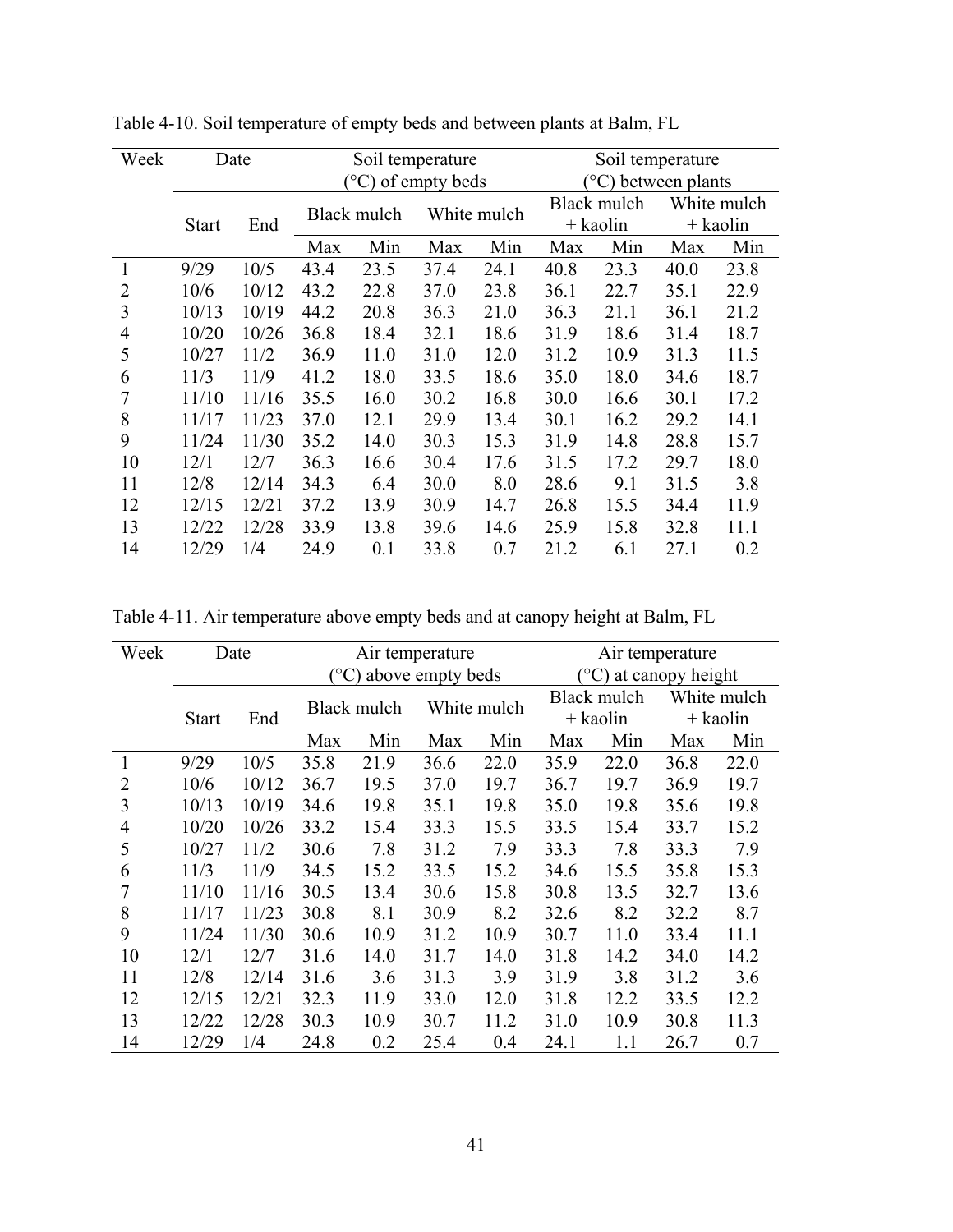### **Leaf number, leaf area, crown diameter, runner number, and biomass**

Results are reported for samples collected at 4, 6, 8, and 10 weeks after transplanting (WAT) and at final harvest. At Citra, leaf number and leaf area were higher with white-on-black mulch compared to black at 4, 6, and 8 WAT (Tables 4-12 and 4-13). Likewise, leaf number and leaf area were greater for Jiffy plug transplants than tray transplants at 4, 6, 8, and 10 WAT. Whereas there was no significant difference in leaf number and leaf area due to kaolin application type compared to the nontreated control, at 4 WAT leaf number and leaf area with kaolin were higher than with s-ABA. By 10 WAT this effect was apparent with white-on-black mulch but not with black mulch.

 Crown diameter was greater for white-on-black mulch than black mulch at 6 and 10 WAT (Table 4-14). At 8 WAT in season 1 only the crown diameter with the nontreated control on black mulch had the smallest crown diameter. Tray transplants tended to have smaller crown diameter than Jiffy plug transplants and this was significant at 6 and 8 WAT. The effect of application type on crown diameter was significant at final harvest, with kaolin resulting in a larger crown diameter than the nontreated control.

At Citra at 6 and 8 WAT, white-on-black mulch had a higher runner number than black mulch (Table 4-15). Jiffy plug transplants also tended to produce more runners than tray transplants. Application type had little effect on runner number with kaolin having a higher runner number than both the control and s-ABA treated plants only at 8 WAT.

At Balm, white-on black mulch produced significantly more runners than black mulch in season 1, with no significant differences during season 2 (Table 4-16). The effect of application type varied with transplant type so that s-ABA treated Jiffy and tray plugs produced the same number of runners. However, the nontreated Jiffy plugs had more runners than tray plugs and kaolin-treated Jiffy plugs both had more runners than kaolin-treated tray plugs.

Shoot dry weight at Citra was generally higher with white-on-black mulch than with black mulch even at final harvest (Table 4-17). Although shoot dry weight tended to be higher with Jiffy plug transplants than tray transplants, this difference was only significant at 4 and 8 WAT. Application type had little effect on shoot dry weight.

Root dry weight at Citra was generally higher with white-on-black plastic mulch than with black plastic mulch during the first 10 WAT (Table 4-18). However, transplant type and application type had little to no effect on root dry weight.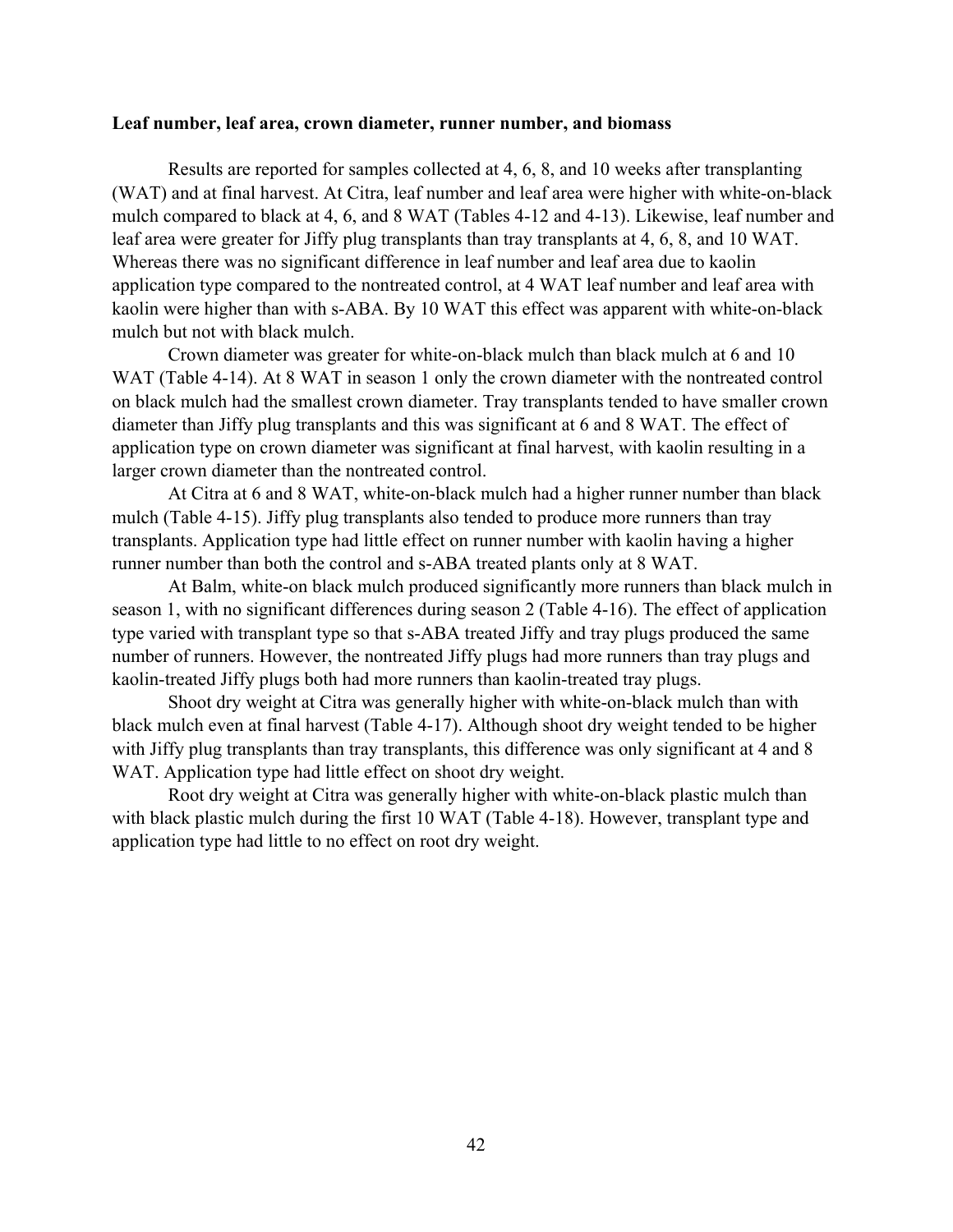| Treatments            | 4 WAT            | 6 WAT       | 8 WAT             | 10 WAT                | At harvest |
|-----------------------|------------------|-------------|-------------------|-----------------------|------------|
| Mulch color (M)       |                  |             |                   |                       |            |
| White                 | 7.3a             | 10.8a       | 18.6 a            |                       | 50.8       |
| <b>Black</b>          | 5.8 <sub>b</sub> | 8.1 b       | 13.7 <sub>b</sub> |                       | 46.6       |
| Transplant type (T)   |                  |             |                   |                       |            |
| <b>Jiffy</b>          | 7.0a             | 10.4a       | 17.3a             | 22.4a                 | 49.0       |
| Tray                  | 6.1 <sub>b</sub> | 8.4 b       | 15.1 <sub>b</sub> | 20.9 <sub>b</sub>     | 48.3       |
| Application type (A)  |                  |             |                   | White<br><b>Black</b> |            |
| Control               | $6.5$ ab         | 9.6         | 16.2              | 23.5 ab<br>19.6c      | 45.2       |
| s-ABA                 | 5.9 <sub>b</sub> | 9.0         | 15.1              | 21.4 bc<br>19.1c      | 50.3       |
| Kaolin                | 7.1a             | 9.7         | 17.1              | 26.1a<br>20.4 bc      | 50.4       |
| Significance          |                  |             |                   |                       |            |
| Season $(S)$          | ***              | ***         | ***               | ***                   | $\ast$     |
| Mulch color (M)       | ***              | ***         | ***               | ***                   | <b>NS</b>  |
| Transplant type (T)   | **               | $***$       | $\ast$            | $\ast$                | <b>NS</b>  |
| Application type (A)  | $\ast$           | <b>NS</b>   | <b>NS</b>         | *                     | <b>NS</b>  |
| $S \times M$          | <b>NS</b>        | <b>NS</b>   | <b>NS</b>         | <b>NS</b>             | <b>NS</b>  |
| $S \times T$          | <b>NS</b>        | <b>NS</b>   | <b>NS</b>         | <b>NS</b>             | <b>NS</b>  |
| $S \times A$          | <b>NS</b>        | $_{\rm NS}$ | <b>NS</b>         | <b>NS</b>             | <b>NS</b>  |
| $M \times T$          | <b>NS</b>        | <b>NS</b>   | <b>NS</b>         | <b>NS</b>             | <b>NS</b>  |
| M x A                 | <b>NS</b>        | <b>NS</b>   | <b>NS</b>         | $\ast$                | <b>NS</b>  |
| T x A                 | <b>NS</b>        | <b>NS</b>   | <b>NS</b>         | <b>NS</b>             | <b>NS</b>  |
| $S \times M \times T$ | <b>NS</b>        | <b>NS</b>   | <b>NS</b>         | <b>NS</b>             | <b>NS</b>  |
| S x M x A             | <b>NS</b>        | <b>NS</b>   | <b>NS</b>         | <b>NS</b>             | <b>NS</b>  |
| $S \times T \times A$ | <b>NS</b>        | <b>NS</b>   | <b>NS</b>         | <b>NS</b>             | <b>NS</b>  |
| MxTxA                 | <b>NS</b>        | <b>NS</b>   | <b>NS</b>         | <b>NS</b>             | <b>NS</b>  |
| S x M x T x A         | <b>NS</b>        | <b>NS</b>   | <b>NS</b>         | <b>NS</b>             | <b>NS</b>  |

Table 4-12. Effect of mulch color, transplant type, and application type on leaf number at Citra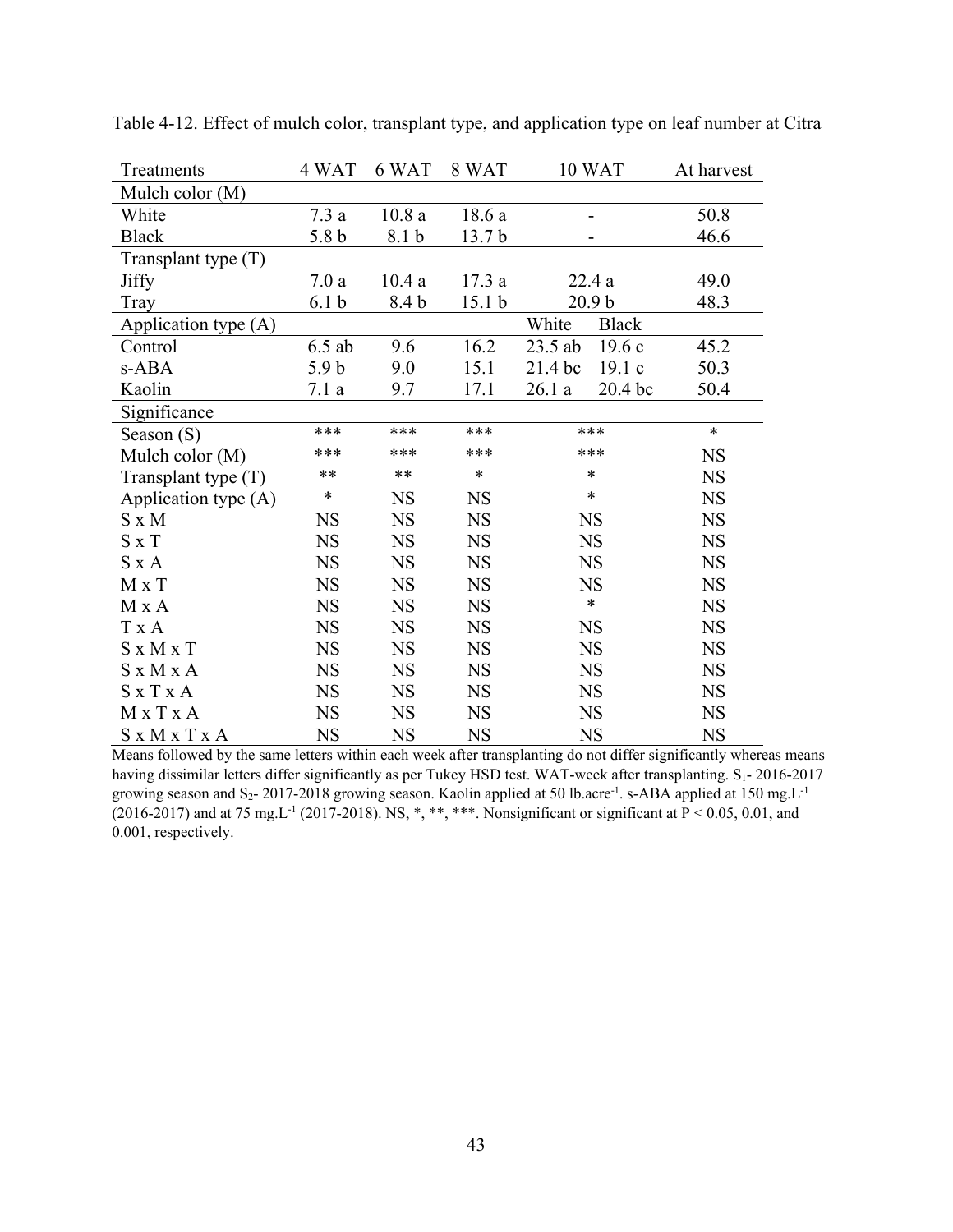| Treatments            | 4 WAT            | 6 WAT       |                | 8 WAT          |           | 10 WAT                       | At harvest  |
|-----------------------|------------------|-------------|----------------|----------------|-----------|------------------------------|-------------|
| Mulch color (M)       |                  |             | S <sub>1</sub> | S <sub>2</sub> |           |                              |             |
| White                 | 272a             | 514 a       | 897b           | 1188a          |           | $\qquad \qquad \blacksquare$ | 2847        |
| <b>Black</b>          | 171 <sub>b</sub> | 345 b       | 515 c          | 958 b          |           |                              | 2720        |
| Transplant type (T)   |                  |             |                |                |           |                              |             |
| <b>Jiffy</b>          | 248 a            | 480 a       | 950 a          |                |           | 1494 a                       | 2791        |
| Tray                  | 195 <sub>b</sub> | 379 b       |                | 778 b          |           | 1333 b                       | 2776        |
| Application type      |                  |             |                |                | White     | <b>Black</b>                 |             |
| (A)                   |                  |             |                |                |           |                              |             |
| Control               | $223$ ab         | 425         |                | 856            | 1563 ab   | 1301 bc                      | 2589        |
| s-ABA                 | 194 b            | 397         | 782            |                | 1328 bc   | 1238 c                       | 2811        |
| Kaolin                | 248a             | 467         | 954            |                | 1726 a    | 1325 bc                      | 2991        |
| Significance          |                  |             |                |                |           |                              |             |
| Season $(S)$          | ***              | ***         |                | ***            | $\ast$    |                              | $_{\rm NS}$ |
| Mulch color (M)       | ***              | ***         |                | ***            | ***       |                              | <b>NS</b>   |
| Transplant type (T)   | **               | *           |                | $\ast$         | $\ast$    |                              | <b>NS</b>   |
| Application type      | *                | NS          |                | <b>NS</b>      | <b>NS</b> |                              | NS          |
| (A)                   |                  |             |                |                |           |                              |             |
| $S \times M$          | NS               | <b>NS</b>   |                | $\ast$         |           | <b>NS</b>                    | <b>NS</b>   |
| $S \times T$          | <b>NS</b>        | <b>NS</b>   |                | <b>NS</b>      |           | <b>NS</b>                    | <b>NS</b>   |
| $S \times A$          | <b>NS</b>        | <b>NS</b>   |                | <b>NS</b>      |           | <b>NS</b>                    | <b>NS</b>   |
| M x T                 | <b>NS</b>        | <b>NS</b>   |                | <b>NS</b>      |           | <b>NS</b>                    | <b>NS</b>   |
| M x A                 | <b>NS</b>        | NS          |                | <b>NS</b>      |           | $\ast$                       | <b>NS</b>   |
| T x A                 | <b>NS</b>        | <b>NS</b>   |                | <b>NS</b>      |           | <b>NS</b>                    | <b>NS</b>   |
| $S \times M \times T$ | NS               | <b>NS</b>   | <b>NS</b>      |                |           | <b>NS</b>                    | <b>NS</b>   |
| S x M x A             | <b>NS</b>        | <b>NS</b>   | <b>NS</b>      |                |           | <b>NS</b>                    | <b>NS</b>   |
| $S \times T \times A$ | NS               | $_{\rm NS}$ | <b>NS</b>      |                | <b>NS</b> |                              | <b>NS</b>   |
| M x T x A             | <b>NS</b>        | <b>NS</b>   |                | <b>NS</b>      | <b>NS</b> |                              | <b>NS</b>   |
| S x M x T x A         | <b>NS</b>        | <b>NS</b>   |                | <b>NS</b>      |           | <b>NS</b>                    | <b>NS</b>   |

Table 4-13. Effect of mulch color, transplant type, and application type on leaf area at Citra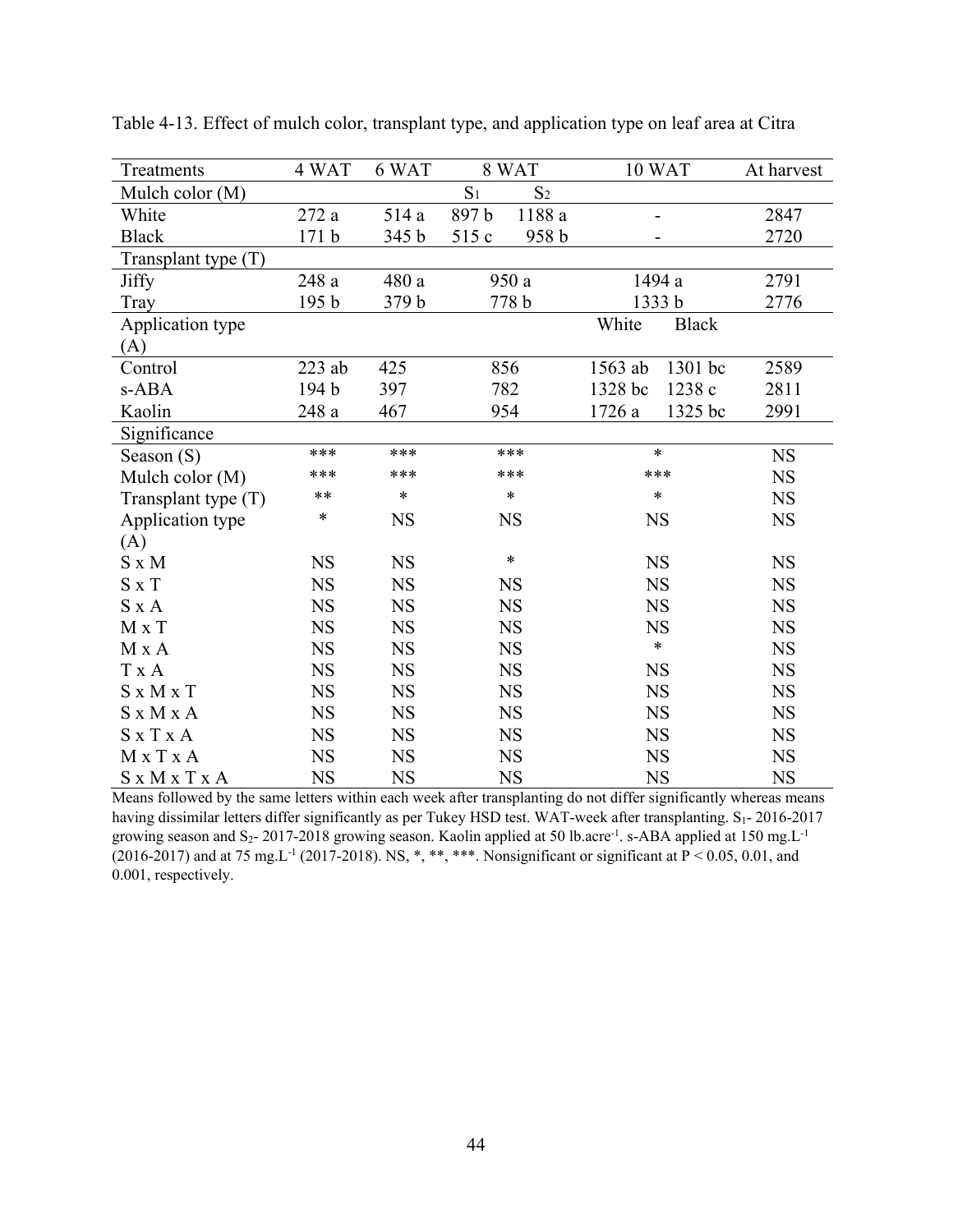| Treatments            | 4 WAT       | 6 WAT            |                   | 8 WAT            |                | 10 WAT           |          | At harvest       |
|-----------------------|-------------|------------------|-------------------|------------------|----------------|------------------|----------|------------------|
| Mulch color (M)       |             |                  |                   |                  |                |                  | $S_1$    | $S_2$            |
| White                 | 1.5         | 2.2a             |                   |                  |                | 3.5a             | 6.3a     | 5.4 bc           |
| <b>Black</b>          | 1.4         | 1.8 <sub>b</sub> |                   |                  |                | 3.1 <sub>b</sub> | $5.9$ ab | 5.3 c            |
| Transplant type $(T)$ |             |                  |                   |                  |                |                  |          |                  |
| <b>Jiffy</b>          | 1.5         | 2.1a             |                   | 2.9a             |                | 3.3              |          | 5.8              |
| Tray                  | 1.4         | 1.9 <sub>b</sub> |                   | 2.6 <sub>b</sub> |                | 3.2              | 5.7      |                  |
| Application type (A)  |             |                  |                   |                  | S <sub>1</sub> | S <sub>2</sub>   |          |                  |
| Control               | 1.5         | 1.9              |                   |                  | 2.8c           | 3.7 ab           |          | 5.6 <sub>b</sub> |
| s-ABA                 | 1.4         | 1.9              |                   |                  | 2.9c           | 3.4 bc           |          | 5.7 ab           |
| Kaolin                | 1.6         | 2.0              |                   |                  | 2.9c           | 3.9a             |          | 6.0a             |
| Mulch x Application   |             |                  | $S_1$             | $S_2$            |                |                  |          |                  |
| Control x White       |             |                  | $2.7$ abc         | $3.1$ ab         | $\blacksquare$ |                  |          |                  |
| s-ABA x White         |             |                  | 2.6 <sub>bc</sub> | $3.2$ ab         |                |                  |          |                  |
| Kaolin x White        |             |                  | $2.9$ ab          | 3.5a             |                |                  |          |                  |
| Control x Black       |             |                  | 1.9d              | $3.1$ ab         |                |                  |          |                  |
| s-ABA x Black         |             |                  | $2.2 \text{ cd}$  | $2.8$ abc        |                |                  |          |                  |
| Kaolin x Black        |             |                  | 2.1 cd            | $3.1$ ab         |                |                  |          |                  |
| Significance          |             |                  |                   |                  |                |                  |          |                  |
| Season (S)            | ***         | ***              |                   | $**$             |                | $\ast$           |          | $\ast$           |
| Mulch color (M)       | <b>NS</b>   | ***              |                   | ***              |                | ***              |          | <b>NS</b>        |
| Transplant type $(T)$ | <b>NS</b>   | $\ast$           |                   | ***              |                | <b>NS</b>        |          | <b>NS</b>        |
| Application type (A)  | $_{\rm NS}$ | <b>NS</b>        |                   | $\ast$           |                | $\ast$           |          | $\ast$           |
| $S \times M$          | NS          | <b>NS</b>        |                   | $***$            |                | $_{\rm NS}$      |          | $\ast$           |
| $S \times T$          | <b>NS</b>   | <b>NS</b>        |                   | <b>NS</b>        |                | <b>NS</b>        |          | <b>NS</b>        |
| $S \times A$          | <b>NS</b>   | <b>NS</b>        |                   | <b>NS</b>        |                | $\ast$           |          | <b>NS</b>        |
| $M \times T$          | <b>NS</b>   | $_{\rm NS}$      |                   | <b>NS</b>        |                | $_{\rm NS}$      |          | <b>NS</b>        |
| M x A                 | <b>NS</b>   | $_{\rm NS}$      |                   | NS               |                | <b>NS</b>        |          | $_{\rm NS}$      |
| T x A                 | <b>NS</b>   | <b>NS</b>        |                   | <b>NS</b>        |                | <b>NS</b>        |          | <b>NS</b>        |
| $S \times M \times T$ | <b>NS</b>   | <b>NS</b>        |                   | <b>NS</b>        |                | <b>NS</b>        |          | <b>NS</b>        |
| S x M x A             | <b>NS</b>   | <b>NS</b>        |                   | $\ast$           |                | <b>NS</b>        |          | <b>NS</b>        |
| $S \times T \times A$ | <b>NS</b>   | <b>NS</b>        |                   | <b>NS</b>        |                | <b>NS</b>        |          | <b>NS</b>        |
| MxTxA                 | <b>NS</b>   | <b>NS</b>        |                   | <b>NS</b>        |                | <b>NS</b>        |          | <b>NS</b>        |
| S x M x T x A         | <b>NS</b>   | <b>NS</b>        |                   | <b>NS</b>        |                | <b>NS</b>        |          | <b>NS</b>        |

Table 4-14. Effect of mulch color, transplant type, and application type on crown diameter at Citra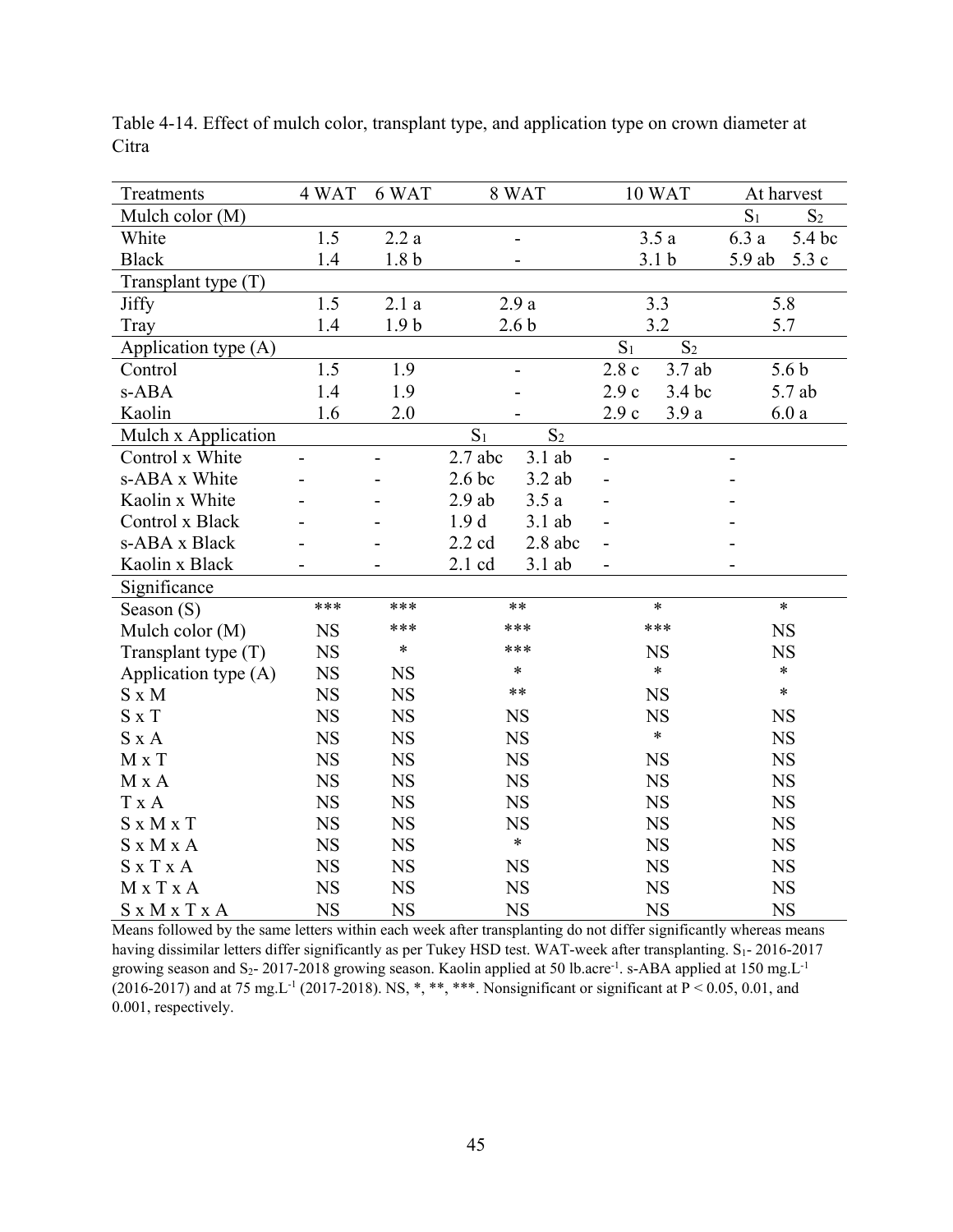| Treatments            | 4 WAT            |                  | 6 WAT            | 8 WAT            |                  | 10 WAT           |
|-----------------------|------------------|------------------|------------------|------------------|------------------|------------------|
| Mulch color (M)       | $S_1$            | $S_2$            |                  |                  |                  |                  |
| White                 | 1.2a             | 0.7 <sub>b</sub> | 1.4a             | 1.6a             |                  | 1.4              |
| <b>Black</b>          | $0.9$ ab         | $1.0$ ab         | 0.9 <sub>b</sub> | 1.0 <sub>b</sub> |                  | 1.3              |
| Transplant type $(T)$ | $S_1$            | S <sub>2</sub>   |                  |                  | $S_1$            | S <sub>2</sub>   |
| <b>Jiffy</b>          | 1.0a             | 1.7a             | 1.4a             | 1.4              | 0.8c             | 2.2a             |
| Tray                  | 0.3c             | 0.9 <sub>b</sub> | 0.9 <sub>b</sub> | 1.2              | 0.7c             | 1.5 <sub>b</sub> |
| Application type (A)  |                  |                  |                  |                  | $S_1$            | S <sub>2</sub>   |
| Control               |                  | $0.9$ ab         | $1.2$ ab         | 1.2 <sub>b</sub> | 0.8 <sub>b</sub> | 1.9a             |
| s-ABA                 | 0.8 <sub>b</sub> |                  | 1.0 <sub>b</sub> | 1.1 <sub>b</sub> | 0.7 <sub>b</sub> | 1.8a             |
| Kaolin                | 1.1a             |                  | 1.3a             | 1.6a             | 0.9 <sub>b</sub> | 1.9a             |
| Significance          |                  |                  |                  |                  |                  |                  |
| Season $(S)$          |                  | <b>NS</b>        | <b>NS</b>        | ***              |                  | ***              |
| Mulch color (M)       |                  | $**$             | ***              | ***              |                  | <b>NS</b>        |
| Transplant type $(T)$ |                  | ***              | $***$            | <b>NS</b>        |                  | ***              |
| Application type (A)  |                  | **               | *                | $\ast$           |                  | <b>NS</b>        |
| $S \times M$          |                  | **               | <b>NS</b>        | <b>NS</b>        | <b>NS</b>        |                  |
| $S \times T$          |                  | $**$             | <b>NS</b>        | <b>NS</b>        |                  | ***              |
| $S \times A$          |                  | <b>NS</b>        | <b>NS</b>        | <b>NS</b>        |                  | $\ast$           |
| $M \times T$          |                  | <b>NS</b>        | <b>NS</b>        | <b>NS</b>        |                  | <b>NS</b>        |
| M x A                 |                  | <b>NS</b>        | <b>NS</b>        | <b>NS</b>        |                  | <b>NS</b>        |
| T x A                 |                  | <b>NS</b>        | <b>NS</b>        | <b>NS</b>        |                  | <b>NS</b>        |
| $S \times M \times T$ |                  | <b>NS</b>        | <b>NS</b>        | <b>NS</b>        |                  | <b>NS</b>        |
| S x M x A             |                  | <b>NS</b>        | <b>NS</b>        | <b>NS</b>        |                  | <b>NS</b>        |
| $S \times T \times A$ |                  | <b>NS</b>        | <b>NS</b>        | <b>NS</b>        | <b>NS</b>        |                  |
| MxTxA                 |                  | <b>NS</b>        | <b>NS</b>        | <b>NS</b>        | <b>NS</b>        |                  |
| S x M x T x A         |                  | <b>NS</b>        | <b>NS</b>        | <b>NS</b>        |                  | <b>NS</b>        |

Table 4-15. Effect of mulch color, transplant type, and application type on runner number at Citra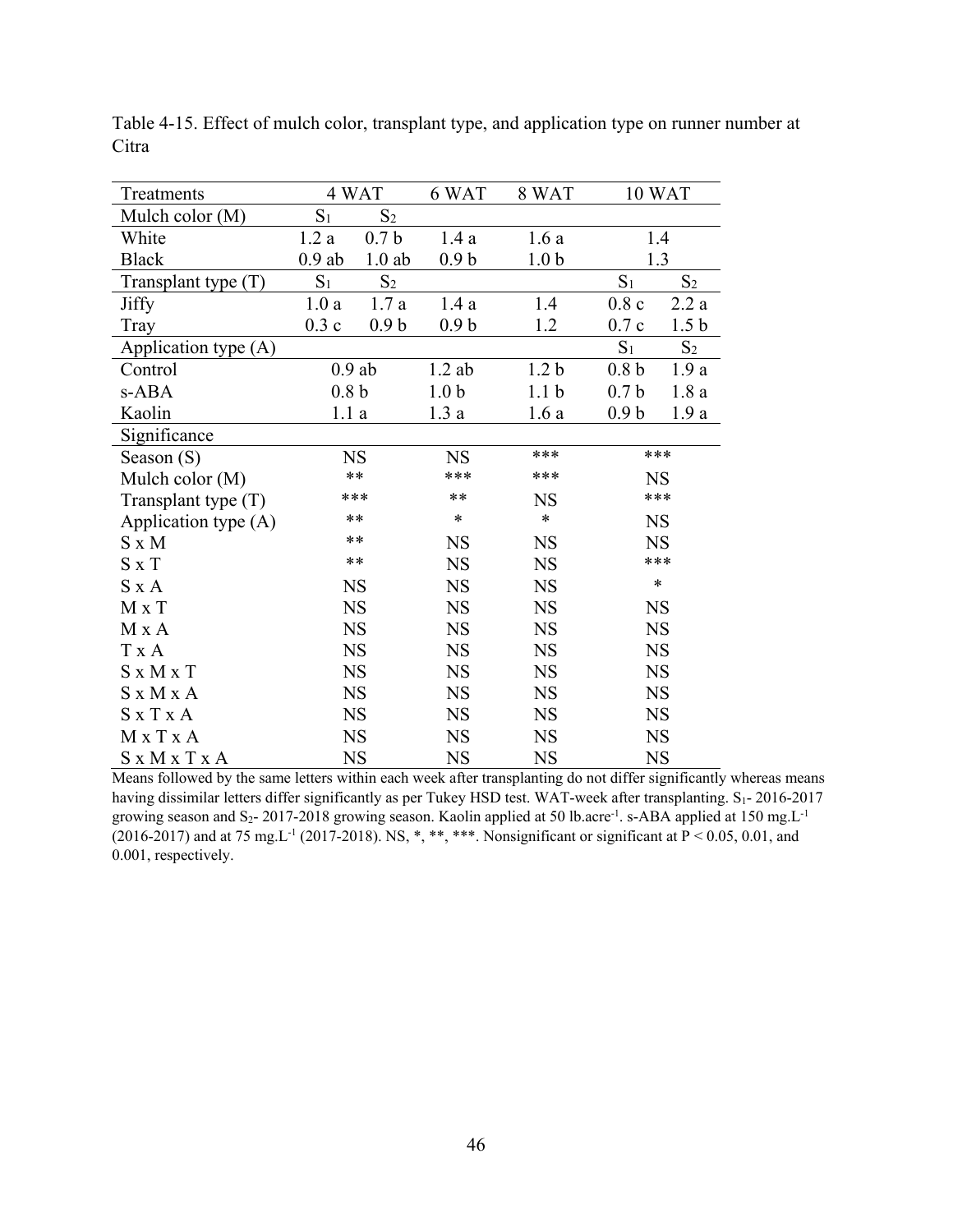| Mulch color (M)       | $S_1$     | $S_2$             |
|-----------------------|-----------|-------------------|
| White                 | 1.3a      | 0.2c              |
| <b>Black</b>          | 0.8 b     | 0.3c              |
| Transplant type $(T)$ |           |                   |
| Jiffy                 |           |                   |
| Tray                  |           |                   |
| Application type (A)  | Jiffy     | Tray              |
| Control               | $0.8$ ab  | 0.4c              |
| s-ABA                 | $0.7$ abc | $0.7$ abc         |
| Kaolin                | 0.9a      | 0.6 <sub>bc</sub> |
| Significance          |           |                   |
| Season (S)            | ***       |                   |
| Mulch color (M)       | ***       |                   |
| Transplant type $(T)$ | ***       |                   |
| Application type (A)  | NS        |                   |
| $S \times M$          | ***       |                   |
| $S \times T$          | ***       |                   |
| S x A                 | **        |                   |
| $M \times T$          | <b>NS</b> |                   |
| M x A                 | <b>NS</b> |                   |
| T x A                 | **        |                   |
| $S \times M \times T$ | <b>NS</b> |                   |
| $S \times M \times A$ | <b>NS</b> |                   |
| $S \times T \times A$ | <b>NS</b> |                   |
| M x T x A             | <b>NS</b> |                   |
| SxMxTxA               | NS        |                   |

Table 4-16. Effect of mulch color, transplant type, and application type on runner number at Balm in December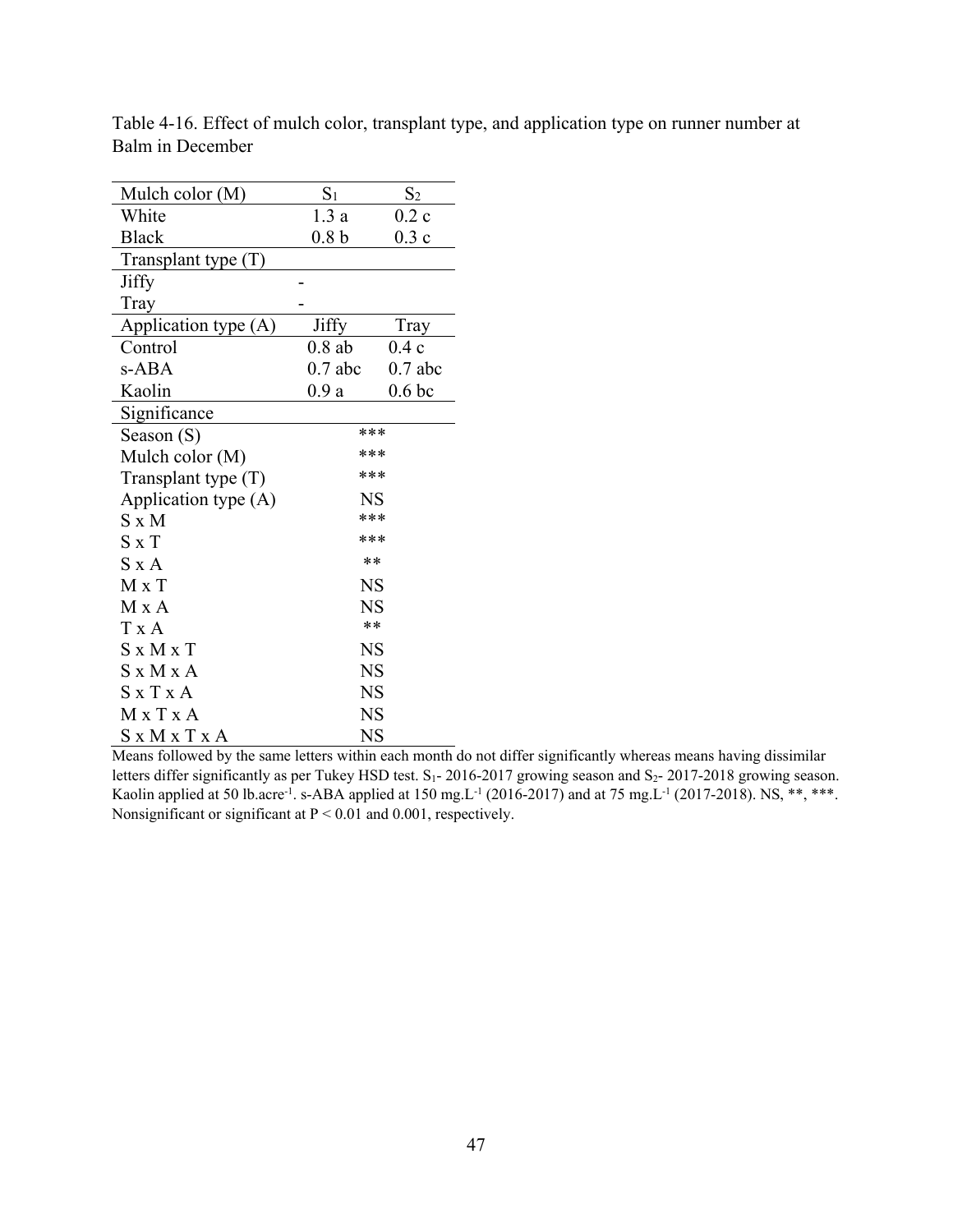|                       | Dry weight of shoots (g) |                          |                  |                   |                         |                    |           |  |  |  |
|-----------------------|--------------------------|--------------------------|------------------|-------------------|-------------------------|--------------------|-----------|--|--|--|
| Treatments            | 4 WAT                    |                          | 6 WAT            |                   | 8 WAT                   | 10 WAT             | At        |  |  |  |
|                       |                          |                          |                  |                   |                         |                    | harvest   |  |  |  |
| Mulch color (M)       |                          | $S_1$                    | $S_2$            | $S_1$             | $S_2$                   |                    |           |  |  |  |
| White                 | 3.5a                     | 4.4c                     | 9.6a             | 11.6 <sub>b</sub> | 16.4a                   | 20.6a              | 57.8 a    |  |  |  |
| <b>Black</b>          | 2.5 <sub>b</sub>         | 3.8c                     | 7.7 <sub>b</sub> | 8.5 c             | 12.8 b                  | 15.1 <sub>b</sub>  | 51.5 b    |  |  |  |
| Transplant type (T)   |                          |                          |                  |                   |                         |                    |           |  |  |  |
| Jiffy                 | 3.2a                     |                          | 5.2              |                   | 12.8a                   | 18.5               | 55.4      |  |  |  |
| Tray                  | 2.7 <sub>b</sub>         | 4.8<br>10.4 <sub>b</sub> |                  |                   | 17.2                    | 53.9               |           |  |  |  |
| Application type (A)  |                          |                          |                  |                   | $S_1$<br>S <sub>2</sub> |                    |           |  |  |  |
| Control               | $2.9$ ab                 |                          | 4.8              |                   | 11.6                    | 15.5c<br>$21.1$ ab | 52.4      |  |  |  |
| s-ABA                 | 2.5 <sub>b</sub>         |                          | 5.0              |                   | 10.8                    | 18.7 b<br>15.6c    | 53.7      |  |  |  |
| Kaolin                | 3.3a                     |                          | 5.1              |                   | 12.3                    | 15.8c<br>23.5 a    | 57.9      |  |  |  |
| Significance          |                          |                          |                  |                   |                         |                    |           |  |  |  |
| Season $(S)$          | ***                      |                          | ***              |                   | ***                     | ***                | <b>NS</b> |  |  |  |
| Mulch color (M)       | ***                      |                          | $\ast$           |                   | ***                     | ***                | $\ast$    |  |  |  |
| Transplant type $(T)$ | $\ast$                   |                          | <b>NS</b>        |                   | ***                     | <b>NS</b>          | <b>NS</b> |  |  |  |
| Application type (A)  | $\ast$                   |                          | <b>NS</b>        |                   | <b>NS</b>               | $**$               | <b>NS</b> |  |  |  |
| $S \times M$          | <b>NS</b>                |                          | $\ast$           |                   | $\ast$                  | <b>NS</b>          | <b>NS</b> |  |  |  |
| $S \times T$          | <b>NS</b>                |                          | <b>NS</b>        |                   | <b>NS</b>               | <b>NS</b>          | <b>NS</b> |  |  |  |
| $S \times A$          | <b>NS</b>                |                          | <b>NS</b>        |                   | <b>NS</b>               | $\ast$             | <b>NS</b> |  |  |  |
| M x T                 | <b>NS</b>                |                          | $_{\rm NS}$      |                   | <b>NS</b>               | <b>NS</b>          | <b>NS</b> |  |  |  |
| M x A                 | <b>NS</b>                |                          | <b>NS</b>        |                   | <b>NS</b>               | <b>NS</b>          | <b>NS</b> |  |  |  |
| T x A                 | <b>NS</b>                |                          | <b>NS</b>        |                   | <b>NS</b>               | <b>NS</b>          | <b>NS</b> |  |  |  |
| $S \times M \times T$ | <b>NS</b>                |                          | <b>NS</b>        |                   | <b>NS</b>               | <b>NS</b>          | <b>NS</b> |  |  |  |
| S x M x A             | <b>NS</b>                |                          | $_{\rm NS}$      |                   | <b>NS</b>               | <b>NS</b>          | <b>NS</b> |  |  |  |
| SxTxA                 | <b>NS</b>                |                          | <b>NS</b>        |                   | <b>NS</b>               | <b>NS</b>          | <b>NS</b> |  |  |  |
| M x T x A             | <b>NS</b>                |                          | <b>NS</b>        |                   | <b>NS</b>               | <b>NS</b>          | <b>NS</b> |  |  |  |
| S x M x T x A         | <b>NS</b>                |                          | <b>NS</b>        |                   | <b>NS</b>               | <b>NS</b>          | <b>NS</b> |  |  |  |

Table 4-17. Effect of mulch color, transplant type, and application type on dry weight of shoots at Citra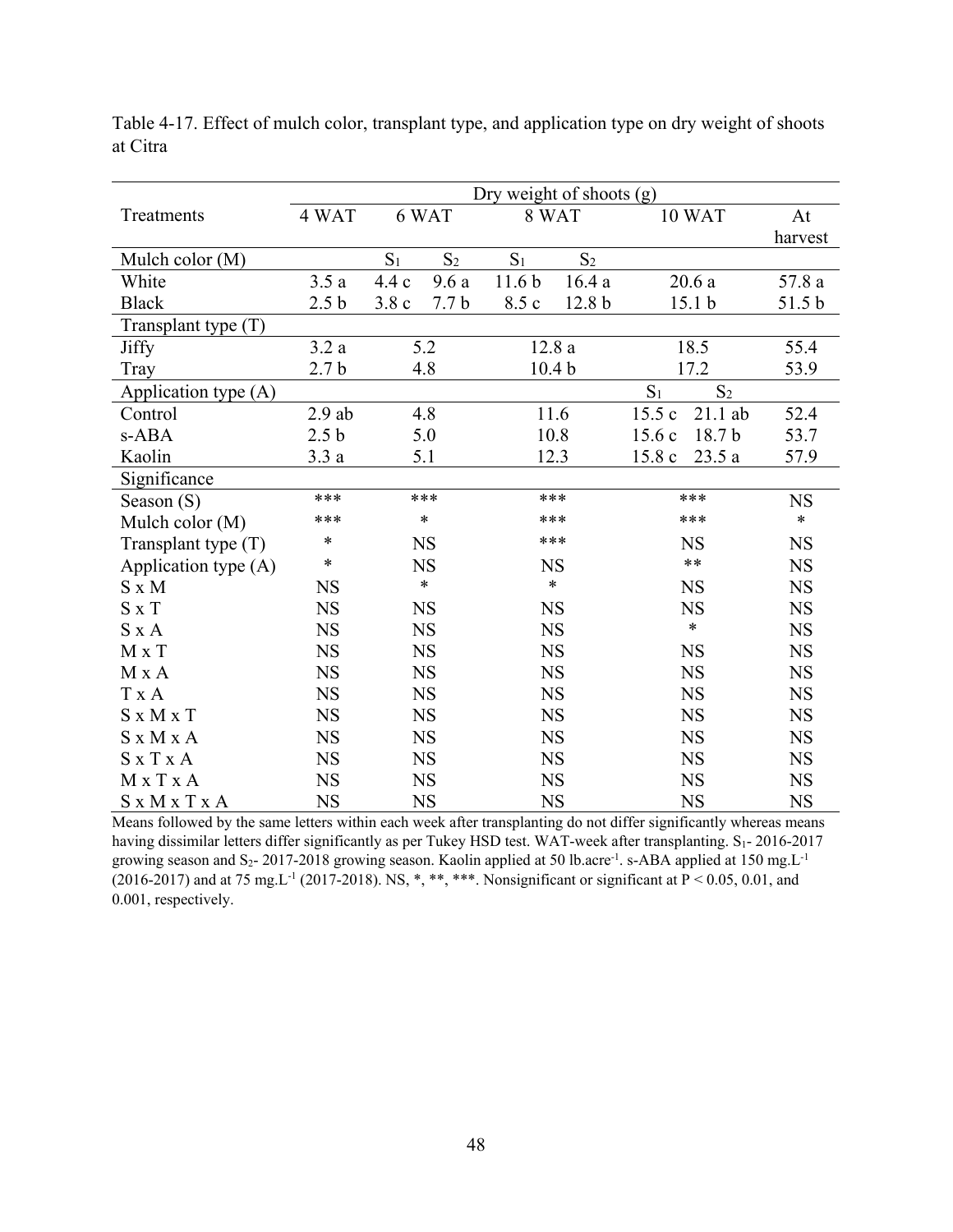|                       |                  |                          | Dry weight of roots $(g)$ |                  |            |
|-----------------------|------------------|--------------------------|---------------------------|------------------|------------|
| Treatments            | 4 WAT            | 6 WAT                    | 8 WAT                     | 10 WAT           | At harvest |
| Mulch color (M)       |                  | $S_1$<br>S <sub>2</sub>  |                           |                  |            |
| White                 | 1.1a             | 2.9a<br>$1.6c$           | 2.6a                      | 3.0a             | 5.9        |
| <b>Black</b>          | 0.9 <sub>b</sub> | 1.5c<br>2.4 <sub>b</sub> | 1.9 <sub>b</sub>          | 2.5 <sub>b</sub> | 5.8        |
| Transplant type (T)   |                  |                          |                           |                  |            |
| Jiffy                 | 1.0              | 2.1                      | 2.4                       | 2.8              | 6.2        |
| Tray                  | 1.0              | 1.9                      | 2.0                       | 2.7              | 5.5        |
| Application type (A)  |                  |                          |                           |                  |            |
| Control               | 0.9              | 2.0                      | 2.1                       | $2.7$ ab         | 6.0        |
| s-ABA                 | 1.0              | 1.9                      | 2.0                       | 2.6 <sub>b</sub> | 5.4        |
| Kaolin                | 1.1              | 2.1                      | 2.3                       | 2.9a             | 6.1        |
| Significance          |                  |                          |                           |                  |            |
| Season $(S)$          | **               | ***                      | $\ast$                    | $\ast$           | $**$       |
| Mulch color (M)       | $\ast$           | $***$                    | ***                       | ***              | <b>NS</b>  |
| Transplant type (T)   | <b>NS</b>        | <b>NS</b>                | <b>NS</b>                 | <b>NS</b>        | <b>NS</b>  |
| Application type (A)  | <b>NS</b>        | <b>NS</b>                | <b>NS</b>                 | $\ast$           | <b>NS</b>  |
| $S \times M$          | <b>NS</b>        | $\ast$                   | <b>NS</b>                 | <b>NS</b>        | <b>NS</b>  |
| $S \times T$          | <b>NS</b>        | <b>NS</b>                | <b>NS</b>                 | <b>NS</b>        | <b>NS</b>  |
| $S \times A$          | <b>NS</b>        | <b>NS</b>                | <b>NS</b>                 | <b>NS</b>        | <b>NS</b>  |
| M x T                 | <b>NS</b>        | <b>NS</b>                | <b>NS</b>                 | <b>NS</b>        | <b>NS</b>  |
| M x A                 | <b>NS</b>        | <b>NS</b>                | <b>NS</b>                 | <b>NS</b>        | <b>NS</b>  |
| <b>T</b> x A          | <b>NS</b>        | <b>NS</b>                | <b>NS</b>                 | <b>NS</b>        | <b>NS</b>  |
| $S \times M \times T$ | <b>NS</b>        | <b>NS</b>                | <b>NS</b>                 | <b>NS</b>        | <b>NS</b>  |
| S x M x A             | <b>NS</b>        | <b>NS</b>                | <b>NS</b>                 | <b>NS</b>        | <b>NS</b>  |
| $S \times T \times A$ | <b>NS</b>        | <b>NS</b>                | <b>NS</b>                 | <b>NS</b>        | <b>NS</b>  |
| MxTxA                 | <b>NS</b>        | <b>NS</b>                | <b>NS</b>                 | <b>NS</b>        | <b>NS</b>  |
| S x M x T x A         | <b>NS</b>        | <b>NS</b>                | <b>NS</b>                 | <b>NS</b>        | <b>NS</b>  |

Table 4-18. Effect of mulch color, transplant type, and application type on dry weight of roots at Citra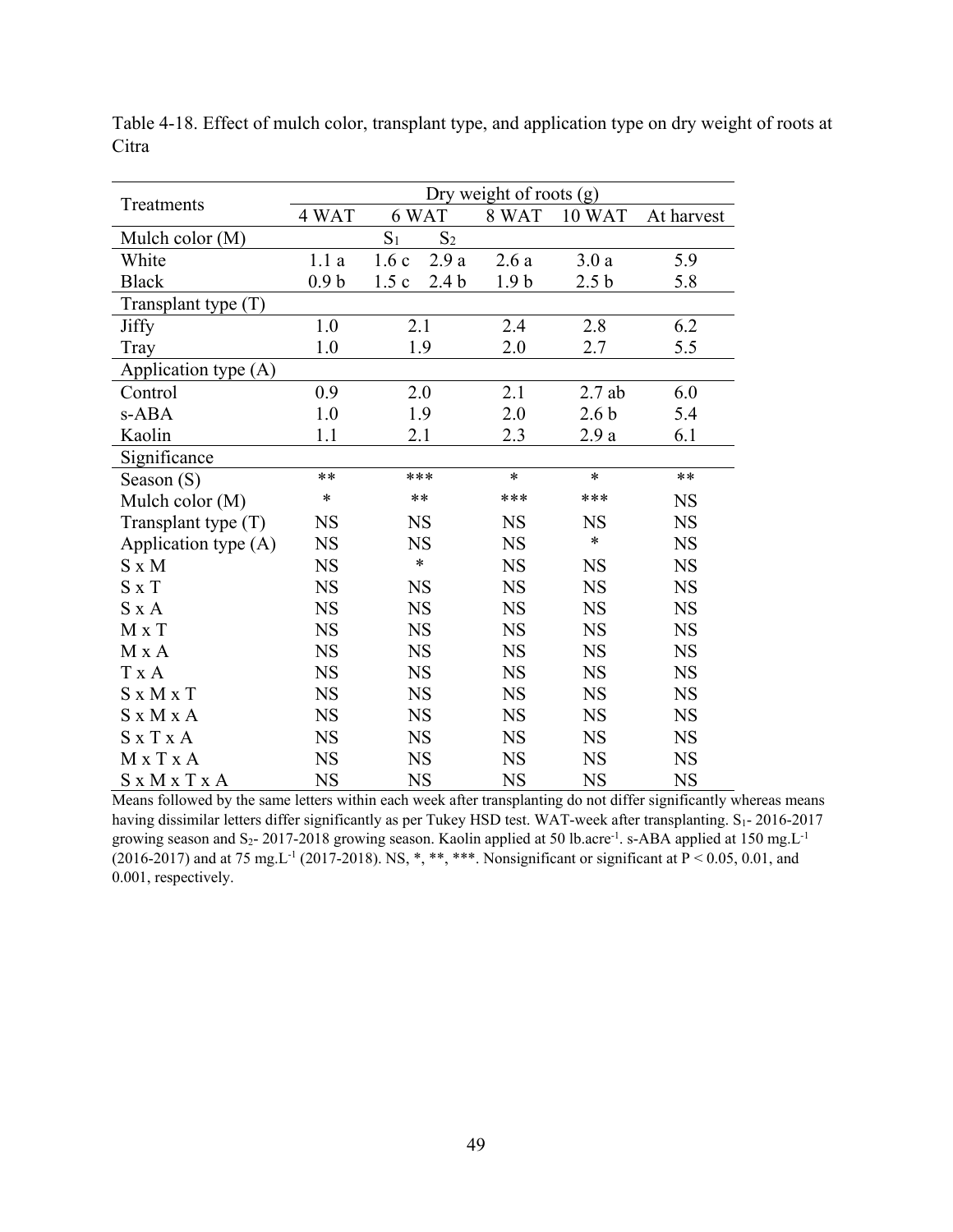### **Number and weight of early and total marketable fruits**

At Citra white-on-black mulch had significantly more marketable fruits than black mulch at Citra (Table 4-19). Whereas early fruit number was not significantly affected by transplant type in season 1, Jiffy plug transplants produced more marketable fruits than tray plug transplants in season 2. Season total fruit number was higher with Jiffy plugs on white-on-black mulch than with tray plugs on black mulch, but not significantly different from tray plugs on white-on-black mulch and Jiffy plugs on black mulch. There was no significant effect of application type on either early fruit number or season total fruit number.

At Balm, white-on-black mulch resulted in more early marketable fruits than black mulch in season 1 with no differences in season 2 due to mulch color (Table 4-21). A significant season by transplant by application interaction indicated that the effect of application type on early marketable fruit number at Balm varied with season and transplant type. Jiffy plug transplants produced more marketable fruits than tray plug transplants in season 2. However, in season 1 only the nontreated Jiffy plugs and kaolin-treated Jiffy plugs resulted in higher numbers of early fruits than nontreated tray transplants. There was no significant difference due to mulch color for season total marketable fruit number at Balm (Table 4-22). Whereas Jiffy transplants produced more fruits in season 2 than tray transplants in season 1, within season this difference was not significant. Season total marketable fruit number was lower with s-ABA than the nontreated control, but the difference between the nontreated control plants and kaolin-treated plants was not significant (Table 4-22).

In Citra, early marketable fruit weight was greater with white-on-black mulch than black mulch (Table 4-23). There was no significant effect of either transplant type or application type on early marketable weight. Season total marketable fruit weight application type was also not affected by application type (Table 4-24). However, a significant season by mulch color by transplant interaction indicated that in both seasons tray transplants on black mulch produced lower season total fruit weights than both Jiffy and tray transplants grown on white-on-black mulch.

At Balm, the results for early marketable fruit weight were similar to those of early marketable fruit number. White-on-black mulch resulted in higher early marketable fruit weight than black mulch in season 1, with no differences due to mulch color observed in season 2 and there was a significant season by transplant by application interaction (Table 4-25). Jiffy plug transplants produced more early marketable fruit weight than tray transplants in season 1 with no significant effect of application type. Whereas in season 2, kaolin-treated plug transplants resulted in more than double the early marketable fruit weight of tray transplants irrespective of application type. At Balm, the early season advantage provided by white-on-black mulch did not persist so that black mulch resulted in a higher season total marketable weight than white-onblack mulch (Table 4-26). At Balm the effects of application type and transplant type differ with season. Season total marketable weight was 3.3 t/ha higher with Jiffy plugs than with tray plugs in season 1 and 4.8 t/ha higher in season 2. Whereas there was no significant effect of application type in season 1, in season 2 s-ABA application resulted in lower season total marketable yields than nontreated control plants and kaolin-treated plants.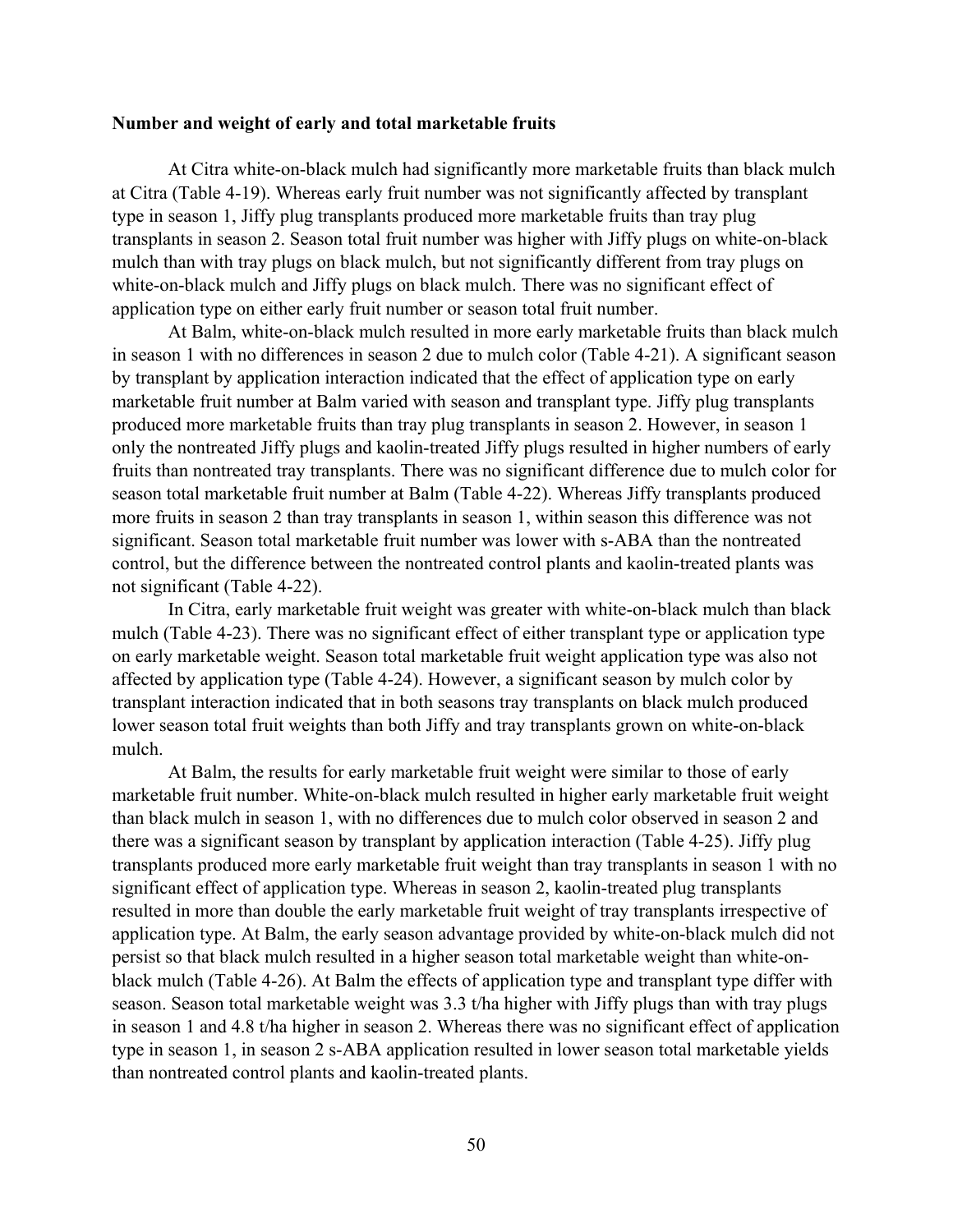|                       |                |                |                | Marketable fruit number.ha <sup>-1</sup> |            |                |  |
|-----------------------|----------------|----------------|----------------|------------------------------------------|------------|----------------|--|
| Treatments            |                | <b>NOV</b>     |                | <b>DEC</b>                               |            | Early          |  |
| Mulch color (M)       |                |                |                |                                          |            |                |  |
| White                 |                | 185,067 a      |                | 171,446 a                                | 356,486 a  |                |  |
| <b>Black</b>          |                | 114,356 b      |                | 108,574 b                                |            | 222,930 b      |  |
| Transplant type $(T)$ | S <sub>1</sub> | S <sub>2</sub> | S <sub>1</sub> | S <sub>2</sub>                           | $S_1$      | S <sub>2</sub> |  |
| Jiffy                 | 109,932c       | 211,977 a      | 156,252a       | $153,160$ a                              | 266,184 bc | $365,137$ a    |  |
| Tray                  | $104,773$ c    | 172,165 b      | 153,030a       | 97,599 b                                 | 157,803 c  | 269,764 b      |  |
| Application type (A)  |                |                |                |                                          |            |                |  |
| Control               |                | 152,652 ab     |                | 131,670                                  |            | 284,322        |  |
| s-ABA                 |                | 135,618 b      |                | 141,015                                  |            | 176,633        |  |
| Kaolin                |                | 160,865 a      | 147,345        |                                          | 308,210    |                |  |
| Significance          |                |                |                |                                          |            |                |  |
| Season $(S)$          |                | ***            |                | <b>NS</b>                                |            | <b>NS</b>      |  |
| Mulch color (M)       |                | ***            | ***            |                                          | ***        |                |  |
| Transplant type $(T)$ |                | $***$          | ***            |                                          | <b>NS</b>  |                |  |
| Application type (A)  |                | $**$           | <b>NS</b>      |                                          | <b>NS</b>  |                |  |
| $S \times M$          |                | <b>NS</b>      | <b>NS</b>      |                                          | <b>NS</b>  |                |  |
| $S \times T$          |                | $\ast\ast$     |                | ***                                      |            | $***$          |  |
| $S \times A$          |                | <b>NS</b>      |                | <b>NS</b>                                |            | <b>NS</b>      |  |
| M x T                 |                | <b>NS</b>      |                | <b>NS</b>                                |            | <b>NS</b>      |  |
| M x A                 |                | <b>NS</b>      |                | <b>NS</b>                                |            | <b>NS</b>      |  |
| T x A                 |                | <b>NS</b>      |                | <b>NS</b>                                |            | <b>NS</b>      |  |
| $S \times M \times T$ |                | <b>NS</b>      |                | <b>NS</b>                                |            | <b>NS</b>      |  |
| S x M x A             |                | NS             |                | $_{\rm NS}$                              |            | $_{\rm NS}$    |  |
| $S \times T \times A$ |                | <b>NS</b>      |                | <b>NS</b>                                |            | <b>NS</b>      |  |
| MxTxA                 |                | <b>NS</b>      |                | <b>NS</b>                                |            | <b>NS</b>      |  |
| S x M x T x A         |                | <b>NS</b>      | <b>NS</b>      |                                          | <b>NS</b>  |                |  |

Table 4-19. Effect of mulch color, transplant type, and application type on number of marketable fruits at Citra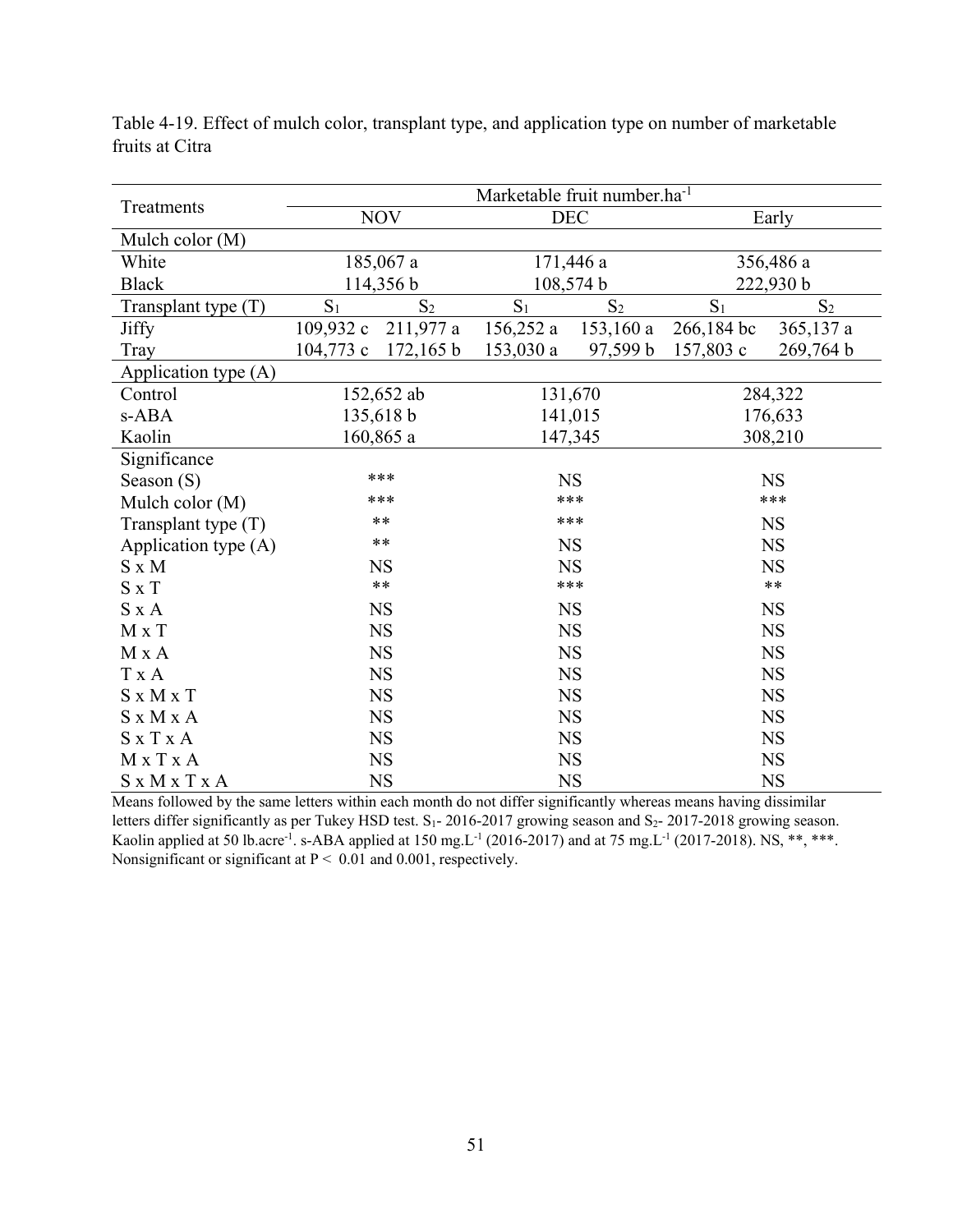| Treatments              |                | <b>JAN</b>     |                | <b>FEB</b>                    |                 | Season total    |  |
|-------------------------|----------------|----------------|----------------|-------------------------------|-----------------|-----------------|--|
| Application type (A)    |                |                |                | fruit number.ha <sup>-1</sup> |                 |                 |  |
| Control                 | 373,051 ab     |                |                | 557,015                       |                 | 930,066         |  |
| s-ABA                   |                | 360,882 b      |                | 549,971                       |                 | 910,853         |  |
| Kaolin                  | 403,973 a      |                |                | 563,634                       |                 | 967,607         |  |
| Mulch x transplant type | S <sub>1</sub> | S <sub>2</sub> | S <sub>1</sub> | S <sub>2</sub>                | S <sub>1</sub>  | S <sub>2</sub>  |  |
| White x Jiffy           | 632,896 a      | 303,356 cd     | 511,818 c      | 669,785 a                     | $1,450,542$ a   | $1,311,103$ a-c |  |
| White x Tray            | $621,488$ a    | $265,651$ d    | 498,625 c      | 681,857 a                     | 1,372,887 ab    | 1,228,195 a-d   |  |
| Black x Jiffy           | 405,440 b      | 271,590 cd     | 488,674 c      | 649,664 ab                    | $1,174,972$ b-d | 1,117,373 cd    |  |
| Black x Tray            | 347,862 bc     | 186,133 e      | 425,880c       | 548,613 bc                    | 1,112,924 d     | 1,038,944 d     |  |
| Significance            |                |                |                |                               |                 |                 |  |
| Season $(S)$            |                | ***            |                | $**$                          |                 | <b>NS</b>       |  |
| Mulch color $(M)$       |                | ***            |                | $***$                         |                 | ***             |  |
| Transplant type $(T)$   |                | <b>NS</b>      |                | <b>NS</b>                     |                 | <b>NS</b>       |  |
| Application type (A)    |                | $**$           | <b>NS</b>      |                               | <b>NS</b>       |                 |  |
| $S \times M$            |                | ***            | <b>NS</b>      |                               | $***$           |                 |  |
| $S \times T$            |                | ***            | $\ast$         |                               | <b>NS</b>       |                 |  |
| $S \times A$            |                | <b>NS</b>      |                | <b>NS</b>                     |                 | <b>NS</b>       |  |
| $M \times T$            | $_{\rm NS}$    |                |                | <b>NS</b>                     |                 | <b>NS</b>       |  |
| M x A                   |                | <b>NS</b>      |                | <b>NS</b>                     |                 | <b>NS</b>       |  |
| T x A                   |                | <b>NS</b>      |                | <b>NS</b>                     |                 | <b>NS</b>       |  |
| $S \times M \times T$   |                | $***$          |                | $***$                         |                 | $***$           |  |
| $S \times M \times A$   |                | <b>NS</b>      |                | <b>NS</b>                     |                 | <b>NS</b>       |  |
| S x T x A               |                | <b>NS</b>      |                | <b>NS</b>                     |                 | <b>NS</b>       |  |
| M x T x A               |                | $_{\rm NS}$    |                | <b>NS</b>                     |                 | <b>NS</b>       |  |
| S x M x T x A           |                | $_{\rm NS}$    |                | <b>NS</b>                     | <b>NS</b>       |                 |  |

Table 4-20. Effect of mulch color, transplant type, and application type on number of marketable fruits at Citra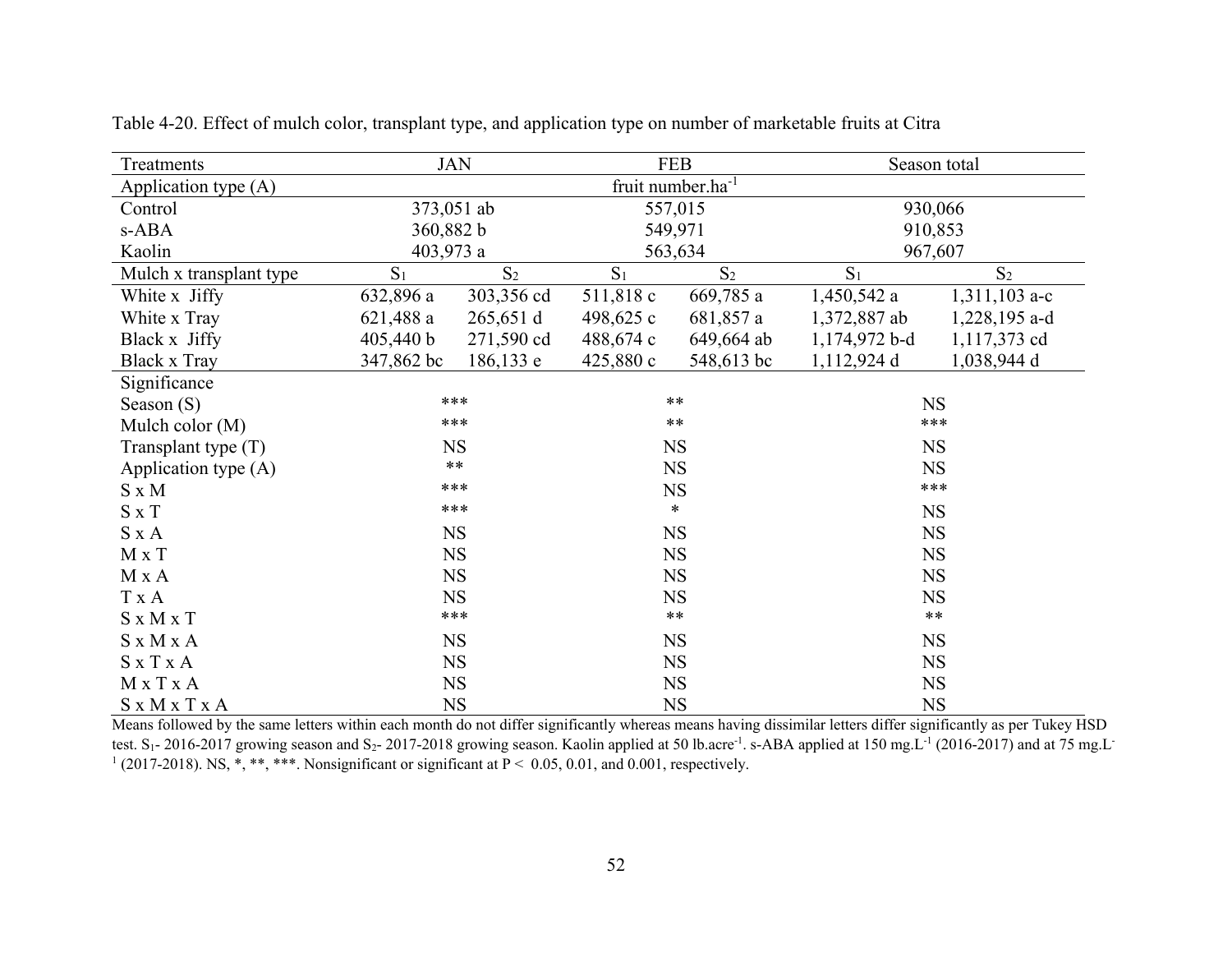| Treatments            |              | <b>NOV</b>  | <b>DEC</b>    |                | Early       |             |  |
|-----------------------|--------------|-------------|---------------|----------------|-------------|-------------|--|
| Mulch color (M)       | <b>Jiffy</b> | Tray        | $S_1$         | $\mathbf{S}_2$ | $S_1$       | $S_2$       |  |
| White                 | 114,668a     | 59,156 c    | 256,557 a     | 153,931 b      | 306,401 a   | 278,891 ab  |  |
| Black                 | 95,823 b     | 55,931 c    | 209,937 ab    | 173,408 ab     | 245,584 b   | 289,111 ab  |  |
| Appl. x transplant    | $S_1$        | $S_2$       | $S_1$         | $S_2$          | $S_1$       | $S_2$       |  |
| Control x Jiffy       | 61,646 d     | 163,408 ab  | 265,389 ab    | 201,892 a-d    | 327,035 a-d | 365,300 a-c |  |
| s-ABA x Jiffy         | 42,482 de    | 136,907 b   | 255,807 a-c   | 237,817 a-c    | 298,289 a-e | 374,724 ab  |  |
| Kaolin x Jiffy        | 57,347 de    | 170,682 a   | 285,331 a     | 226,096 a-c    | 342,678 a-c | 396,778 a   |  |
| Control x Tray        | 28,348 e     | 104,134c    | $167,359$ b-d | 94,821 d       | 195,707 e   | 198,955 de  |  |
| s-ABA x Tray          | 33,205 de    | 43,554 de   | 219,570 a-d   | 122,992 b-d    | 252,775 b-e | 166,546 e   |  |
| Kaolin x Tray         | 32,377 de    | $103,641$ c | 206,016 a-d   | 98,400 cd      | 238,393 с-е | 202,041 de  |  |
| Significance          |              |             |               |                |             |             |  |
| Season $(S)$          |              | ***         | $\ast$        |                | <b>NS</b>   |             |  |
| Mulch color (M)       |              | $***$       |               | <b>NS</b>      |             | $***$       |  |
| Transplant type $(T)$ |              | ***         |               | ***            |             | $***$       |  |
| Application type (A)  |              | ***         | <b>NS</b>     |                | <b>NS</b>   |             |  |
| $S \times M$          |              | <b>NS</b>   |               | $***$          |             | $***$       |  |
| $S \times T$          |              | ***         | $\ast$        |                | $***$       |             |  |
| $S \times A$          |              | ***         | <b>NS</b>     |                | <b>NS</b>   |             |  |
| M x T                 |              | $\ast$      | <b>NS</b>     |                | <b>NS</b>   |             |  |
| M x A                 |              | <b>NS</b>   | <b>NS</b>     |                | <b>NS</b>   |             |  |
| T x A                 |              | <b>NS</b>   | <b>NS</b>     |                | <b>NS</b>   |             |  |
| $S \times M \times T$ |              | <b>NS</b>   | <b>NS</b>     |                | <b>NS</b>   |             |  |
| $S \times M \times A$ |              | <b>NS</b>   | <b>NS</b>     |                | NS          |             |  |
| S x T x A             |              | $***$       | $\ast$        |                | $\ast$      |             |  |
| M x T x A             |              | <b>NS</b>   | <b>NS</b>     |                | NS          |             |  |
| S x M x T x A         |              | <b>NS</b>   | <b>NS</b>     |                | NS          |             |  |

Table 4-21. Effect of mulch color, transplant type, and application type on number of marketable fruits per hectare at Balm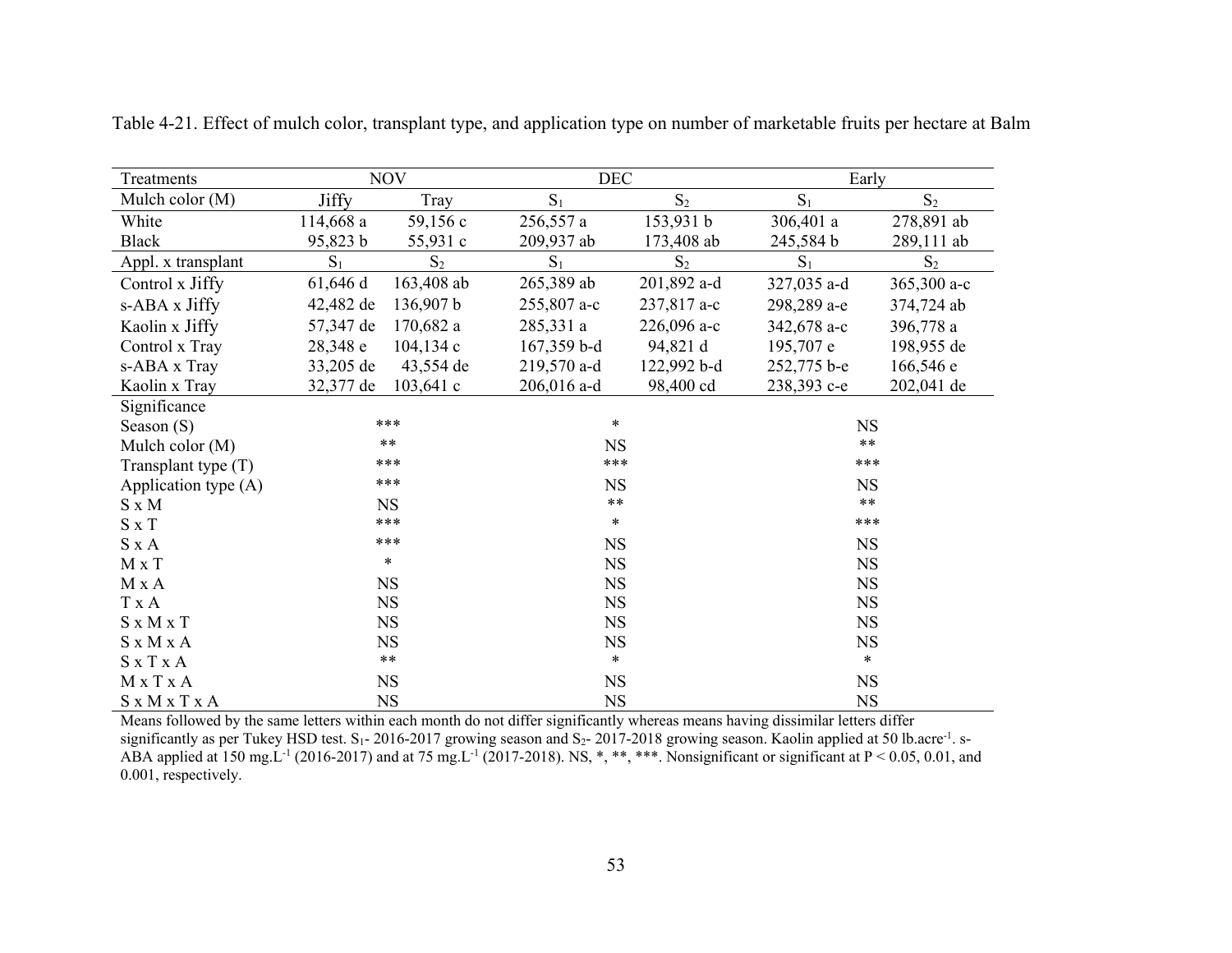|                       |                |                | Marketable fruit number.ha <sup>-1</sup> |              |                |
|-----------------------|----------------|----------------|------------------------------------------|--------------|----------------|
| Treatments            |                | <b>JAN</b>     | <b>FEB</b>                               |              | Season total   |
| Mulch color (M)       |                |                |                                          |              |                |
| White                 |                | 392,649 b      | 738,713 b                                |              | 1,423,905      |
| <b>Black</b>          |                | 421,229 a      | 797,611 a                                |              | 1,486,273      |
| Transplant type (T)   | S <sub>1</sub> | S <sub>2</sub> |                                          | $S_1$        | S <sub>2</sub> |
| <b>Jiffy</b>          | 332,839 c      | 511,457 a      | 785,212                                  | 1,332,733 ab | 1,787,155 a    |
| Tray                  | 382,089 bc     | 401,373 b      | 751,111                                  | 1,226,182 b  | 1,474,246 ab   |
| Application type (A)  |                |                |                                          |              |                |
| Control               | 437,613 a      |                | 779,323                                  |              | 1,488,653 a    |
| s-ABA                 |                | 349,873 b      | 734,635                                  |              | 1,356,584 b    |
| Kaolin                |                | 433,332 a      |                                          | 1,520,031 a  |                |
| Significance          |                |                |                                          |              |                |
| Season $(S)$          |                | <b>NS</b>      | $\ast$                                   |              | <b>NS</b>      |
| Mulch color (M)       |                | *              | $\ast$                                   | <b>NS</b>    |                |
| Transplant type (T)   |                | $\ast$         | <b>NS</b>                                | ***          |                |
| Application type (A)  |                | ***            | <b>NS</b>                                |              | ***            |
| $S \times M$          |                | <b>NS</b>      | <b>NS</b>                                |              | <b>NS</b>      |
| $S \times T$          |                | ***            | <b>NS</b>                                |              | $**$           |
| $S \times A$          |                | <b>NS</b>      | <b>NS</b>                                |              | <b>NS</b>      |
| M x T                 |                | <b>NS</b>      | <b>NS</b>                                |              | <b>NS</b>      |
| M X A                 |                | <b>NS</b>      | <b>NS</b>                                |              | <b>NS</b>      |
| T x A                 |                | <b>NS</b>      | <b>NS</b>                                |              | <b>NS</b>      |
| $S \times M \times T$ |                | <b>NS</b>      | <b>NS</b>                                |              | <b>NS</b>      |
| S x M x A             |                | <b>NS</b>      | <b>NS</b>                                |              | <b>NS</b>      |
| $S \times T \times A$ |                | <b>NS</b>      | <b>NS</b>                                |              | <b>NS</b>      |
| MxTxA                 |                | <b>NS</b>      | <b>NS</b>                                |              | <b>NS</b>      |
| S x M x T x A         |                | <b>NS</b>      | <b>NS</b>                                | <b>NS</b>    |                |

Table 4-22. Effect of mulch color, transplant type, and application type on number of marketable fruits at Balm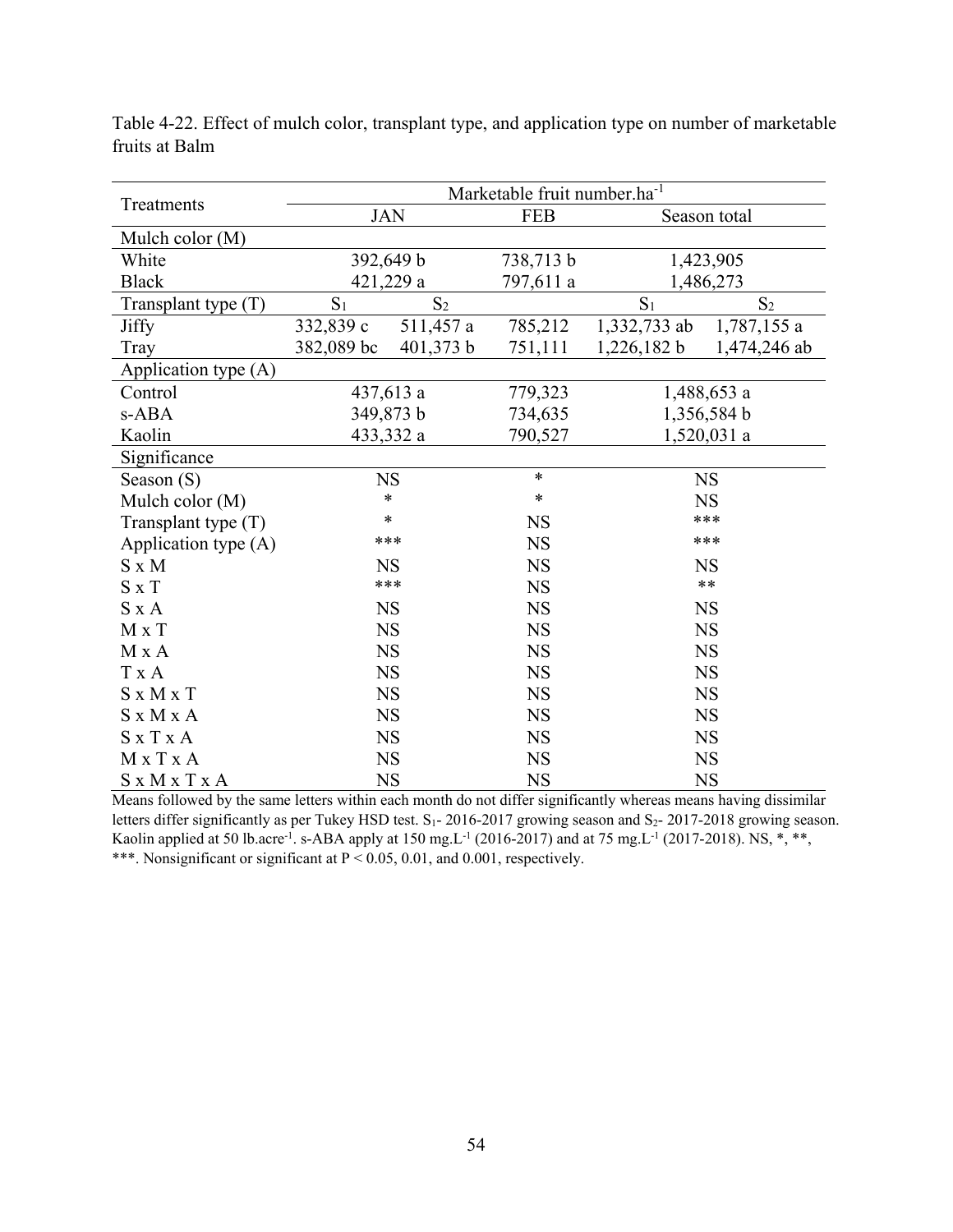|                       |                  | Marketable fruit weight $(t.ha^{-1})$ |           |                  |  |  |
|-----------------------|------------------|---------------------------------------|-----------|------------------|--|--|
| Treatments            | <b>NOV</b>       | <b>DEC</b>                            |           | Early            |  |  |
| Mulch color (M)       |                  | $S_1$                                 | $S_2$     |                  |  |  |
| White                 | 3.2a             | 4.9a                                  | 3.6ab     | 7.4a             |  |  |
| <b>Black</b>          | 1.8 <sub>b</sub> | 2.6 <sub>bc</sub>                     | 2.0c      | 4.1 <sub>b</sub> |  |  |
| Transplant type $(T)$ |                  |                                       |           |                  |  |  |
| <b>Jiffy</b>          | 2.5              | 3.5                                   |           | 6.0              |  |  |
| Tray                  | 2.4              | 3.1                                   |           | 5.5              |  |  |
| Application type (A)  |                  |                                       |           |                  |  |  |
| Control               | $2.5$ ab         | 3.0                                   |           | 5.5              |  |  |
| s-ABA                 | 2.3 <sub>b</sub> | 3.3                                   |           | 5.6              |  |  |
| Kaolin                | 2.7a             | 3.4                                   |           | 6.1              |  |  |
| Significance          |                  |                                       |           |                  |  |  |
| Season $(S)$          | ***              | <b>NS</b>                             |           | <b>NS</b>        |  |  |
| Mulch color (M)       | ***              | ***                                   |           | ***              |  |  |
| Transplant type $(T)$ | <b>NS</b>        |                                       | <b>NS</b> |                  |  |  |
| Application type (A)  | $\ast$           | <b>NS</b>                             |           | <b>NS</b>        |  |  |
| $S \times M$          | <b>NS</b>        | $\ast$                                |           | <b>NS</b>        |  |  |
| $S \times T$          | <b>NS</b>        | <b>NS</b>                             |           | <b>NS</b>        |  |  |
| $S \times A$          | <b>NS</b>        | <b>NS</b>                             |           | <b>NS</b>        |  |  |
| M x T                 | <b>NS</b>        | <b>NS</b>                             |           | <b>NS</b>        |  |  |
| M x A                 | <b>NS</b>        | <b>NS</b>                             |           | <b>NS</b>        |  |  |
| T x A                 | <b>NS</b>        | <b>NS</b>                             |           | <b>NS</b>        |  |  |
| $S \times M \times T$ | <b>NS</b>        | <b>NS</b>                             |           | <b>NS</b>        |  |  |
| S x M x A             | <b>NS</b>        | <b>NS</b>                             |           | <b>NS</b>        |  |  |
| $S \times T \times A$ | <b>NS</b>        | <b>NS</b>                             |           | <b>NS</b>        |  |  |
| $M \times T \times A$ | <b>NS</b>        | <b>NS</b>                             |           | <b>NS</b>        |  |  |
| S x M x T x A         | <b>NS</b>        | <b>NS</b>                             |           | <b>NS</b>        |  |  |

Table 4-23. Effect of mulch color, transplant type, and application type on weight of marketable fruits at Citra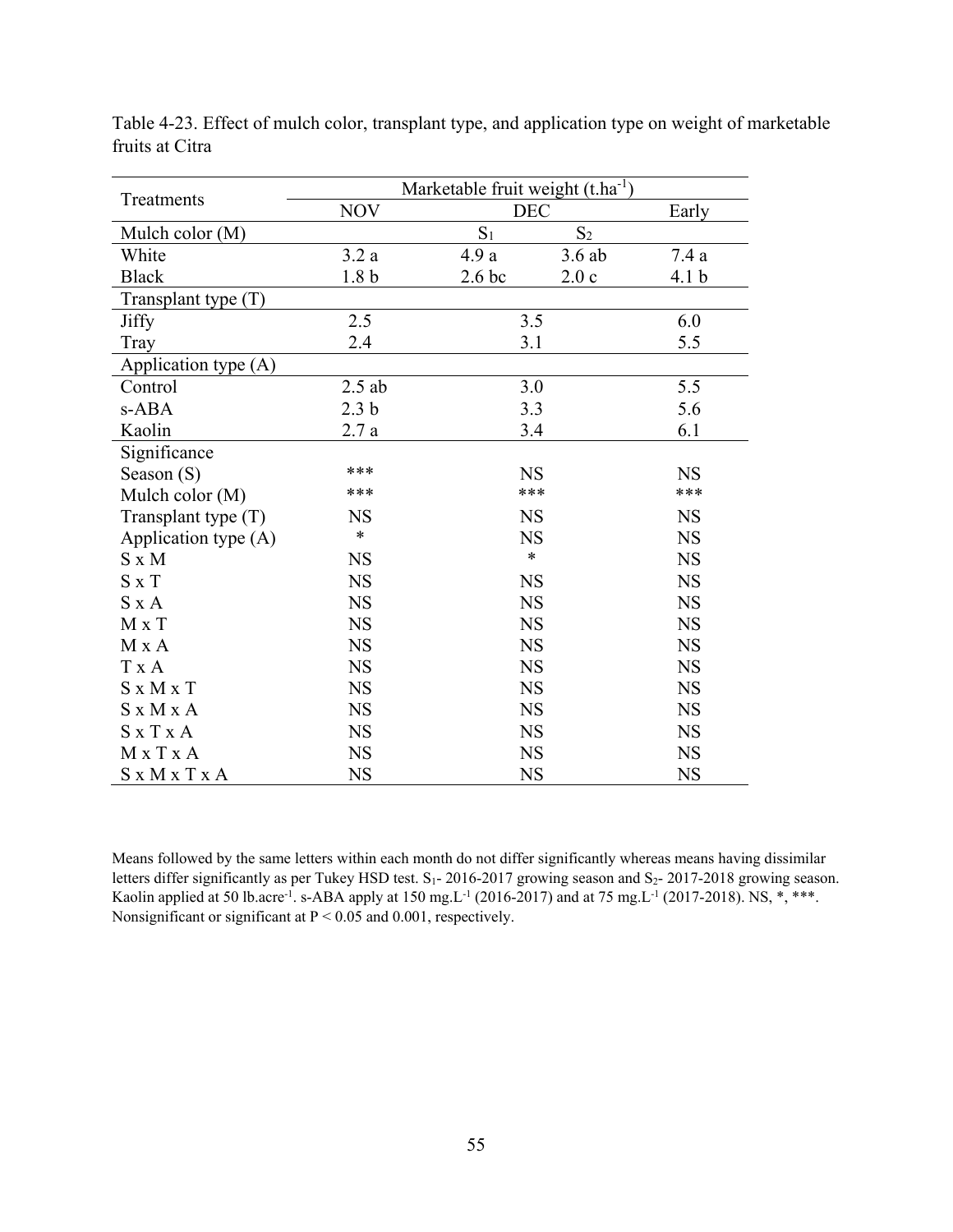|                         | Marketable fruit weight (t.ha <sup>-1</sup> ) |        |            |           |              |           |
|-------------------------|-----------------------------------------------|--------|------------|-----------|--------------|-----------|
| Treatments              | <b>JAN</b>                                    |        | <b>FEB</b> |           | Season total |           |
| Application type (A)    |                                               |        |            |           |              |           |
| Control                 | $10.7$ ab                                     |        |            | 13.2      |              | 29.4      |
| s-ABA                   | 10.3 <sub>b</sub>                             |        |            | 12.7      |              | 29.3      |
| Kaolin                  | 11.3a                                         |        |            | 13.4      |              | 30.1      |
| Mulch x transplant type | $S_2$<br>$S_1$                                |        | $S_1$      | $S_2$     | $S_1$        | $S_2$     |
| White x Jiffy           | 16.1a                                         | 9.4 bc | 10.8 cd    | 18.0a     | 34.0a        | 31.3 ab   |
| White x Tray            | 16.0a                                         | 7.8 cd | 10.6 cd    | 17.4a     | 32.0a        | 30.8 ab   |
| Black x Jiffy           | 11.3 <sub>b</sub>                             | 9.1c   | $10.5$ cd  | 15.4 ab   | 29.4 a-c     | 29.2 a-c  |
| <b>Black x Tray</b>     | 9.7 bc                                        | 6.3d   | 8.9 d      | 13.2 bc   | 25.7 bc      | 24.2 c    |
| Significance            |                                               |        |            |           |              |           |
| Season $(S)$            | ***                                           |        |            | ***       |              | <b>NS</b> |
| Mulch color (M)         | ***                                           |        | ***        |           | ***          |           |
| Transplant type $(T)$   | $***$                                         |        | <b>NS</b>  |           | <b>NS</b>    |           |
| Application type (A)    | $\ast$                                        |        | <b>NS</b>  |           | <b>NS</b>    |           |
| $S \times M$            | ***                                           |        | $**$       |           | ***          |           |
| $S \times T$            | <b>NS</b>                                     |        | $***$      |           |              | <b>NS</b> |
| $S \times A$            | <b>NS</b>                                     |        |            | <b>NS</b> |              | <b>NS</b> |
| M x T                   | <b>NS</b>                                     |        |            | <b>NS</b> |              | <b>NS</b> |
| M x A                   | <b>NS</b>                                     |        |            | <b>NS</b> |              | <b>NS</b> |
| T x A                   | <b>NS</b>                                     |        |            | <b>NS</b> |              | <b>NS</b> |
| $S \times M \times T$   | $***$                                         |        |            | $\ast$    |              | $\ast$    |
| $S \times M \times A$   | <b>NS</b>                                     |        |            | <b>NS</b> |              | <b>NS</b> |
| $S \times T \times A$   | <b>NS</b>                                     |        |            | <b>NS</b> |              | <b>NS</b> |
| MxTxA                   | <b>NS</b>                                     |        |            | <b>NS</b> |              | <b>NS</b> |
| S x M x T x A           | <b>NS</b>                                     |        | <b>NS</b>  |           | <b>NS</b>    |           |

Table 4-24. Effect of mulch color, transplant type and application type on weight of marketable fruits at Citra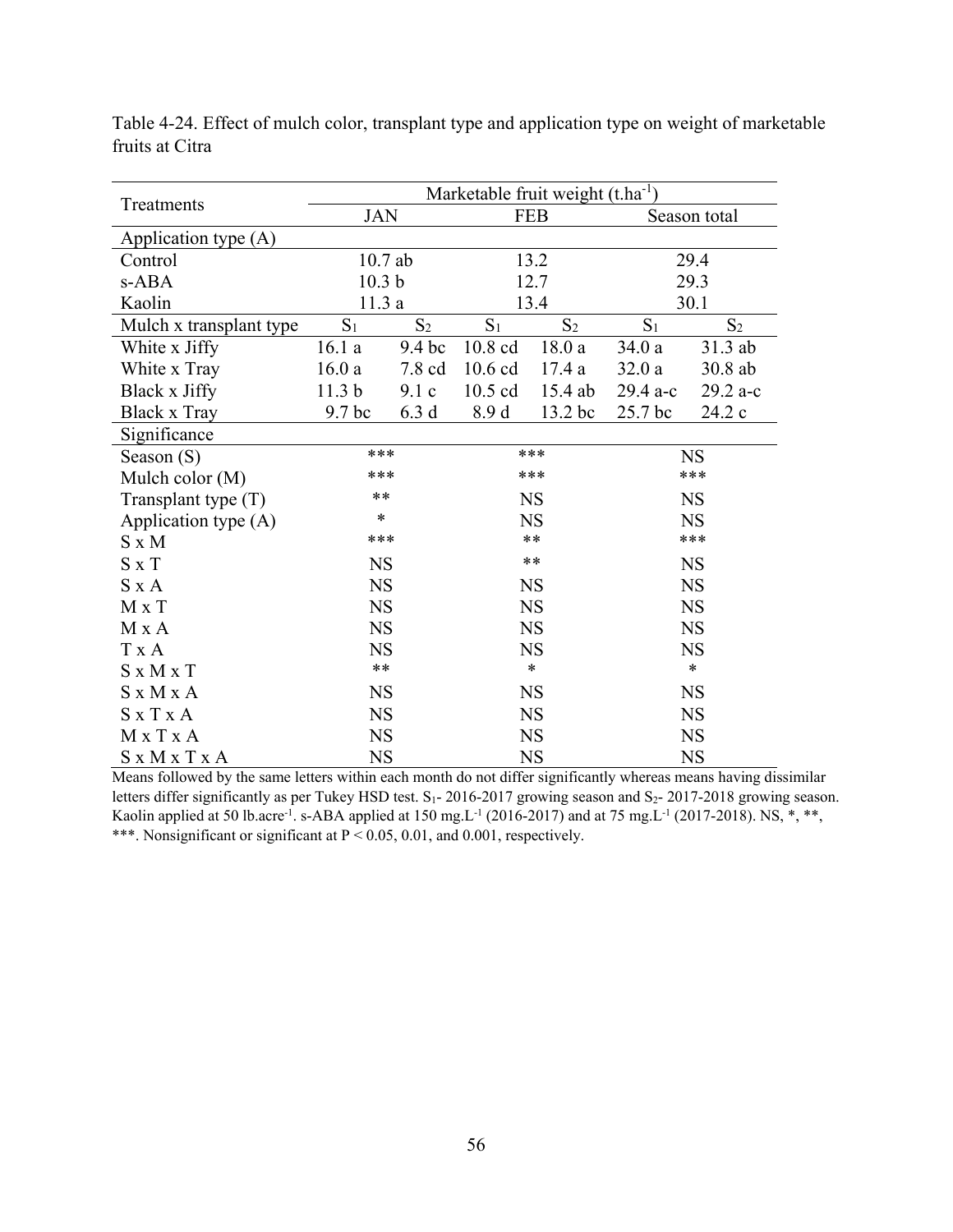|                       | Marketable fruit yield $(t.ha^{-1})$ |                   |                  |                   |                  |                  |  |  |
|-----------------------|--------------------------------------|-------------------|------------------|-------------------|------------------|------------------|--|--|
| Treatments            | <b>NOV</b>                           |                   |                  | <b>DEC</b>        |                  | Early            |  |  |
| Mulch color $(M)$     | Jiffy                                | Tray              | $S_1$            | S <sub>2</sub>    | $S_1$            | S <sub>2</sub>   |  |  |
| White                 | 2.0a                                 | 1.1c              | 5.6a             | 2.7 <sub>b</sub>  | 6.7a             | 4.6 <sub>b</sub> |  |  |
| <b>Black</b>          | 1.6 <sub>b</sub>                     | 1.0c              | 4.3 <sub>b</sub> | 2.9 <sub>b</sub>  | 5.1 <sub>b</sub> | 4.7 <sub>b</sub> |  |  |
| Application x         |                                      |                   |                  |                   |                  |                  |  |  |
| transplant type       | S <sub>1</sub>                       | S <sub>2</sub>    | S <sub>1</sub>   | S <sub>2</sub>    | S <sub>1</sub>   | S <sub>2</sub>   |  |  |
| Control x Jiffy       | 1.3 de                               | $2.4$ ab          | 5.9a             | $3.7 a-c$         | $7.3$ ab         | $6.0$ a-d        |  |  |
| s-ABA x Jiffy         | 0.9 <sub>ef</sub>                    | 2.0 <sub>bc</sub> | $5.2$ ab         | $3.9a-c$          | $6.1$ a-d        | 5.9 a-d          |  |  |
| Kaolin x Jiffy        | $1.3$ de                             | 2.6a              | 6.4a             | $4.2a-c$          | 7.7a             | $6.8a-c$         |  |  |
| Control x Tray        | 0.6f                                 | $1.6$ cd          | 3.3 bc           | 1.5c              | $3.9c-e$         | $3.1$ de         |  |  |
| s-ABA x Tray          | 0.7 f                                | 0.7 f             | $4.5$ a-c        | 1.9 <sub>bc</sub> | $5.1$ c-e        | 2.6e             |  |  |
| Kaolin x Tray         | 0.8f                                 | $1.7 \text{ cd}$  | $4.4$ a-c        | 1.6c              | $5.2b-e$         | $3.3$ de         |  |  |
| Significance          |                                      |                   |                  |                   |                  |                  |  |  |
| Season $(S)$          |                                      | ***               |                  | $**$              |                  | <b>NS</b>        |  |  |
| Mulch color (M)       |                                      | ***               | $\ast$           |                   |                  | $***$            |  |  |
| Transplant type $(T)$ |                                      | ***               | ***              |                   | ***              |                  |  |  |
| Application type (A)  |                                      | ***               | <b>NS</b>        |                   | $\ast$           |                  |  |  |
| $S \times M$          |                                      | <b>NS</b>         |                  | $***$             | $**$             |                  |  |  |
| $S \times T$          |                                      | ***               |                  | <b>NS</b>         |                  | $\ast$           |  |  |
| $S \times A$          |                                      | ***               |                  | <b>NS</b>         |                  | <b>NS</b>        |  |  |
| $M \times T$          |                                      | $**$              |                  | <b>NS</b>         |                  | <b>NS</b>        |  |  |
| M x A                 |                                      | <b>NS</b>         |                  | <b>NS</b>         |                  | <b>NS</b>        |  |  |
| T x A                 |                                      | <b>NS</b>         |                  | <b>NS</b>         |                  | <b>NS</b>        |  |  |
| $S \times M \times T$ |                                      | <b>NS</b>         |                  | <b>NS</b>         |                  | <b>NS</b>        |  |  |
| S x M x A             |                                      | <b>NS</b>         |                  | <b>NS</b>         |                  | <b>NS</b>        |  |  |
| $S \times T \times A$ |                                      | $**$              |                  | $\ast$            |                  | $\ast$           |  |  |
| MxTxA                 |                                      | <b>NS</b>         |                  | <b>NS</b>         |                  | <b>NS</b>        |  |  |
| S x M x T x A         |                                      | <b>NS</b>         |                  | <b>NS</b>         |                  | <b>NS</b>        |  |  |

Table 4-25. Effect of mulch color, transplant type, and application type on weight of marketable fruits at Balm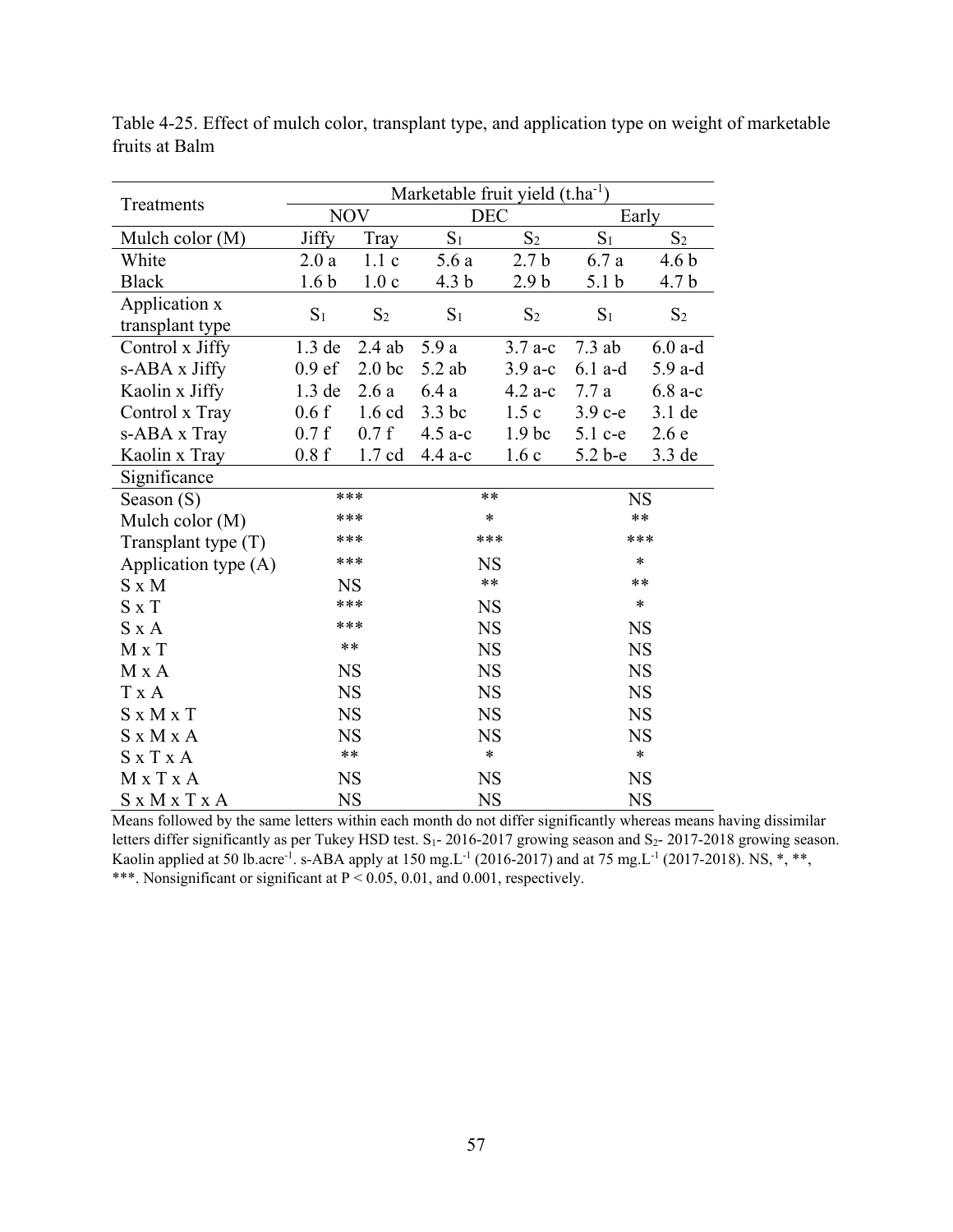|                       | Marketable fruit yield $(t.ha^{-1})$ |                   |                   |                   |                   |                   |
|-----------------------|--------------------------------------|-------------------|-------------------|-------------------|-------------------|-------------------|
| Treatments            | <b>JAN</b>                           |                   | <b>FEB</b>        |                   | Season total      |                   |
| Mulch color $(M)$     |                                      |                   |                   |                   |                   |                   |
| White                 |                                      | 8.7b              |                   | 14.4 <sub>b</sub> |                   | 28.7 b            |
| <b>Black</b>          |                                      | 9.5a              |                   | 15.7a             |                   | 30.1a             |
| Transplant type $(T)$ | S <sub>1</sub>                       | S <sub>2</sub>    | S <sub>1</sub>    | S <sub>2</sub>    | S <sub>1</sub>    | S <sub>2</sub>    |
| <b>Jiffy</b>          | 6.3c                                 | 12.5a             | 11.4 <sub>b</sub> | 19.3a             | 24.8 b            | 38.1 a            |
| Tray                  | 7.1 bc                               | 10.4 <sub>b</sub> | 9.7 <sub>b</sub>  | 19.9 a            | 21.5c             | 33.3 <sub>b</sub> |
| Application type (A)  |                                      |                   |                   |                   | S <sub>1</sub>    | S <sub>2</sub>    |
| Control               |                                      | 9.8a              |                   | 15.2              | 22.9 b            | 37.1a             |
| s-ABA                 |                                      | 7.7 <sub>b</sub>  |                   | 14.6              | 22.0 <sub>b</sub> | 32.4 <sub>b</sub> |
| Kaolin                | 9.8a                                 |                   | 15.5              |                   | 24.5 b            | 37.6a             |
| Significance          |                                      |                   |                   |                   |                   |                   |
| Season (S)            |                                      | $**$              |                   | $**$              |                   | **                |
| Mulch color (M)       |                                      | $**$              | $**$              |                   | **                |                   |
| Transplant type $(T)$ |                                      | *                 | <b>NS</b>         |                   | ***               |                   |
| Application type (A)  |                                      | ***               | <b>NS</b>         |                   | ***               |                   |
| $S \times M$          |                                      | <b>NS</b>         | <b>NS</b>         |                   | <b>NS</b>         |                   |
| $S \times T$          |                                      | ***               |                   | $\ast$            |                   | $\ast$            |
| $S \times A$          |                                      | <b>NS</b>         | <b>NS</b>         |                   |                   | $\ast$            |
| M x T                 |                                      | <b>NS</b>         |                   | <b>NS</b>         |                   | <b>NS</b>         |
| M X A                 |                                      | <b>NS</b>         | <b>NS</b>         |                   |                   | <b>NS</b>         |
| T x A                 |                                      | <b>NS</b>         | <b>NS</b>         |                   |                   | <b>NS</b>         |
| $S \times M \times T$ |                                      | <b>NS</b>         |                   | <b>NS</b>         |                   | <b>NS</b>         |
| S x M x A             |                                      | <b>NS</b>         |                   | <b>NS</b>         |                   | <b>NS</b>         |
| $S \times T \times A$ |                                      | <b>NS</b>         | <b>NS</b>         |                   |                   | <b>NS</b>         |
| MxTxA                 |                                      | <b>NS</b>         | <b>NS</b>         |                   |                   | <b>NS</b>         |
| S x M x T x A         |                                      | <b>NS</b>         | <b>NS</b>         |                   | <b>NS</b>         |                   |

Table 4-26. Effect of mulch color, transplant type, and application type on yield of marketable fruits at Balm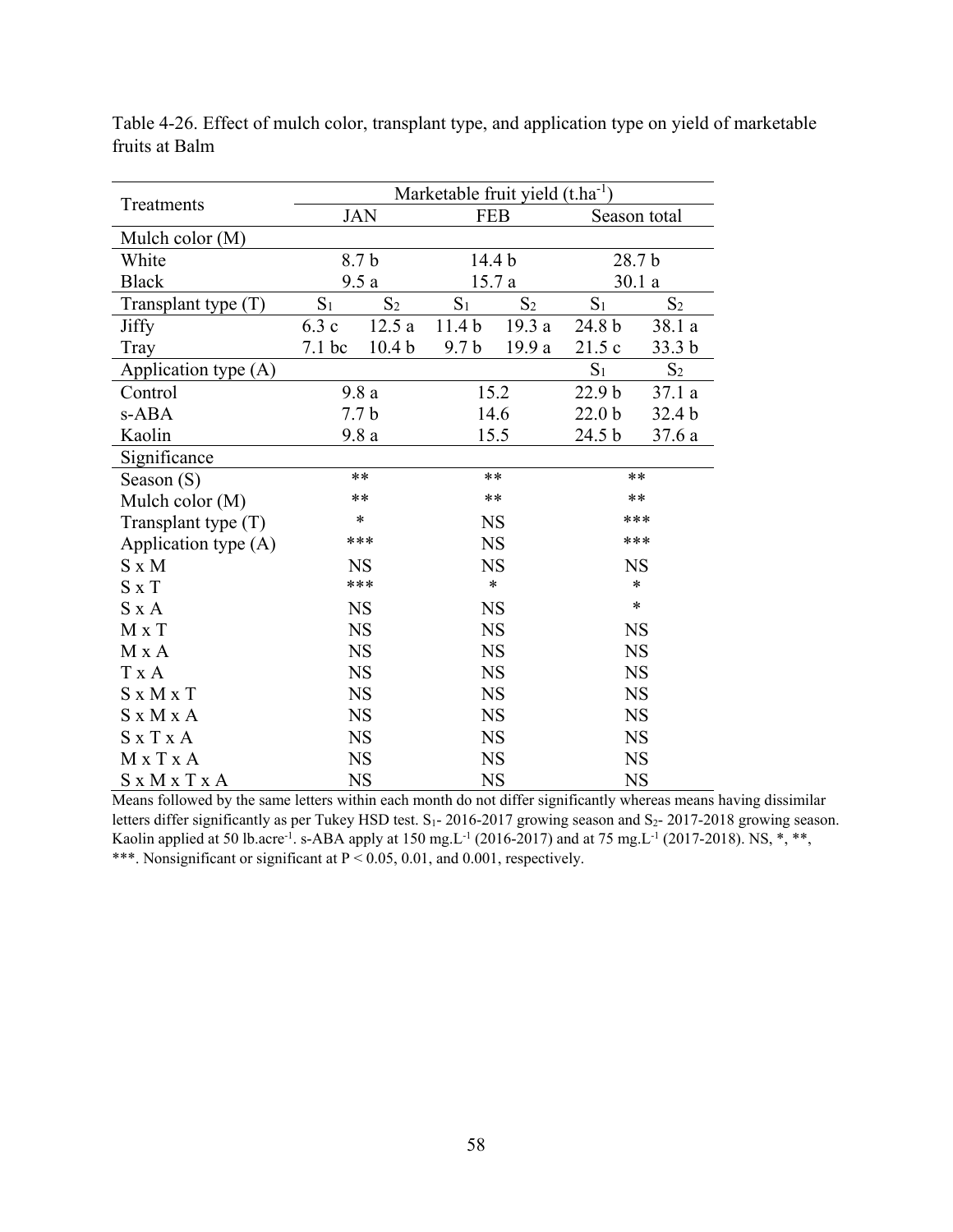### **Number and weight of early and season total unmarketable fruits**

Effect of mulch color on early unmarketable fruit number varied with season at Citra (Table 4-27). More early unmarketable fruits occurred with white-on-black mulch than with black mulch in season 1, with no significant differences due to mulch color observed in season 2. Jiffy plug transplants produced more unmarketable fruits than tray transplants (Table 4-27). Application type had no significant effect on early unmarketable fruit number. Averaged over season, a greater number of total unmarketable fruit were produced with white-on black mulch than black mulch (Table 4-28). Neither transplant type nor application type had any significant effect on total unmarketable fruits.

At Balm, the effect of mulch color on early unmarketable fruit numbers varied with transplant type (Table 4-29). White-on-black mulch with Jiffy plug transplants produced more early unmarketable fruits than black mulch with Jiffy plug transplants, but mulch color had no significant effect with tray transplants. Whereas kaolin-treated plants produced fewer unmarketable early fruit number than s-ABA treated plants, with no differences observed between kaolin-treated and the nontreated control (Table 4-29). Season total unmarketable fruit number was greater with white-on-black mulch than with black mulch in season 1, with no differences observed in season 2 due to mulch color (Table 4-30). Like Citra, transplant and application type had no significant effect on the number of total unmarketable fruits at Balm.

The effect of mulch color on early and season total unmarketable fruit weight at Citra varied with season (Tables 4-31 and 4-32). White-on-black mulch produced higher early unmarketable and season total fruit weight than black mulch in season 1, with no significant difference due to mulch color observed in season 2. Transplant type had no significant effect either on early unmarketable fruit weight or on season total unmarketable fruit weight. Whereas kaolin-treated plants produced more early unmarketable fruit weight than the nontreated control plants (Table 4-31) and application type had no significant effect on season total unmarketable fruit weight (Table 4-32).

At Balm, white-on-black mulch resulted in more early and more season total unmarketable fruit weight than black mulch (Tables 4-33 and 4-34). Although Jiffy plug transplants yielded more early unmarketable fruit weight than tray transplants, season total unmarketable fruit weight did not differ with transplant type. There was no effect of application type on either early unmarketable fruit weight or season total unmarketable fruit weight at Balm.

# **Conclusions**

The results of Experiment 2 indicate that the best options for improving growth and yield with early planted strawberry plug transplants are white-on-black mulch instead of black plastic mulch and Jiffy plug transplants instead of tray transplants. Neither kaolin nor s-ABA treatment resulted in significantly better growth and yield than nontreated control transplants. Further research is recommended in the Hillsborough County area with earlier transplanting dates than the last week of September and with cultivars other than 'Florida Radiance'.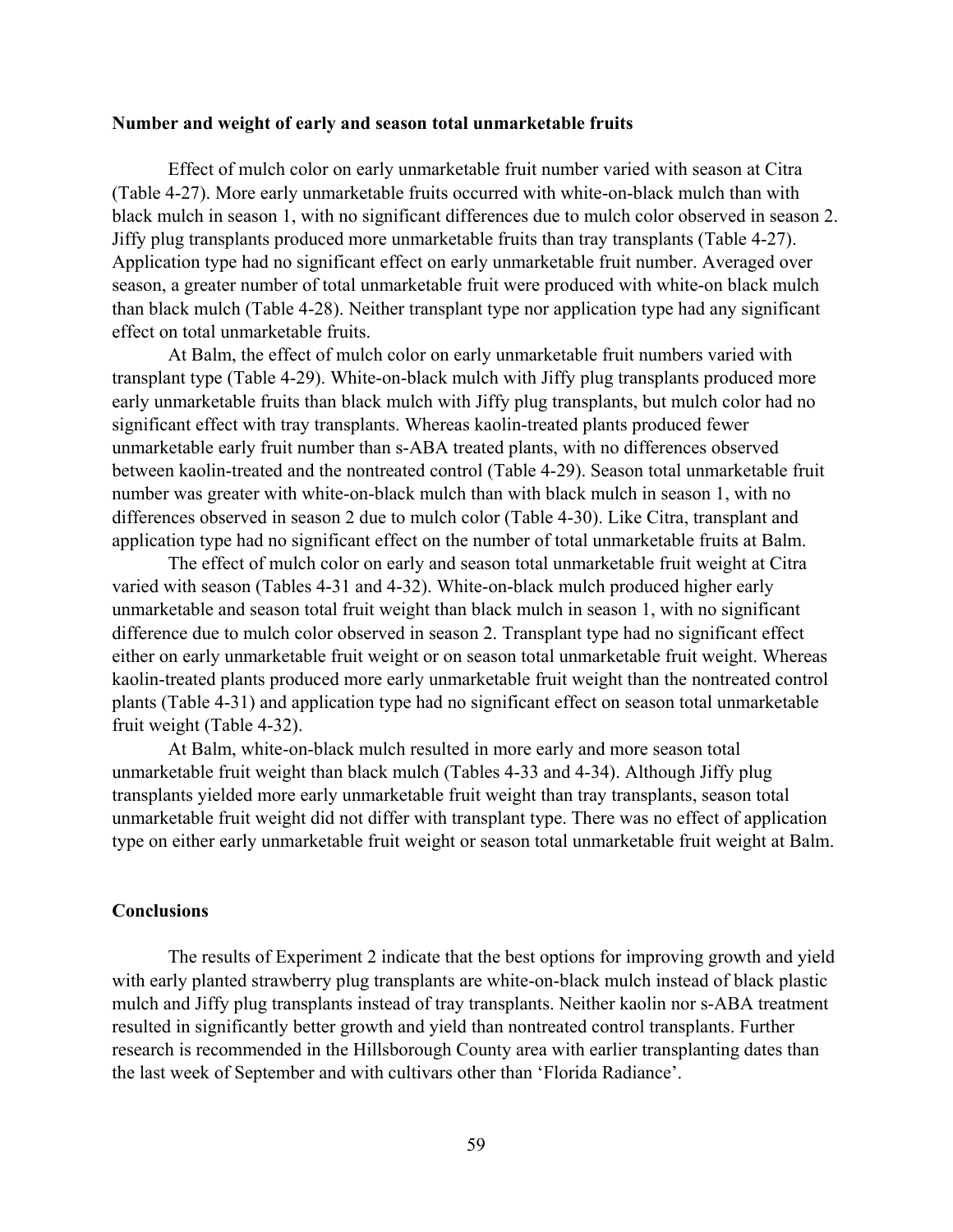|                       | Number of unmarketable.ha <sup>-1</sup> |                |            |                |                |                |  |
|-----------------------|-----------------------------------------|----------------|------------|----------------|----------------|----------------|--|
| Treatments            |                                         | <b>NOV</b>     | <b>DEC</b> |                | Early          |                |  |
| Mulch color (M)       | S <sub>1</sub>                          | S <sub>2</sub> |            |                | S <sub>1</sub> | S <sub>2</sub> |  |
| White                 | 58,426 a                                | 45,655 a       | 30,469     |                | $103,665$ a    | 61,015 b       |  |
| <b>Black</b>          | 23,082 b                                | 62,838a        | 30,710     |                | 69,300 b       | 78,183 b       |  |
| Transplant type (T)   | S <sub>1</sub>                          | S <sub>2</sub> | $S_1$      | S <sub>2</sub> |                |                |  |
| Jiffy                 | 37,848 b                                | $66,427$ a     | 49,898 a   | 12,829 c       | 83,711 a       |                |  |
| Tray                  | 43,721 b                                | 42,066 b       | 41,628 b   | $18,001$ c     | 72,371 b       |                |  |
| Application type (A)  |                                         |                |            |                |                |                |  |
| Control               |                                         | 47,644         | 25,230 b   |                | 72,677         |                |  |
| s-ABA                 |                                         | 43,458         | 32,756 a   |                | 76,899         |                |  |
| Kaolin                |                                         | 51,444         | 33,728 a   |                | 84,546         |                |  |
| Significance          |                                         |                |            |                |                |                |  |
| Season (S)            |                                         | $\ast$         | ***        |                | $\ast$         |                |  |
| Mulch color (M)       |                                         | *              | <b>NS</b>  |                | <b>NS</b>      |                |  |
| Transplant type $(T)$ |                                         | *              | <b>NS</b>  |                | $\ast$         |                |  |
| Application type (A)  |                                         | <b>NS</b>      | ***        |                | <b>NS</b>      |                |  |
| $S \times M$          |                                         | $**$           | <b>NS</b>  |                | ***            |                |  |
| $S \times T$          |                                         | $**$           | ***        |                | <b>NS</b>      |                |  |
| $S \times A$          |                                         | <b>NS</b>      | <b>NS</b>  |                | <b>NS</b>      |                |  |
| $M \times T$          |                                         | <b>NS</b>      | <b>NS</b>  |                | <b>NS</b>      |                |  |
| M x A                 |                                         | <b>NS</b>      | NS         |                | <b>NS</b>      |                |  |
| T x A                 |                                         | <b>NS</b>      | <b>NS</b>  |                | <b>NS</b>      |                |  |
| $S \times M \times T$ |                                         | <b>NS</b>      | <b>NS</b>  |                | <b>NS</b>      |                |  |
| S x M x A             |                                         | <b>NS</b>      | <b>NS</b>  |                | <b>NS</b>      |                |  |
| <b>SxTxA</b>          |                                         | <b>NS</b>      | <b>NS</b>  |                | <b>NS</b>      |                |  |
| MxTxA                 |                                         | <b>NS</b>      | <b>NS</b>  |                | <b>NS</b>      |                |  |
| S x M x T x A         |                                         | <b>NS</b>      | <b>NS</b>  |                |                | <b>NS</b>      |  |

Table 4-27. Effect of mulch color, transplant type, and application type on number of unmarketable fruits at Citra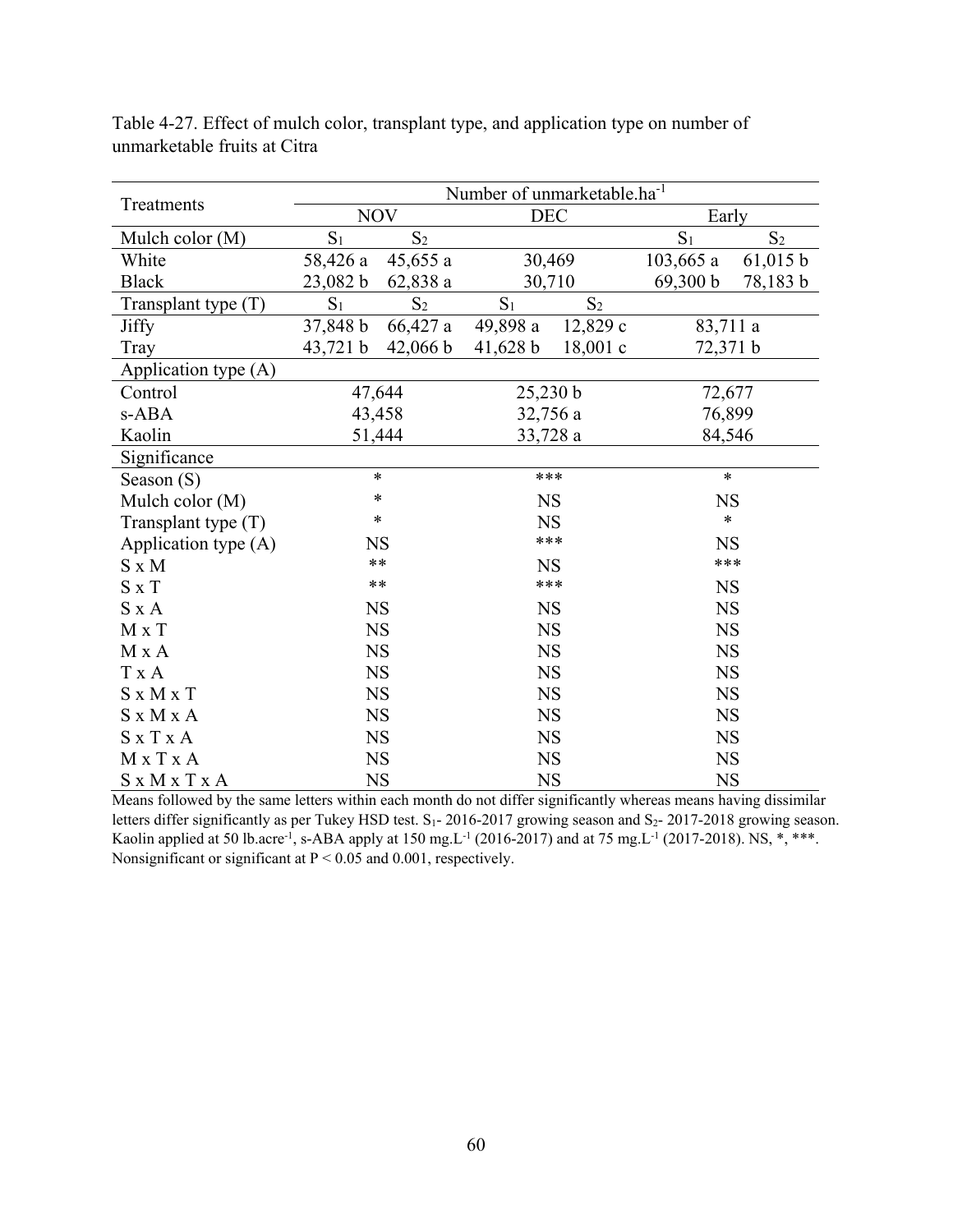| Treatments            |                |                | Number of unmarketable.ha <sup>-1</sup> |                |              |  |  |
|-----------------------|----------------|----------------|-----------------------------------------|----------------|--------------|--|--|
|                       |                | <b>JAN</b>     | <b>FEB</b>                              |                | Season total |  |  |
| Mulch color (M)       | S <sub>1</sub> | S <sub>2</sub> |                                         |                |              |  |  |
| White                 | 148,969 a      | 112,564 ab     | 206,934                                 |                | 419,575 a    |  |  |
| <b>Black</b>          | 63,430 c       | 79,812 bc      | 215,013                                 |                | 360,687 b    |  |  |
| Transplant type (T)   |                |                | $S_1$                                   | S <sub>2</sub> |              |  |  |
| <b>Jiffy</b>          | 107,577        |                | 139,043 b                               | $269,745$ a    | 395,822      |  |  |
| Tray                  | 94,810         |                | 123,007 b                               | 312,097 a      | 384,440      |  |  |
| Application type (A)  |                |                |                                         |                |              |  |  |
| Control               | 94,146         |                | 221,619                                 |                | 387,680      |  |  |
| s-ABA                 | 102,291        |                | 199,340                                 |                | 378,345      |  |  |
| Kaolin                | 107,145        |                | 211,961                                 |                | 404,368      |  |  |
| Significance          |                |                |                                         |                |              |  |  |
| Season $(S)$          |                | <b>NS</b>      | ***                                     |                | $**$         |  |  |
| Mulch color (M)       |                | ***            | <b>NS</b>                               |                | $\ast$       |  |  |
| Transplant type $(T)$ |                | <b>NS</b>      | <b>NS</b>                               |                | <b>NS</b>    |  |  |
| Application type (A)  |                | <b>NS</b>      | <b>NS</b>                               |                | <b>NS</b>    |  |  |
| $S \times M$          |                | $\ast$         | <b>NS</b>                               |                | <b>NS</b>    |  |  |
| $S \times T$          |                | <b>NS</b>      | $\ast$                                  |                | <b>NS</b>    |  |  |
| $S \times A$          |                | <b>NS</b>      | <b>NS</b>                               |                | <b>NS</b>    |  |  |
| $M \times T$          |                | <b>NS</b>      | <b>NS</b>                               |                | <b>NS</b>    |  |  |
| M x A                 |                | <b>NS</b>      | <b>NS</b>                               |                | <b>NS</b>    |  |  |
| T x A                 |                | <b>NS</b>      | <b>NS</b>                               |                | <b>NS</b>    |  |  |
| $S \times M \times T$ |                | <b>NS</b>      | <b>NS</b>                               |                | <b>NS</b>    |  |  |
| $S \times M \times A$ |                | <b>NS</b>      | <b>NS</b>                               |                | <b>NS</b>    |  |  |
| $S \times T \times A$ |                | <b>NS</b>      | <b>NS</b>                               |                | <b>NS</b>    |  |  |
| M x T x A             |                | <b>NS</b>      | <b>NS</b>                               |                | <b>NS</b>    |  |  |
| S x M x T x A         |                | <b>NS</b>      | <b>NS</b>                               |                | <b>NS</b>    |  |  |

Table 4-28. Effect of mulch color, transplant type, and application type on number of unmarketable fruits at Citra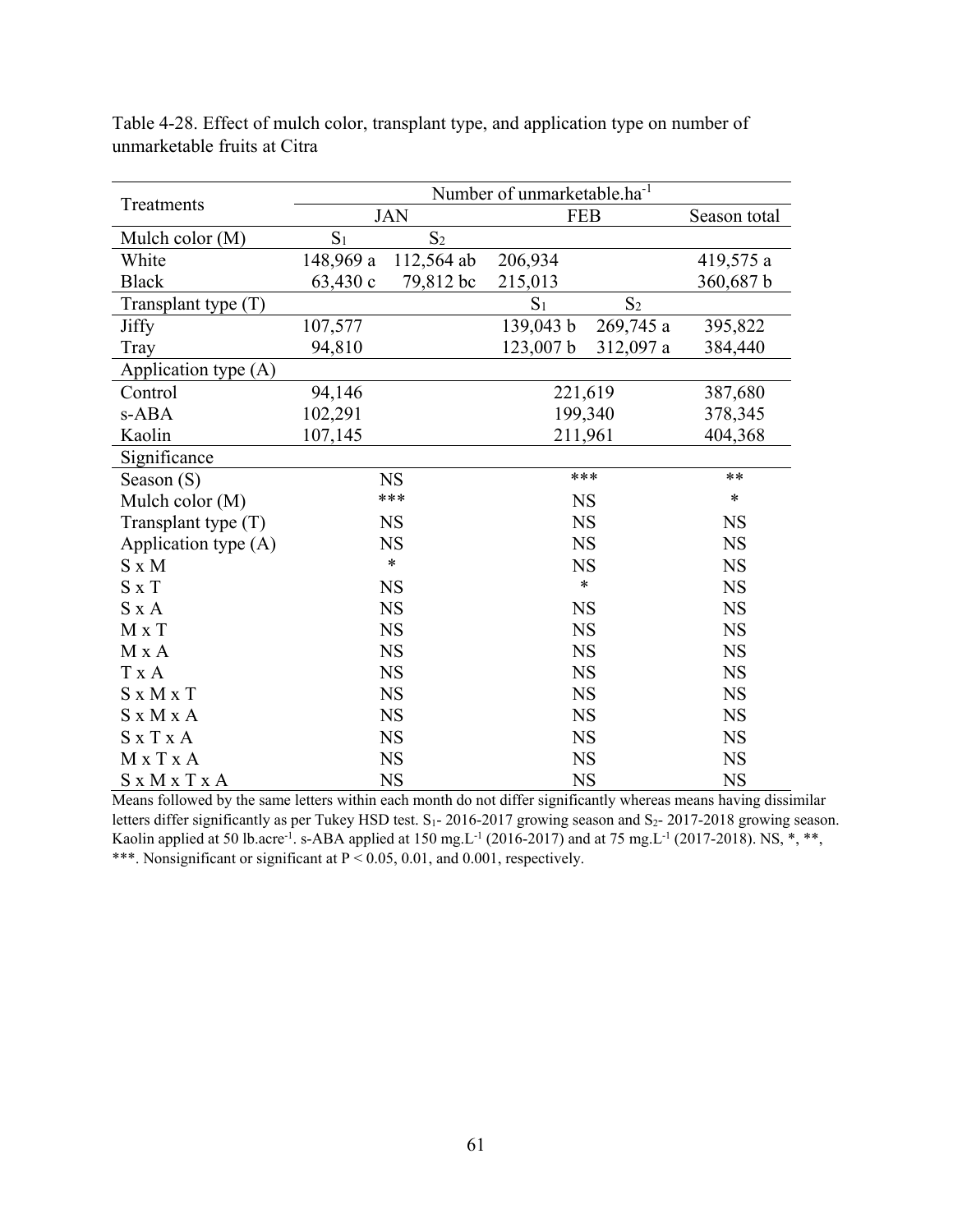|                       | Number of unmarketable.ha <sup>-1</sup> |                |              |            |           |           |  |
|-----------------------|-----------------------------------------|----------------|--------------|------------|-----------|-----------|--|
| Treatments            |                                         | <b>NOV</b>     |              | <b>DEC</b> |           | Early     |  |
| Mulch color $(M)$     |                                         |                | <b>Jiffy</b> | Tray       | Jiffy     | Tray      |  |
| White                 | 10,115                                  |                | 68,833 a     | 39,264 bc  | 82,342 a  | 46,156 bc |  |
| <b>Black</b>          | 6,427                                   |                | 51,218 b     | 33,334 c   | 60,514 b  | 36,331 c  |  |
| Transplant type $(T)$ | S <sub>1</sub>                          | S <sub>2</sub> |              |            |           |           |  |
| Jiffy                 | 2,891 b                                 | 18,990 a       |              |            |           |           |  |
| Tray                  | 2,788 b                                 | 8,415 b        |              |            |           |           |  |
| Application type (A)  |                                         |                |              |            |           |           |  |
| Control               |                                         | 7,439          |              | 48,145 ab  |           | 55,830 ab |  |
| s-ABA                 |                                         | 9,755          |              | 56,086 a   |           | 65,896 a  |  |
| Kaolin                |                                         | 7,619          |              | 40,255 b   | 47,281 b  |           |  |
| Significance          |                                         |                |              |            |           |           |  |
| Season (S)            |                                         | $***$          |              | <b>NS</b>  | <b>NS</b> |           |  |
| Mulch color (M)       |                                         | <b>NS</b>      | $\ast$       |            | $**$      |           |  |
| Transplant type (T)   |                                         | $\ast$         |              | ***        | ***       |           |  |
| Application type (A)  |                                         | <b>NS</b>      |              | $\ast$     |           | $\ast$    |  |
| $S \times M$          |                                         | <b>NS</b>      |              | <b>NS</b>  |           | <b>NS</b> |  |
| $S \times T$          |                                         | $\ast$         |              | <b>NS</b>  |           | <b>NS</b> |  |
| $S \times A$          |                                         | <b>NS</b>      |              | <b>NS</b>  |           | <b>NS</b> |  |
| $M \times T$          |                                         | <b>NS</b>      |              | $\ast$     |           | $\ast$    |  |
| M x A                 |                                         | <b>NS</b>      |              | <b>NS</b>  |           | <b>NS</b> |  |
| T x A                 |                                         | <b>NS</b>      |              | <b>NS</b>  |           | <b>NS</b> |  |
| $S \times M \times T$ |                                         | <b>NS</b>      |              | <b>NS</b>  |           | <b>NS</b> |  |
| S x M x A             |                                         | <b>NS</b>      |              | <b>NS</b>  |           | <b>NS</b> |  |
| $S \times T \times A$ |                                         | <b>NS</b>      |              | <b>NS</b>  |           | <b>NS</b> |  |
| MxTxA                 |                                         | <b>NS</b>      |              | <b>NS</b>  |           | <b>NS</b> |  |
| S x M x T x A         |                                         | <b>NS</b>      |              | <b>NS</b>  |           | <b>NS</b> |  |

Table 4-29. Effect of mulch color, transplant type, and application type on number of unmarketable fruits at Balm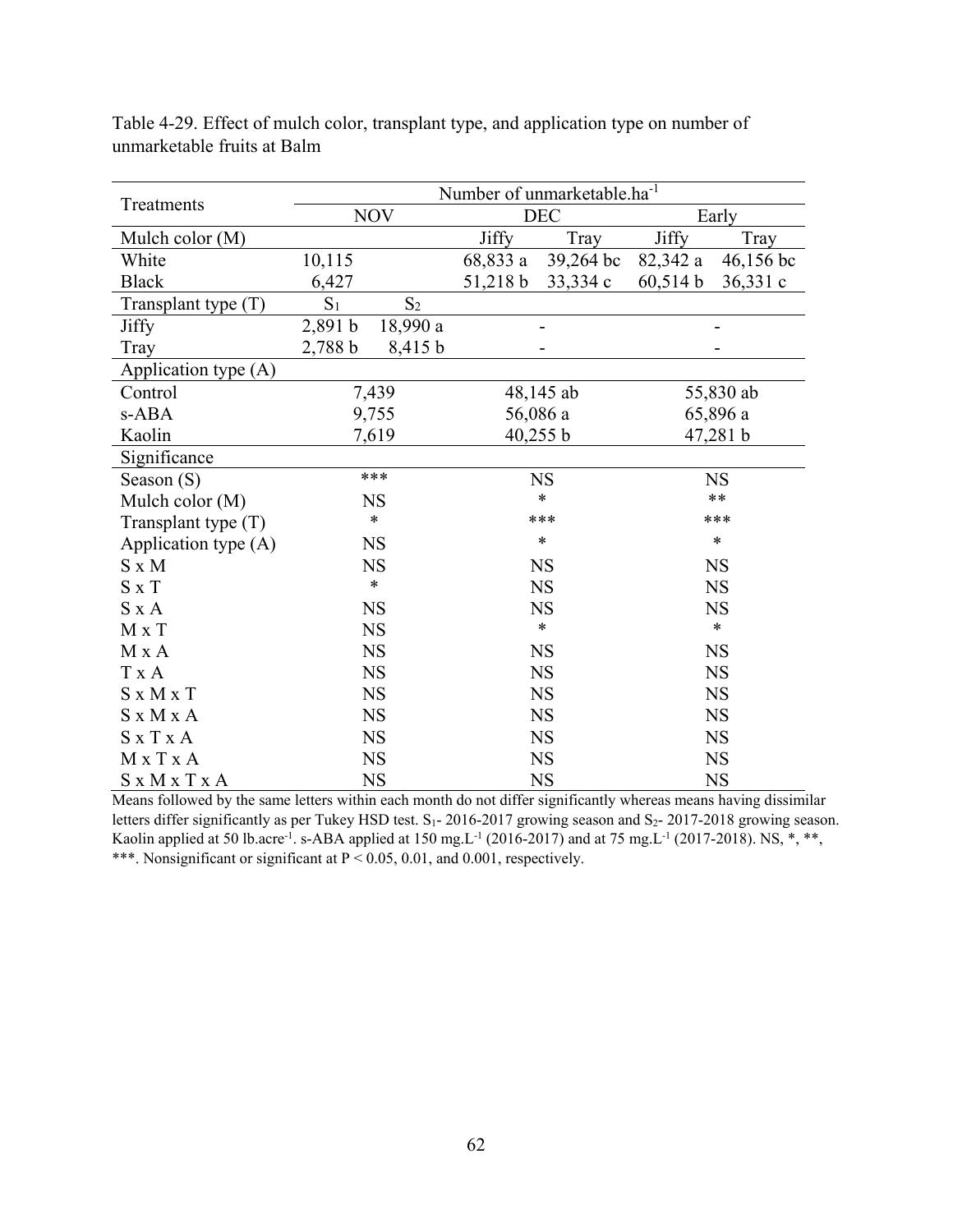|                       | Number of unmarketable.ha <sup>-1</sup> |                |             |             |              |                |
|-----------------------|-----------------------------------------|----------------|-------------|-------------|--------------|----------------|
| Treatments            | <b>JAN</b>                              |                | <b>FEB</b>  |             | Season total |                |
| Mulch color (M)       |                                         |                | $S_1$       | $S_2$       | $S_1$        | S <sub>2</sub> |
| White                 | 130,468 a                               |                | $500,248$ a | 143,100c    | 755,933 a    | 276,314 c      |
| <b>Black</b>          | 100,624 b                               |                | 341,342 b   | $106,626$ c | 555,067 b    | 190,444 c      |
| Transplant type (T)   | S <sub>1</sub>                          | S <sub>2</sub> |             |             |              |                |
| <b>Jiffy</b>          | 74,263 b<br>163,587 a                   |                | 273,218     |             | 464,405      |                |
| Tray                  | 171,023 a                               | 53,311 b       |             | 272,439     |              | 424,275        |
| Application type (A)  |                                         |                |             |             |              |                |
| Control               | 124,136                                 |                | 292,392     |             | 473,282      |                |
| s-ABA                 | 106,376                                 |                | 242,811     |             | 415,428      |                |
| Kaolin                | 116,126                                 |                | 283,283     |             | 444,609      |                |
| Significance          |                                         |                |             |             |              |                |
| Season (S)            | ***                                     |                | ***         |             | ***          |                |
| Mulch color (M)       | ***                                     |                | $**$        |             | ***          |                |
| Transplant type $(T)$ | <b>NS</b>                               |                | <b>NS</b>   |             | <b>NS</b>    |                |
| Application type (A)  | <b>NS</b>                               |                | <b>NS</b>   |             | <b>NS</b>    |                |
| $S \times M$          | <b>NS</b>                               |                | $\ast$      |             | $\ast$       |                |
| $S \times T$          | $\ast$                                  |                | <b>NS</b>   |             | <b>NS</b>    |                |
| $S \times A$          | <b>NS</b>                               |                | NS          |             | <b>NS</b>    |                |
| M x T                 | <b>NS</b>                               |                | <b>NS</b>   |             | <b>NS</b>    |                |
| M x A                 | <b>NS</b>                               |                | NS          |             | <b>NS</b>    |                |
| T x A                 | <b>NS</b>                               |                | <b>NS</b>   |             | <b>NS</b>    |                |
| $S \times M \times T$ | <b>NS</b>                               |                | <b>NS</b>   |             | <b>NS</b>    |                |
| S x M x A             | NS                                      |                | <b>NS</b>   |             | <b>NS</b>    |                |
| $S \times T \times A$ | <b>NS</b>                               |                | <b>NS</b>   |             | <b>NS</b>    |                |
| MxTxA                 | <b>NS</b>                               |                | <b>NS</b>   |             | <b>NS</b>    |                |
| S x M x T x A         | <b>NS</b>                               |                | <b>NS</b>   |             | <b>NS</b>    |                |

Table 4-30. Effect of mulch color, transplant type, and application type on number of unmarketable fruits at Balm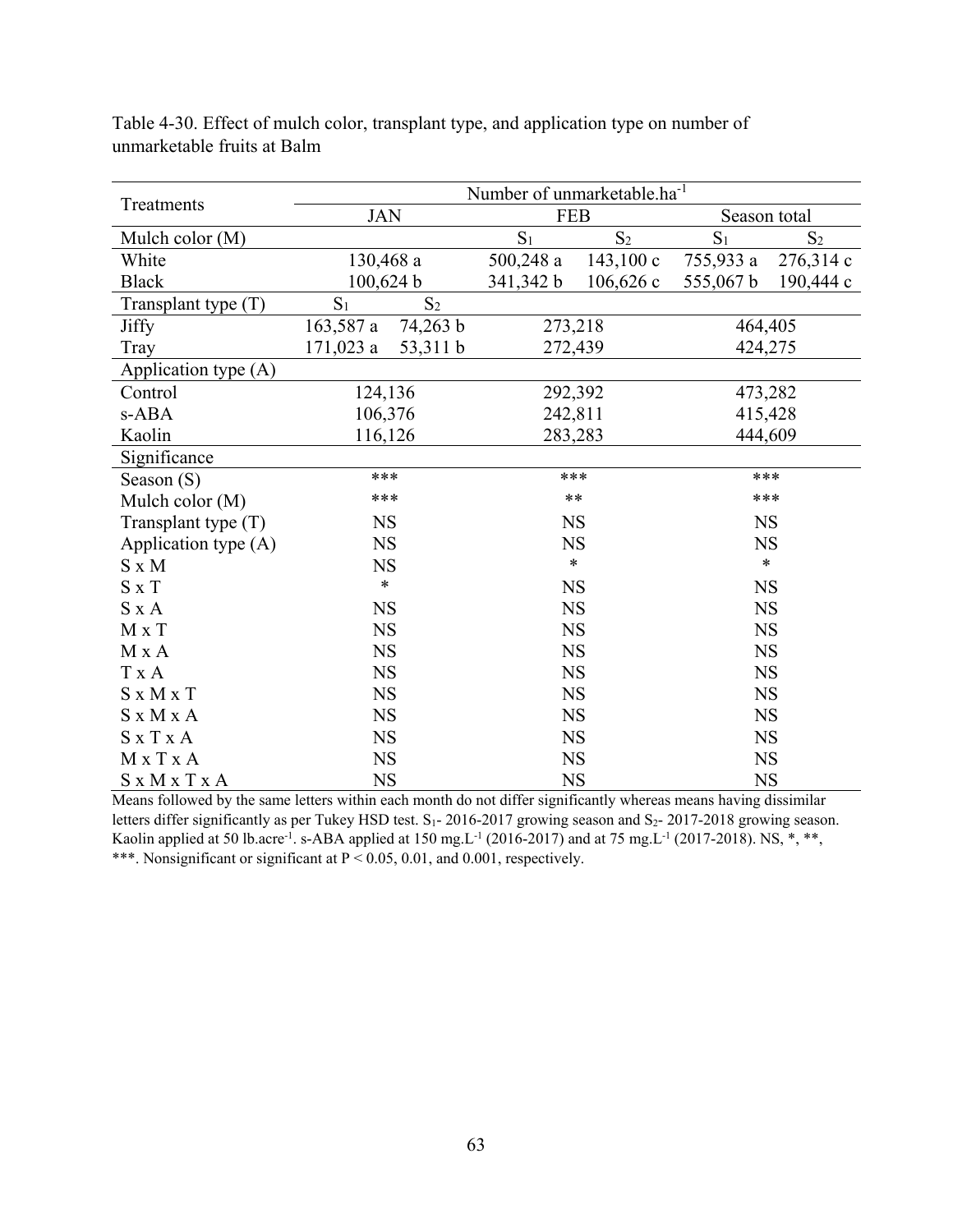|                       | Unmarketable yield $(t.ha^{-1})$ |                  |                  |                  |                  |                  |  |
|-----------------------|----------------------------------|------------------|------------------|------------------|------------------|------------------|--|
| Treatments            | <b>NOV</b>                       |                  | <b>DEC</b>       |                  | Early            |                  |  |
| Mulch color (M)       | $S_1$                            | S <sub>2</sub>   |                  |                  | $S_1$            | $S_2$            |  |
| White                 | 0.6a                             | 0.4 <sub>b</sub> | 0.5              |                  | 1.4a             | 0.6 <sub>b</sub> |  |
| <b>Black</b>          | 0.2c                             | $0.5$ ab         | 0.4              |                  | 0.9 <sub>b</sub> | 0.7 <sub>b</sub> |  |
| Transplant type (T)   | S <sub>1</sub>                   | S <sub>2</sub>   | S <sub>1</sub>   | S <sub>2</sub>   |                  |                  |  |
| <b>Jiffy</b>          | $0.4$ ab                         | 0.6a             | 0.8a             | 0.2 <sub>b</sub> | 1.0              |                  |  |
| Tray                  | $0.5$ ab                         | 0.4 <sub>b</sub> | 0.6a             | 0.3 <sub>b</sub> | 0.9              |                  |  |
| Application type (A)  |                                  |                  |                  |                  |                  |                  |  |
| Control               |                                  | 0.5              | 0.3 <sub>b</sub> |                  |                  | 0.8 <sub>b</sub> |  |
| s-ABA                 |                                  | 0.4              | 0.4a             |                  | $0.9$ ab         |                  |  |
| Kaolin                |                                  | 0.5              | 0.5a             |                  | 1.0a             |                  |  |
| Significance          |                                  |                  |                  |                  |                  |                  |  |
| Season (S)            | <b>NS</b>                        |                  | $***$            |                  | ***              |                  |  |
| Mulch color (M)       | ***                              |                  | <b>NS</b>        |                  | $**$             |                  |  |
| Transplant type $(T)$ | $\ast$                           |                  | <b>NS</b>        |                  | <b>NS</b>        |                  |  |
| Application type (A)  | <b>NS</b>                        |                  | $***$            |                  | $\ast$           |                  |  |
| $S \times M$          | ***                              |                  | <b>NS</b>        |                  | $**$             |                  |  |
| $S \times T$          |                                  | ***              | $***$            |                  | <b>NS</b>        |                  |  |
| $S \times A$          |                                  | <b>NS</b>        | <b>NS</b>        |                  | <b>NS</b>        |                  |  |
| M x T                 |                                  | <b>NS</b>        | <b>NS</b>        |                  | <b>NS</b>        |                  |  |
| M x A                 |                                  | <b>NS</b>        | <b>NS</b>        |                  | <b>NS</b>        |                  |  |
| T x A                 |                                  | <b>NS</b>        | <b>NS</b>        |                  | <b>NS</b>        |                  |  |
| $S \times M \times T$ |                                  | <b>NS</b>        | <b>NS</b>        |                  | <b>NS</b>        |                  |  |
| S x M x A             |                                  | <b>NS</b>        | <b>NS</b>        |                  | <b>NS</b>        |                  |  |
| $S \times T \times A$ |                                  | <b>NS</b>        | <b>NS</b>        |                  | <b>NS</b>        |                  |  |
| MxTxA                 |                                  | <b>NS</b>        | <b>NS</b>        |                  | <b>NS</b>        |                  |  |
| S x M x T x A         | <b>NS</b>                        |                  | <b>NS</b>        |                  | <b>NS</b>        |                  |  |

Table 4-31. Effect of mulch color, transplant type, and application type on yield of unmarketable fruit weight at Citra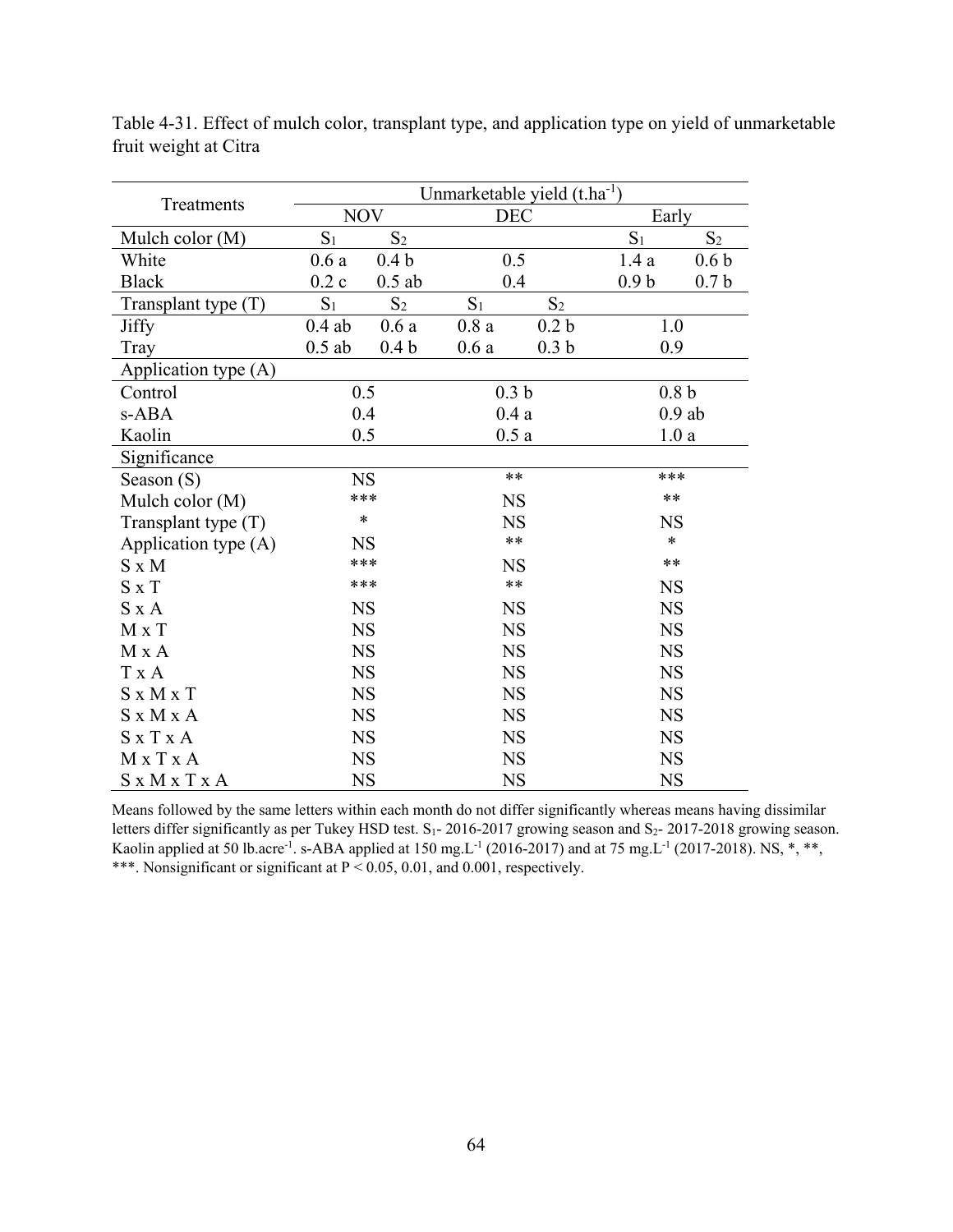|                       | Unmarketable yield $(t.ha^{-1})$ |                   |                |                  |                  |                |  |
|-----------------------|----------------------------------|-------------------|----------------|------------------|------------------|----------------|--|
| Treatments            | <b>JAN</b>                       |                   | <b>FEB</b>     |                  | Season total     |                |  |
| Mulch color (M)       | $S_1$                            | $\mathrm{S}_2$    |                |                  | $\mathbf{S}_1$   | S <sub>2</sub> |  |
| White                 | 3.1a                             | $2.6\ \mathrm{a}$ |                | 3.6              | 6.7a             | 8.3 a          |  |
| <b>Black</b>          | 1.4 <sub>b</sub>                 | 1.8 <sub>b</sub>  | 3.7            |                  | 4.6 <sub>b</sub> | 7.6a           |  |
| Transplant type $(T)$ | S <sub>1</sub>                   | S <sub>2</sub>    | S <sub>1</sub> | S <sub>2</sub>   |                  |                |  |
| <b>Jiffy</b>          | $2.1$ ab                         | 2.7a              | 2.4c           | 4.6 <sub>b</sub> |                  | 6.8            |  |
| Tray                  | $2.4$ ab                         | 1.7 <sub>b</sub>  | 2.0c           | 5.6a             |                  | 6.7            |  |
| Application type (A)  |                                  |                   |                |                  |                  |                |  |
| Control               | 2.2                              |                   | 3.8            |                  |                  | 6.9            |  |
| s-ABA                 | 2.1                              |                   | 3.4            |                  | 6.5              |                |  |
| Kaolin                | 2.3                              |                   | 3.7            |                  | 7.0              |                |  |
| Significance          |                                  |                   |                |                  |                  |                |  |
| Season (S)            | <b>NS</b>                        |                   | ***            |                  | $**$             |                |  |
| Mulch color (M)       | ***                              |                   | <b>NS</b>      |                  | ***              |                |  |
| Transplant type $(T)$ | $\ast$                           |                   | $\ast$         |                  |                  | <b>NS</b>      |  |
| Application type (A)  | <b>NS</b>                        |                   | <b>NS</b>      |                  |                  | <b>NS</b>      |  |
| $S \times M$          | $**$                             |                   | <b>NS</b>      |                  | $\ast$           |                |  |
| $S \times T$          | $**$                             |                   | ***            |                  | <b>NS</b>        |                |  |
| $S \times A$          | <b>NS</b>                        |                   | <b>NS</b>      |                  | <b>NS</b>        |                |  |
| M x T                 | <b>NS</b>                        |                   | <b>NS</b>      |                  | <b>NS</b>        |                |  |
| M x A                 | <b>NS</b>                        |                   | <b>NS</b>      |                  | <b>NS</b>        |                |  |
| T x A                 | <b>NS</b>                        |                   | <b>NS</b>      |                  | <b>NS</b>        |                |  |
| $S \times M \times T$ | <b>NS</b>                        |                   | <b>NS</b>      |                  | <b>NS</b>        |                |  |
| S x M x A             | <b>NS</b>                        |                   | <b>NS</b>      |                  |                  | <b>NS</b>      |  |
| $S \times T \times A$ | <b>NS</b>                        |                   | <b>NS</b>      |                  | <b>NS</b>        |                |  |
| MxTxA                 | <b>NS</b>                        |                   | <b>NS</b>      |                  | <b>NS</b>        |                |  |
| S x M x T x A         | <b>NS</b>                        |                   | <b>NS</b>      |                  | <b>NS</b>        |                |  |

Table 4-32. Effect of mulch color, transplant type, and application type on yield of unmarketable fruit weight at Citra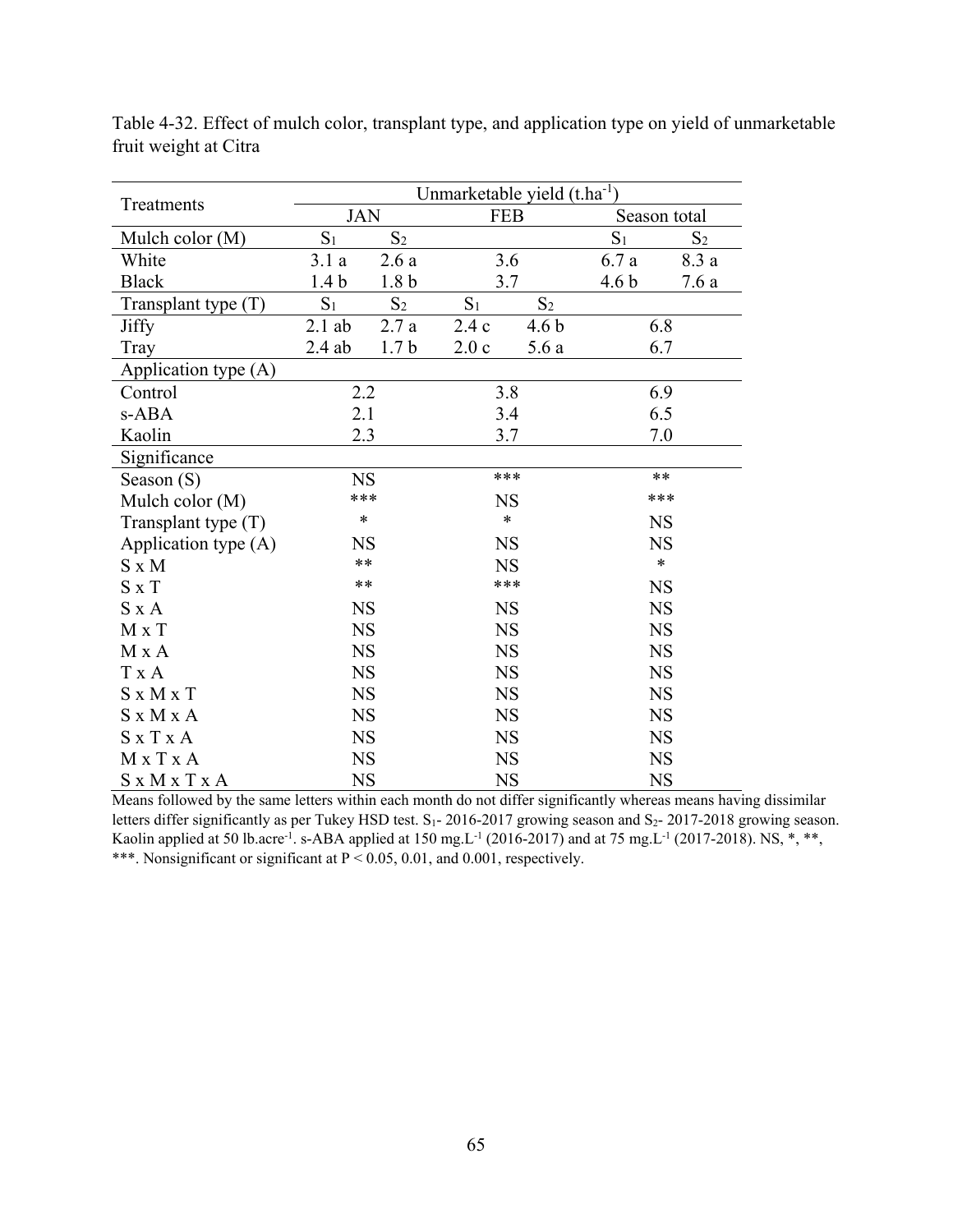|                       | Unmarketable yield $(t.ha^{-1})$ |                  |                  |                  |  |  |
|-----------------------|----------------------------------|------------------|------------------|------------------|--|--|
| Treatments            | <b>NOV</b>                       |                  | <b>DEC</b>       | Early            |  |  |
| Mulch color (M)       |                                  |                  |                  |                  |  |  |
| White                 |                                  | 0.1              | 0.9a             | 1.1a             |  |  |
| <b>Black</b>          |                                  | 0.1              | 0.6 <sub>b</sub> | 0.7 <sub>b</sub> |  |  |
| Transplant type (T)   | S <sub>1</sub><br>S <sub>2</sub> |                  |                  |                  |  |  |
| <b>Jiffy</b>          | 0.1a<br>0.3a                     |                  | 0.1a             | 1.1a             |  |  |
| Tray                  | 0.1a                             | 0.2 <sub>b</sub> | 0.5 <sub>b</sub> | 0.6 <sub>b</sub> |  |  |
| Application type (A)  |                                  |                  |                  |                  |  |  |
| Control               |                                  | 0.1              | 0.8              | 0.9              |  |  |
| s-ABA                 |                                  | 0.1              | 0.9              | 1.0              |  |  |
| Kaolin                | 0.1                              |                  | 0.7              | 0.8              |  |  |
| Significance          |                                  |                  |                  |                  |  |  |
| Season $(S)$          | $**$                             |                  | **               | <b>NS</b>        |  |  |
| Mulch color (M)       |                                  | <b>NS</b>        | **               | $***$            |  |  |
| Transplant type $(T)$ |                                  | $\ast$           | ***              | ***              |  |  |
| Application type (A)  |                                  | <b>NS</b>        | <b>NS</b>        | <b>NS</b>        |  |  |
| $S \times M$          |                                  | <b>NS</b>        | <b>NS</b>        | <b>NS</b>        |  |  |
| $S \times T$          |                                  | $\ast$           | <b>NS</b>        | <b>NS</b>        |  |  |
| $S \times A$          |                                  | <b>NS</b>        | <b>NS</b>        | <b>NS</b>        |  |  |
| $M \times T$          |                                  | <b>NS</b>        | <b>NS</b>        | <b>NS</b>        |  |  |
| M x A                 |                                  | <b>NS</b>        | <b>NS</b>        | <b>NS</b>        |  |  |
| T x A                 |                                  | <b>NS</b>        | <b>NS</b>        | <b>NS</b>        |  |  |
| $S \times M \times T$ |                                  | <b>NS</b>        | <b>NS</b>        | <b>NS</b>        |  |  |
| S x M x A             |                                  | <b>NS</b>        | <b>NS</b>        | <b>NS</b>        |  |  |
| $S \times T \times A$ |                                  | <b>NS</b>        | <b>NS</b>        | <b>NS</b>        |  |  |
| $M \times T \times A$ |                                  | <b>NS</b>        | <b>NS</b>        | <b>NS</b>        |  |  |
| S x M x T x A         | <b>NS</b>                        |                  | <b>NS</b>        | <b>NS</b>        |  |  |

Table 4-33. Effect of mulch color, transplant type, and application type on yield of unmarketable fruit weight at Balm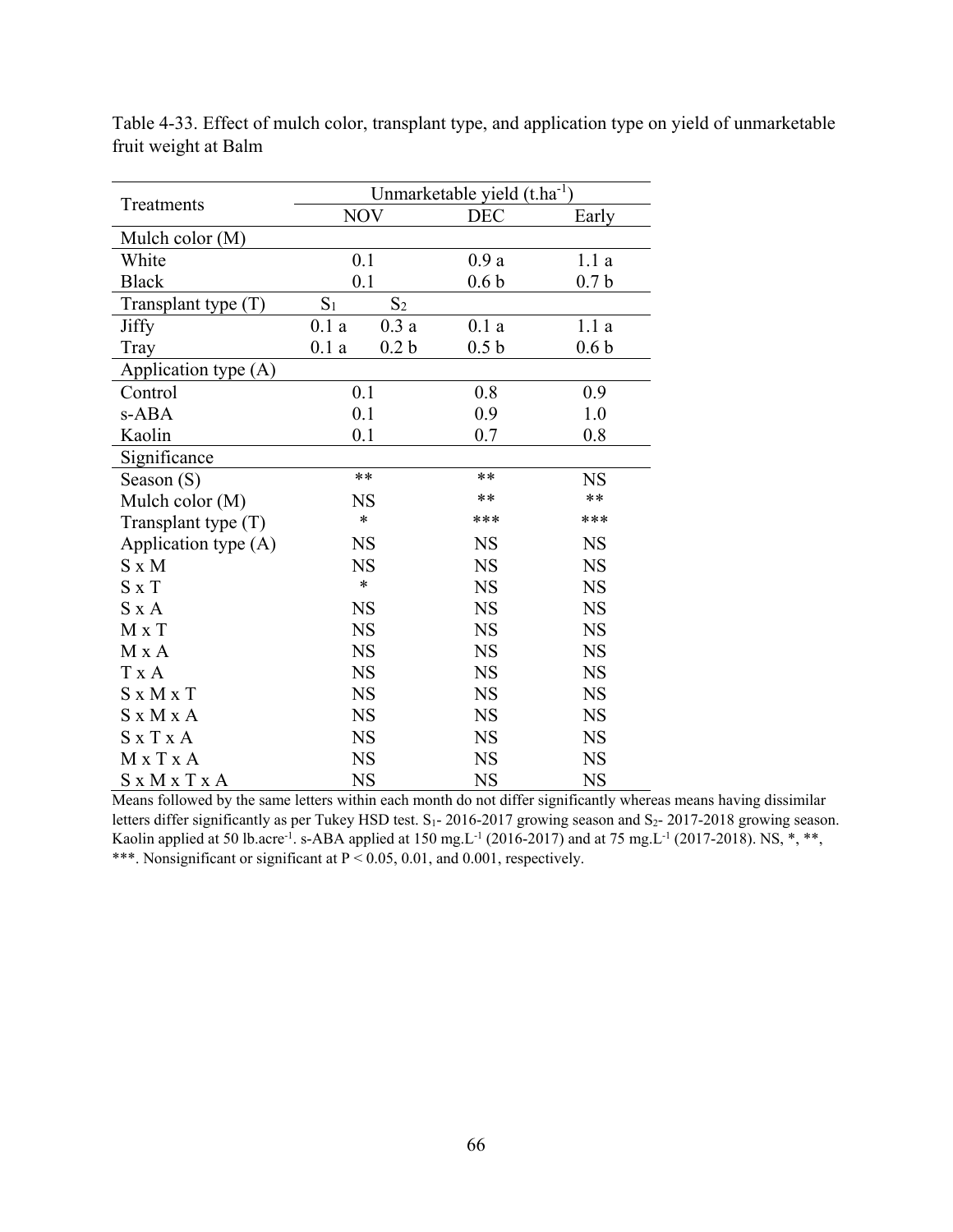|                       |            | Unmarketable yield (t.ha <sup>-1</sup> ) |                  |                  |
|-----------------------|------------|------------------------------------------|------------------|------------------|
| Treatments            | <b>JAN</b> |                                          | <b>FEB</b>       | Season total     |
| Mulch color (M)       | $S_1$      | S <sub>2</sub>                           |                  |                  |
| White                 | 2.3a       | 1.6a                                     | 3.5a             | 6.5a             |
| <b>Black</b>          | 2.2a       | 0.8 <sub>b</sub>                         | 2.5 <sub>b</sub> | 4.7 <sub>b</sub> |
| Transplant type (T)   |            |                                          |                  |                  |
| <b>Jiffy</b>          |            | 1.8                                      | 3.0              | 5.9              |
| Tray                  |            | 1.7                                      | 3.0              | 5.3              |
| Application type (A)  |            |                                          |                  |                  |
| Control               |            | 1.9                                      | 3.1              | 5.8              |
| s-ABA                 |            | 1.6                                      | 2.8              | 5.4              |
| Kaolin                | 1.8        |                                          | 3.2              | 5.7              |
| Significance          |            |                                          |                  |                  |
| Season $(S)$          |            | <b>NS</b>                                | ***              | **               |
| Mulch color (M)       |            | $**$                                     | $\ast$           | ***              |
| Transplant type (T)   |            | <b>NS</b>                                | <b>NS</b>        | <b>NS</b>        |
| Application type (A)  |            | <b>NS</b>                                | <b>NS</b>        | <b>NS</b>        |
| $S \times M$          |            | $\ast$                                   | <b>NS</b>        | <b>NS</b>        |
| $S \times T$          |            | <b>NS</b>                                | <b>NS</b>        | <b>NS</b>        |
| $S \times A$          |            | <b>NS</b>                                | <b>NS</b>        | <b>NS</b>        |
| $M \times T$          |            | <b>NS</b>                                | <b>NS</b>        | <b>NS</b>        |
| M x A                 |            | <b>NS</b>                                | <b>NS</b>        | <b>NS</b>        |
| T x A                 |            | <b>NS</b>                                | <b>NS</b>        | <b>NS</b>        |
| $S \times M \times T$ |            | <b>NS</b>                                | <b>NS</b>        | <b>NS</b>        |
| S x M x A             |            | <b>NS</b>                                | <b>NS</b>        | <b>NS</b>        |
| $S \times T \times A$ |            | <b>NS</b>                                | <b>NS</b>        | <b>NS</b>        |
| $M \times T \times A$ |            | <b>NS</b>                                | <b>NS</b>        | <b>NS</b>        |
| S x M x T x A         |            | <b>NS</b>                                | <b>NS</b>        | <b>NS</b>        |

Table 4-34. Effect of mulch color, transplant type, and application type on yield of unmarketable fruit weight at Balm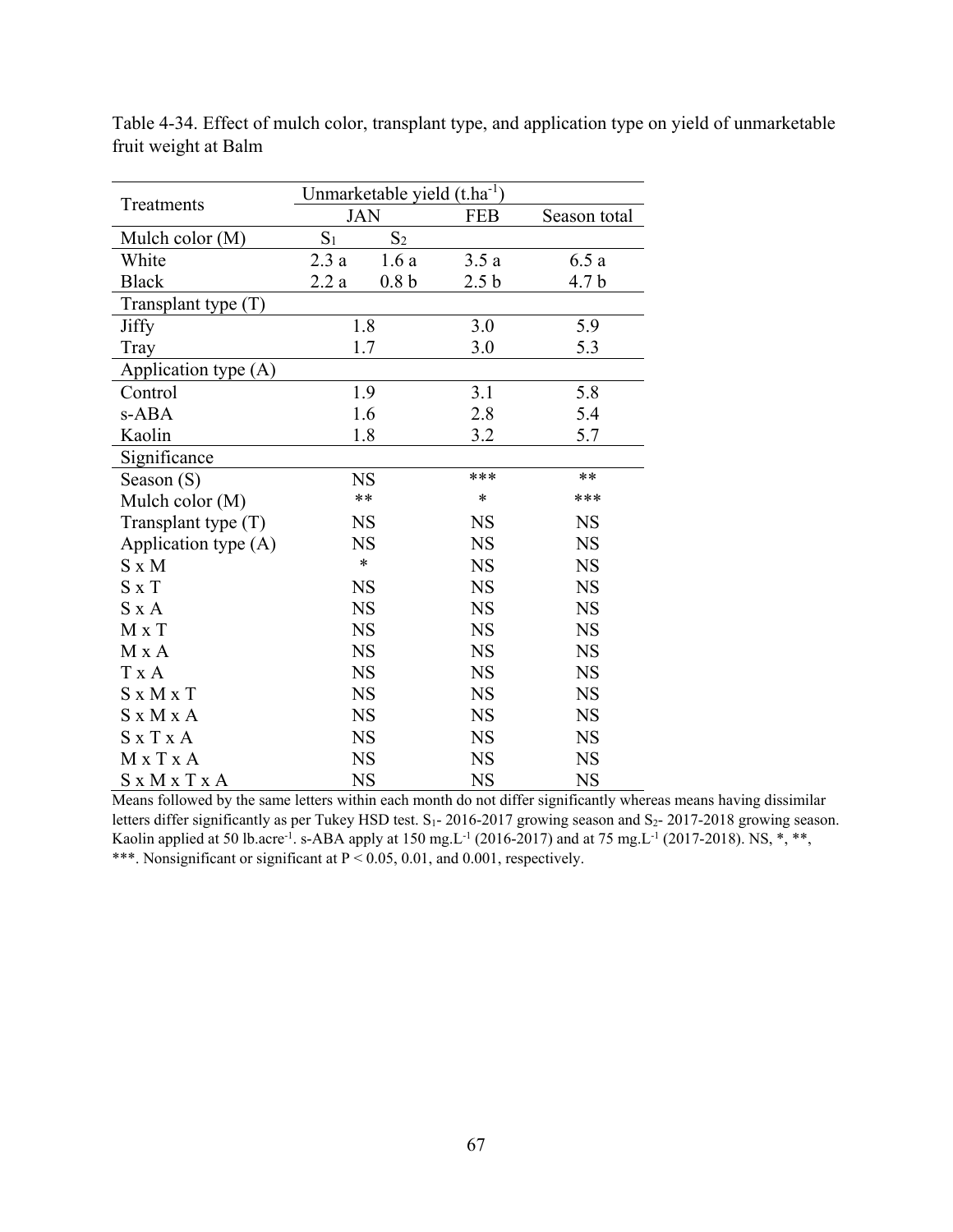# 5. A STRAWBERRY CROPPING SYSTEM DESIGN FOR IMPROVING EARLY YIELD AND WATER CONSERVATION AND ITS ECONOMIC EFFECT

The objectives of the present study were to evaluate a strawberry production system resulting heat-stress mitigation, improved early yield and water conservation and to determine whether the net returns justify the higher costs of plug transplants and heat-stress mitigation measures.

# **Materials and Methods**

In order to determine a potential management combination for early yield and water conservation in the strawberry production system, two experiments were conducted at the Plant Science Research and Education Unit (PSREU) in Citra, and Gulf Coast Research and Education Center (GCREC) in Balm, during the 2016- 2017 and 2017-2018 growing season. 'Florida Radiance' (Production Lareault Inc, Lavaltrie, Quebec, Canada) strawberry transplants grown in Jiffy peat pellets and bare-root transplants were used as the planting material. The experiments were conducted using a split-plot design in which main plot treatments were either white-onblack mulch or black mulch; and a factorial arrangement of strawberry transplant type and stressprevention application was randomly assigned to the subplots. The strawberry transplants were set on September 13, 2016 and September 6, 2017 in Citra and on September 28, 2017 and September 29, 2017 in Balm. For comparison with conventional strawberry production, bare-root 'Florida Radiance' strawberry transplants were also set in adjacent plots on October 14, 2016 and October 9, 2017 in Citra and October 14, 2016 and October 13 in Balm. The best treatment under split plot design in two years, and locations study is compared with conventional bare-root system in this article. Establishment of the bare-root transplants with standard sprinkler irrigation (at 50 PSI with 120 gal.h<sup>-1</sup>; 8 h.day<sup>-1</sup> for 12 days) was estimated. Water requirement for strawberry was measured by a DLJ water meter. Three weeks prior to transplanting, the soil was fumigated (Pic Clor 60 at 300 lb.ac<sup>-1</sup>) and the beds were prepared. Beds are 8 in height and 30 inches wide on 5-ft centers at Citra but 8 in height and 32 in base and 28 in top wide om 4-ft centers at Balm. Black and white-on-black polyethylene mulch were applied immediately after soil fumigation. Strawberry transplants within beds were set in two offset rows spaced a foot apart. Forty transplants per plot at Citra and twenty-four transplants per plot at Balm were used with 15-inch within-row plant spacing. Soil fumigation manages soil borne pests, and the mulch conserves soil moisture, suppresses weeds, and provides healthy conditions for the fruits. Crop maintenance included periodic runner removal, management of weeds emerging through the mulch and planting holes, and within the row middles. Drip irrigation  $(0.25 \text{ gal min}^{-1}$  emitter<sup>-1</sup>) was used to maintain optimal soil moisture content for strawberry growth and yield. Fertilizers  $(6-2-8: %$  N-P-K) were provided along with drip irrigation. Ridomil Gold  $(16 \text{ oz.} ac^{-1})$  was applied 1 and 2 months after transplanting to control soil-borne fungal diseases. Acaramite (2.5-4 lb.ac<sup>-1</sup>) was applied to control two-spotted spider mite at Citra. Captan 50 WP (4-5 lb.ac<sup>-1</sup>) was used to control botrytis fruit rot and anthracnose. Spical predatory mites (Koppert biological system) were applied (2.5 mites.ft<sup>-2</sup>) as a preventive measure for two-spotted spider mite at Citra.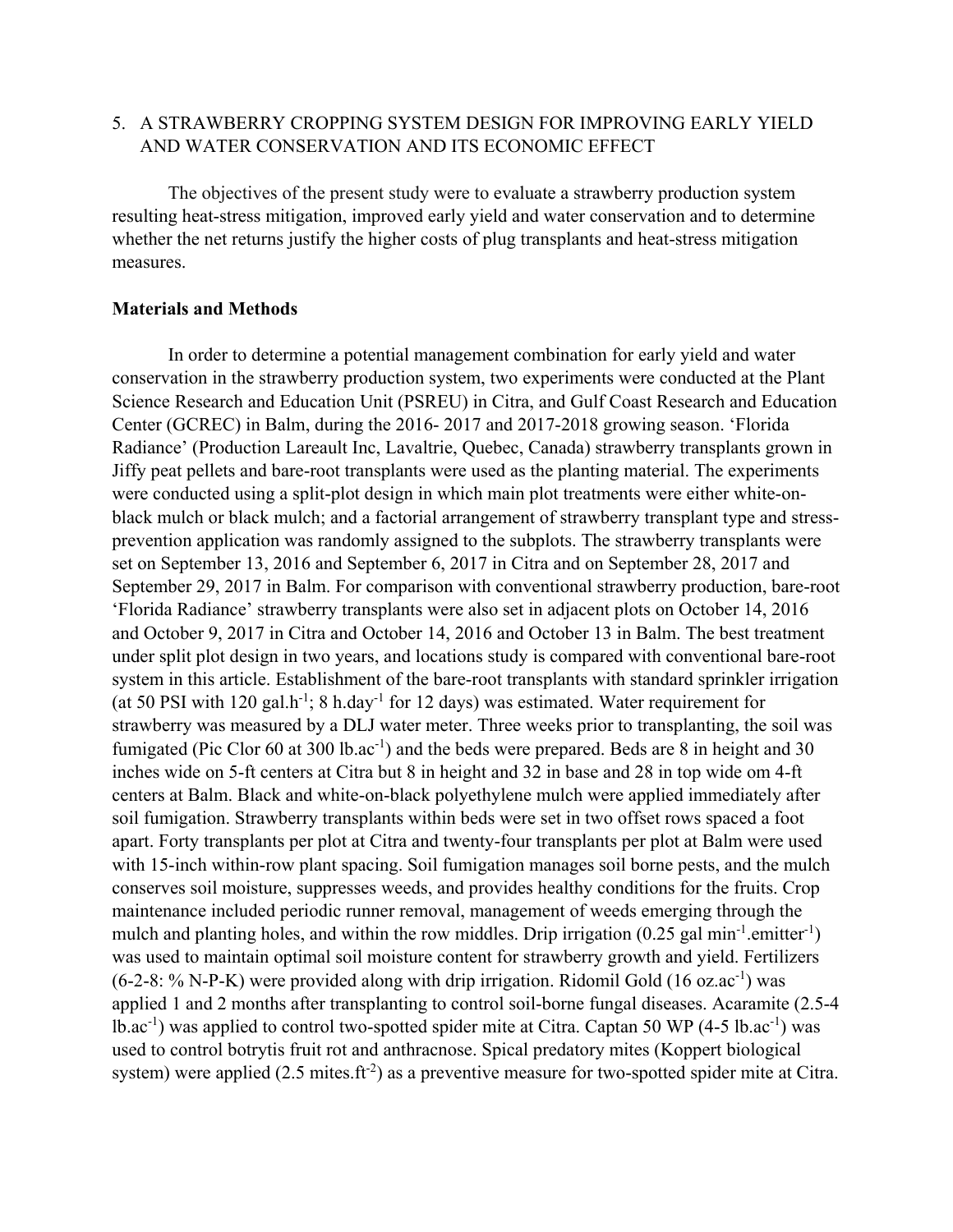Data were collected from inner plants within each row to avoid border effect. Photosynthesis, chlorophyll content, plant vigor, plant survival, days to flower, canopy and soil temperature and biomass were measured (data not shown). Water requirements for strawberry production and early and total marketable yields were assessed. Strawberries were harvested by hand early in the day while air temperatures were cool, every 3 to 4 days. The fruit was harvested at commercial maturity after >80% of the fruit surface turned a uniform red color. Immediately after harvest, strawberries were sorted into marketable and cull fruits. Marketable fruit size merited at least a grade of U.S. No. 1. The number and fresh weight of marketable and unmarketable fruits were determined. Total weight of fruits from 15 sample plants was measured separately from each plot. The fruit yields were divided into two categories: early yield and total yield. Up to December was considered as early yield among the total six months. Yield was expressed as the number of 8-lbs flat fruit per acre. Recorded data were calculated by Microsoft Excel 2016.

A partial budget analysis was conducted summarizing the changes in revenue and expenses between production using a combination of white-on-black mulch, plug transplants and kaolin with no sprinkler at establishment and production using a combination of black mulch and bare-root transplants with standard sprinkler irrigation. In Florida, farm workers are usually paid by the hour. In 2016, mean hourly wages for farm workers were \$10.38 (BLS). Strawberry pickers are paid by an individual flat rate and the rate differs within the season depending upon the time of harvest. During early season (November to December), the fruit yield is lower, but a higher harvesting price must be paid to meet the minimum wage rate. In 2017, strawberry pickers were paid an average of \$2.5 per flat (8 lbs of fruit) in the early part of the season (Wu et al., 2017). As the season advances, yield increases gradually, and less time is required to harvest a flat, and labor cost per flat reduces significantly. However, in 2017 the price per packed box, with clamshells and the unit cost of cooling was a constant \$2.49 (Guan et al., 2017).

For the purposes of this study, the weekly weighted average price from 2013-2017 were used to analyze revenue. The early (November to December) grower weekly weighted average price per flat varied from \$11.07 to \$23.50, whereas later in the season (January to February) the grower weekly weighted average price per flat was \$8.59 to \$13.20 (USDA-AMS, 2017). The cost per acre with black mulch was \$360 whereas white-on-black mulch was \$80 per acre more than the black mulch.

Irrigation cost includes pumping, operating, maintaining, and repairing system per inch was \$22.5 (Bolda et al., 2016). The bare-root system irrigation cost per acre was \$983 (43.7 in.ac<sup>-1</sup>) at Citra and \$970 (43.06 in.ac<sup>-1</sup>) at Balm, which was \$364 (27.51 in.ac<sup>-1</sup>) at Citra and \$ 428 (23.91 in.ac<sup>-1</sup>) higher than the irrigation for the WP system.

The transplant cost per acre was \$2,646 for bare-root (at \$147 per 1000 plants), whereas \$3,816 more was required to purchase plug transplants (at \$359 per 1000 plants if buying >10,000-24,999 plants) (Production Lareault Inc, Lavaltrie, Quebec, Canada). Labor cost for transplanting reduced \$102 in the WP system than the bare-root system. Equipment, materials and labor cost for disease and pest control are reduced \$376 in total in WP system than the bareroot system.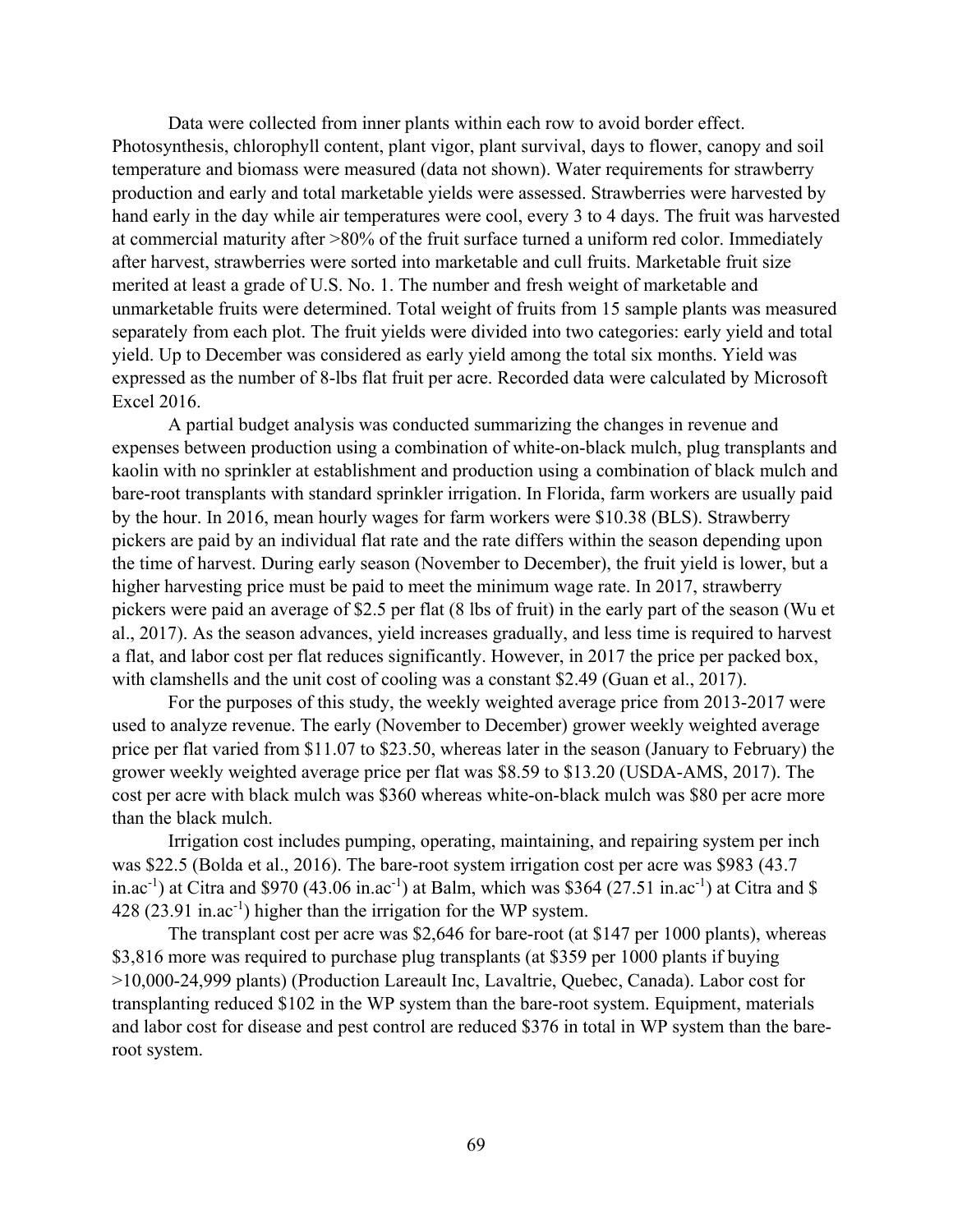# **Results and Discussion**

### **Early and total yield**

Early fruit receives the highest prices and contributes the most to the income of strawberry growers in Florida. Early fruit can be worth as much as \$11.08 to \$23.50 per flat of strawberries. Fruit response from the early (November to December) harvest period in Citra and Balm was affected by the WP system and bare-root system (Table 5-1). Average early marketable yield was lower in bare-root system compared to the WP system, because bare-root transplants were planted one month later while the plugs transplants established and started fruiting. Hochmuth et al. (2006) reported that strawberry plug transplants facilitate earlier flowering than bare-root transplants that required a longer time to flower. Thus, plug transplants may have the potential to provide greater early yield of the strawberry and thus more profit to the producer.

Consistency in early fruit production is vital for the WP system to be economically viable. Mohamed (2000) reported that early yield was increased by plug transplants compared to bare-root transplants in Egypt. In addition, mulching also improves plant growth, berry weight, fruit yield and quality in the strawberry. White-on-black mulch helps to mitigate heat stress in vegetable industry (Tarara, 2000). Mulching has a large impact on soil temperature and moisture content and it enhances yield quality of crops (Ham et al., 1993). However, total season yield was also higher in the WP system compared to bare-root system in both locations (Citra and Balm) (Table 5-1). The yield of bare-root transplants was considerably lower than with the WP system especially in the 2016-2017 growing season at Balm because significant portion of bareroot transplants died due to *Phytophthora* infestation. Since bare-root transplants also succumbed to this disease at Citra it is likely that the transplants were infected from the nursery. At Balm, production cost was calculated based on a 2-year average whereas yield was calculated based on the 2017-2018 growing season only.

### **Economic evaluation**

Irrigation water use at both Citra and Balm continued to be lower with WP system than bare-root system even though the former were transplanted earlier (Table 5-2). This is because no overhead irrigation was used to establish the WP system. Since one-third of the water used in a strawberry production season is used during plant establishment, it suggests that, with whiteon-black mulch and plugs (WP) system, the pumping cost would be condensed by one-third. This cost (\$364 ac<sup>-1</sup>) denotes about 7.2 % at Citra and (\$428 ac<sup>-1</sup>) signifies about 8.4 % at Balm of the total operating costs for strawberry production. The money conserved in pumping, operating, maintaining, and repairing cost through the WP system would influence a small portion of the overall strawberry production costs. However, if farmers ever need to pay for all or a portion of their irrigation water, then the economic savings in production costs with the WP system could be significant.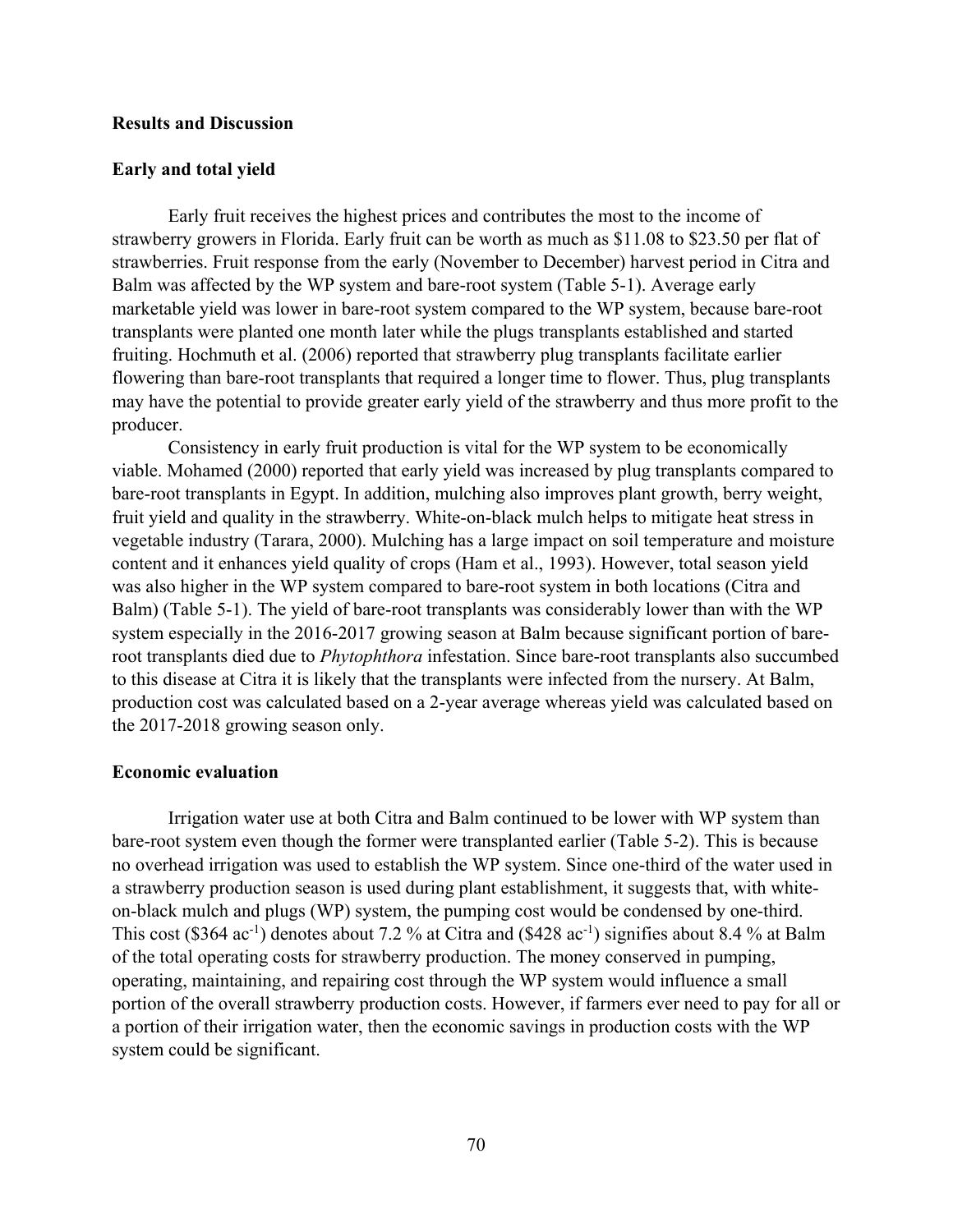| System     | October                                                                                                                                       | November         | December         | January           | February         | Early yield      | Total yield      |  |  |
|------------|-----------------------------------------------------------------------------------------------------------------------------------------------|------------------|------------------|-------------------|------------------|------------------|------------------|--|--|
|            | $(flat.ac^{-1})$                                                                                                                              | $(flat.ac^{-1})$ | $(flat.ac^{-1})$ | $(flat.ac^{-1})$  | $(flat.ac^{-1})$ | $(flat.ac^{-1})$ | $(flat.ac^{-1})$ |  |  |
|            | Citra (2016-2017)                                                                                                                             |                  |                  |                   |                  |                  |                  |  |  |
| WP         |                                                                                                                                               | 325.8            | 587.3            | 1933.1            | 1600.3           | 913.2            | 4446.6           |  |  |
| Bare-root  |                                                                                                                                               | 0.0              | 124.9            | 384.7             | 1414.6           | 125.0            | 1924.3           |  |  |
| Difference |                                                                                                                                               | 325.8            | 462.4            | 1548.4            | 185.7            | 788.2            | 2522.3           |  |  |
|            |                                                                                                                                               |                  |                  | Citra (2017-2018) |                  |                  |                  |  |  |
| WP         | 53.4                                                                                                                                          | 451.3            | 525.9            | 1108.3            | 1431.3           | 1030.6           | 3570.2           |  |  |
| Bare-root  | 0.0                                                                                                                                           | 3.1              | 449.9            | 625.2             | 890.1            | 452.9            | 1968.3           |  |  |
| Difference | 53.4                                                                                                                                          | 448.2            | 76.0             | 483.1             | 541.2            | 577.7            | 1601.9           |  |  |
|            |                                                                                                                                               |                  |                  | Balm (2016-2017)  |                  |                  |                  |  |  |
| <b>WP</b>  |                                                                                                                                               | 184.0            | 877.9            | 674.4             | 1188.0           | 1061.9           | 2924.3           |  |  |
| Bare-root  |                                                                                                                                               | 0.0              | 258.0            | 205.0             | 500.0            | 258.0            | 963.0            |  |  |
| Difference |                                                                                                                                               | 184.0            | 619.9            | 469.4             | 688.0            | 803.9            | 1961.3           |  |  |
|            |                                                                                                                                               |                  |                  | Balm (2017-2018)  |                  |                  |                  |  |  |
| WP         |                                                                                                                                               | 227.4            | 584.2            | 1362.5            | 2095.3           | 811.6            | 4269.4           |  |  |
| Bare-root  |                                                                                                                                               | 0.0              | 465.4            | 635.9             | 1250.9           | 465.4            | 2352.3           |  |  |
| Difference |                                                                                                                                               | 227.4            | 118.8            | 726.6             | 844.4            | 346.2            | 1917.1           |  |  |
|            | <sup>z</sup> Early yield (October to December); total yield (November to February); 1 flat=8 lbs (3.63 kg); flat.ac <sup>-1</sup> means flats |                  |                  |                   |                  |                  |                  |  |  |

Table 5-1. Effect of white-on-black mulch and Jiffy plug (WP) system and bare-root system on early and total yield of strawberry at Citra and Balm, Florida<sup>z</sup>

per acre. N.B. Significant portion bare-root transplants died at Balm due to *Phytophthora* infestation during 2016- 2017 growing season.

Table 5-2. Irrigation water use in the Plant Science Research and Education Unit (PSREU) and Gulf Cost Research and Education Centre (GCREC) at Citra and Balm (2-year average)

| System                                                                                           |                             | Overhead irrigation |              | Drip irrigation |            | Total irrigation |                |  |  |
|--------------------------------------------------------------------------------------------------|-----------------------------|---------------------|--------------|-----------------|------------|------------------|----------------|--|--|
|                                                                                                  | Duration                    | $GPA^{z}$           | $(in.ac-1)z$ | Duration        | <b>GPA</b> | (GPA)            | $(in.ac^{-1})$ |  |  |
|                                                                                                  |                             |                     |              | Citra           |            |                  |                |  |  |
| WP system                                                                                        | $-$ y                       |                     |              | $Sep. - Feb.$   | 747,000    | 747,000          | 27.51          |  |  |
| Bare-root system                                                                                 | Oct.<br>$(12 \text{ days})$ | 610,280             | 22.47        | $Oct. - Feb.$   | 576,264    | 1,186,544        | 43.70          |  |  |
| Difference                                                                                       |                             | 610,280             | 22.47        |                 | 170,736    | 439,544          | 16.19          |  |  |
|                                                                                                  | Balm                        |                     |              |                 |            |                  |                |  |  |
| WP system                                                                                        | $-$ y                       |                     |              | $Sep. - Feb.$   | 649,182    | 649,182          | 23.91          |  |  |
| Bare-root system                                                                                 | Oct.<br>$(12 \text{ days})$ | 612,563             | 22.56        | $Oct. - Feb.$   | 556,700    | 1,169,263        | 43.06          |  |  |
| Difference                                                                                       |                             | 612,563             | 22.56        | --              | 92,482     | 520,081          | 19.15          |  |  |
| <sup>z</sup> GPA and in.ac <sup>-1</sup> are gallons per acre and inches per acre, respectively. |                             |                     |              |                 |            |                  |                |  |  |

<sup>y</sup> No overhead irrigation was used for establishment of containerized transplants.

The use of the WP system increases the amount of input costs for the strawberry grower because plug transplants are approximately twice the cost of bare-root transplants, and the white-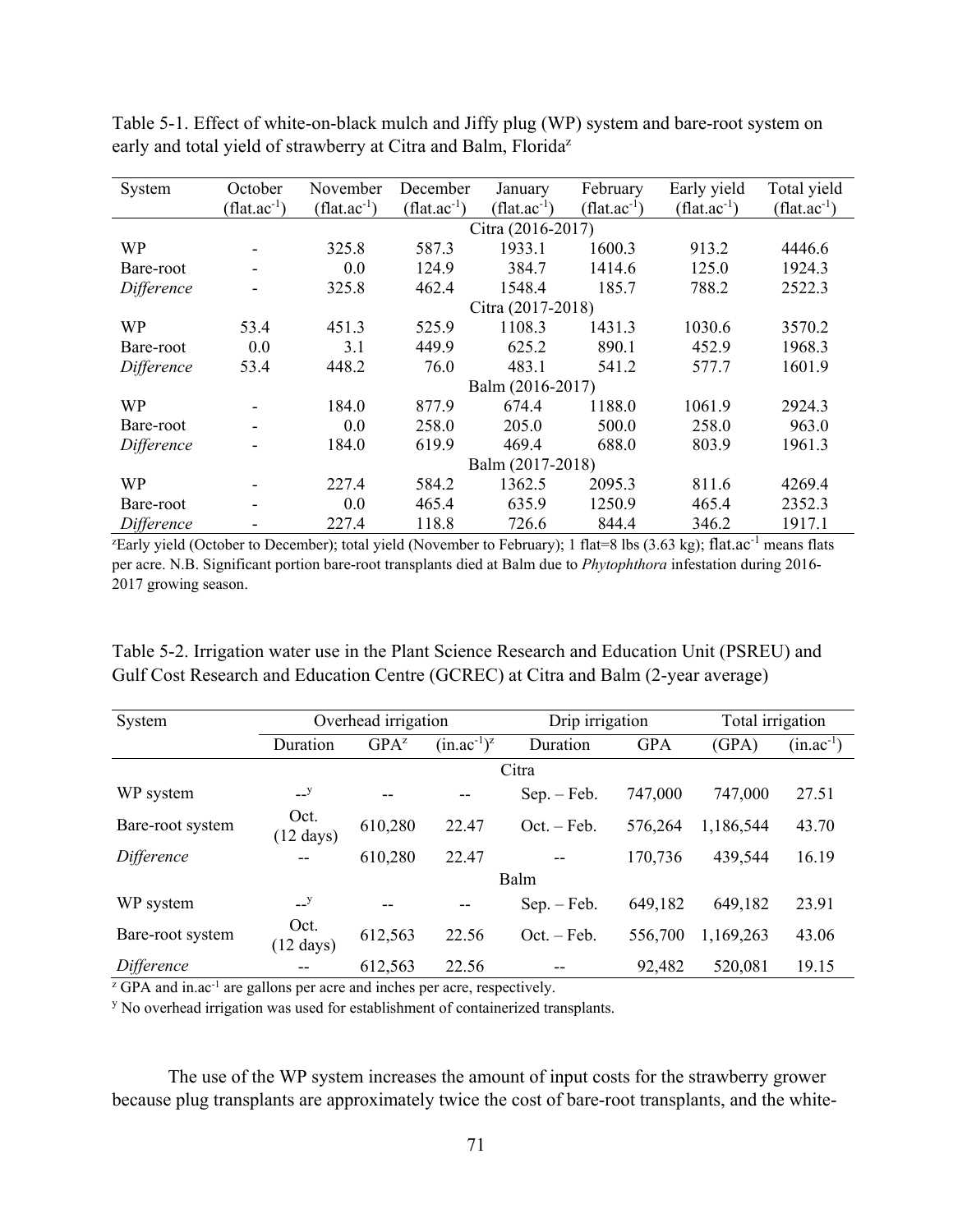on-black mulch also cost more. Inputs most affected by using the WP system are plant establishment irrigation operating costs. Using current 2017 bare-root transplant prices of \$147 per 1000 plants and plug prices of \$359 per >10,000-24,999 plants (Production Lareault Inc, Lavaltrie, Quebec, Canada), the transplants cost rise from \$2,646 to \$6,462 ac<sup>-1</sup> with plugs, mulch cost increase  $$360$  to  $$440$  ac<sup>-1</sup> with white-on-black mulch, but the costs of pumping water, transplanting, and disease and pest control equipment and materials decreased. The overall cost increase from WP system use combined is  $$6,734$  ac<sup>-1</sup> (early cost) and \$14,304 ac<sup>-1</sup> (total cost), and \$5,067  $ac^{-1}$  (early cost) and \$11,262  $ac^{-1}$  (total cost) at Citra and Balm, respectively, including savings in machinery cost due to conservative irrigation needs, labor, disease and pest control (Tables 5-3 and 5-4).

| Cost category       | Cost items                  | Early cost    | Early cost     | Total cost    | Total cost     |
|---------------------|-----------------------------|---------------|----------------|---------------|----------------|
|                     |                             | due to use of | changes due to | due to use of | changes due to |
|                     |                             | bare-root     | use of         | bare-root     | use of         |
|                     |                             | system        | WP system      | system        | WP system      |
|                     |                             | $($.ac^{-1})$ | $($.ac^{-1})$  | $($.ac^{-1})$ | $($.ac^{-1})$  |
| Operating           | Transplants <sup>y</sup>    | 2,646         | 3,816          | 2,646         | 3,816          |
|                     | Labor for                   |               |                |               |                |
|                     | transplanting <sup>x</sup>  | 413           | $-102$         | 413           | $-102$         |
|                     | Mulch <sup>w</sup>          | 360           | 80             | 360           | 80             |
|                     | Irrigation <sup>v</sup>     | 983           | $-364$         | 983           | $-364$         |
|                     | Equipment,                  |               |                |               |                |
|                     | materials and               |               |                |               |                |
|                     | labor cost for              | 684           | $-104$         | 1,184         | $-376$         |
|                     | diseases and pests          |               |                |               |                |
|                     | control <sup>u</sup>        |               |                |               |                |
| Total operating     |                             | 5,086         | 3,326          | 5,586         | 3,054          |
| Total harvesting    | Labor for                   |               |                |               |                |
|                     | harvesting <sup>x</sup>     | 722           | 1,707          | 4,385         | 5,636          |
| Total marketing     | Price of packing            |               |                |               |                |
|                     | boxes and                   |               |                |               |                |
|                     | clamshells and              |               |                |               |                |
|                     | $\text{cooling}^{\text{x}}$ | 720           | 1,701          | 4,367         | 5,614          |
| Total               |                             | 6,528         | 6,734          | 14,338        | 14,304         |
| Additional costs of |                             |               | 6,734          |               | 14,304         |
| using WP system     |                             |               |                |               |                |

Table 5-3. Cost comparison between strawberries using bare-root system and white-on-black mulch and Jiffy plug (WP) system for Citra, Florida (2-year average)<sup> $z$ </sup>

z Costs based on early yield of 971.89 flats.ac-1 (flats per acre) and 288.95 flats.ac-1, and total yield of 4008.37 flats.ac-1 and 1946.27 flats.ac<sup>-1</sup>, respectively (2-year average)  $8$ -lbs (3.63 kg) flats.ac<sup>-1</sup>, \$1.00 acre<sup>-1</sup>=\$2.47 ha<sup>-1</sup>, \$2.50 flat<sup>-1</sup> harvesting, \$2.49  $flat^{-1}$  marketing

Bare-root transplants are \$147 per 1000 plants and plug prices of \$359 per 1000 plants if buying >10,000-24,999 plants, 18,000 plants.ac-1

<sup>x</sup>Mean hourly wage for farm workers in Florida (\$10.38)<br>
"Cost based on black mulch at \$360 and white-on-black mulch at \$440 per acre<br>
<sup>Y</sup>Irrigation costs based on \$22.5 in<sup>-1</sup> for 43.70 in.ac<sup>-1</sup> bare-root system and 27. is inches per acre)

uDisease and pest control cost for materials, equipment and labor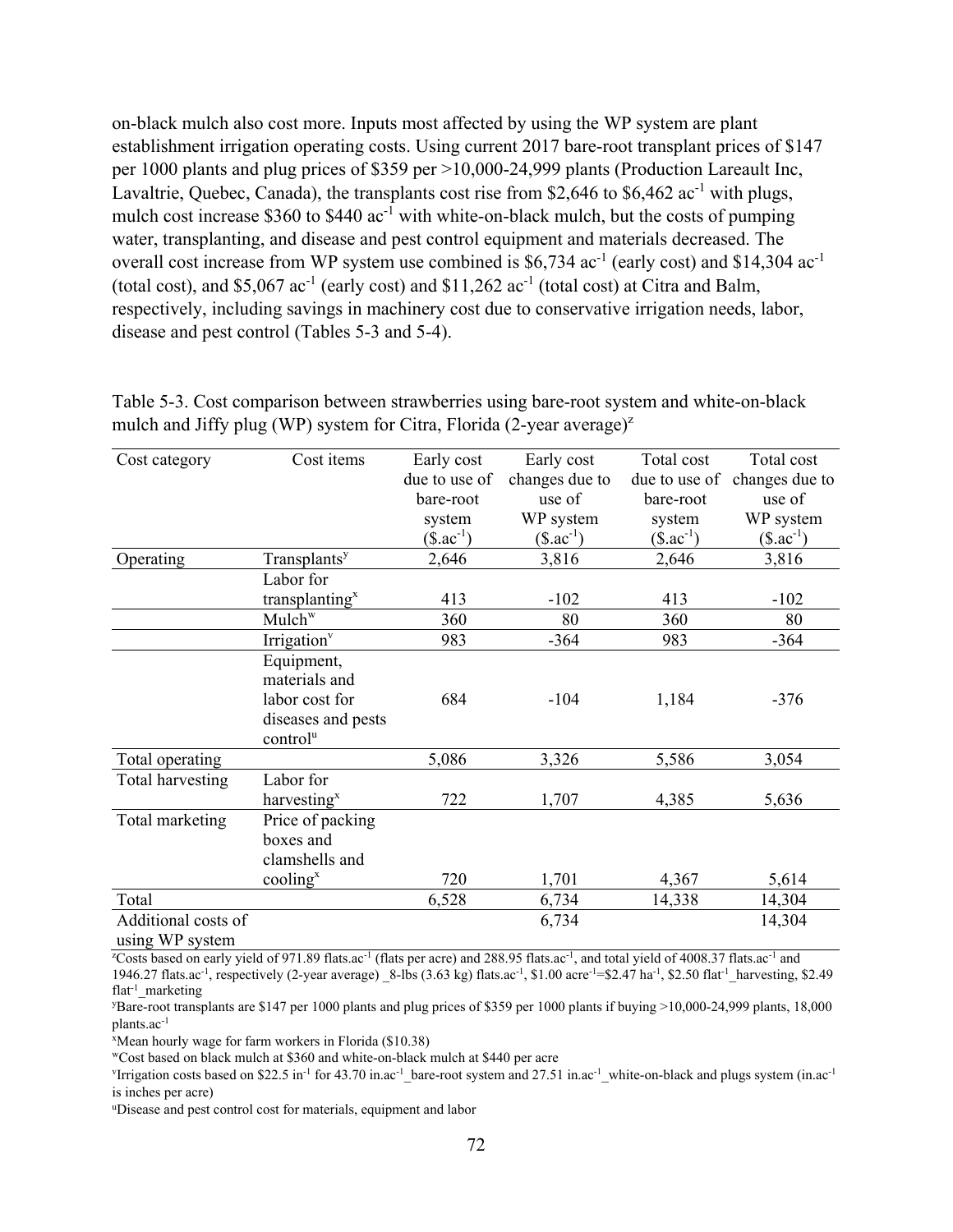| Cost category           | Cost items                 | Early cost     | Early cost     | Total cost    | Total cost    |
|-------------------------|----------------------------|----------------|----------------|---------------|---------------|
|                         |                            | due to use     | changes due to | due to use    | changes due   |
|                         |                            | of bare-       | use of         | of bare-      | to use of     |
|                         |                            | root system    | WP system      | root system   | WP system     |
|                         |                            | $(\$.ac^{-1})$ | $($.ac^{-1})$  | $($.ac^{-1})$ | $($.ac^{-1})$ |
| Operating               | Transplants <sup>y</sup>   | 2,646          | 3,816          | 2,646         | 3,816         |
|                         | Labor for                  |                |                |               |               |
|                         | transplanting <sup>x</sup> | 413            | $-102$         | 413           | $-102$        |
|                         | Mulch <sup>w</sup>         | 360            | 80             | 360           | 80            |
|                         | Irrigation <sup>v</sup>    | 970            | $-428$         | 970           | $-428$        |
|                         | Equipment,                 |                |                |               |               |
|                         | materials and              |                |                |               |               |
|                         | labor cost for             | 684            | $-104$         | 1,184         | $-376$        |
|                         | diseases and               |                |                |               |               |
|                         | pests control <sup>u</sup> |                |                |               |               |
| Total operating         |                            | 5,073          | 3,262          | 5,573         | 2,990         |
| Total harvesting        | Labor for                  |                |                |               |               |
|                         | harvesting <sup>x</sup>    | 1,438          | 904            | 4,848         | 4,144         |
| Total marketing         | Price of                   |                |                |               |               |
|                         | packing                    |                |                |               |               |
|                         | boxes and                  |                |                |               |               |
|                         | clamshells                 |                |                |               |               |
|                         | and cooling <sup>x</sup>   | 1,432          | 901            | 4,829         | 4,128         |
| Total                   |                            | 7,943          | 5,067          | 15,250        | 11,262        |
| <b>Additional costs</b> |                            |                | 5,067          |               | 11,262        |
| of using WP             |                            |                |                |               |               |
| system                  |                            |                |                |               |               |

 Table 5-4. Cost comparison between strawberries using bare-root system and white-on-black mulch and Jiffy plug (WP) system for Balm, Florida  $(2$ -year average)<sup> $z$ </sup>

z Costs based on early yield of 971.89 flats.ac-1 (flats per acre) and 288.95 flats.ac-1, and total yield of 4008.37 flats.ac-1 and 1946.27 flats.ac-1, respectively (2-year average) \_8-lbs (3.63 kg) flats.ac-1, \$1.00 acre-1=\$2.47 ha-1, \$2.50 flat-1\_harvesting, \$2.49 flat<sup>-1</sup> marketing

Bare-root transplants are \$147 per 1000 plants and plug prices of \$359 per 1000 plants if buying >10,000-24,999 plants, 18,000 plants.ac-1

<sup>x</sup>Mean hourly wage for farm workers in Florida (\$10.38)<br>
"Cost based on black mulch at \$360 and white-on-black mulch at \$440 per acre<br>
<sup>v</sup>Irrigation costs based on \$22.5 in<sup>-1</sup> for 43.70 in.ac<sup>-1</sup> bare-root system and 27. is inches per acre)

uDisease and pest control cost for materials, equipment and labor

There must be a revenue reward in addition to the water conservation for the WP system use to be cost-effective for current strawberry growers. That revenue reward is provided by price premiums from earlier strawberry yield. Earlier strawberry production with the WP system use occurred in both locations (Tables 5-5 to 5-8). Average early yield (up to December) was increased by 683 flats.ac<sup>-1</sup> at Citra and 346 flats.ac<sup>-1</sup> at Balm for the WP system over sprinklerirrigated bare-root system (Table 5-9). Early strawberries in Florida typically command prices of \$11.08 to \$23.50 and \$8.59 to \$13.20 for late, estimated from 2013-2017 weekly weighted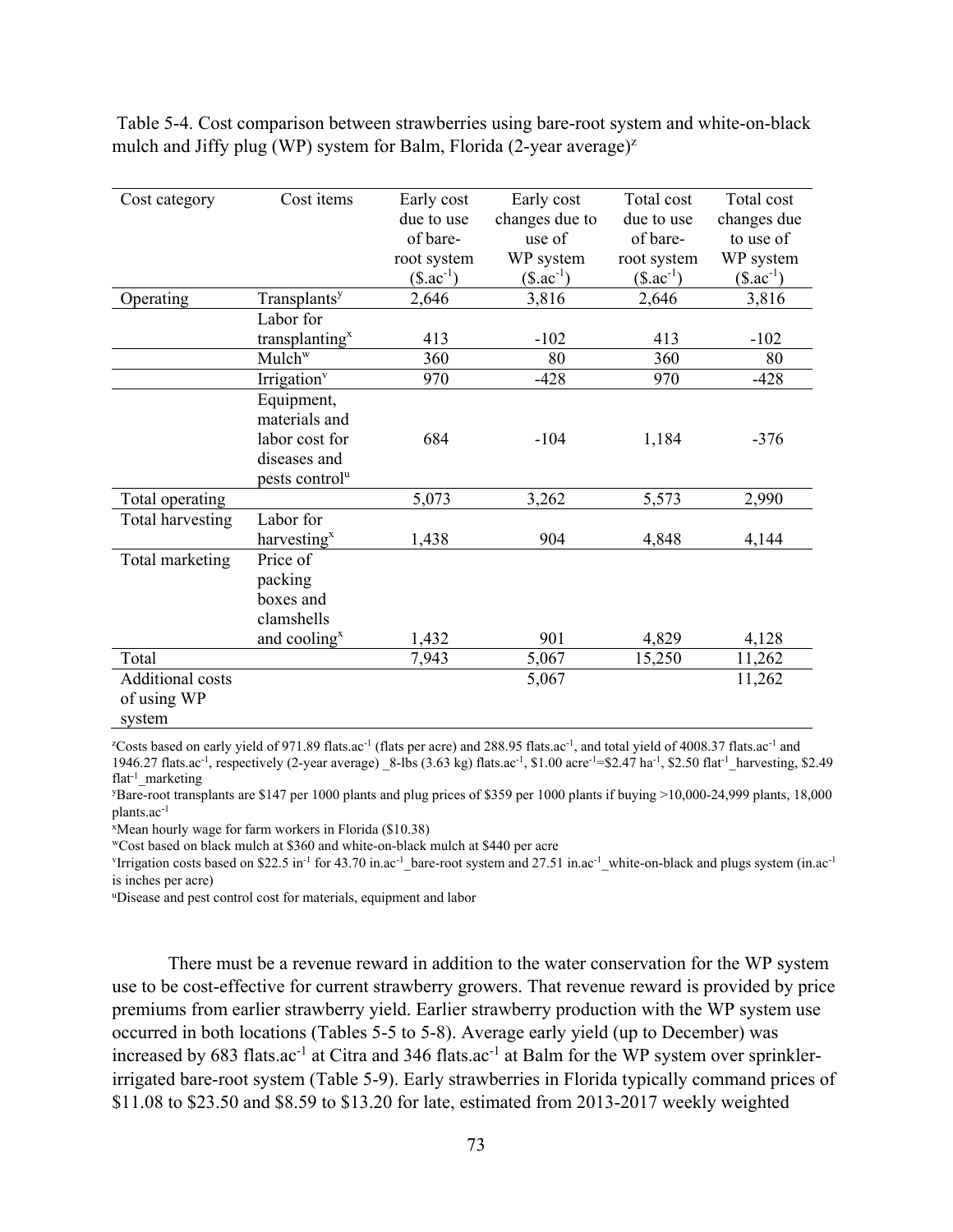average prices (USDA-AMS, 2017). The increase in early yield with the WP system use would pay for the amplified input costs compared to bare-root system. For instance, the additional cost for using the WP system amounts to  $$6,734$  ac<sup>-1</sup> (early cost) and  $$14,304$  ac<sup>-1</sup> (total cost) at Citra and \$5,067 ac<sup>-1</sup> (early cost) and  $$11,262$  ac<sup>-1</sup> (total cost) at Balm (Tables 5-3 and 5-4) and the income for the rise in early yield in Citra at \$11.08 to \$23.50 per flat would be \$5,450 (early) and \$14,657 (total) and in Balm would be \$2,075 (early) and \$13,765 (total) (Table 5-9). The savings in water used in establishment with the WP system would add more to this cost-effectiveness. The capacity to establish plants with less water would be particularly vital in potential future conditions where farmers are required to cut farm water consumption.

Table 5-9 is a partial budget analysis specifying the differences in revenue and expenses between the WP system and the bare-root system. Costs not directly mentioned in the partial budget are expected to be alike. Additional income from early production is based on the Citra and Balm yield data (Tables 5-5 to 5-8). There is a reduction in irrigation variable costs associated with using the WP system compared to bare-root system. The WP system does not require overhead sprinkler irrigation for transplant establishment. The decrease in irrigation operating costs is a natural result of not having to pay for supplies, repairs, maintenance, and energy costs for operating a pump for an overhead sprinkler system distributing 16.19 in.ac<sup>-1</sup>at Citra and 19.15 in.ac  $^{-1}$ at Balm water to plants within 96 h during the 12 days establishment period. These savings are \$364  $ac^{-1}$  at Citra and \$428  $ac^{-1}$  at Balm (Tables 5-3 and 5-4). Operating cost includes pumping, maintaining, and repairing system for irrigation per inch is conventionally \$22.5 (Bolda et al., 2016).

Additional expenses of \$6,734  $ac^{-1}$  (early) and \$14,304  $ac^{-1}$  (total) at Citra and \$5,067  $ac^{-}$  $1$  (early) and \$11,262 ac<sup>-1</sup> (total) at Balm (Tables 5-3 and 5-4) were experienced due to the use of the WP system rather than the bare-root system. There is loss of revenue related to the lower price of strawberry especially in the end of season  $(\$8.59$  to  $\$13.20$  flat<sup>-1</sup>). The expected net effect from using the WP system is \$5,450 (early) and \$14,657 (total) in Citra and in Balm would be \$2,075 (early) and \$13,765 (total) greater than using the bare-root system, signifying increased effectiveness potential under this specific set of assumptions. The findings agreed with Hochmuth et al. (2006). They conducted a partial budget analysis that indicated that although plug transplant costs were higher by  $$1,853$  ac<sup>-1</sup>, higher earlier yield offset the higher cost of production and resulted in net returns that were higher by  $$1,142$  ac<sup>-1</sup> than with bare-root transplants in one year of the two-year study.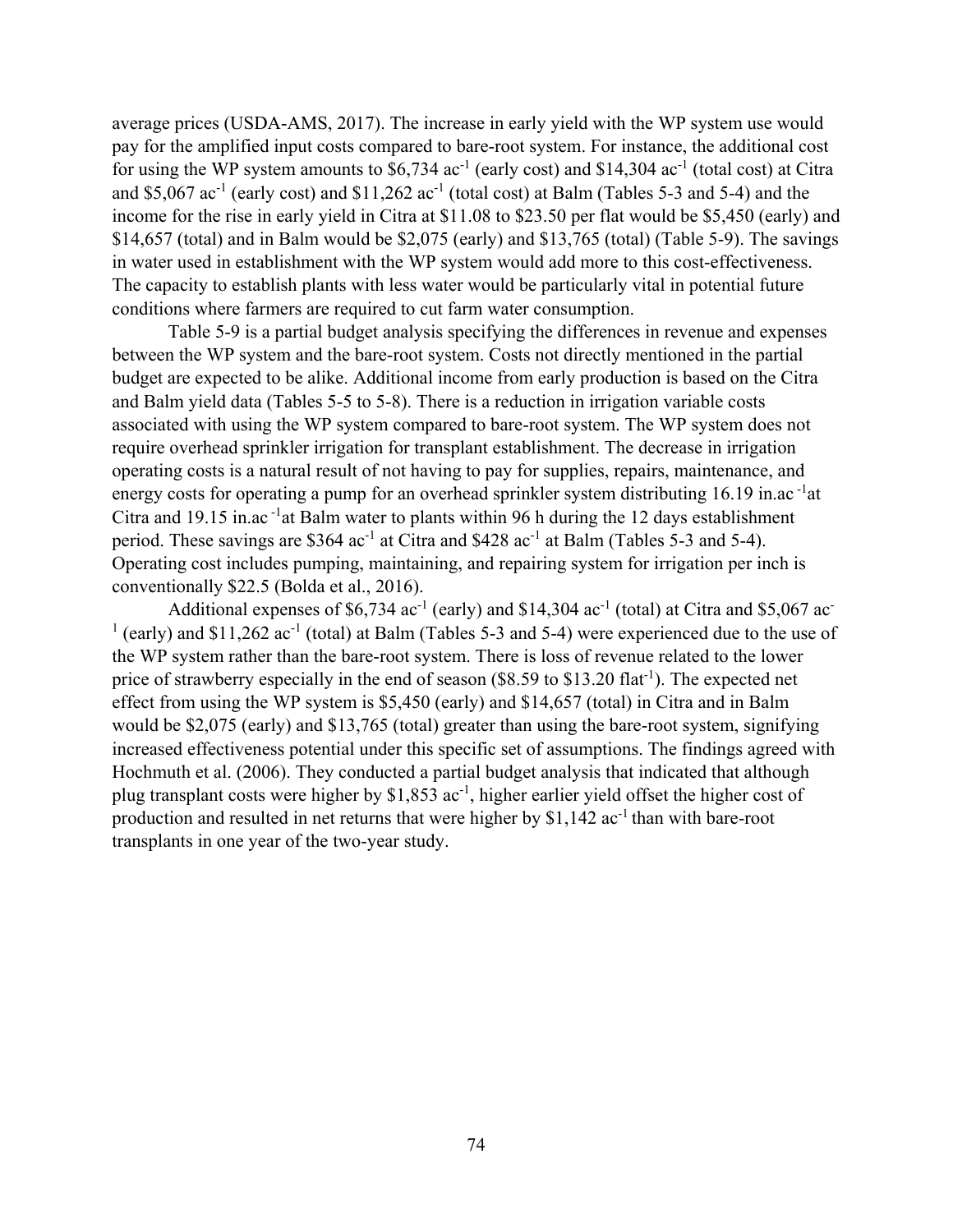| <b>Treatments</b> | <b>Week 1</b>    |                          |               | Week 2                         |                          |                 | Week 3                         |                          |                | Week 4                   |                          |                         | Total                          |               |
|-------------------|------------------|--------------------------|---------------|--------------------------------|--------------------------|-----------------|--------------------------------|--------------------------|----------------|--------------------------|--------------------------|-------------------------|--------------------------------|---------------|
|                   | Yield            | Price                    | Value         | Yield                          | Price                    | Value           | Yield                          | Price                    | Value          | Yield                    | Price                    | Value                   | Yield                          | Value         |
|                   | $(flat.ac^{-1})$ | (\$. flat <sup>1</sup> ) | $($.ac^{-1}]$ | $(\text{flat}.\text{ac}^{-1})$ | (\$. flat <sup>1</sup> ] | $($.ac^{-1}]$   | $(\text{flat}.\text{ac}^{-1})$ | (\$. flat <sup>1</sup> ) | $($. ac^{-1})$ | (flat.ac <sup>-1</sup> ) | (\$. flat <sup>1</sup> ] | $(\$.\mathrm{ac}^{-1})$ | $(\text{flat}.\text{ac}^{-1})$ | $($.ac^{-1})$ |
|                   |                  |                          |               |                                |                          | <b>November</b> |                                |                          |                |                          |                          |                         | <b>November</b>                |               |
| WP system         | 8.2              | 13.78                    | 113.0         | 82.3                           | 16.21                    | 1334.1          | 105.33                         | 20.42                    | 2150.8         | 130.0                    | 20.77                    | 2700.1                  | 325.83                         | 6298.0        |
| Bare-root system  | $\overline{0}$   | 13.78                    | 0.0           | $\theta$                       | 16.21                    | 0.0             | $\theta$                       | 20.42                    | 0.0            | $\theta$                 | 20.77                    | 0.0                     | 0.00                           | 0.0           |
| Difference        | 8.2              | $\theta$                 | 113.0         | 82.3                           | $\theta$                 | 1334.1          | 105.33                         | $\theta$                 | 2150.8         | 130.0                    | $\theta$                 | 2700.1                  | 325.83                         | 6298.0        |
|                   | <b>December</b>  |                          |               |                                |                          |                 |                                |                          |                |                          |                          | <b>December</b>         |                                |               |
| WP system         | 55.86            | 23.50                    | 1312.7        | 43.64                          | 20.90                    | 912.1           | 65.80                          | 20.64                    | 1358.1         | 422.02                   | 16.02                    | 6760.8                  | 587.32                         | 10343.7       |
| Bare-root system  | 17.25            | 23.50                    | 405.4         | 28.96                          | 20.90                    | 605.3           | 35.52                          | 20.64                    | 733.1          | 43.23                    | 16.02                    | 692.5                   | 124.96                         | 2436.3        |
| Difference        | 38.61            | $\overline{0}$           | 907.3         | 14.68                          | $\overline{0}$           | 306.8           | 30.28                          | $\overline{0}$           | 625.0          | 378.79                   | $\overline{0}$           | 6068.2                  | 462.36                         | 7907.4        |
|                   |                  |                          |               |                                |                          | January         |                                |                          |                |                          |                          |                         | <b>January</b>                 |               |
| WP system         | 627.5            | 13.20                    | 8283.0        | 411.6                          | 12.59                    | 5182.0          | 508.5                          | 12.08                    | 6142.7         | 385.5                    | 13.10                    | 5050.0                  | 1933.1                         | 24657.8       |
| Bare-root system  | 117.4            | 13.20                    | 1549.7        | 41.3                           | 12.59                    | 520.0           | 108.7                          | 12.08                    | 1313.1         | 117.3                    | 13.10                    | 1536.6                  | 384.7                          | 4919.4        |
| Difference        | 510.1            | $\overline{0}$           | 6733.3        | 370.3                          | $\theta$                 | 4662.0          | 399.8                          | $\overline{0}$           | 4829.6         | 268.2                    | $\overline{0}$           | 3513.4                  | 1548.4                         | 19738.4       |
| February          |                  |                          |               |                                |                          |                 |                                |                          |                |                          | February                 |                         |                                |               |
| WP system         | 206.9            | 11.33                    | 2344.2        | 238.9                          | 10.45                    | 2496.5          | 358.4                          | 10.62                    | 3806.2         | 796.1                    | 8.59                     | 6838.5                  | 1600.3                         | 15485.4       |
| Bare-root system  | 95.6             | 11.33                    | 1083.1        | 199.5                          | 10.45                    | 2084.8          | 348.6                          | 10.62                    | 3702.1         | 770.9                    | 8.59                     | 6622.0                  | 1414.6                         | 13492.1       |
| Difference        | 111.3            | $\theta$                 | 1261.1        | 39.4                           | $\overline{0}$           | 411.7           | 9.8                            | $\overline{0}$           | 104.1          | 25.2                     | $\mathbf{0}$             | 216.5                   | 185.7                          | 1993.3        |

Table 5-5. Early (Nov. to Dec.) and total (Nov. to Feb.) yield and price variation of using white-on-black mulch and Jiffy plug (WP) system relative to bare-root system at Citra  $(2016-2017)^{z}$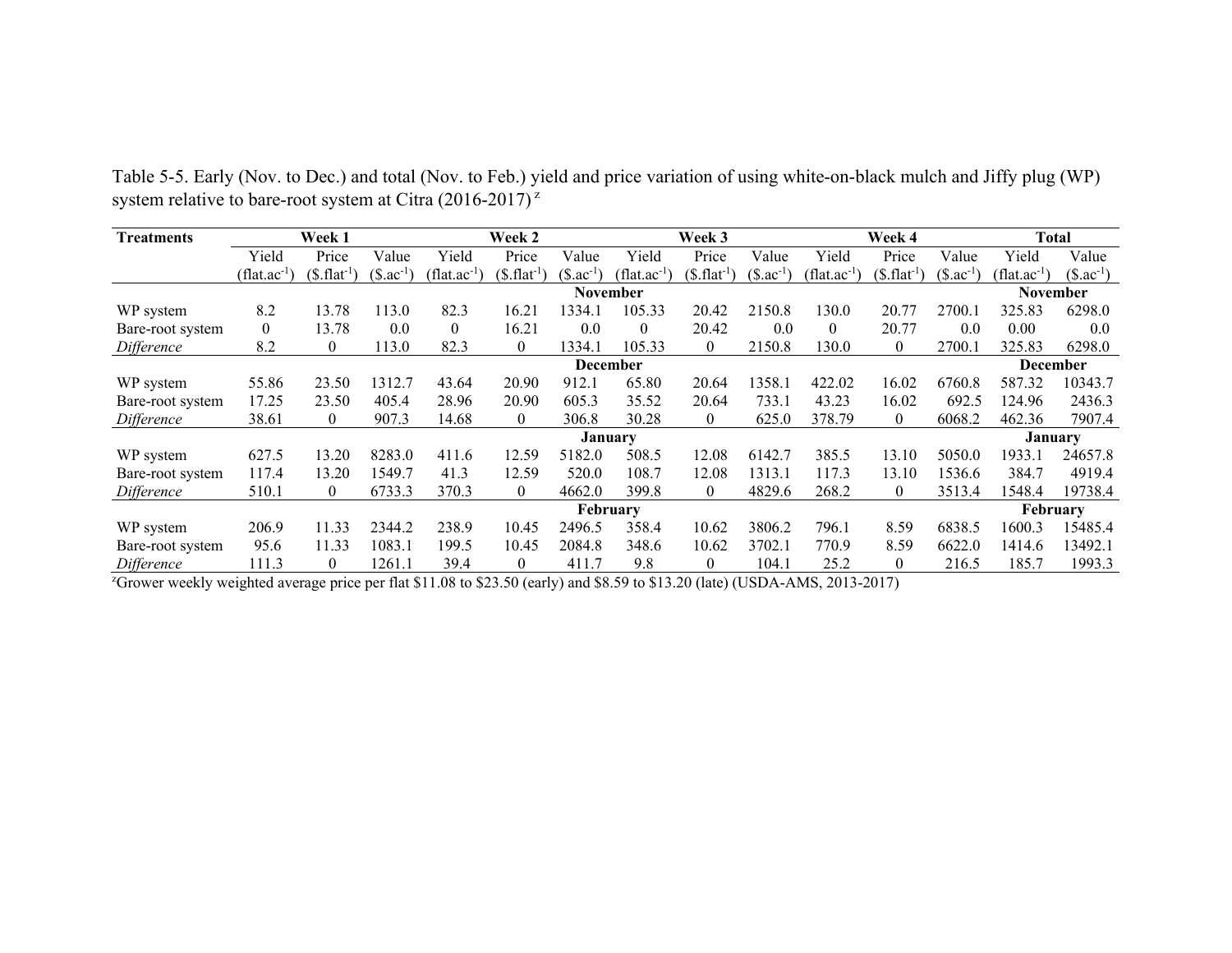Table 5-6. Early (Nov. to Dec.) and total (Nov. to Feb.) yield and price variation of using white-on-black mulch and Jiffy plug (WP) system relative to bare-root system at Citra  $(2017-2018)^{2}$ 

| <b>Treatments</b> | Week 1                         |          |               | Week 2           | Week 3         |                          |                                |                |                | Week 4                         | <b>Total</b>     |               |                  |               |
|-------------------|--------------------------------|----------|---------------|------------------|----------------|--------------------------|--------------------------------|----------------|----------------|--------------------------------|------------------|---------------|------------------|---------------|
|                   | Yield                          | Price    | Value         | Yield            | Price          | Value                    | Yield                          | Price          | Value          | Yield                          | Price            | Value         | Yield            | Value         |
|                   | $(flat.ac^{-1}) (S.flat^{-1})$ |          | $($.ac^{-1})$ | $(flat.ac^{-1})$ | $($. flat-1)$  | $($. ac^{-1})$           | $(\text{flat}.\text{ac}^{-1})$ | $($. flat-1)$  | $(\$.ac^{-1})$ | $(\text{flat}.\text{ac}^{-1})$ | $($. flat^{-1})$ | $($.ac^{-1}]$ | $(flat.ac^{-1})$ | $($.ac^{-1})$ |
|                   | October                        |          |               |                  |                |                          |                                |                |                |                                |                  |               | October          |               |
| WP system         |                                |          |               |                  |                |                          | 4.76                           | 11.07          | 52.7           | 48.64                          | 12.53            | 609.5         | 53.4             | 662.2         |
| Bare-root system  | $\overline{\phantom{0}}$       |          |               |                  | $\blacksquare$ | $\overline{\phantom{0}}$ | $\Omega$                       | 11.07          | $\Omega$       | $\theta$                       | 12.53            | $\Omega$      | $\Omega$         | $\Omega$      |
| Difference        |                                |          |               |                  |                |                          | 4.76                           | $\theta$       | 52.7           | 48.64                          | $\boldsymbol{0}$ | 609.5         | 53.4             | 662.2         |
|                   | <b>November</b>                |          |               |                  |                |                          |                                |                |                |                                |                  |               | <b>November</b>  |               |
| WP system         | 113.3                          | 13.78    | 1561.3        | 125.55           | 16.21          | 2035.2                   | 105.58                         | 20.42          | 2155.9         | 106.91                         | 20.77            | 2220.5        | 451.34           | 7972.9        |
| Bare-root system  | 0                              | 13.78    | $0.00\,$      | $\theta$         | 16.21          | 0.00                     | $\Omega$                       | 20.42          | $\Omega$       | 3.08                           | 20.77            | 64.0          | 3.08             | 64.0          |
| Difference        | 113.3                          | $\theta$ | 1561.3        | 125.55           | $\theta$       | 2035.2                   | 105.58                         | $\theta$       | 2155.9         | 103.83                         | $\theta$         | 2156.5        | 448.26           | 7908.9        |
|                   | <b>December</b>                |          |               |                  |                |                          |                                |                |                |                                |                  |               | <b>December</b>  |               |
| WP system         | 54.54                          | 23.50    | 1281.7        | 31.37            | 20.90          | 655.6                    | 231.07                         | 20.64          | 4769.3         | 208.91                         | 16.02            | 3346.7        | 525.89           | 10053.4       |
| Bare-root system  | 17.09                          | 23.50    | 401.6         | 25.54            | 20.90          | 533.8                    | 217.05                         | 20.64          | 4479.9         | 190.18                         | 16.02            | 3046.7        | 449.86           | 8462.0        |
| Difference        | 37.45                          | $\theta$ | 880.1         | 5.83             | $\theta$       | 121.8                    | 14.02                          | $\theta$       | 289.4          | 18.73                          | $\overline{0}$   | 300.0         | 76.03            | 1591.4        |
|                   |                                |          |               |                  |                | <b>January</b>           |                                |                |                |                                |                  |               | <b>January</b>   |               |
| WP system         | 182.89                         | 13.20    | 2414.1        | 354.36           | 12.59          | 4461.4                   | 162.02                         | 12.08          | 1957.2         | 408.99                         | 13.10            | 5357.8        | 1108.26          | 14190.5       |
| Bare-root system  | 160.42                         | 13.20    | 2117.5        | 200.89           | 12.59          | 2529.2                   | 45.49                          | 12.08          | 549.5          | 218.41                         | 13.10            | 2861.2        | 625.21           | 8057.4        |
| Difference        | 22.47                          | $\theta$ | 296.6         | 153.47           | $\theta$       | 1932.2                   | 116.53                         | $\theta$       | 1407.7         | 190.58                         | $\theta$         | 2496.6        | 483.05           | 6133.1        |
|                   |                                |          |               |                  |                | February                 |                                |                |                |                                |                  |               | February         |               |
| WP system         | 260.26                         | 11.33    | 2948.7        | 262.62           | 10.45          | 2744.4                   | 210.49                         | 10.62          | 2235.4         | 697.94                         | 8.59             | 5995.3        | 1431.31          | 13923.8       |
| Bare-root system  | 73.59                          | 11.33    | 833.8         | 87.91            | 10.45          | 918.7                    | 109.70                         | 10.62          | 1165.0         | 618.93                         | 8.59             | 5316.6        | 890.13           | 8234.1        |
| Difference        | 186.67                         | 0        | 2114.9        | 174.71           | $\Omega$       | 1825.7                   | 100.79                         | $\overline{0}$ | 1070.4         | 79.01                          | $\overline{0}$   | 678.7         | 541.18           | 5689.7        |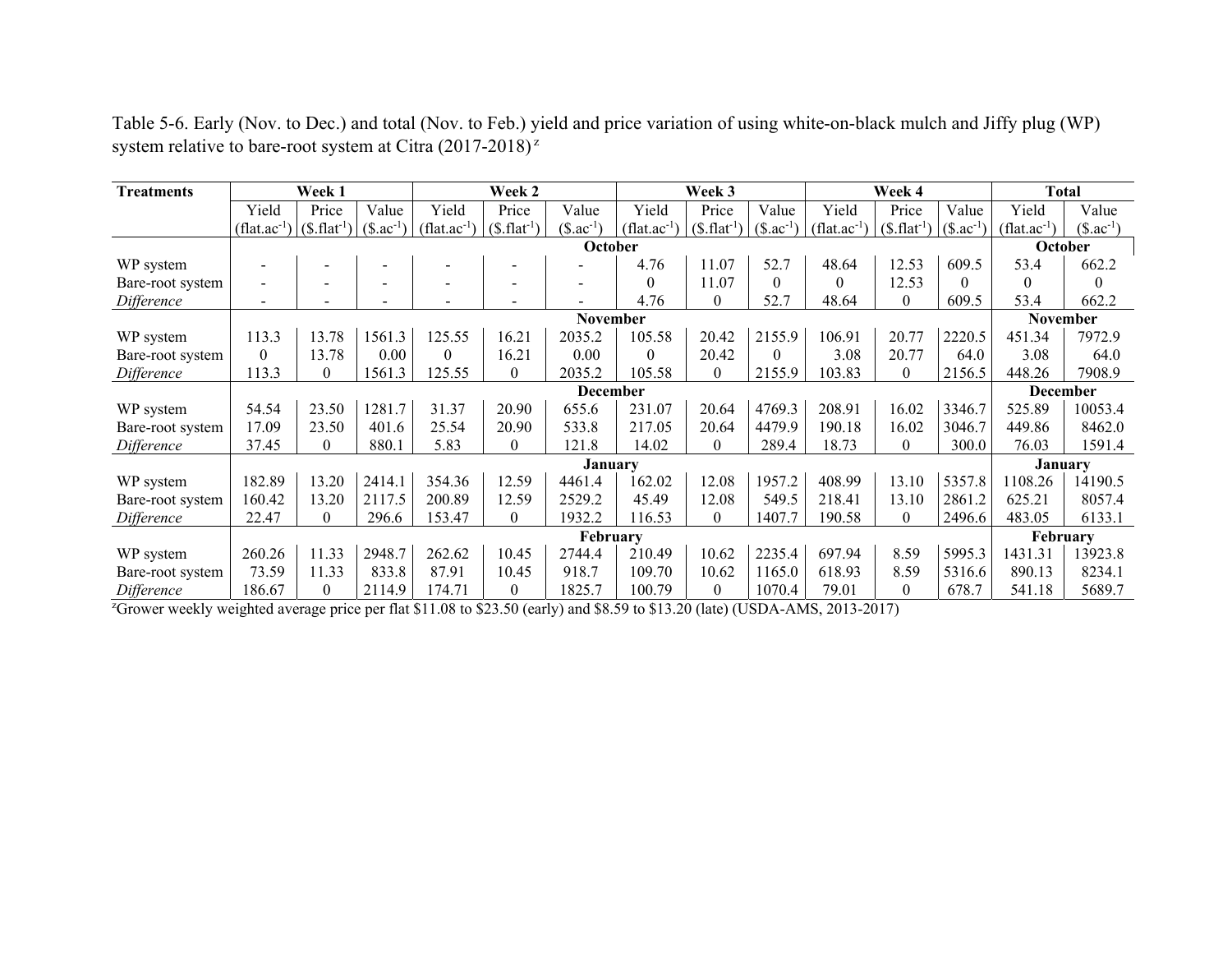Table 5-7. Early (Nov. to Dec.) and total (Nov. to Feb.) yield and price variation of using white-on-black mulch and Jiffy plug (WP) system relative to bare-root system at Balm (2016-2017)<sup> $z$ </sup>

| <b>Treatments</b> | Week 1                   |                          |                          | Week 2                       |                          |                                     | Week 3                |               |             |                         | Week 4        | <b>Total</b>            |                       |               |
|-------------------|--------------------------|--------------------------|--------------------------|------------------------------|--------------------------|-------------------------------------|-----------------------|---------------|-------------|-------------------------|---------------|-------------------------|-----------------------|---------------|
|                   | Yield                    | Price                    | Value                    | Yield                        | Price                    | Value                               | Yield                 | Price         | Value       | Yield                   | Price         | Value                   | Yield                 | Value         |
|                   | $(flat.ac^{-1})$         | (\$. flat <sup>1</sup> ] | $$.ac^{-1}$              | $\int$ flat.ac <sup>-1</sup> | $($. flat-1]$            | $\text{\degree}3$ .ac <sup>-1</sup> | flat.ac <sup>-1</sup> | $($. flat-1]$ | $$.ac^{-1}$ | (flat.ac <sup>-1)</sup> | $($. flat-1]$ | $\Im$ .ac <sup>-1</sup> | flat.ac <sup>-1</sup> | $($.ac^{-1})$ |
|                   |                          |                          |                          |                              |                          | November                            |                       |               |             |                         |               |                         | November              |               |
| WP system         |                          |                          |                          |                              |                          |                                     | 23.56                 | 20.42         | 481.1       | 160.47                  | 20.77         | 3332.9                  | 184.03                | 3814.1        |
| Bare-root system  |                          |                          |                          | $\overline{\phantom{0}}$     |                          | $\overline{\phantom{0}}$            | $\theta$              | 20.42         | $\Omega$    | 0                       | 20.77         | $\Omega$                | $\theta$              |               |
| Difference        | $\overline{\phantom{a}}$ | $\overline{\phantom{a}}$ | $\overline{\phantom{0}}$ | $\overline{\phantom{a}}$     | $\overline{\phantom{a}}$ | $\blacksquare$                      | 23.56                 | 0             | 481.1       | 160.47                  | 0             | 3332.9                  | 184.03                | 3814.1        |
|                   | <b>December</b>          |                          |                          |                              |                          |                                     |                       |               |             |                         |               | <b>December</b>         |                       |               |
| WP system         | 178.17                   | 23.50                    | 4187.0                   | 110.13                       | 20.90                    | 2301.7                              | 140.87                | 20.64         | 2907.6      | 448.72                  | 16.02         | 7188.5                  | 877.89                | 16584.8       |
| Bare-root system  | 5.74                     | 23.50                    | 134.9                    | 25.77                        | 20.90                    | 538.6                               | 93.32                 | 20.64         | 1926.1      | 133.17                  | 16.02         | 2133.4                  | 258.00                | 4733.0        |
| Difference        | 172.43                   | $\bf{0}$                 | 4052.1                   | 84.36                        | $\theta$                 | 1763.1                              | 47.55                 | 0             | 981.5       | 315.55                  | 0             | 5055.1                  | 619.89                | 11851.8       |
|                   |                          |                          |                          |                              |                          | <b>January</b>                      |                       |               |             |                         |               |                         | <b>January</b>        |               |
| WP system         | 269.92                   | 13.20                    | 3562.9                   | 128.89                       | 12.59                    | 1622.7                              | 131.94                | 12.08         | 1593.8      | 143.63                  | 13.10         | 1881.6                  | 674.38                | 8661.1        |
| Bare-root system  | 60.18                    | 13.20                    | 794.4                    | 50.73                        | 12.59                    | 638.7                               | 59.13                 | 12.08         | 714.3       | 34.97                   | 13.10         | 458.1                   | 205.01                | 2605.5        |
| Difference        | 209.74                   | $\theta$                 | 2768.5                   | 78.16                        | $\Omega$                 | 984.0                               | 72.81                 | 0             | 879.5       | 108.66                  | 0             | 1423.5                  | 469.37                | 6055.6        |
|                   |                          |                          |                          |                              |                          | February                            |                       |               |             |                         |               |                         | February              |               |
| WP system         | 157.97                   | 11.33                    | 789.8                    | 242.72                       | 10.45                    | 2536.4                              | 364.96                | 10.62         | 3875.9      | 422.36                  | 8.59          | 3628.1                  | 188.01                | 11830.2       |
| Bare-root system  | 62.34                    | 11.33                    | 706.3                    | 120.41                       | 10.45                    | 1258.3                              | 134.19                | 10.62         | 1425.1      | 183.05                  | 8.59          | 1572.4                  | 499.99                | 4962.1        |
| Difference        | 95.63                    | 0                        | 1083.5                   | 122.31                       | 0                        | 1278.1                              | 230.77                | 0             | 2450.8      | 239.31                  | 0             | 2055.7                  | 688.02                | 6868.1        |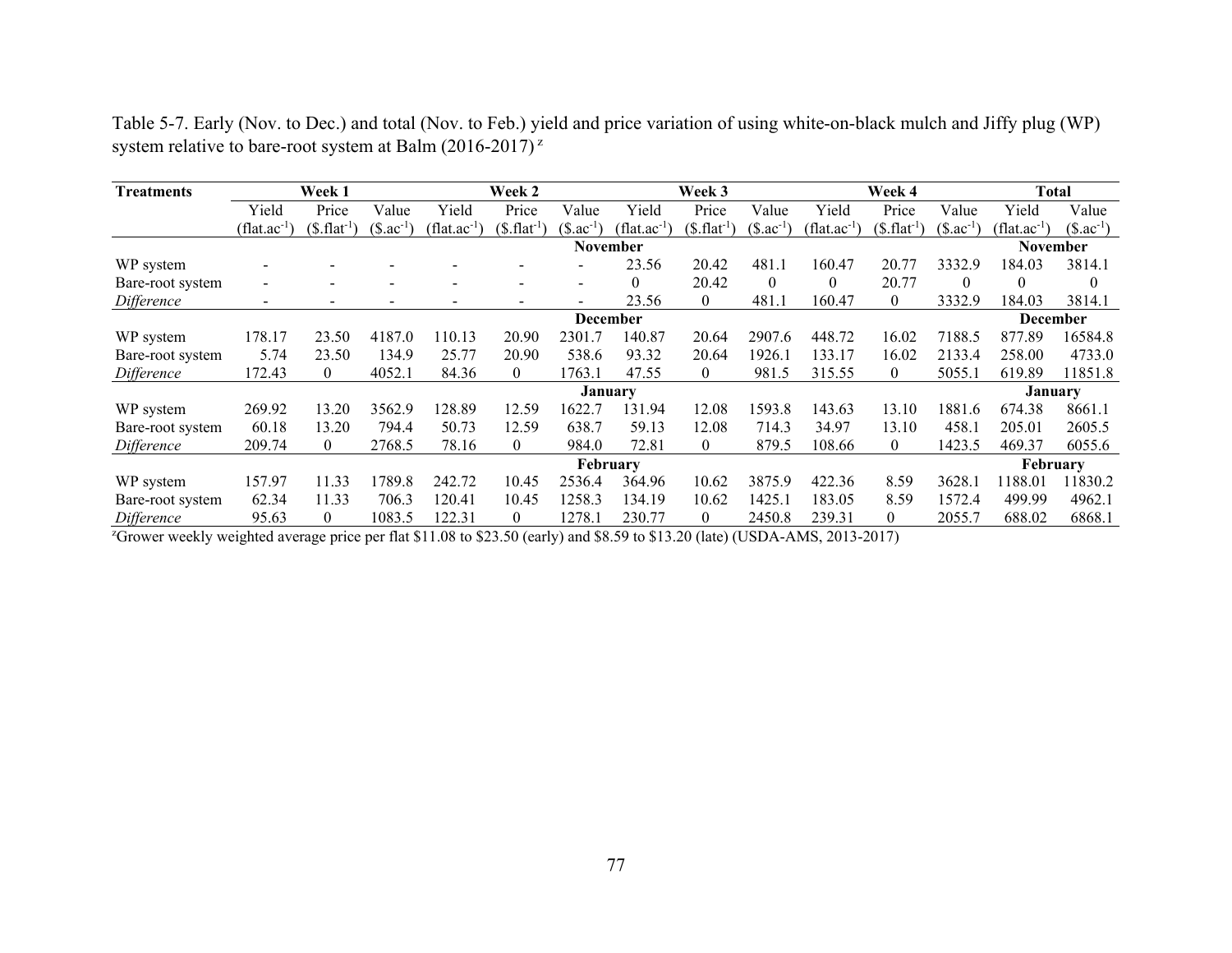Table 5-8. Early (Nov. to Dec.) and total (Nov. to Feb.) yield and price variation of using white-on-black mulch and jiffy plug (WP) system relative to bare-root system at Balm (2017-2018)<sup>2</sup>

| <b>Treatments</b> | Week 1                   |                         |                          | Week 2                   |                    |                         | Week 3                  |               |               | Week 4                  |                  |               | Total                    |               |
|-------------------|--------------------------|-------------------------|--------------------------|--------------------------|--------------------|-------------------------|-------------------------|---------------|---------------|-------------------------|------------------|---------------|--------------------------|---------------|
|                   | Yield                    | Price                   | Value                    | Yield                    | Price              | Value                   | Yield                   | Price         | Value         | Yield                   | Price            | Value         | Yield                    | Value         |
|                   | $(flat.ac^{-1})$         | $(\$.\text{flat}^{-1})$ | $($.ac^{-1}]$            | (flat.ac <sup>-1</sup> ) | $(\$, flat^1)$     | $(\$.\mathrm{ac}^{-1}]$ | $(\text{flat.ac}^{-1})$ | $($. flat-1]$ | $($.ac^{-1}]$ | $(\text{flat.ac}^{-1})$ | $($. flat^{-1})$ | $($.ac^{-1})$ | (flat.ac <sup>-1</sup> ) | $($.ac^{-1})$ |
|                   |                          |                         |                          |                          |                    | <b>November</b>         |                         |               |               |                         |                  |               | November                 |               |
| WP system         |                          |                         | $\overline{\phantom{0}}$ | 29.46                    | 16.21              | 477.6                   | 94.24                   | 20.42         | 1924.4        | 103.68                  | 20.77            | 2153.4        | 227.38                   | 4555.4        |
| Bare-root system  | $\overline{\phantom{a}}$ |                         | $\overline{\phantom{a}}$ | $\theta$                 | 16.21              | 0                       | $\theta$                | 20.42         | $\theta$      | 0                       | 20.77            | 0.0           | $\theta$                 | $\theta$      |
| Difference        | $\overline{\phantom{a}}$ |                         | $\overline{\phantom{0}}$ | 29.46                    | $\theta$           | 477.6                   | 94.24                   | $\theta$      | 1924.4        | 103.68                  | $\mathbf{0}$     | 2153.4        | 227.38                   | 4555.4        |
|                   |                          | <b>December</b>         |                          |                          |                    |                         |                         |               |               |                         | <b>December</b>  |               |                          |               |
| WP system         | 104.98                   | 23.50                   | 2467.0                   | 78.87                    | 20.90              | 1648.4                  | 255.1                   | 20.64         | 5265.3        | 145.27                  | 16.02            | 2327.2        | 584.22                   | 11707.9       |
| Bare-root system  | 43.97                    | 23.50                   | 1033.3                   | 53.10                    | 20.90              | 1109.8                  | 233.1                   | 20.64         | 4811.2        | 135.27                  | 16.02            | 2167.0        | 465.44                   | 9121.3        |
| Difference        | 61.01                    | $\bf{0}$                | 1433.7                   | 25.77                    | $\left( 0 \right)$ | 538.6                   | 22.0                    | 0             | 454.1         | 10                      | $\bf{0}$         | 160.2         | 118.78                   | 2586.6        |
|                   |                          |                         |                          |                          |                    | <b>January</b>          |                         |               |               |                         |                  |               | January                  |               |
| WP system         | 240.56                   | 13.20                   | 3175.4                   | 572.20                   | 12.59              | 7203.9                  | 288.55                  | 12.08         | 3485.7        | 261.17                  | 13.10            | 3421.3        | 1362.48                  | 17286.4       |
| Bare-root system  | 225.06                   | 13.20                   | 2970.8                   | 239.17                   | 12.59              | 3011.1                  | 76.81                   | 12.08         | 927.9         | 94.85                   | 13.10            | 1242.5        | 635.89                   | 8152.3        |
| Difference        | 15.50                    | $\overline{0}$          | 204.6                    | 333.03                   | $\theta$           | 4192.8                  | 211.74                  | $\theta$      | 2557.8        | 166.32                  | $\overline{0}$   | 2178.8        | 726.59                   | 9134.1        |
|                   | February                 |                         |                          |                          |                    |                         |                         |               |               |                         | February         |               |                          |               |
| WP system         | 306.44                   | 11.33                   | 3471.9                   | 477.88                   | 10.45              | 4993.8                  | 470.31                  | 10.62         | 4994.7        | 840.71                  | 8.59             | 7221          | 2095.34                  | 20682.2       |
| Bare-root system  | 86.03                    | 11.33                   | 974.7                    | 126.53                   | 10.45              | 1322.2                  | 351.90                  | 10.62         | 3737.2        | 686.48                  | 8.59             | 5896.9        | 1250.94                  | 11931.0       |
| Difference        | 220.41                   | $\Omega$                | 2497.2                   | 351.35                   | $\theta$           | 3671.6                  | 118.41                  | $\Omega$      | 1257.5        | 154.23                  | $\theta$         | 324.8         | 844.40                   | 8751.2        |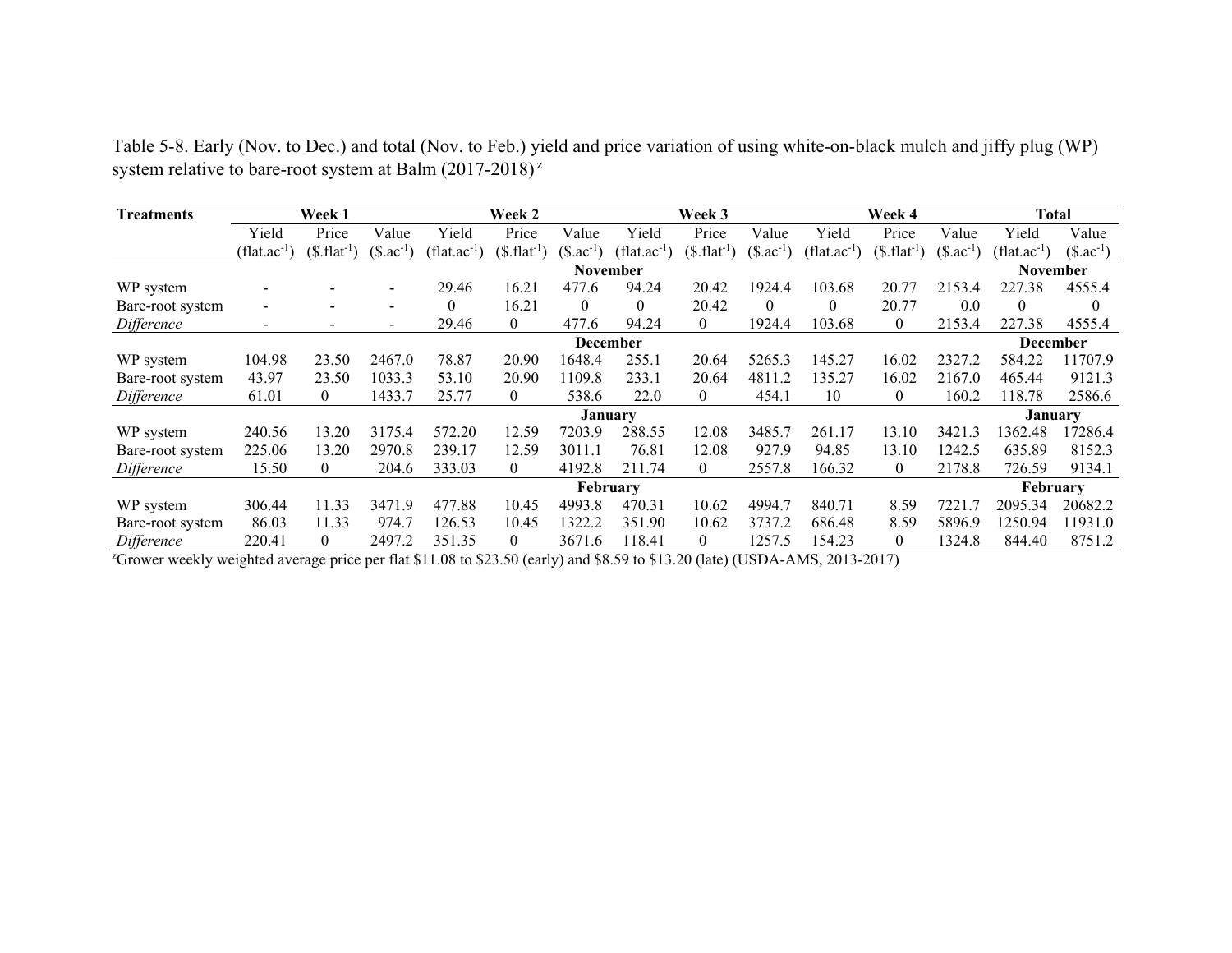| Budget variable          | Early Fruit                            | Value                                    | Total fruit                | Value                       | Value                        |
|--------------------------|----------------------------------------|------------------------------------------|----------------------------|-----------------------------|------------------------------|
|                          | yield changes                          | changes                                  | yield changes              | changes                     | $($.100 \text{ acres}^{-1})$ |
|                          | (flats.ac <sup>-1</sup> ) <sup>z</sup> | $(\$$ .acre <sup>-1</sup> ) <sup>y</sup> | $(\text{flats.ac}^{-1})^z$ | $(\$.\mathrm{acre}^{-1})^y$ |                              |
|                          |                                        |                                          | Citra                      |                             |                              |
| Yield or Revenue changes | 683                                    | 12,184                                   | 2,062                      | 28,961                      | 2,896,100                    |
| Cost changes             |                                        | 6,734                                    |                            | 14,304                      | 1,430,400                    |
| Net effect               |                                        | 5,450                                    |                            | 14,657                      | 1,465,700                    |
|                          |                                        |                                          | Balm                       |                             |                              |
| Yield or Revenue changes | 346                                    | 7,142                                    | 1,917                      | 2,5027                      | 2,502,700                    |
| Cost changes             | $\overline{\phantom{0}}$               | 5,067                                    |                            | 11,262                      | 1,126,200                    |
| Net effect               |                                        | 2,075                                    |                            | 13,765                      | 1,376,500                    |

Table 5-9. Net effect of using white-on-black mulch and Jiffy plug (WP) system relative to bareroot system at Citra and Balm (2-year average)

<sup>2</sup>l flat=8 lbs (3.63 kg), increased early yield 683 flats.ac<sup>-1</sup>, and total yield 2,062 flats.ac<sup>-1</sup> (2-year average) at Citra and increased early yield flats.ac<sup>-1</sup>, and total yield 1,917 flats.ac<sup>-1</sup> (Based on 2017-2018 season yield only) at Balm and \$1.00  $ac^{-1}$ =\$2.47 ha<sup>-1</sup>

y Grower weekly weighted average price per flat \$11.08 to \$23.50 (early) and \$8.59 to \$13.20 (late) (USDA-AMS, 2013-2017)

## **Conclusions**

Our results show that WP system use has the potential for decreasing irrigation water use as well as improving revenues on strawberry farms. The bare-root system resulted in a total water use (sprinkler + drip) for the season of 1,186,544 gallons per acre at Citra and  $1,169,263$ gallons per acre at Balm. The WP system, which used only drip irrigation, accounted for 747,000 gallons per acre at Citra and 649,182 gallons at Balm. Thus the elimination of sprinkler irrigation resulted in decreases in water use of 439,544 gallons per acre at Citra and 520,081 gallons per acre at Balm. The WP system provided higher early and total fruit yields than the bare-root system at both locations (Citra and Balm). The total profitability of strawberry production was elevated by \$14,657 acre<sup>-1</sup> at Citra and \$13,765 acre<sup>-1</sup> at Balm. The results can be used to inform the decision-making about cropping system modification that can considerably increase profitability while reducing water use. More research is required to establish consistency in earliness with the WP system with strawberry cultivars other than 'Florida Radiance'.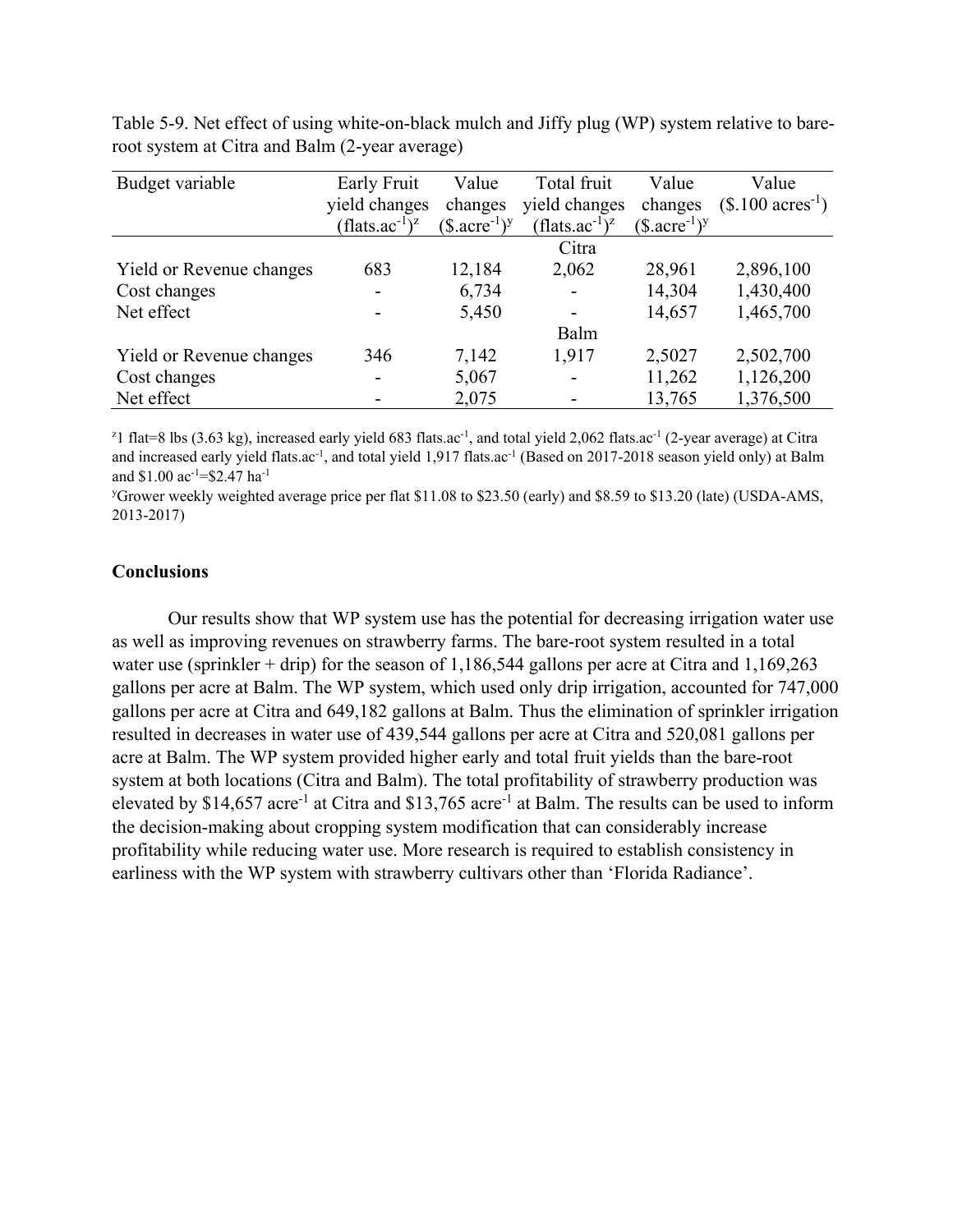## **LITERATURE CITED**

- Adams S.R., K.E. Cockshull, and C.R.J. Cave. 2001. Effect of temperature on the growth and development of tomato fruits. Annu. Bot. 88:869-877.
- Adebooye, O.C., M. Schmitz-Eiberger, C. Lankes, and G.J. Noga. 2010. Inhibitory effects of sub-optimal root zone temperature on leaf bioactive components, photosystem II (PS II) and minerals uptake in *Trichosanthes cucumerina* L. Cucurbitaceae. Acta Physiologiae Plantarum, 32:67-73.
- Agehara, S. and D.I. Leskovar. 2012. Characterizing concentration effects of exogenous abscisic acid on gas exchange, water relations, and growth of muskmelon seedlings during water stress and rehydration. J. Amer. Soc. Hort. Sci. 137(6):400–410.
- Albregts, E.E. and C.M. Howard. 1985. Effect of intermittent sprinkler irrigation on establishment of strawberry transplants. Soil Crop Sci. Soc. Fla. Proc. 44:197–199.
- Alimi, T. and C.O. Alofe. 1992. Profitability response of improved open pollinated maize varieties to Nitrogen fertilizer levels. J. Agric. Rural Develop. 5:42-47.
- Berry J. and O. Bjorkman. 1980. Photosynthetic response and adaptation to temperature of higher plants. Ann. Rev. Plant Physiol. 31:492-543.
- Bish, E.B., D.J. Cantliffe, and C.K. Chandler. 2001. A system for producing large quantities of greenhouse-grown strawberry plantlets for plug production. HortTechnology 11:636– 638.
- Boari, F., A. Donadio, M.I. Schiattone, and V. Cantore. 2015. Particle film technology: A supplemental tool to save water. Agr. Water Mgt. 147:154–162.
- Bolda, M.P., L. Tourte, J. Murdock, and D.A. Sumner. 2016. Sample costs to produce and harvest strawberries. Central Coast Region, Santa Cruz and Monterey Counties. University of California Agriculture and Natural Resources. Cooperative Extension and Agricultural Issues Center. UC Davis Department of Agricultural and Resource Economics. p. 1-20.
- Bonanno, A.R. and W.J. Lamont Jr. 1987. Effect of polyethylene mulches, irrigation method, and row covers on soil and air temperature and yield of muskmelon. J. Amer. Soc. Hort. Sci. 112:735–738.
- Cantore, V., P. Bernardo, and R. Albrizio. 2009. Kaolin-based particle film technology affects tomato physiology, yield and quality. Environ. Expt. Bot. 66:279–288.
- Chaitanya, K.V., D. Sundar and A.R. Reddy. 2001. Mulberry leaf metabolism under high temperature stress. Biol. Plant. 44: 379-384.
- Davies, W.J. and H.G. Jones. 1991. Abscisic Acid: Physiology and biochemistry. BIOS Scientific Publishers, Oxford, UK.
- Dekov, I., T. Tsonev, and I. Yordanov. 2000. Effects of water stress and high temperature stress on the structure and activity of photosynthetic apparatus of *Zea mays* and *Helianthus annuus*. Photosynthetica, 38:361-366.
- Durner, E.F. 1999. Winter greenhouse strawberry production using conditioned plug plants. HortScience 34:615–616.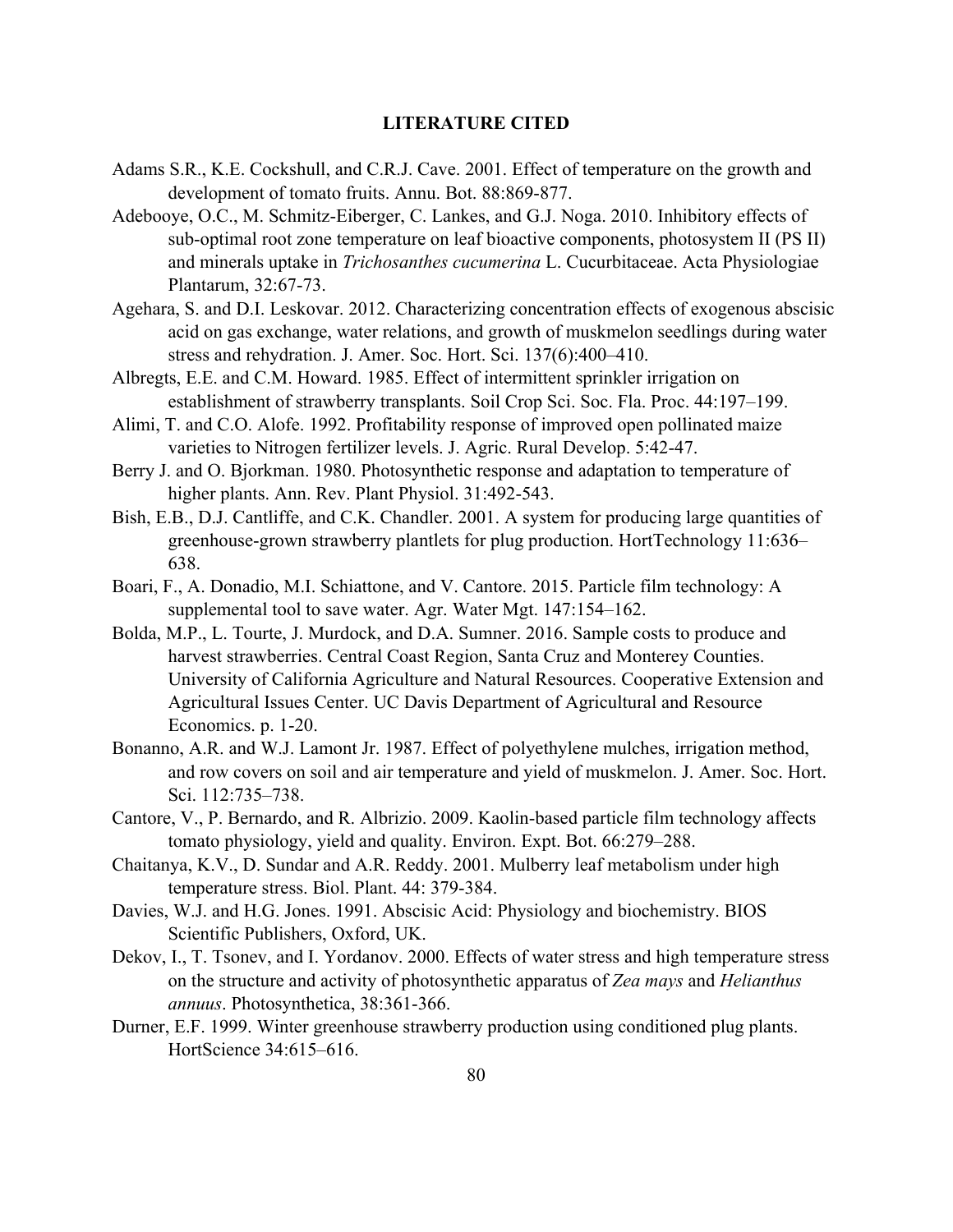- Durner, E.F., E.B. Poling, and J.L. Maas. 2002. Recent advances in strawberry plug transplant technology. HortTechnology 12(4):545-550.
- El-Khawaga, A.S. 2013. Response of Grand Naine banana plants grown under different soil moisture levels to antitranspirants application. Asian J. Crop Sci. 5(3):238–250.
- El-Yazied, A.A. and M. A. Mady. 2012. Plastic mulch color and potassium foliar application affect growth and productivity of strawberry (*Fragaria × ananassa* Duch). J. App. Sci. Res. 8(2):1227-1239.
- Ericsson, T., L. Rytter, and E. Vapaavuori. 1996. Physiology of carbon allocation in trees. Biomass Bioenergy 11:115–127.
- Florida Automated Weather Network (FAWN). 2015. <http:// fawn.ifas.ufl.edu/>. Accessed on June 24, 2018.
- Fanizza, G., L. Ricciardi and C. Bagnulo. 1991. Leaf greenness measurements to evaluate water stressed genotypes in *Vitis vinifera*. Euphytica 55:27-31.
- Fukuda S. and O. Matsumoto. 1988. A propagation method by nutrient film technique culture of forcing strawberry: A propagation method of NFT strawberry under high temperature in summer. Bul. Yamaguchi Agr. Expt. Sta. 40:27-33.
- Glenn, D. M., N. Cooley, R. Walker, P. Clingeleffer, and K. Shellie. 2010. Impact of kaolin particle film and water deficit on wine grape water use efficiency and plant water relation. HortScience 45(8):1178-1187.
- Glenn, D.M. 2012. The mechanisms of plant stress mitigation by kaolin-based particle films and applications in horticultural and agricultural crops. HortScience 47(6):710–711.
- Gold, S.E. and M.E. Stanghellini. 1985. Effects of temperature on Phythium root rot of spinach grown under hydroponic conditions. Phytopathology, 75:333-337.
- Grout, B.W.W. and S. Millam. 1985. Photosynthetic development of micropropagated strawberry plantlets following transplanting. Ann. Bot. 55:129–131.
- Gulen, H. and A. Eris. 2003. Some physiological changes in strawberry (*Fragaria* × *ananassa* 'Camarosa') plants under heat stress. J. Hort. Sci. and Biotechnol. 78:894-898.
- Ham, J.M., G.J. Kluitenberg, and W.J. Lamont. 1993. Optical properties of plastic mulches affect the field temperature regime. J. Amer. Soc. Hort. Sci. 118(2):188-193.
- Hancock, J. F. 1999. Strawberries. CAB International, Wallingford, Oxford, UK. 213-237.
- He, J., L. Qin, and S.K. Lee. 2013. Root-zone CO<sub>2</sub> and root-zone temperature effects on photosynthesis and nitrogen metabolism of aeroponically grown lettuce (*Lactuca sativa* L.) in the tropics. Photosynthetica 51:330-340.
- Heide, O. M. 1977. Photoperiod and temperature interactions in growth and flowering of strawberry. Physiol. Plantarum 40:21-26.
- Hellman, E. and J. Travis. 1988. Growth inhibition of strawberry at high temperature. Adv. Strawberry production 7:36-38.
- Herdt, R. 1987. "Whither farming systems?" In how systems work: proceedings of farming systems research symposium Fayetteville, Arkansas: Winrock International Institute for Agricultural Development. University of Arkansas. p. 3-7.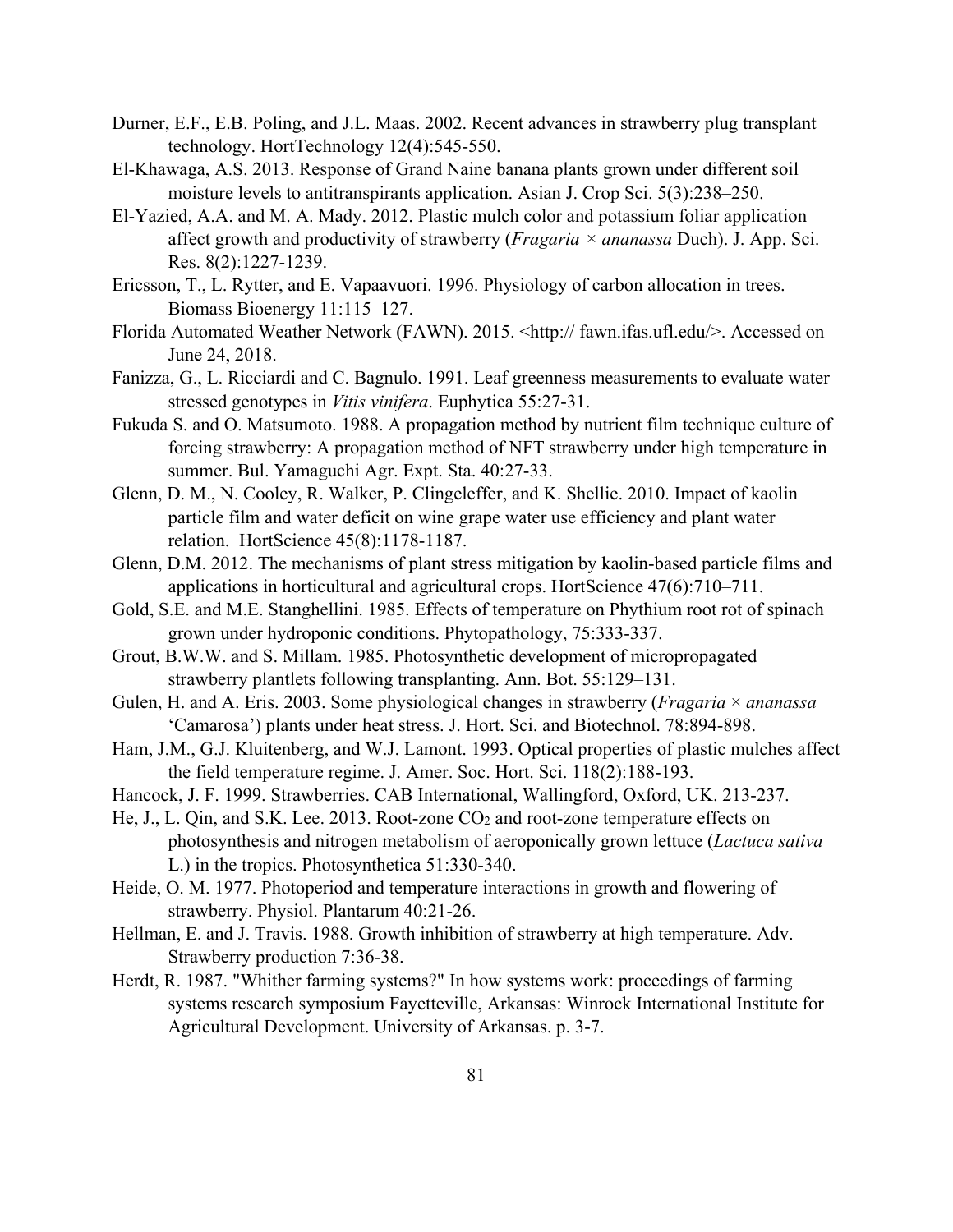- Herrington, M.E., M. Wegener, C. Hardner, L. Woolcock, and M.J. Dieters. 2012. Influence of plant traits on production costs and profitability of strawberry in southeast Queensland. Agric. Syst. 106:23–32.
- Hochmuth, G., D. Cantliffe, C. Chandler, C. Stanley, E. Bish, E. Waldo, D. Legard, and J. Duval. 2006. Fruiting responses and economics of containerized and bare-root strawberry transplants established with different irrigation methods. HortTechnology 16:205-210.
- Hochmuth, R., L. Leon, T. Crocker, D. Dinkins, and G. Hochmuth. 1998. Comparison of bareroot and plug strawberry plants in soilless culture in northern Florida. Fla. Coop. Ext. Serv. Rpt. SVREC 98-4. Univ. of Florida, Gainesville.
- Houghton, J.T., B.A. Callander, and S.K. Varney. 1992. Climate change 1992. The supplementary report to the IPCC scientific assessment. Press Syndicate of the University of Cambridge.
- Ikeda, T., K. Yamazaki, and H. Kumakura. 2007. Effect of cooling of medium on fruit set in high-bench strawberry culture. HortScience 42:88-90.
- Intergovernmental Panel Climate Change (IPCC). 2007. Climate Change 2007: Impacts, adaptation and vulnerability: Contribution of working group II to the fourth assessment report of the Intergovernmental Panel on Climate Change. Cambridge University Press, Cambridge, U.K. and New York, NY.
- Kadir, S. and G. Sidhu. 2006. Strawberry (*Fragaria* × *ananassa* Duch.) growth and productivity as affected by temperature. HortScience 41(6):1423-1430.
- Kinoshita, T., Y. Nakano, and H. Kawashima. 2011. Effect of duration of root-zone cooling in potted tomato seedling on plant growth and fruit yield during high-temperature periods. Hort. Res. 11:459-465.
- Lament Jr., W. J. 1993. Plastic mulches for the production of vegetable crops. HortTechnology 3(1):35-39.
- Ledesma, N. A. and N. Sugiyama. 2005. Pollen quality and performance of strawberry plants exposed to high temperature stress. J. Amer. Soc. Hort. Sci. 130:341-347.
- Loy, B., J. Lindstrom, S. Gordon, D. Rudd, and O. Wells. 1989. Theory and development of wave-length selective mulches. Proc. 21st Natl. Agr. Plastics Congr. p. 193-197.
- Makus, D.J. 2005. Effect of kaolin (Surround™) on pepper fruit and seed mineral nutrients. Subtropical Plant Sci. 57:5–9.
- Malik, S., S.A.L Andrade, A.C.H.F. Sawaya, A. Bottcher, and P. Mazzafera. 2013. Root-zone temperature alters alkaloid synthesis and accumulation in *Catharanthus roseus* and *Nicotiana tabacum*. Ind. Crops Prod. 49:318-325.
- Mori, T. 1988. Effect of temperature during flower bud formation on achene number and fresh weight of strawberries. J. Jpn. Soc. Hort. Sci. 67:396-399.
- Nakano, A. and Y. Uehara. 1996. The effects of kaolin clay on cuticle transpiration in tomato. Acta Hort. 440:233-238.
- Nishiyama, M., W. Ohkawa, and K. Kanahama. 2003. Effect of photoperiod in the development of inflorescence in everbearing strawberry 'Summerberry' plants grown at high temperature. Tohoku J. Agr. Res. 53:43-52.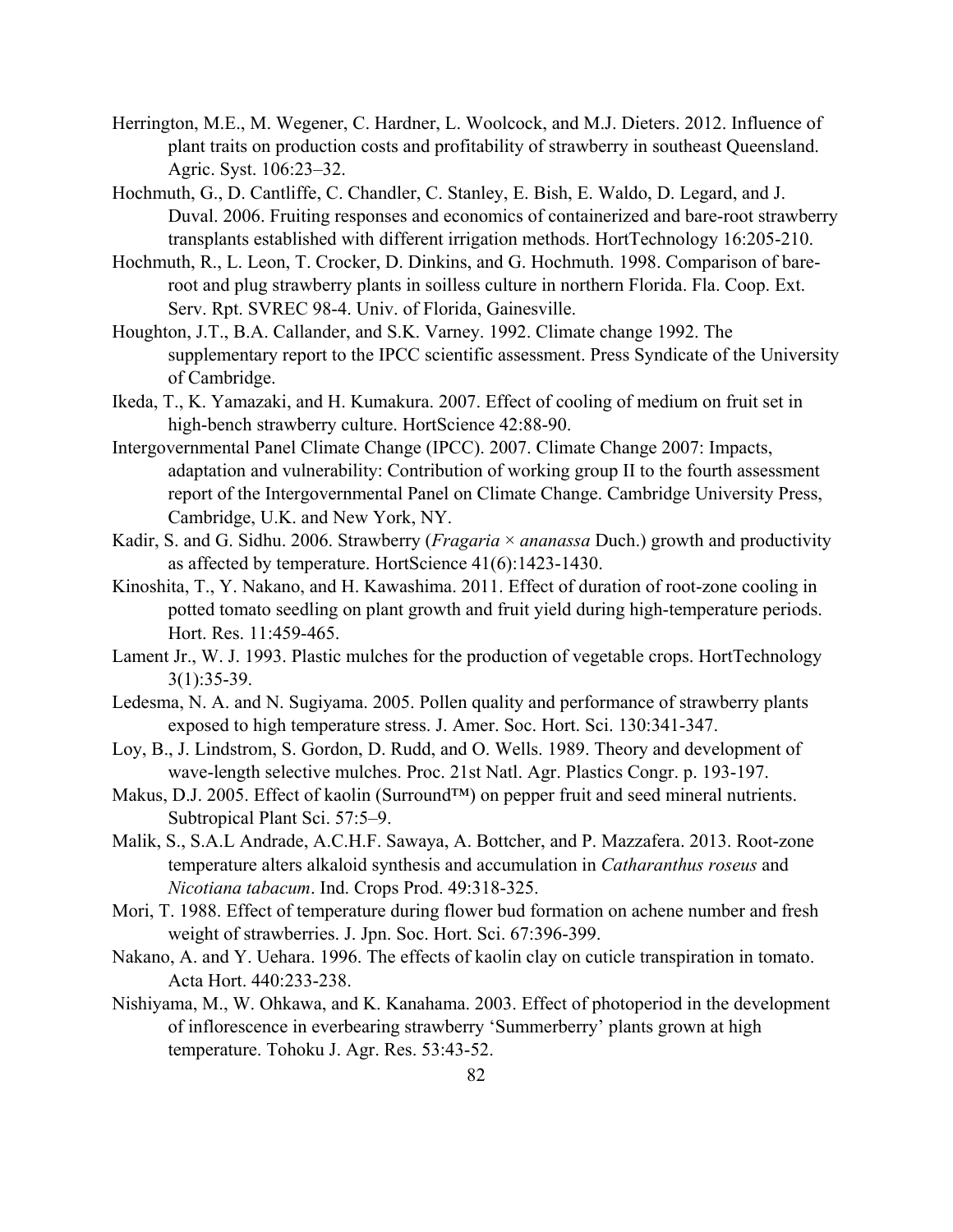- Poling, E.B. 1993. Strawberry plasticulture in North Carolina: II. Preplant, planting, and postplant considerations for growing 'Chandler' strawberry on black plastic mulch. HortTechnology 3:383–393.
- Poling, E.B. and J.L. Maas. 2000. Strawberry plug transplant technology. Acta Hort. 513:393– 401.
- Poling, E.B. and K. Parker. 1990. Plug production of strawberry transplants. Adv. in Strawberry Production 9:37–39.
- Pregitzer, K.S., J.S. King, A.J. Burton, and S.E. Brown. 2000. Responses of tree fine roots to temperature. New Phytol. 147:105–115.
- Racsko, J., F. Marmor, C.R. Hopkins, P. Petracek, F.P. Silverman, R. Fritts Jr., X. Liu, D. Woodlard, J. Lopez, D. Leep, and J. Pienaar. 2014. Use of s-abscisic acid (ConTego™ SL) in vegetable production. Acta Hort. 1042:243–253.
- Renquist, A.R., P.J. Breen, and L.W. Martin. 1983. Influence of water stress and temperature on leaf elongation of strawberry. Sci. Hort. 18:77-85.
- Rosati, A., S.G Metcalf, R.P. Buchner, A.E. Fulton, and B.D. Lampinen. 2006. Effects of kaolin application on light absorption and distribution, radiation use efficiency and photosynthesis of almond and walnut canopies. Ann. Bot. 99:255–263.
- Roth, S. 2002. Partial Budgeting for Agricultural Businesses. Agricultural Research and Cooperative Extension. The Pennsylvania State University, University Park, PA.
- Sakamoto, M. and T. Suzuki. 2015a. Elevated root-zone temperature modulates growth and quality of hydroponically grown carrots. Agril. Sci. 6:749-757.
- Sakamoto, M. and T. Suzuki. 2015b. Effect of root-zone temperature on growth and quality of hydroponically grown red leaf lettuce (*Lactuca sativa* L. cv. Red Wave). Amer. J. Plant Sci. 6:2350-2360.
- Sakamoto, M., M. Uenishi, K. Miyamoto, and T. Suzuki. 2016. Effect of root-zone temperature on the growth and fruit quality of hydroponically grown strawberry plants. J. Agril. Sci. 8(5):122-131.
- Santos, B.M., T.P. Salame-Donoso, and A.J. Whidden. 2012b. Reducing sprinkler irrigation volumes for strawberry transplant establishment in Florida. HortTechnology 22(2):224- 227.
- Santos, B.M., C.D. Stanley, A.J. Whidden, T.P. Salame-Donoso, V.M. Whitaker, I.M. Hernandez-Ochoa, P.W. Huang, and E.A. Torres-Quezada. 2012a. Improved sustainability through novel water management strategies for strawberry transplant establishment in Florida, United States. Agronomy 2:312-320.
- Schupp, J., E. Fallahi, and I.J. Chun. 2002. Effect of particle film on fruit sunburn, maturity and quality of Fuji and Honeycrisp apples. HortTechnology 12:87-90.
- Sharma, R. R., V.P. Sharma, and S.N. Pandey. 2004. Mulching influences plant growth and albinism disorder in strawberry under subtropical climate. Acta Hort. 662:187–191.
- Sharma, R.R., V.B. Patel, and H. Krishna. 2006. Relationship between light, fruit and leaf mineral content with albinism incidence in strawberry (*Fragaria ananassa* Duch). Sci. Hort. 109:66–70.